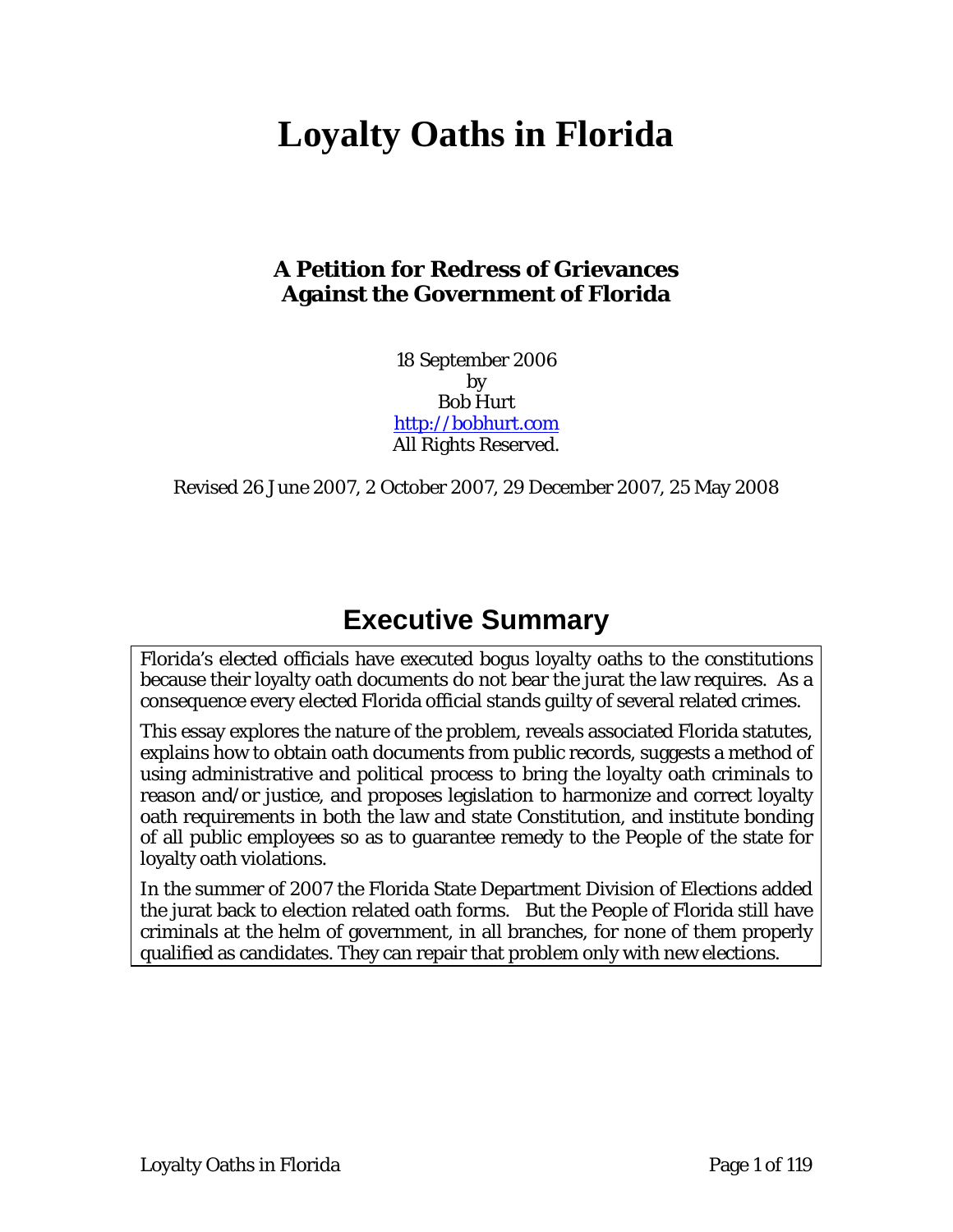# **Table of Contents**

| Petition for Redress of Grievances Regarding Loyalty Oaths 6<br>Section 1.01   |  |
|--------------------------------------------------------------------------------|--|
|                                                                                |  |
| Section 1.03                                                                   |  |
| (a)                                                                            |  |
| (b)                                                                            |  |
| (c)                                                                            |  |
| (d)                                                                            |  |
| (e)                                                                            |  |
| (i)                                                                            |  |
| (ii)                                                                           |  |
|                                                                                |  |
| Article II General Provisions. SECTION 5. Public officers.--12<br>(i)          |  |
| Article VI. Suffrage and Elections. SECTION 3. Oath.- 12<br>(ii)               |  |
| (g)                                                                            |  |
| 4 USC § 101. Oath by members of legislatures and officers  13<br>(i)           |  |
| (ii)                                                                           |  |
| (iii)                                                                          |  |
| (h)                                                                            |  |
| (i)                                                                            |  |
| (ii)                                                                           |  |
| 876.07 Oath as prerequisite to qualification for public office 14<br>(iii)     |  |
| (iv)                                                                           |  |
| (v)                                                                            |  |
| (vi)<br>92.50 Oaths, affidavits, and acknowledgments; who may take or<br>(vii) |  |
|                                                                                |  |
| 92.51 Oaths, affidavits, and acknowledgments; taken or<br>(viii)               |  |
| administered by commissioned officer of United States Armed Forces.--. 16      |  |
| (ix)                                                                           |  |
| 92.525 Verification of documents; perjury by false written<br>(x)              |  |
|                                                                                |  |
| (xi)                                                                           |  |
| 97.052 Uniform statewide voter registration application.-- 18<br>(xii)         |  |
| 350.05 Oath of office [Florida Public Services Commission, part of<br>(xiii)   |  |
|                                                                                |  |
| (xiv)                                                                          |  |
| 105.031 Qualification; filing fee; candidate's oath; items required<br>(xv)    |  |
| to be filed.--                                                                 |  |
| 99.061 Method of qualifying for nomination or election to federal,<br>(xvi)    |  |
|                                                                                |  |
| 104.011 False swearing; submission of false voter registration<br>(xvii)       |  |
|                                                                                |  |
| 839.18 Penalty for officer assuming to act before qualification.--<br>(xviii)  |  |
| 24                                                                             |  |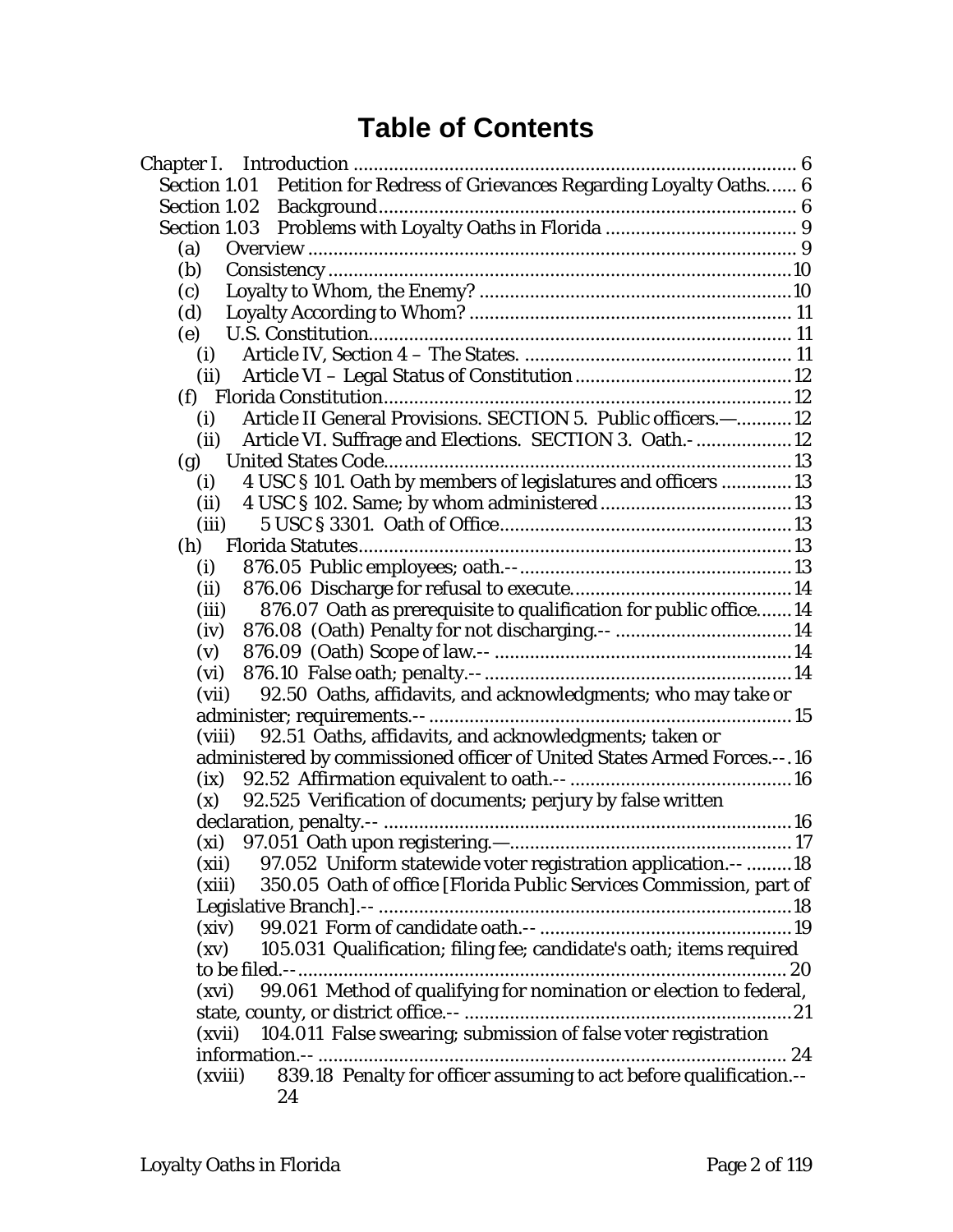| (xix) 843.0855 Criminal actions under color of law or through use of              |  |
|-----------------------------------------------------------------------------------|--|
|                                                                                   |  |
|                                                                                   |  |
| (i)                                                                               |  |
| 2 Bylaws Of The Florida Bar 2-2 Membership Bylaw 2-2.1<br>1)                      |  |
|                                                                                   |  |
| 3 Rules Of Discipline 3-4 Standards Of Conduct Rule 3-4.7 Oath -<br>2)            |  |
| 25                                                                                |  |
| (ii)                                                                              |  |
| (j)                                                                               |  |
| $\left( \mathbf{k}\right)$                                                        |  |
| (I)                                                                               |  |
| (m)                                                                               |  |
| (n)                                                                               |  |
| Florida Supremes Sabotage and Flout the Loyalty Oath Laws 33<br>(o)               |  |
|                                                                                   |  |
| Chapter II. Proposed Legislation for Loyalty Oaths and Public Employment 35       |  |
|                                                                                   |  |
| (a)                                                                               |  |
| New Article II Section 5 (b). Public officers and employees 35<br>(b)             |  |
| Old Article VI. Suffrage and Elections. SECTION 3. Oath. -  36<br>(c)             |  |
| New Article VI. Suffrage and Elections. SECTION 3. Oath.- 36<br>(d)               |  |
| Old Elector's Oath 97.051 Oath upon registering. -  36<br>(e)                     |  |
| New Elector's Oath 97.051 Oath upon registering. - 37<br>(f)                      |  |
| (g)                                                                               |  |
| (h)                                                                               |  |
| New 876.051 Duty of Public Employees to Comply with Public<br>(i)                 |  |
| Employee's Oath<br>39                                                             |  |
| New 876.052 Penalty for Failure to Comply with Public Employee's<br>(i)           |  |
|                                                                                   |  |
| $\left( k\right)$                                                                 |  |
| New 876.054 - Public Employees Must Have Citizen Status and Fluency<br><b>(I)</b> |  |
|                                                                                   |  |
| (m) New 876.055 - Human resources departments, Governor, and Chief                |  |
|                                                                                   |  |
| (n) New 92.525 (5) Verification of documents; perjury by false written            |  |
|                                                                                   |  |
| Old 350.05 Oath of office [Florida Public Services Commission, part of<br>(o)     |  |
|                                                                                   |  |
| (p) New 350.05 Oath of office [Florida Public Services Commission, part           |  |
|                                                                                   |  |
|                                                                                   |  |
|                                                                                   |  |
|                                                                                   |  |
| Section 1.09 The Notice and Demand Cycle - Consult Your Attorney:  45             |  |
| Chapter IV.                                                                       |  |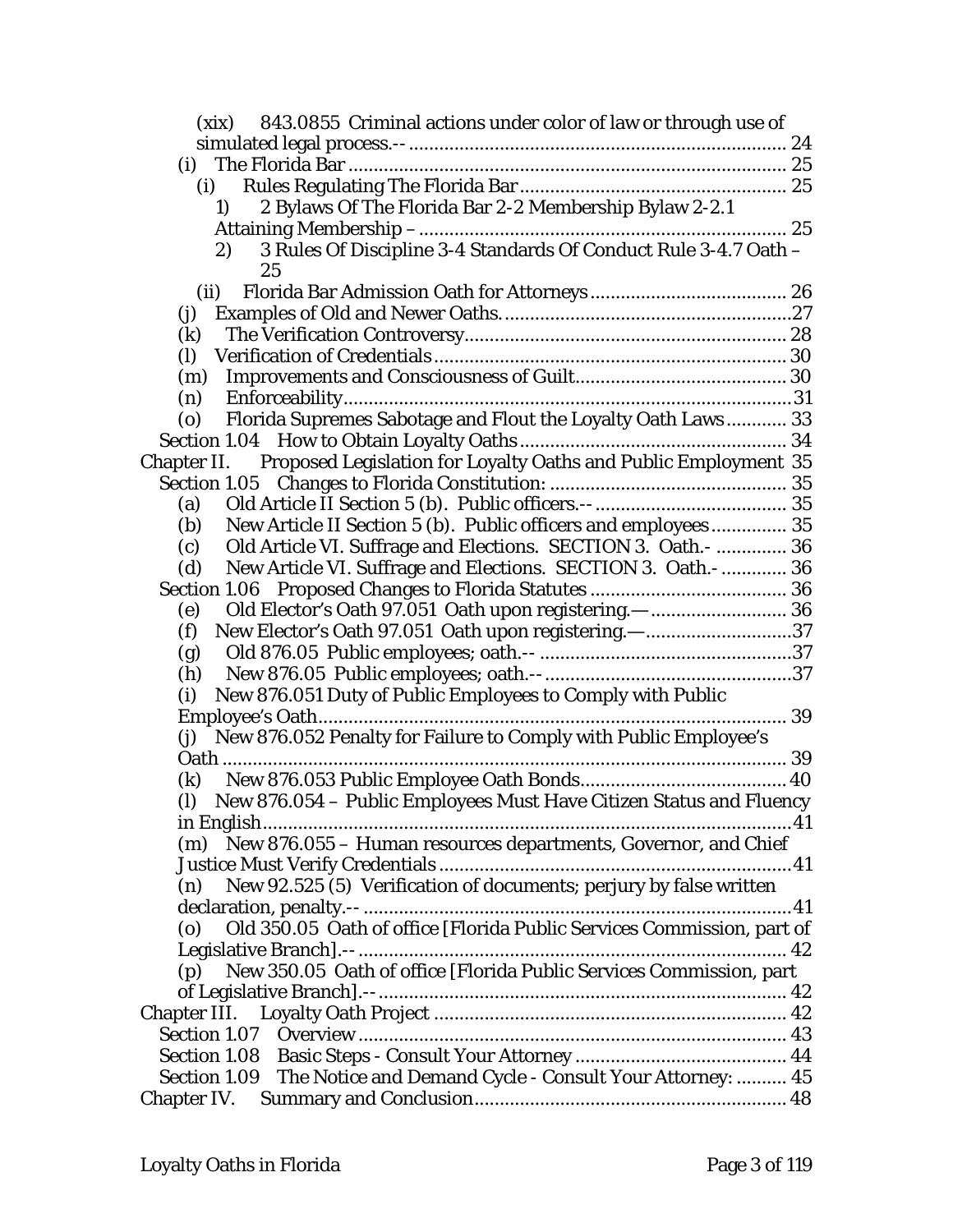| Appendix 01 Laws and Rules Regarding Oaths; Violation Penalties  51                  |    |
|--------------------------------------------------------------------------------------|----|
| (a)                                                                                  |    |
| (i)                                                                                  |    |
| (ii)                                                                                 |    |
| (b)                                                                                  |    |
| Article II General Provisions. SECTION 5. Public officers.-- 51<br>(i)               |    |
| Article VI. Suffrage and Elections. SECTION 3. Oath.- 52<br>(ii)                     |    |
| (c)                                                                                  |    |
| 4 USC § 101. Oath by members of legislatures and officers  52<br>(i)                 |    |
| (ii)                                                                                 |    |
| (iii)                                                                                |    |
| (d)                                                                                  |    |
| (i)                                                                                  |    |
| (ii)                                                                                 |    |
| 876.07 Oath as prerequisite to qualification for public office 53<br>(iii)           |    |
| (iv)                                                                                 |    |
| (v)                                                                                  |    |
| (vi)                                                                                 |    |
| 92.50 Oaths, affidavits, and acknowledgments; who may take or<br>(vii)               |    |
|                                                                                      |    |
| 92.51 Oaths, affidavits, and acknowledgments; taken or<br>(viii)                     |    |
| administered by commissioned officer of United States Armed Forces.--. 55            |    |
| (ix)                                                                                 |    |
| 92.525 Verification of documents; perjury by false written<br>(x)                    |    |
|                                                                                      |    |
|                                                                                      |    |
| 97.052 Uniform statewide voter registration application.--  57<br>(xii)              |    |
| 350.05 Oath of office [Florida Public Services Commission, part of<br>(xiii)         |    |
|                                                                                      |    |
| (xiv)<br>105.031 Qualification; filing fee; candidate's oath; items required<br>(xv) |    |
|                                                                                      |    |
| 99.061 Method of qualifying for nomination or election to federal,<br>(xvi)          |    |
|                                                                                      |    |
| 104.011 False swearing; submission of false voter registration<br>(xvii)             |    |
|                                                                                      | 63 |
| 839.18 Penalty for officer assuming to act before qualification.--<br>(xviii)        |    |
| 63                                                                                   |    |
| 843.0855 Criminal actions under color of law or through use of<br>(xix)              |    |
|                                                                                      |    |
| (e)                                                                                  |    |
| (i)                                                                                  |    |
| 2 Bylaws Of The Florida Bar 2-2 Membership Bylaw 2-2.1<br>1)                         |    |
|                                                                                      |    |
| 3 Rules Of Discipline 3-4 Standards Of Conduct Rule 3-4.7 Oath -<br>2)               |    |
| 65                                                                                   |    |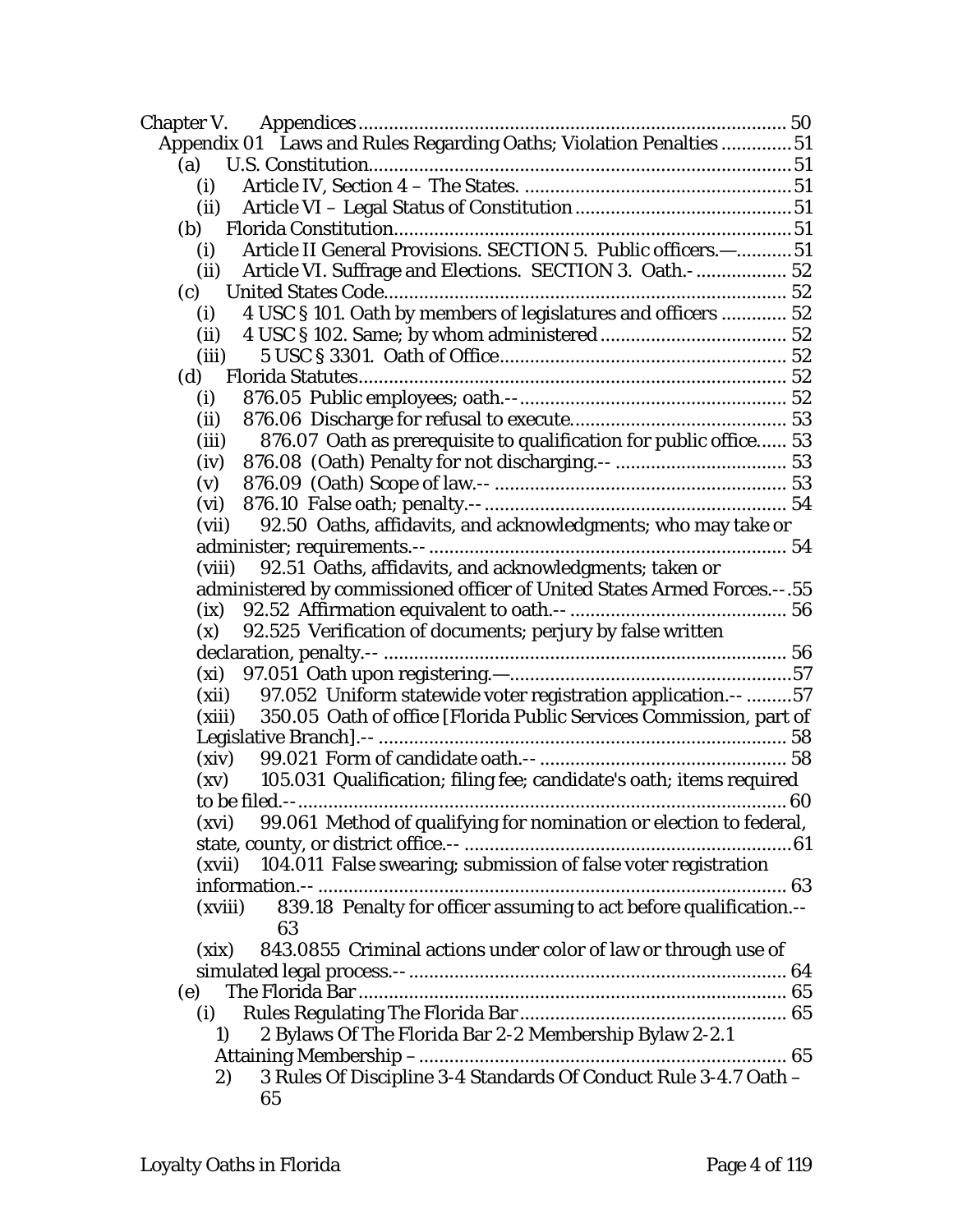|             | Appendix 02 Examples of Old and Newer Oaths, and Oath Forms 66             |
|-------------|----------------------------------------------------------------------------|
|             | (a) Oath #1 - Senior Judge David Seth Walker, With Jurat - qualified to    |
|             |                                                                            |
| (b)         | Oath #2 - Judge Crockett Farnell, No Jurat - NOT qualified to hold         |
|             |                                                                            |
|             | Appendix 03 Example of Oath Form in Florida Courts Administrator's Office  |
|             | 68                                                                         |
|             | Appendix 04 Letter to Sharon Larson, Assistant Counsel, Florida Department |
| of State    | 69                                                                         |
|             | Appendix 05 E-Mail Interchange between S.V. and Florida Department of      |
|             | .73                                                                        |
|             | Appendix 06 Florida Attorney General Opinion Letter on Loyalty Oaths76     |
| Appendix 07 |                                                                            |
| Appendix 08 |                                                                            |
| Appendix 09 |                                                                            |
| Appendix 10 | Communiation with Florida State Courts Administrator  100                  |
| Appendix 11 | Letter from Lynn Hearn to Amy Tuck Recommending Jurats.105                 |
| Appendix 12 | Gary Phillips 9 October 2007 Memo to Chief Judges  107                     |
| Appendix 13 | Jack Thompson's 23 May 2008 Federal Lawsuit  110                           |
| Appendix 14 |                                                                            |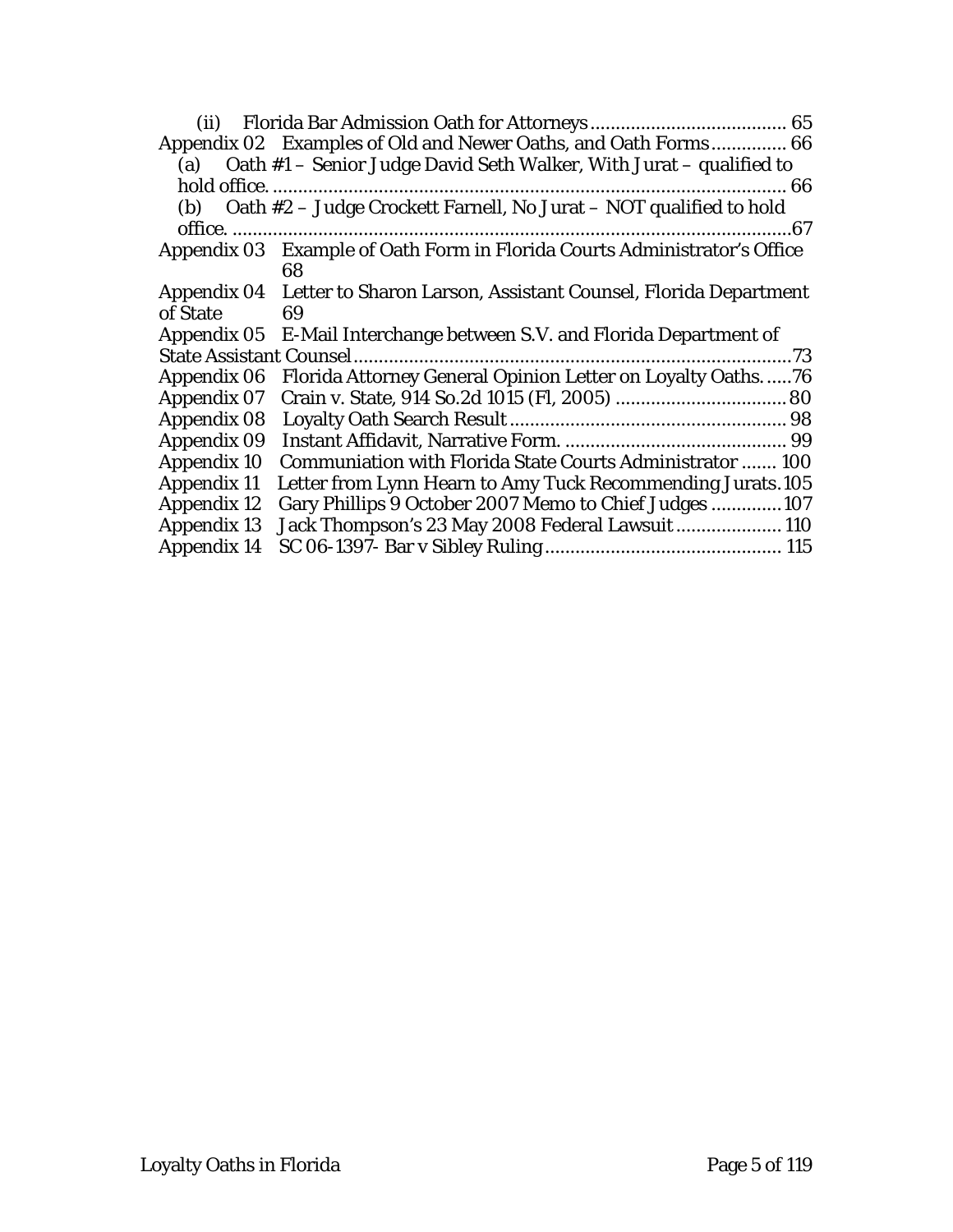# <span id="page-5-0"></span>**Chapter I. Introduction**

# <span id="page-5-1"></span>*Section 1.01 Petition for Redress of Grievances Regarding Loyalty Oaths.*

Consider this document a petition for redress of grievances, and an information resource, regarding loyalty oaths. I make it on behalf of all of the People of Florida.

I direct this petition to:

- all elected and appointed officials and all other non-federal employees of government and educational institutions at every level inside Florida,
- all registered voters in and of Florida, and
- all Citizens of Florida.

I present herein information about the laws affecting or related to loyalty oaths inside the state of Florida, and how public employees, particularly elected and appointed officials, scoff at and flout those laws. I also present proposals for solutions. The appendices hereto contain reference information.

- 1. First, I categorically state that Florida's elected officials and some appointed officials do not have statute-compliant, valid loyalty oaths on record as of this writing. According to US and Florida laws, that makes all of them criminals, their offices vacant, and their official acts nullities. Furthermore, it deprives the Citizens of a duly constituted government and thereby destroys the Republic.
- 2. Second, I demand a solution that conforms with law and common sense.

I petition now for redress by asking the government and the people from whom government sovereignty flows to implement the solutions I propose so that we might have legitimately-constituted governments in which every public employee not only has sworn a solemn oath to defend the Constitutions for the US and state, and our rights guaranteed thereby, but also provides proof through a notary's or other proper officer's seal and signature applied to a jurat on that oath. Moreover, I ask for government to impose severe penalties upon public employees fail so to swear loyalty oaths, and upon those who violate those sworn oaths.

# <span id="page-5-2"></span>*Section 1.02 Background*

I do not give the subject of oaths, and its sister topic of bonds, any comprehensive treatment, for that would require me to write a book. I fret enough that anyone will read and heed this paper.

**Disclaimer:** I am not an attorney. I do not have a license to practice law. I do not practice law or give legal advice. I study law and tell people of my discoveries, evaluations, considerations, and assessments, not as advice to apply to a specific case, but as general information regarding the law, for educational purposes only.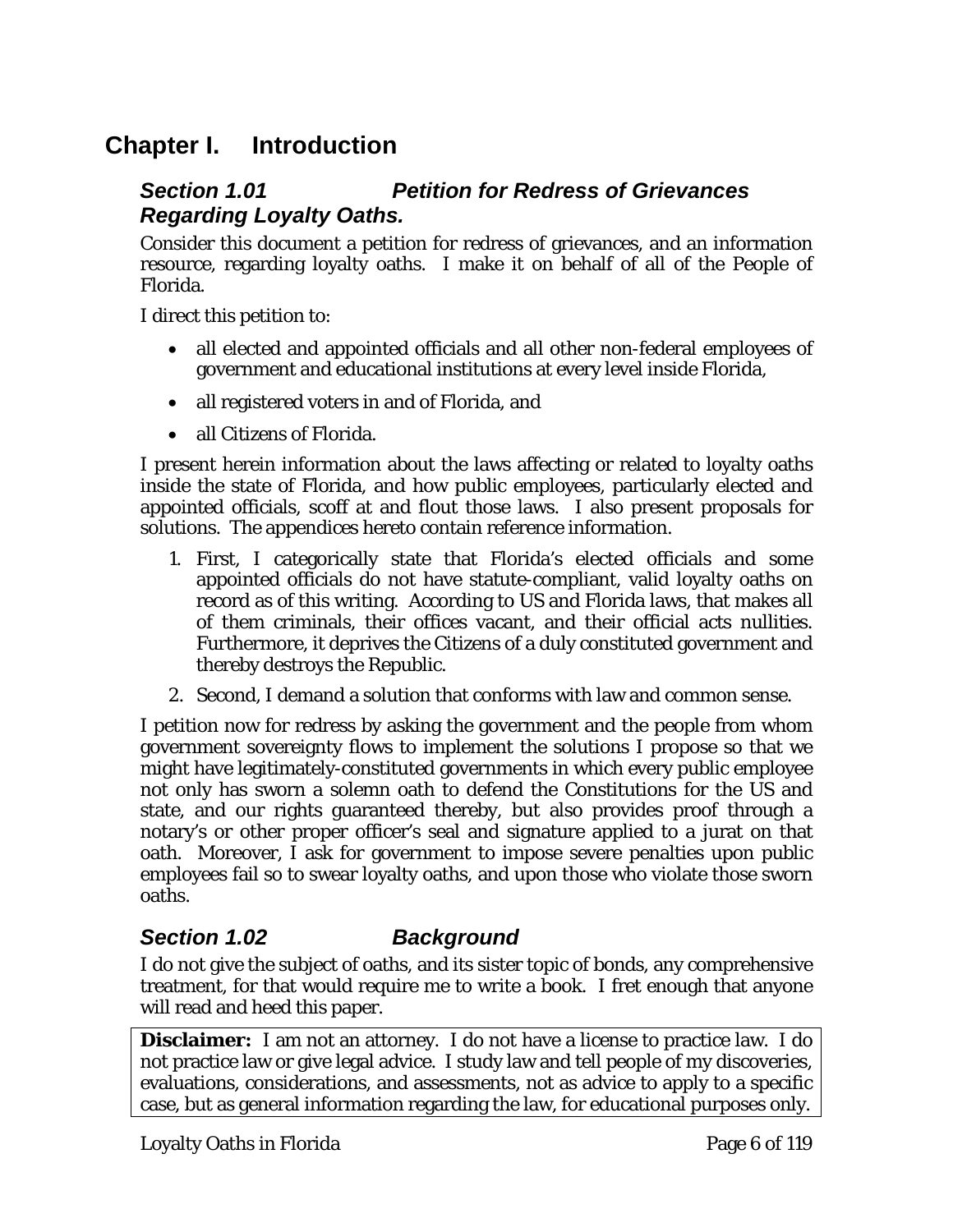We have the right to expect public servants (government employees) to abide by certain minimum standards of loyalty to principles of government, and to see their most fundamental obligations as we see them.

No American government employee can have any loyalty that causes him to ignore the most fundamental social compact and agreement to protect our rights as expressed in the Constitution for the United States of America. That Constitution guarantees the protection of certain rights and liberties for and to all People. It does that because it obtains all its power, authority, and sovereignty from the People.

How shall we know that our elected, appointed, and hired government officials and employees will abide by their assumed responsibilities to protect our rights? We know only by their bonds of oath to do so. The founders of the USA knew this, and incorporated into the Constitution a requirement for all public officers in all branches of federal and state government to give an oath of loyalty to the Constitution itself. And of course, that Constitution proclaims itself, laws pursuant thereto, and treaties as the supreme law of the land.

The U.S.A. Constitution guarantees to the people of each state that their state shall have a republican form of government, meaning both separation of powers and balance of powers. Accordingly, each state has a written constitution that lays out its form of government as a republic, and the states' legislatures should have incorporated a loyalty oath into their respective constitutions.

In the case of the state of Florida, the constitution and laws contain numerous loyalty oaths. A student can suffer considerable confusion as to which kind of person must take what kind of oath. The following table summarizes the applicability of loyalty oaths.

You might notice the word "office," "officer," or "official". Florida Statutes define an officer as follows:

#### **99.012 Restrictions on individuals qualifying for public office.**--

(1) As used in this section: (a) "Officer" means a person, whether elected or appointed, who has the authority to exercise the sovereign power of the state pertaining to an office recognized under the State Constitution or laws of the state. With respect to a municipality, the term "officer" means a person, whether elected or appointed, who has the authority to exercise municipal power as provided by the State Constitution, state laws, or municipal charter.

#### **112.061 Per diem and travel expenses of public officers, employees, and authorized persons.**--

(c) **Officer or public officer**--An individual who in the performance of his or her official duties is vested by law with sovereign powers of government and who is either elected by the people, or commissioned by the Governor and has jurisdiction extending throughout the state, or any person lawfully serving instead of either of the foregoing two classes of individuals as initial designee or successor.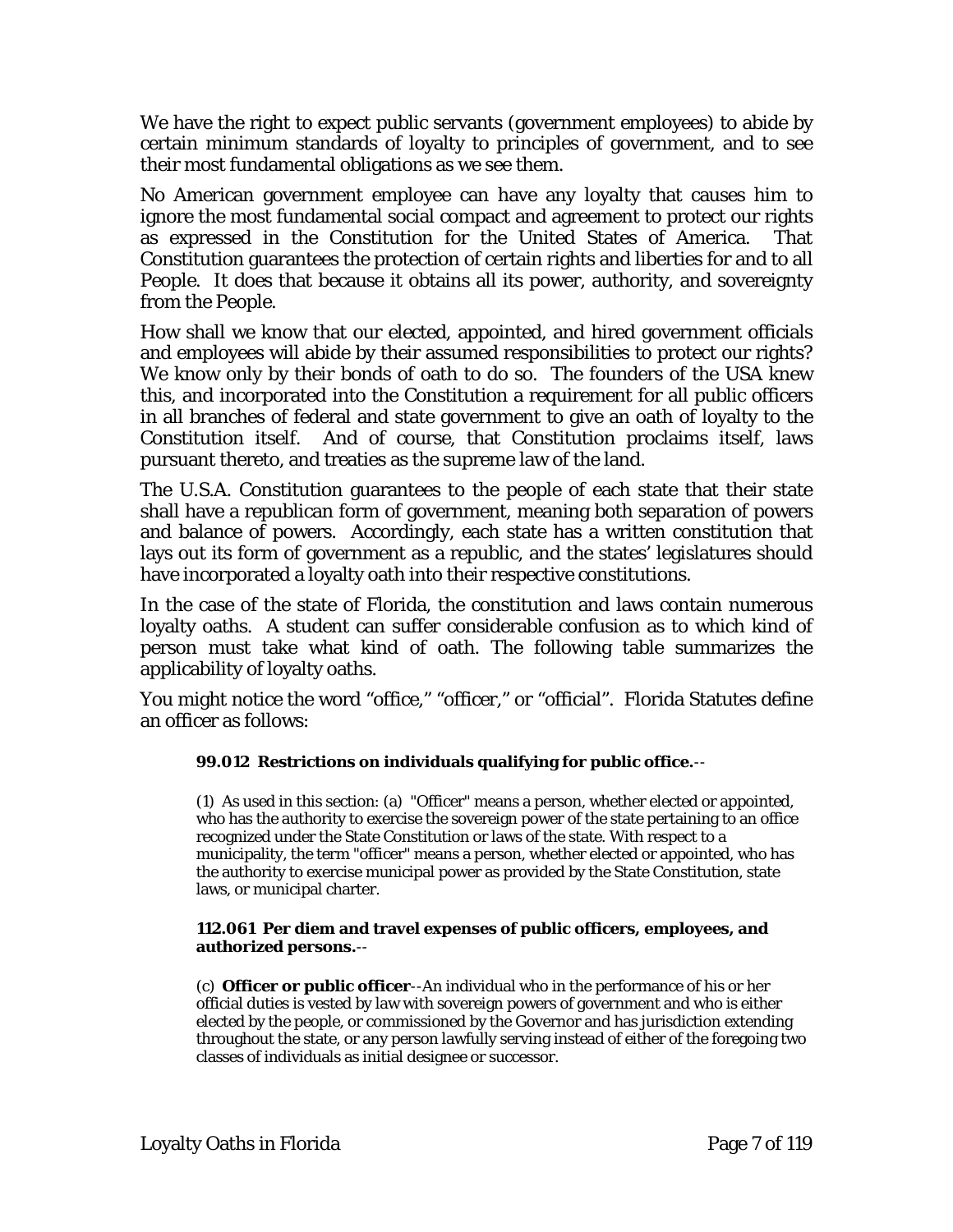(d) **Employee or public employee-**-An individual, whether commissioned or not, other than an officer or authorized person as defined herein, who is filling a regular or full-time authorized position and is responsible to an agency head.

|                                              | Candidate<br>Oath | Elector<br>Oath | Public<br>Officer<br>Oath | Public<br>Employee<br>Oath | ັ<br><b>Bar</b><br>Member<br>Oath | Commissioner<br>Oath |
|----------------------------------------------|-------------------|-----------------|---------------------------|----------------------------|-----------------------------------|----------------------|
| People                                       |                   |                 |                           |                            |                                   |                      |
| Resident                                     |                   |                 |                           |                            |                                   |                      |
| Citizen                                      |                   |                 |                           |                            |                                   |                      |
| <b>Registered Voter</b>                      |                   |                 |                           |                            |                                   |                      |
| <b>Candidate for</b><br><b>Public Office</b> |                   |                 |                           |                            |                                   |                      |
| <b>Elected Official</b>                      |                   |                 |                           |                            |                                   |                      |
| Appointed<br><b>Official</b>                 |                   |                 |                           |                            |                                   |                      |
| Other                                        |                   |                 |                           |                            |                                   |                      |
| Government<br>Employee                       |                   |                 |                           |                            |                                   |                      |
| <b>Public Works</b>                          | V                 |                 |                           |                            |                                   |                      |
| Commissioner<br>Transportation               |                   |                 |                           |                            |                                   |                      |
| Disadvantaged<br>Commissioner                |                   |                 |                           |                            |                                   |                      |
| Lawyer                                       |                   |                 |                           |                            |                                   |                      |
| Judge                                        |                   |                 |                           |                            |                                   |                      |
| Magistrate                                   |                   |                 |                           |                            |                                   |                      |
| <b>Notary</b>                                |                   |                 |                           |                            |                                   |                      |
| Campaign<br><b>Treasurer</b>                 |                   |                 |                           |                            |                                   |                      |

#### **Which Non-Federal People Must Take State Loyalty Oaths?**

At least one law, 105.031 [Qualification; filing fee; candidate's oath; items](#page-59-0)  [required to be filed.--](#page-59-0) requires candidates for elected office to swear an oath that they have sworn an oath. I have trouble understanding that. Perhaps it should include the text of the required previous oath in the new oath, or require attachment of a certified copy of the previous oath.

Obviously, and as a matter of principle, any people in the state must swear, affirm, promise, or give at least one oath of loyalty to the Constitution for the USA and the state Constitution IF they take a position in government, or decide to exercise any say through the polls in matters of government.

Because of the number of separate loyalty oaths one must give, one could suffer prosecution for violating each oath sworn.

For example, let's say a defendant moves the court for effective assistance of counsel, and the judge denies the motion, proceeding to entertain arguments affecting the defendant's liberty. By denying the right to assistance of counsel,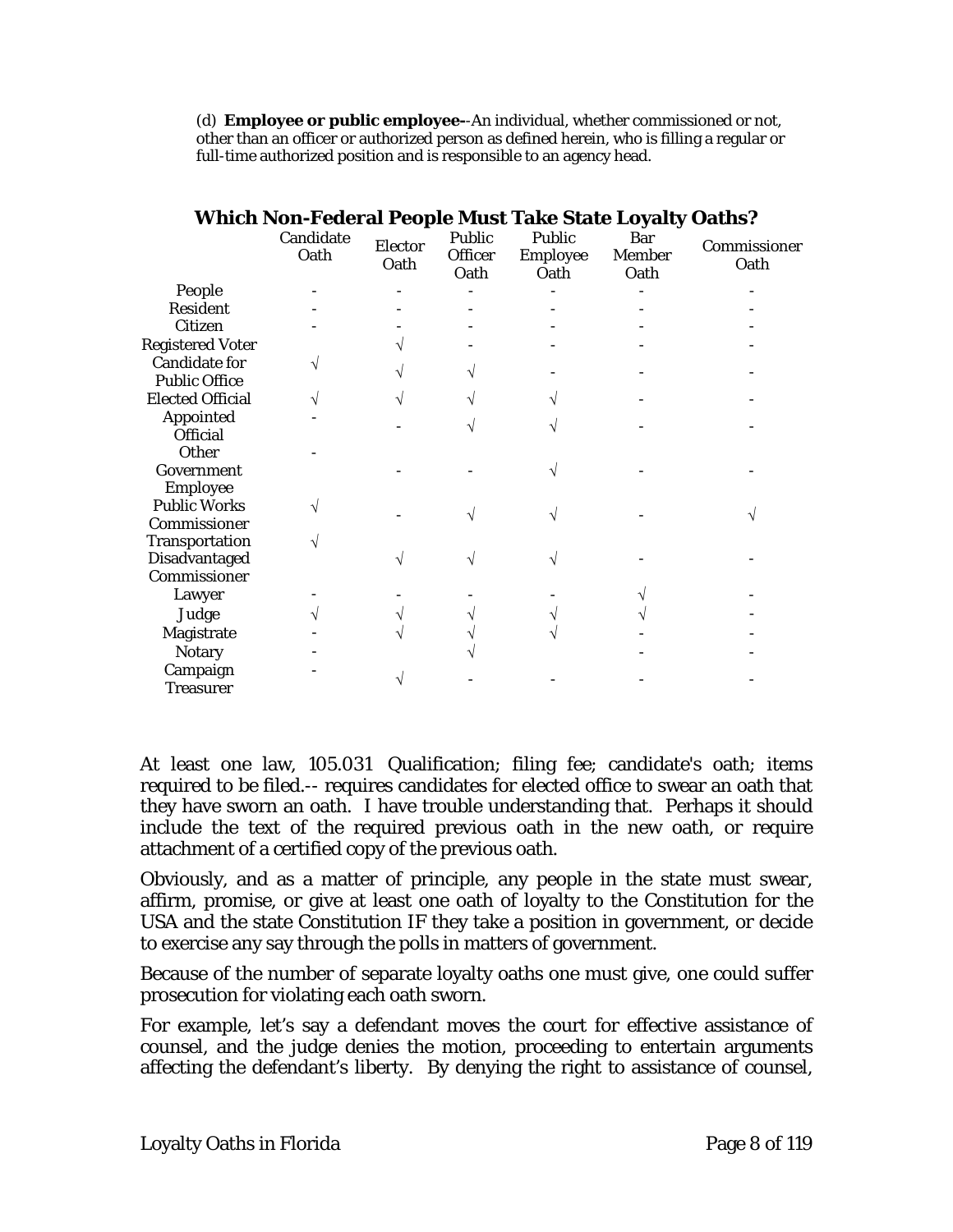the judge has just violated his oath to support the Constitution for the USA in respect to the 6th Amendment which provides:

# **Constitution for the USA, 6th Amendment**

In all criminal prosecutions, the accused shall enjoy the right to a speedy and public trial, by an impartial jury of the state and district wherein the crime shall have been committed, which district shall have been previously ascertained by law, and to be informed of the nature and cause of the accusation; to be confronted with the witnesses against him; to have compulsory process for obtaining witnesses in his favor, and to have the assistance of counsel for his defense.

The judge has previously sworn the bar oath, elector's oath, the pre-candidate's loyalty oath, the public officer's oath, and the public employee's oath. Accordingly, the judge should suffer discipline or prosecution for each oath violated. Of course, that never happens. But it should. And, it might, if the People only understood and acted with resolve.

I have assembled laws you should review now in the Appendices hereto, *[Laws](#page-50-0)  [and Rules Regarding Oaths; Violation Penalties](#page-50-0)*. When you have finished, return to this spot and read on for my comments regarding Problems.

# <span id="page-8-0"></span>*Section 1.03 Problems with Loyalty Oaths in Florida*

The biggest problem with the loyalty oaths in Florida comes from the fact that elected officials, including justices of the Florida Supreme Court, don't have valid oaths on file as required by statute. The second biggest problem consists of the lack of binding power of oaths on oath givers – no law penalizes people for failing to abide by their oaths. Other problems exist as well.

# <span id="page-8-1"></span>**(a) Overview**

I have researched the Florida loyalty oath debacle for over a year and a half (since Spring 2006), and I have concluded our state desperately needs reform in that area. Bear in mind that I would not have started the research project had I not noticed in numerous court hearings and trials that public officers routinely and with impunity deprive litigants, witnesses, juries, and observers of rights guaranteed by the national and state constitutions. I thought perhaps judges, bailiffs, and prosecutors did not need to heed the protections in those documents, or that they did not know *they* had the holy, solemn obligation to enforce the guarantees of our rights against any violators and interlopers.

I thought wrongly. I discovered that elected officials must swear a multiplicity of loyalty oaths. I learned that judges, whom we all must presume know the law intimately, have barely a clue about that particular chain of their title to government office, and that official procedures for authorizing their employment do not include verification that the valid oaths exist. I realized after communicating with attorneys in the Office of State Courts Administrator (OSCA) and Department of State that oath forms don't have jurats required by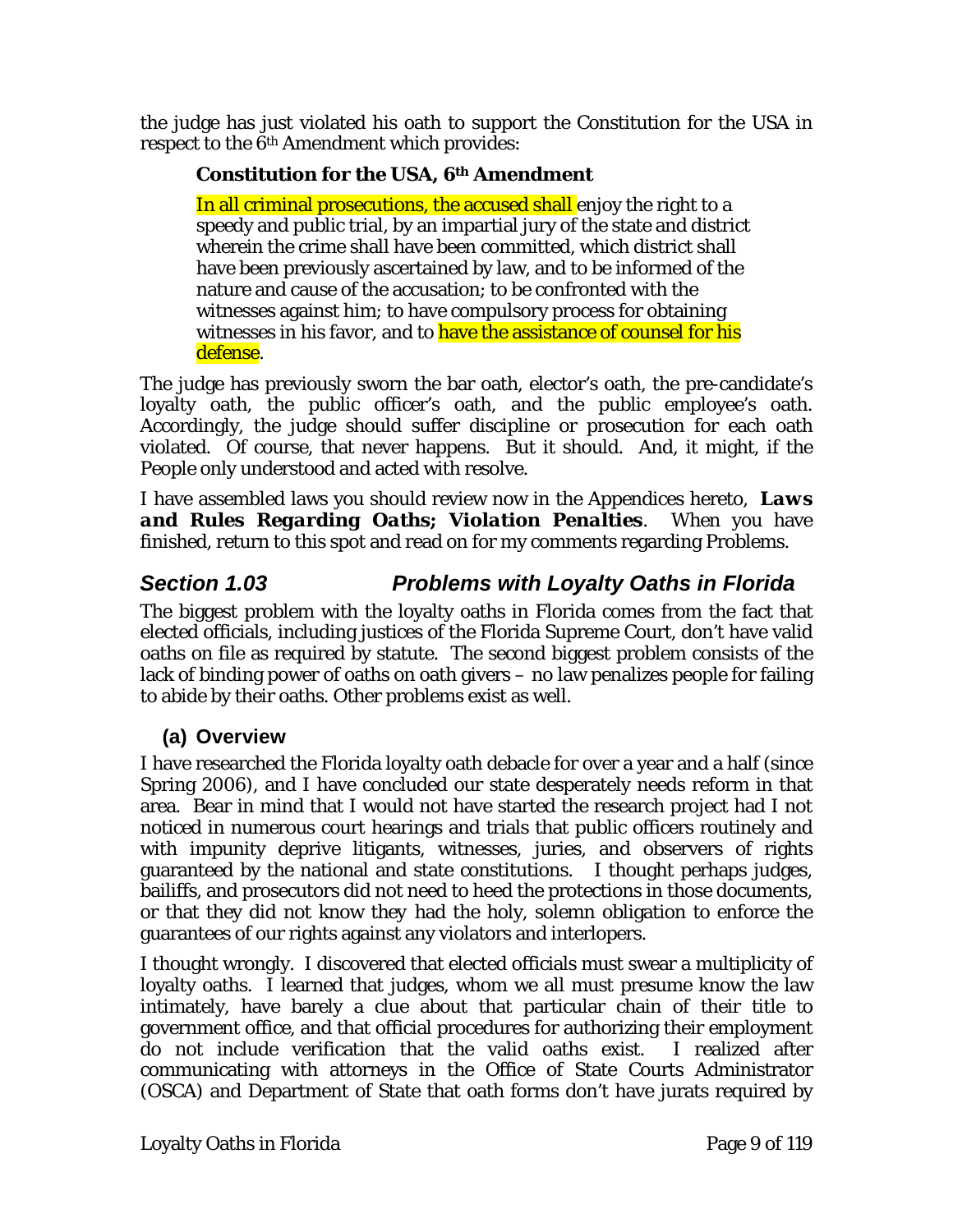statutes and OSCA does not have judge oaths on file prior to collecting their pay, as required by statute pr

I found numerous problems with laws as well.

# <span id="page-9-0"></span>**(b) Consistency**

I find the oaths inexplicably and inexcusably inconsistent in wording. The oathgiver might variously declare to support, or to support, protect, and defend the Constitutions.

Also, the Florida Statutes word the loyalty oaths differently from the Florida Constitution. This has caused public employees in various state agencies and offices to make forms of oath in diverse ways that do not comply with law.

But even that does not excuse the various politicos in diverse levels of government for concocting their own wording of oaths which does not jibe with the law, or of excising whole parts of the required oath text from their forms.

We can rightly blame our legislators for botching the job of drafting good oath text, and our dispersed and distracted public officials at the county and municipal level for changing oath text to suit their whim. Either way, the people of Florida have a valid cause to sue people in the government for dereliction of duty.

# <span id="page-9-1"></span>**(c) Loyalty to Whom, the Enemy?**

As one example of oath confusion in the law, the Public Officer's oath in Article II Section 5 of the Florida Constitution requires public officers to swear an oath to the constitutions *and* the "Governments" of the USA and Florida.

This constitutes one of our most serious problems because the government and the constitution often find themselves in conflict, and such an oath makes the conflict even worse because it excuses the "good old boys' network" of its criminal efforts to take aggrandize themselves and their cronies at the expense of the People.

The word "government" does not belong in any oath because the oath has the purpose of protecting the People *from* the government as well as to make the government do its job. The government can, and many times in the history of our country and state *has* functioned as the enemy of the people and the states because of the misdeeds of powerful people who run the government or its subdivisions.

Thus, one might as well swear an oath of loyalty to the enemy as to the government. Only a foreign enemy (like the IRS or another country) would fall into a worse category.

I believe the addition of the word *government* to the oath signaled a serious decline of our republic. We should remember that an oath to support the government constitutes an oath to suppress and injure the people when governing officials run amok or start putting the government's interest ahead of the people's interest.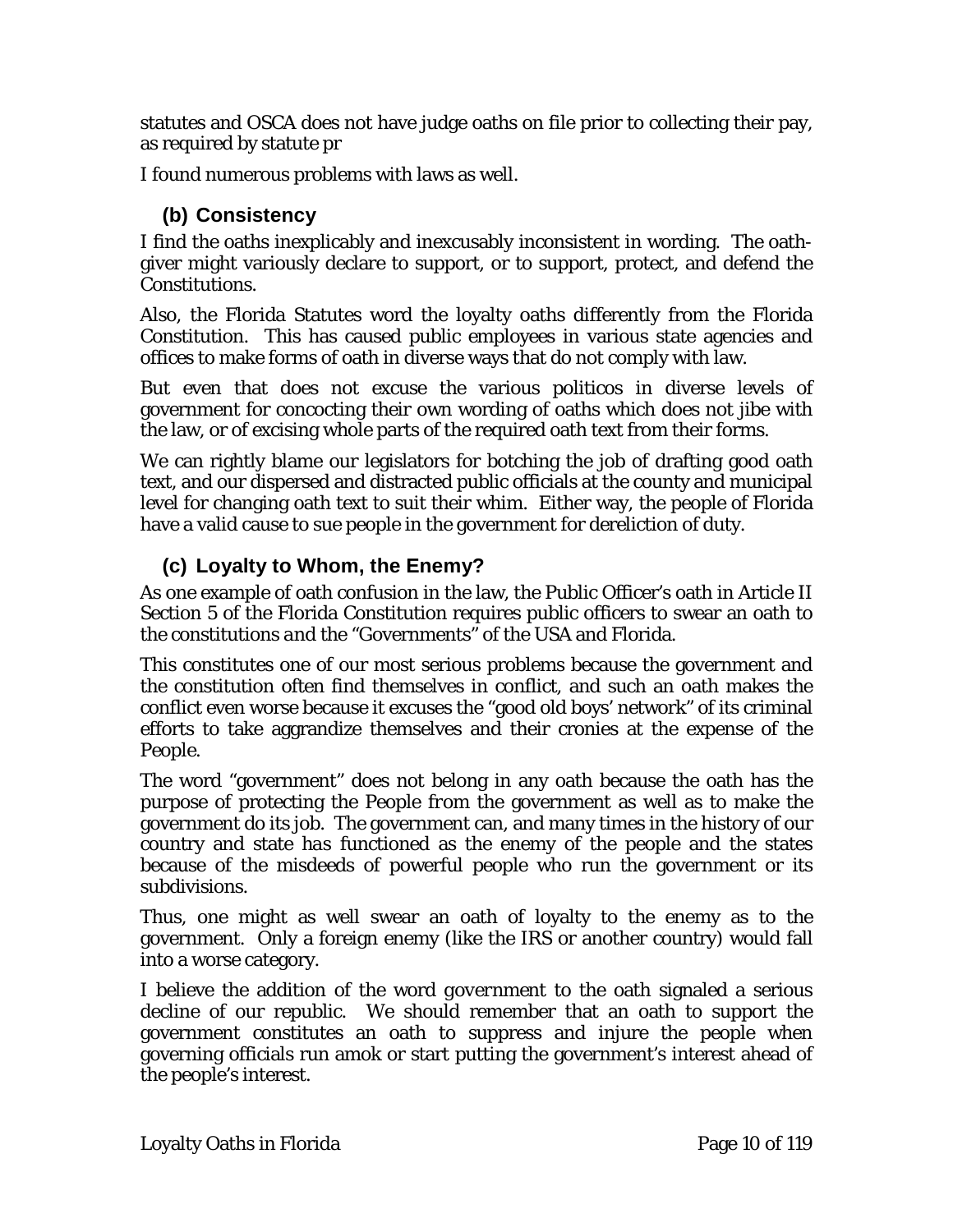Such an oath also leads to and derives from insanities such as the Florida Supreme Court's 1949 absorption of the Florida Bar (see full documentation at [http://judicialaccountability.org](http://judicialaccountability.org/) and [http://constitutionalguardian.org\)](http://constitutionalguardian.org/). The Florida Republic suffered destruction through metamorphosis with that action because about 1/3 of the legislature, all attorneys, and numerous executive branch officers (Attorney General, State Attorneys), and all judges have memberships in the Bar. The Florida Constitution requires Bar membership of judges and certain executive branch officers such as the Attorney General, State Attorneys, and Assistant State Attorneys.

The Florida Bar functions as a government corporation but has a private nature, so it functions as a business, and that constitutes a conflict of interest. Bar members pervade all three branches of government. It denies public access to its meetings. And it officially serves as an "arm" of the Supreme Court. It thereby completely destroys the separation and balance of powers of the government. And as such, it makes the government the enemy of the people because it has commercial interests working in opposition to the public interest, under the "color of law."

# <span id="page-10-0"></span>**(d) Loyalty According to Whom?**

An oath has little value if not sworn before some trusted person (to whom I refer as an *oath-taker*) who will attest that the oath-giver actually swore or affirmed it.

Why? If a question of loyalty ever arises in the case of a person who said he swore an oath, but no trusted person attested to it, then the oath-giver could back out and say "I didn't sign that, and I didn't give that oath." In a court of law, a judge might likely rule that, absent a properly executed jurat, the signed oath does not actually constitute a legal and binding oath, particularly because Florida Statute 876.05 (see page [52\)](#page-51-6) requires a jurat.

Prior to the year 2000, Florida loyalty oath-givers signed a form, and a notary or some other trusted justice department official signed a jurat attesting to the swearing. Since that time, however, Florida oaths in the records of the Division of Elections have no jurat on them, and nobody attests to them but the oathgiver. See Appendices: Laws [and Rules Regarding Oaths; Violation Penalties](#page-50-0) and Laws [and Rules Regarding Oaths; Violation Penalties](#page-50-0)

# <span id="page-10-2"></span><span id="page-10-1"></span>**(e) [U.S. Constitution](#page-50-0)**

# *(i) [Article IV, Section 4](#page-50-0) – The States.*

The United States shall guarantee to every state in this union a republican form of government, and shall protect each of them against invasion; and on [application of the legislature, or of the executive \(when the legislature cannot be](#page-50-0)  [convened\) against domestic violence.](#page-50-0)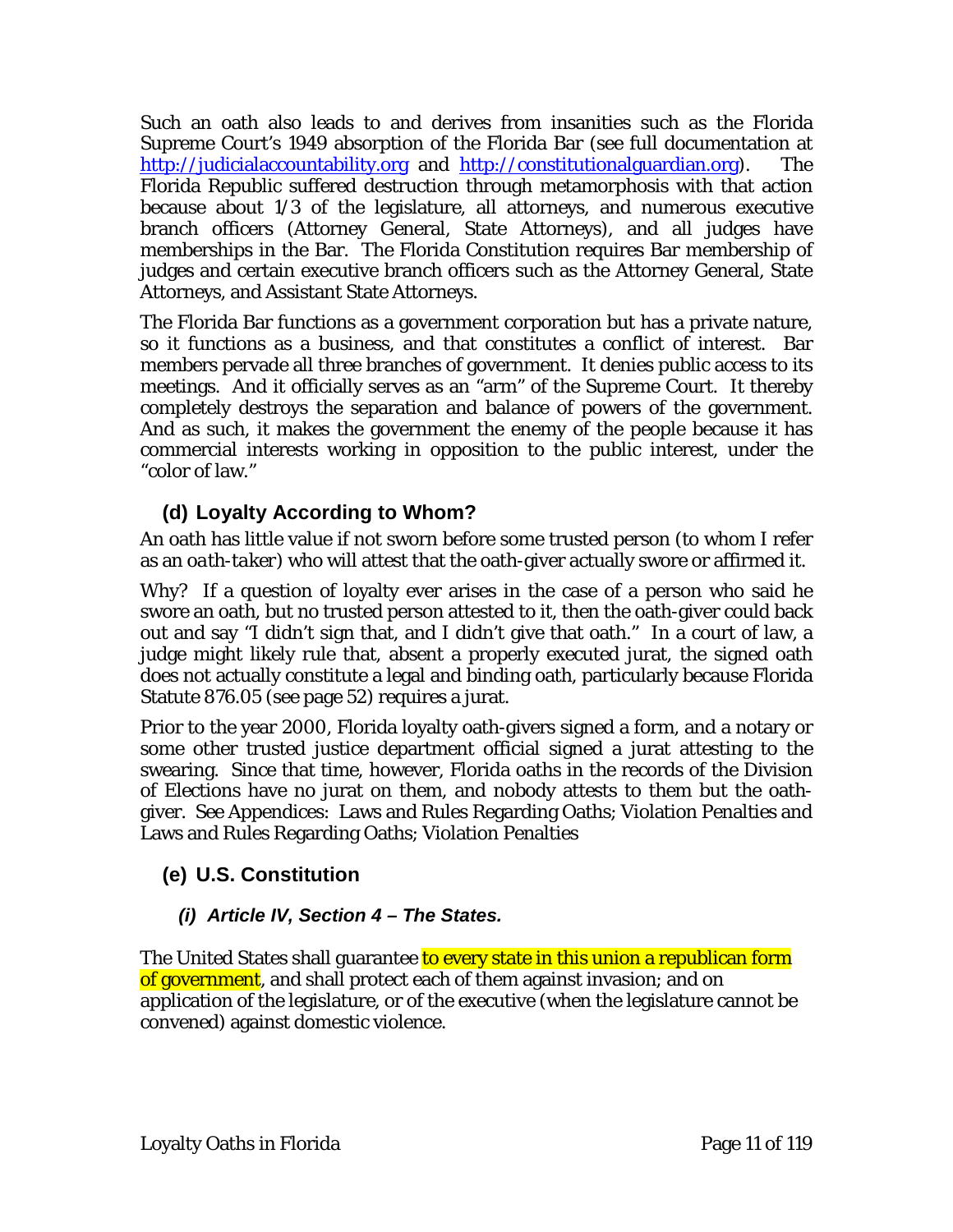#### <span id="page-11-0"></span>*(ii) Article VI – Legal Status of Constitution*

All debts contracted and engagements entered into, before the adoption of this Constitution, shall be as valid against the United States under this Constitution, as under the Confederation.

This Constitution, and the laws of the United States which shall be made in pursuance thereof; and all treaties made, or which shall be made, under the authority of the United States, shall be the supreme law of the land; and the judges in every state shall be bound thereby, anything in the Constitution or laws of any State to the contrary notwithstanding.

The Senators and Representatives before mentioned, and the members of the several state legislatures, and all executive and judicial officers, both of the United States and of the several states, shall be bound by oath or affirmation, to support this Constitution; but no religious test shall ever be required as a qualification to any office or public trust under the United States.

# <span id="page-11-2"></span><span id="page-11-1"></span>**(f) Florida Constitution**

# *(i) Article II General Provisions. SECTION 5. Public officers.—*

(b) Each state and county officer, before entering upon the duties of the office, shall give bond as required by law, and shall swear or affirm:

"I do solemnly swear (or affirm) that **I will support, protect, and defend the** Constitution and Government of the United States and of the State of Florida; that I am duly qualified to hold office under the Constitution of the state; and that I will well and faithfully perform the duties of <u>(title of office)</u> on which I am now about to enter. So help me God.",

and thereafter shall devote personal attention to the duties of the office, and continue in office until a successor qualifies.

**History.--**Am. H.J.R. 1616, 1988; adopted 1988; Am. proposed by Constitution Revision Commission, Revision No. 13, 1998, filed with the Secretary of State May 5, 1998; adopted 1998.

#### *(ii) Article VI. Suffrage and Elections. SECTION 3. Oath.-*

<span id="page-11-3"></span>-Each eligible citizen upon registering shall subscribe the following: "I do solemnly swear (or affirm) that **I will protect and defend the Constitution of the** United States and the Constitution of the State of Florida, and that I am qualified to register as an elector under the Constitution and laws of the State of Florida."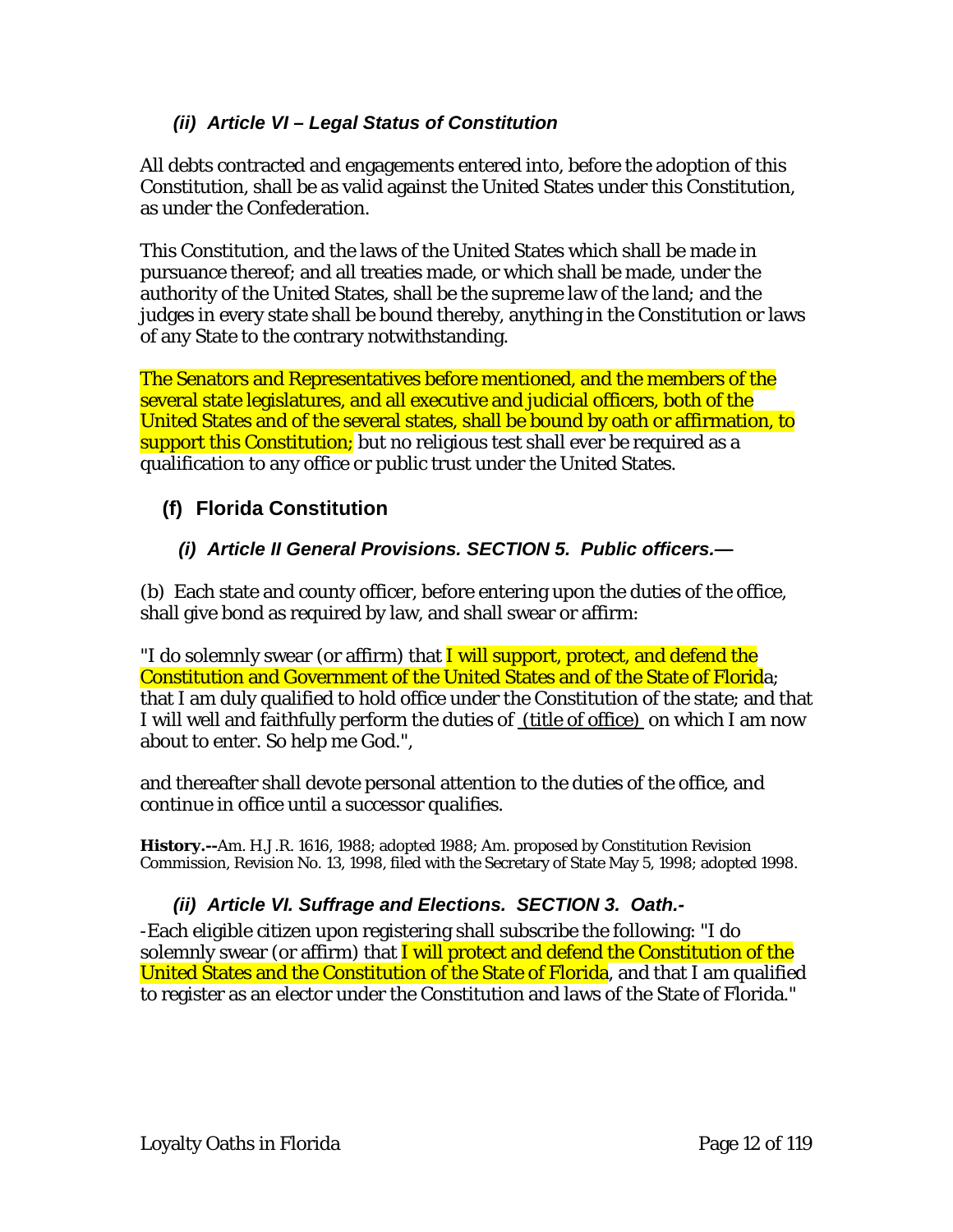## <span id="page-12-1"></span><span id="page-12-0"></span>**(g) United States Code**

#### *(i) 4 USC § 101. Oath by members of legislatures and officers*

Every member of a State legislature, and every executive and judicial officer of a State, shall, before he proceeds to execute the duties of his office, take an oath in the following form, to wit: "I, A B, do solemnly swear that I will support the Constitution of the United States."

#### *(ii) 4 USC § 102. Same; by whom administered*

<span id="page-12-2"></span>Such oath may be administered by any person who, by the law of the State, is authorized to administer the oath of office; and the person so administering such oath shall cause a record or certificate thereof to be made in the same manner, as by the law of the State, he is directed to record or certify the oath of office.

#### <span id="page-12-3"></span>*(iii) 5 USC § 3301. Oath of Office*

An individual, except the President, elected or appointed to an office of honor or profit in the civil service or uniformed services, shall take the following oath: "I, AB, do solemnly swear (or affirm) that I will support and defend the Constitution of the United States against all enemies, foreign and domestic; that I will bear true faith and allegiance to the same; that I take this obligation freely, without any mental reservation or purpose of evasion; and that I will well and faithfully discharge the duties of the office on which I am about to enter. So help me God." This section does not affect other oaths required by law.

#### <span id="page-12-5"></span><span id="page-12-4"></span>**(h) Florida Statutes**

#### *(i) 876.05 Public employees; oath.--*

(1) All persons who now or hereafter are employed by or who now or hereafter are on the payroll of the state, or any of its departments and agencies, subdivisions, counties, cities, school boards and districts of the free public school system of the state or counties, or institutions of higher learning, and all candidates for public office, are required to take an oath **before any person duly** authorized to take acknowledgments of instruments for public record in the state in the following form:

I, \_\_\_\_\_, a citizen of the State of Florida and of the United States of America, and being employed by or an officer of \_\_\_\_\_\_ and a recipient of public funds as such employee or officer, do hereby solemnly swear or affirm that **I will support** the Constitution of the United States and of the State of Florida.

(2) Said oath shall be filed with the records of the governing official or employing governmental agency prior to the approval of any voucher for the payment of salary, expenses, or other compensation.

**History.**--s. 1, ch. 25046, 1949; s. 22, ch. 83-214.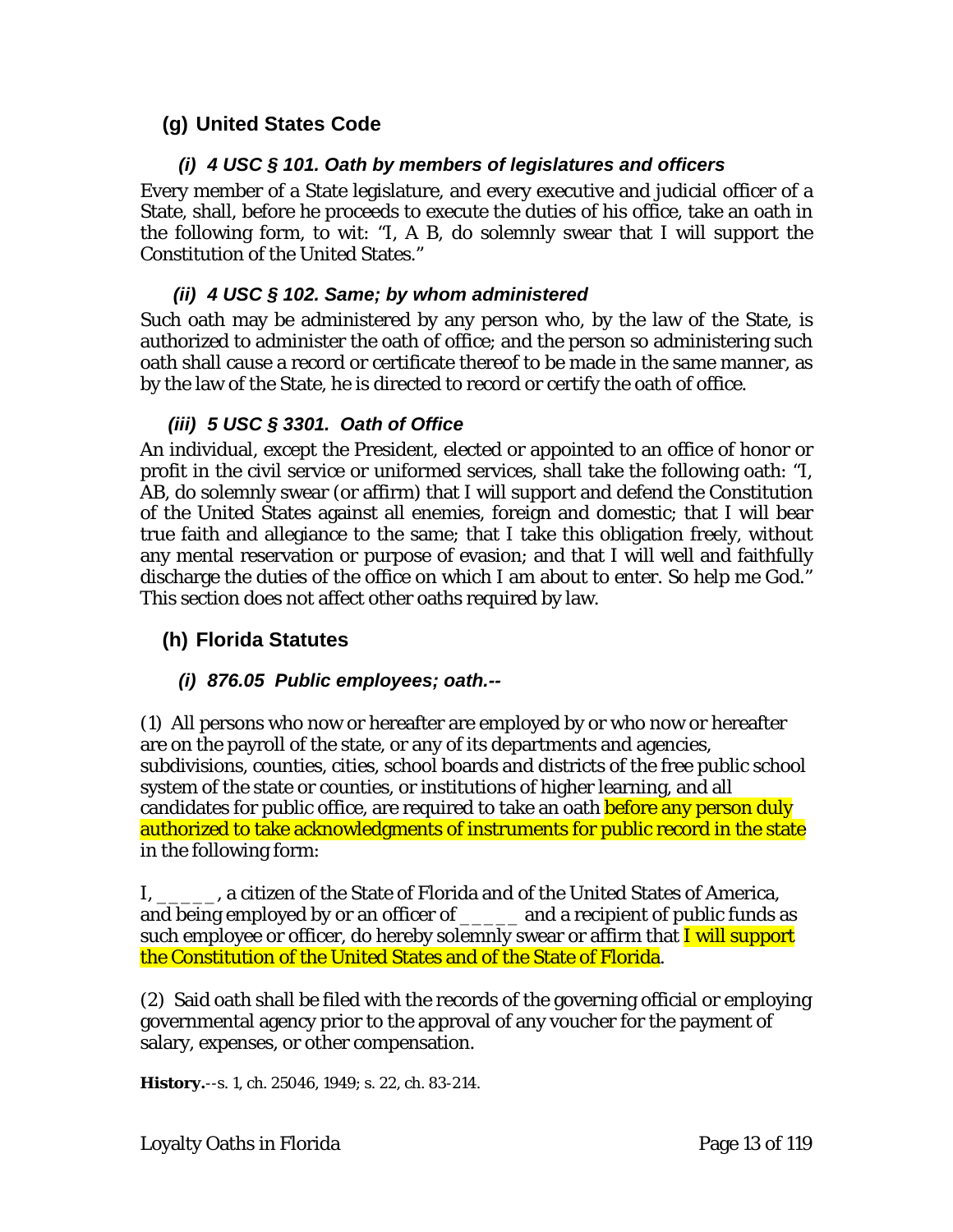#### <span id="page-13-0"></span>*(ii) 876.06 Discharge for refusal to execute.*

--If any person required by ss. 876.05-876.10 to take the oath herein provided for fails to execute the same, the governing authority under which such person is employed shall cause said person to be immediately discharged, and his or her name removed from the payroll, and such person shall not be permitted to receive any payment as an employee or as an officer where he or she was serving.

**History.**--s. 2, ch. 25046, 1949; s. 1414, ch. 97-102.

#### <span id="page-13-1"></span>*(iii) 876.07 Oath as prerequisite to qualification for public office.*

--Any person seeking to qualify for public office who fails or refuses to file the oath required by this act shall be held to have failed to qualify as a candidate for public office, and the name of such person shall not be printed on the ballot as a qualified candidate.

**History.**--s. 3, ch. 25046, 1949; s. 23, ch. 83-214.

#### <span id="page-13-2"></span>*(iv) 876.08 (Oath) Penalty for not discharging.--*

Any governing authority or person, under whom any employee is serving or by whom employed who shall knowingly or carelessly permit any such employee to continue in employment after failing to comply with the provisions of ss. 876.05- 876.10, shall be guilty of a misdemeanor of the second degree, punishable as provided in s. 775.082 or s. 775.083.

**History.**--s. 4, ch. 25046, 1949; s. 1140, ch. 71-136.

#### <span id="page-13-3"></span>*(v) 876.09 (Oath) Scope of law.--*

(1) The provisions of ss. 876.05-876.10 shall apply to all employees and elected officers of the state, including the Governor and constitutional officers and all employees and elected officers of all cities, towns, counties, and political subdivisions, including the educational system.

(2) This act shall take precedence over all laws relating to merit, and of civil service law.

**History.**--ss. 5, 7, ch. 25046, 1949.

#### <span id="page-13-4"></span>*(vi) 876.10 False oath; penalty.--*

If any person required by the provisions of ss. 876.05-876.10 to execute the oath herein required executes such oath, and it is subsequently proven that at the time of the execution of said oath said individual was guilty of making a false statement in said oath, he or she shall be guilty of perjury.

Loyalty Oaths in Florida **Page 14 of 119**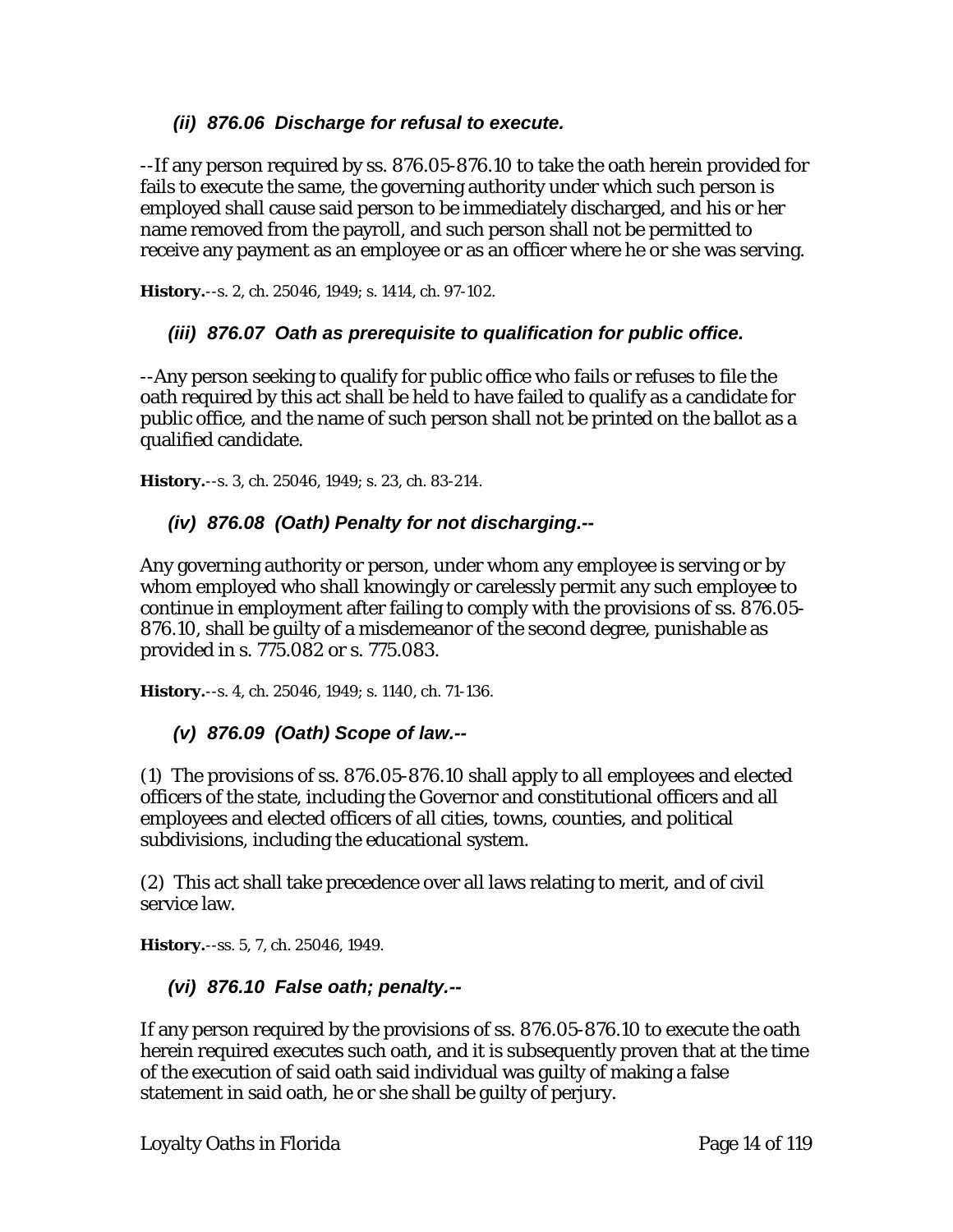#### **History.**--s. 6, ch. 25046, 1949; s. 1141, ch. 71-136; s. 1415, ch. 97-102.

Note: Chapters 90 and 92 constitute Title VII - Evidence

#### <span id="page-14-0"></span>*(vii) 92.50 Oaths, affidavits, and acknowledgments; who may take or administer; requirements.--*

(1) IN THIS STATE.--Oaths, affidavits, and acknowledgments required or authorized under the laws of this state (except oaths to jurors and witnesses in court and such other oaths, affidavits and acknowledgments as are required by law to be taken or administered by or before particular officers) may be taken or administered by or before any judge, clerk, or deputy clerk of any court of record within this state, including federal courts, or before any United States commissioner or any notary public within this state. The jurat, or certificate of proof or acknowledgment, shall be authenticated by the signature and official seal of such officer or person taking or administering the same; however, when taken or administered before any judge, clerk, or deputy clerk of a court of record, the seal of such court may be affixed as the seal of such officer or person.

(2) IN OTHER STATES, TERRITORIES, AND DISTRICTS OF THE UNITED STATES.--Oaths, affidavits, and acknowledgments required or authorized under the laws of this state, may be taken or administered in any other state, territory, or district of the United States, before any judge, clerk or deputy clerk of any court of record, within such state, territory, or district, having a seal, or before any notary public or justice of the peace, having a seal, in such state, territory, or district; provided, however, such officer or person is authorized under the laws of such state, territory, or district to take or administer oaths, affidavits and acknowledgments. The jurat, or certificate of proof or acknowledgment, shall be authenticated by the signature and official seal of such officer or person taking or administering the same; provided, however, when taken or administered by or before any judge, clerk, or deputy clerk of a court of record, the seal of such court may be affixed as the seal of such officer or person.

(3) IN FOREIGN COUNTRIES.--Oaths, affidavits, and acknowledgments, required or authorized by the laws of this state, may be taken or administered in any foreign country, by or before any judge or justice of a court of last resort, any notary public of such foreign country, any minister, consul general, charge d'affaires, or consul of the United States resident in such country. The jurat, or certificate of proof or acknowledgment, shall be authenticated by the signature and official seal of the officer or person taking or administering the same; provided, however, when taken or administered by or before any judge or justice of a court of last resort, the seal of such court may be affixed as the seal of such judge or justice.

**History.**--s. 1, ch. 48, 1845; RS 1299; GS 1730; RGS 2945; CGL 4669; s. 1, ch. 23156, 1945; s. 7, ch. 24337, 1947; s. 15, ch. 73-334; s. 3, ch. 76-237; s. 1, ch. 77-77; s. 22, ch. 78-361; s. 1, ch. 78-379.

**Note.**--Former s. 90.01.

Loyalty Oaths in Florida Page 15 of 119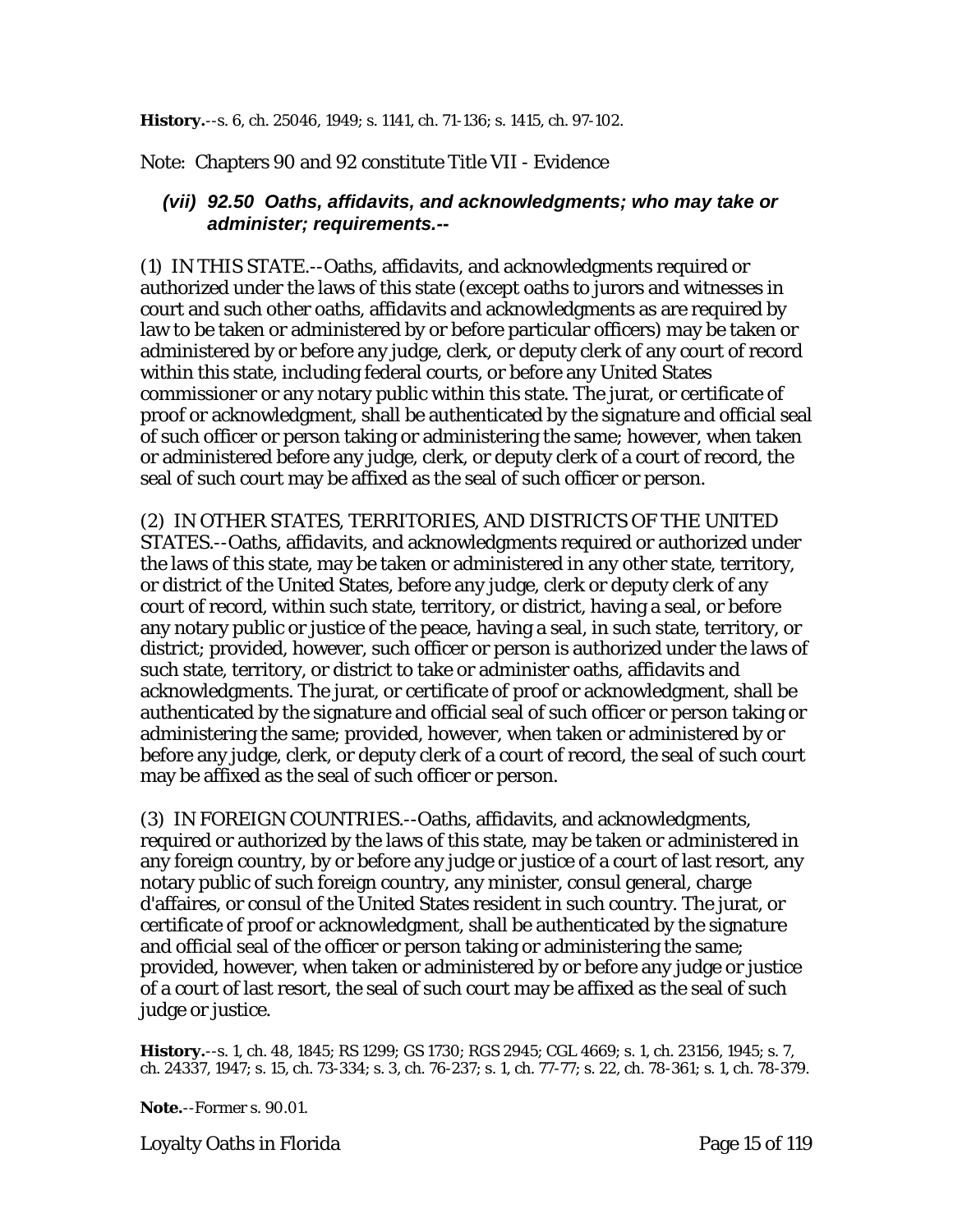<span id="page-15-0"></span>*(viii) 92.51 Oaths, affidavits, and acknowledgments; taken or administered by commissioned officer of United States Armed Forces.--*

(1) Oaths, affidavits, and acknowledgments required or authorized by the laws of this state may be taken or administered within or without the United States by or before any commissioned officer in active service of the Armed Forces of the United States with the rank of second lieutenant or higher in the Army, Air Force or Marine Corps or ensign or higher in the Navy or Coast Guard when the person required or authorized to make and execute the oath, affidavit, or acknowledgment is a member of the Armed Forces of the United States, the spouse of such member or a person whose duties require the person's presence with the Armed Forces of the United States.

(2) A certificate endorsed upon the instrument which shows the date of the oath, affidavit, or acknowledgment and which states in substance that the person appearing before the officer acknowledged the instrument as the person's act or made or signed the instrument under oath shall be sufficient for all intents and purposes. The instrument shall not be rendered invalid by the failure to state the place of execution or acknowledgment.

(3) If the signature, rank, and branch of service or subdivision thereof of any commissioned officer appears upon such instrument, document or certificate no further proof of the authority of such officer so to act shall be required and such action by such commissioned officer shall be prima facie evidence that the person making such oath, affidavit or acknowledgment is within the purview of this act.

**History.**--ss. 1, 2, 3, ch. 61-196; s. 3, ch. 76-237; s. 1, ch. 77-77; s. 22, ch. 78-361; s. 1, ch. 78-379; s. 518, ch. 95-147.

**Note.**--Former s. 90.011.

#### <span id="page-15-1"></span>*(ix) 92.52 Affirmation equivalent to oath.--*

Whenever an oath shall be required by any law of this state in any proceeding, an affirmation may be substituted therefor.

**History.**--RS 1300; GS 1731; RGS 2946; CGL 4670; s. 3, ch. 76-237; s. 1, ch. 77-77; s. 22, ch. 78- 361; s. 1, ch. 78-379.

**Note.**--Former s. 90.02.

#### <span id="page-15-2"></span>*(x) 92.525 Verification of documents; perjury by false written declaration, penalty.--*

(1) When it is authorized or required by law, by rule of an administrative agency, or by rule or order of court that a document be verified by a person, the verification may be accomplished in the following manner:

Loyalty Oaths in Florida **Page 16 of 119**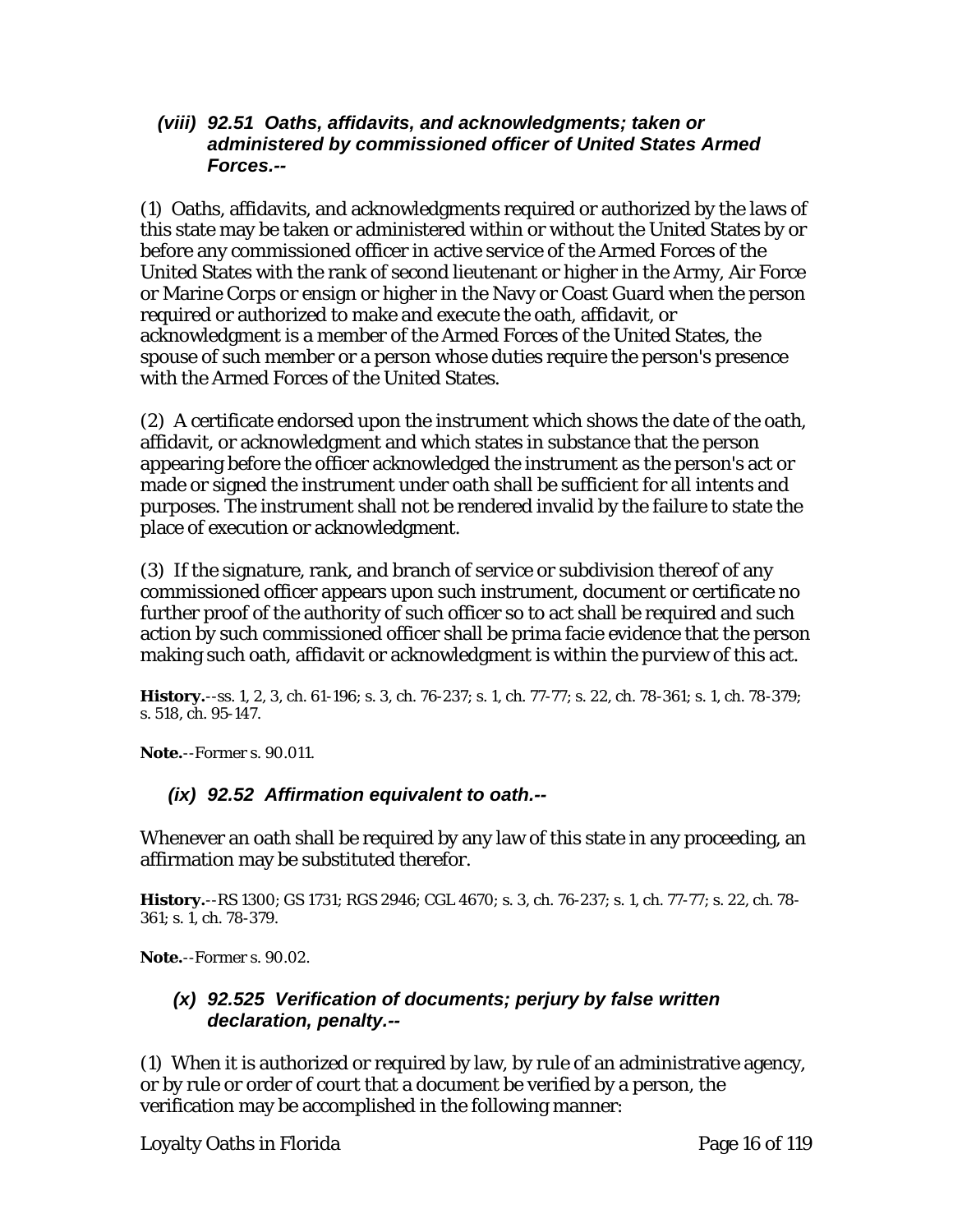(a) Under oath or affirmation taken or administered before an officer authorized under s. 92.50 to administer oaths; or

(b) By the signing of the written declaration prescribed in subsection (2).

(2) A written declaration means the following statement: "Under penalties of perjury, I declare that I have read the foregoing [document] and that the facts stated in it are true," followed by the signature of the person making the declaration, except when a verification on information or belief is permitted by law, in which case the words "to the best of my knowledge and belief" may be added. The written declaration shall be printed or typed at the end of or immediately below the document being verified and above the signature of the person making the declaration.

(3) A person who knowingly makes a false declaration under subsection (2) is guilty of the crime of perjury by false written declaration, a felony of the third degree, punishable as provided in s. 775.082, s. 775.083, or s. 775.084.

(4) As used in this section:

(a) The term "administrative agency" means any department or agency of the state or any county, municipality, special district, or other political subdivision.

(b) The term "document" means any writing including, without limitation, any form, application, claim, notice, tax return, inventory, affidavit, pleading, or paper.

(c) The requirement that a document be verified means that the document must be signed or executed by a person and that the person must state under oath or affirm that the facts or matters stated or recited in the document are true, or words of that import or effect.

**History.**--s. 12, ch. 86-201.

# <span id="page-16-0"></span>*(xi) 97.051 Oath upon registering.—*

A person registering to vote must subscribe to the following oath: "I do solemnly swear (or affirm) that **I will protect and defend the Constitution of the United** States and the Constitution of the State of Florida, that I am qualified to register as an elector under the Constitution and laws of the State of Florida, and that all information provided in this application is true."

**History.**--s. 7, ch. 3879, 1889; RS 161; s. 8, ch. 4328, 1895; GS 178; RGS 222; CGL 257; s. 4, ch. 25383, 1949; s. 1, ch. 26870, 1951; s. 3, ch. 69-280; ss. 2, 4, ch. 71-108; s. 1, ch. 72-63; s. 2, ch. 77- 175; s. 1, ch. 81-304; s. 9, ch. 94-224; s. 3, ch. 2005-277; s. 4, ch. 2005-278.

**Note.--**Former s. 98.11.

Loyalty Oaths in Florida Page 17 of 119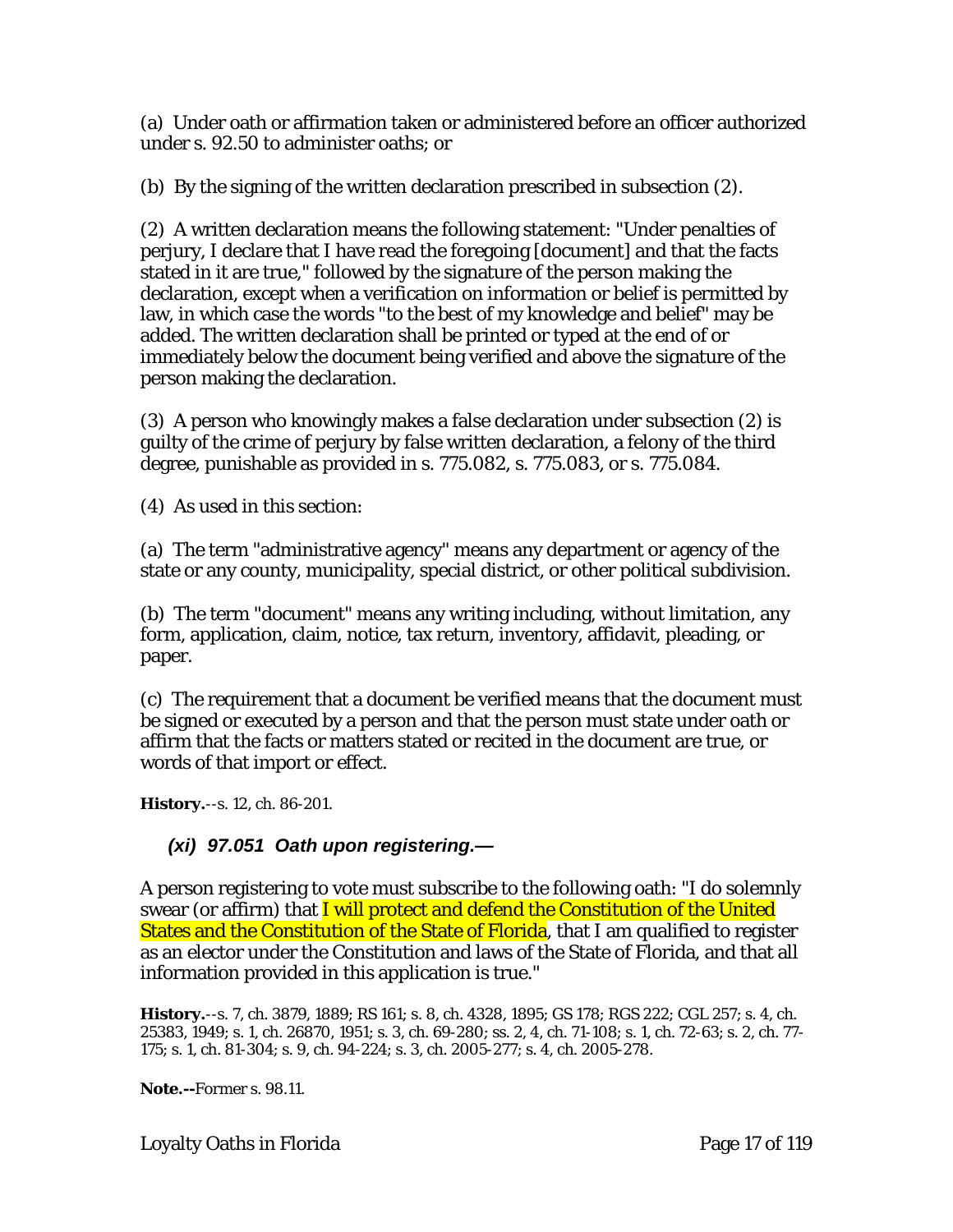#### <span id="page-17-0"></span>*(xii) 97.052 Uniform statewide voter registration application.--*

(2) The uniform statewide voter registration application must be designed to elicit the following information from the applicant:

(p) Signature of applicant under penalty for false swearing pursuant to s. 104.011, by which the person subscribes to the oath required by s. 3, Art. VI of the State Constitution and s. 97.051, and swears or affirms that the information contained in the registration application is true.

(q) Whether the application is being used for initial registration, to update a voter registration record, or to request a replacement voter information card.

(r) Whether the applicant is a citizen of the United States by asking the question "Are you a citizen of the United States of America?" and providing boxes for the applicant to check to indicate whether the applicant is or is not a citizen of the United States.

(s) Whether the applicant has been convicted of a felony, and, if convicted, has had his or her civil rights restored by including the statement "I affirm I am not a convicted felon, or, if I am, my rights relating to voting have been restored." and providing a box for the applicant to check to affirm the statement.

(t) Whether the applicant has been adjudicated mentally incapacitated with respect to voting or, if so adjudicated, has had his or her right to vote restored by including the statement "I affirm I have not been adjudicated mentally incapacitated with respect to voting, or, if I have, my competency has been restored." and providing a box for the applicant to check to affirm the statement.

The registration application must be in plain language and designed so that convicted felons whose civil rights have been restored and persons who have been adjudicated mentally incapacitated and have had their voting rights restored are not required to reveal their prior conviction or adjudication.

(3) The uniform statewide voter registration application must also contain:

(a) The oath required by s. 3, Art. VI of the State Constitution and s. 97.051.

#### <span id="page-17-1"></span>*(xiii) 350.05 Oath of office [Florida Public Services Commission, part of Legislative Branch].--*

Before entering upon the duties of his or her office each commissioner shall subscribe to the following oath: "I do solemnly swear (or affirm) that **I will** support, protect and defend the Constitution and Government of the United States and of the State of Florida; that I am qualified to hold office under the constitution of the state, and that I will well and faithfully perform at all times the duties of Florida Public Service Commissioner, on which I am now about to enter

Loyalty Oaths in Florida Page 18 of 119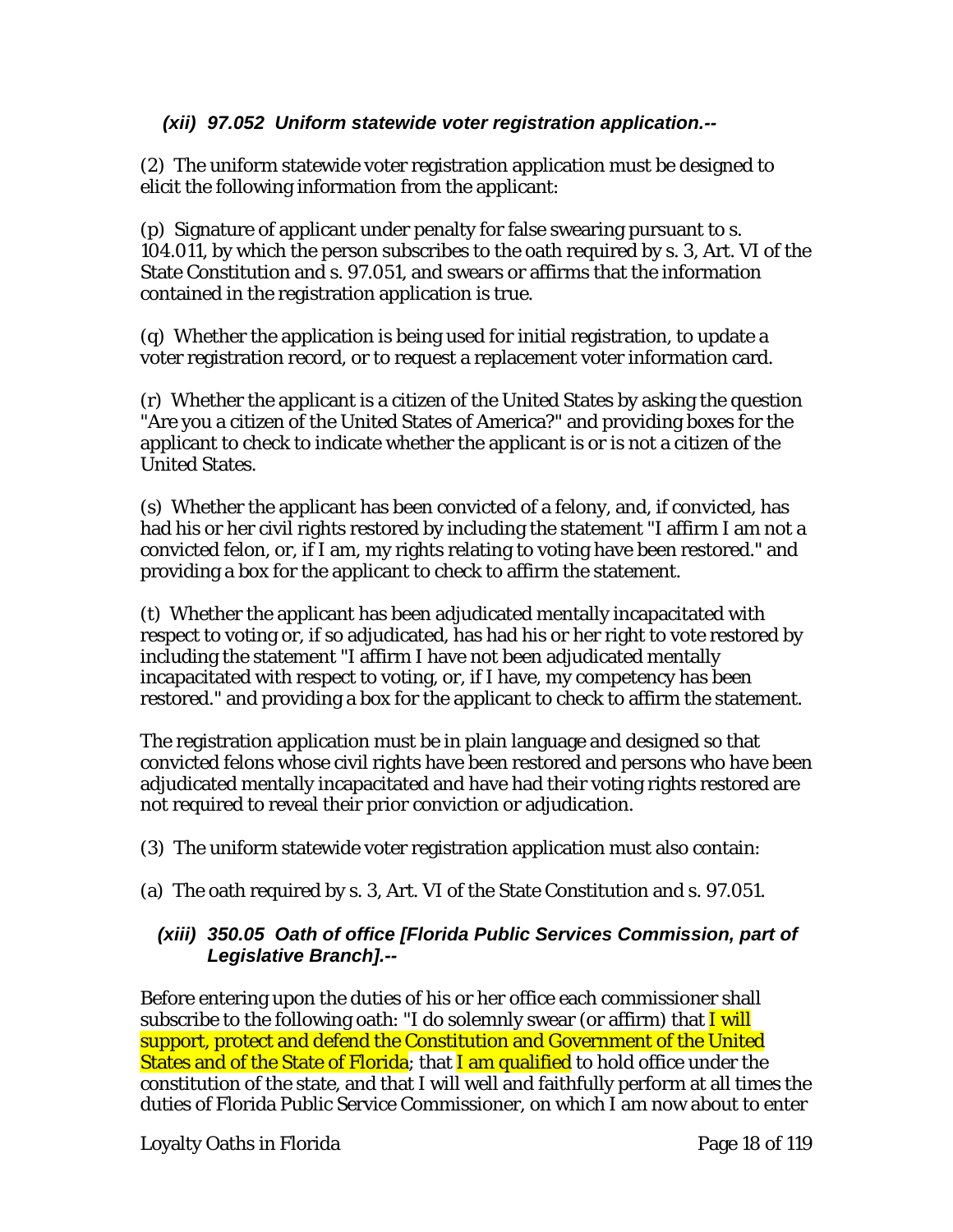in a professional, independent, objective, and nonpartisan manner; that I do not have any financial, employment, or business interest which is prohibited by chapter 350, Florida Statutes; and that I will abide by the standards of conduct required of me by chapters 112 and 350, Florida Statutes, so help me God." In case any commissioner should in any way become disqualified, he or she shall at once remove such disqualification or resign, and upon his or her failure to do so, he or she shall be suspended from office by the Governor and dealt with as provided by law.

**History.**--s. 1, ch. 4700, 1899; GS 2886; RGS 4611; CGL 6696; s. 1, ch. 63-279; s. 1, ch. 65-52; s. 2, ch. 65-422; s. 2, ch. 81-318; s. 6, ch. 87-50; s. 6, ch. 90-272; s. 533, ch. 95-148.

#### <span id="page-18-0"></span>*(xiv) 99.021 Form of candidate oath.--*

(1)(a) Each candidate, whether a party candidate, a candidate with no party affiliation, or a write-in candidate, in order to qualify for nomination or election to any office other than a judicial office as defined in chapter 105, shall take and subscribe to an oath or affirmation in writing. A printed copy of the oath or affirmation shall be furnished to the candidate by the officer before whom such candidate seeks to qualify and **shall be substantially in the following form**:

State of Florida County of

Before me, an officer authorized to administer oaths, personally appeared <u>(please</u>) print name as you wish it to appear on the ballot) , to me well known, who, being sworn, says that he or she is a candidate for the office of \_\_\_\_\_\_; that he or she is a qualified elector of \_\_\_\_\_ County, Florida; that he or she is qualified under the Constitution and the laws of Florida to hold the office to which he or she desires to be nominated or elected; that he or she has taken the oath required by ss. 876.05-876.10, Florida Statutes; that he or she has qualified for no other public office in the state, the term of which office or any part thereof runs concurrent with that of the office he or she seeks; and that he or she has resigned from any office from which he or she is required to resign pursuant to s. 99.012, Florida Statutes.

(Signature of candidate)

(Address)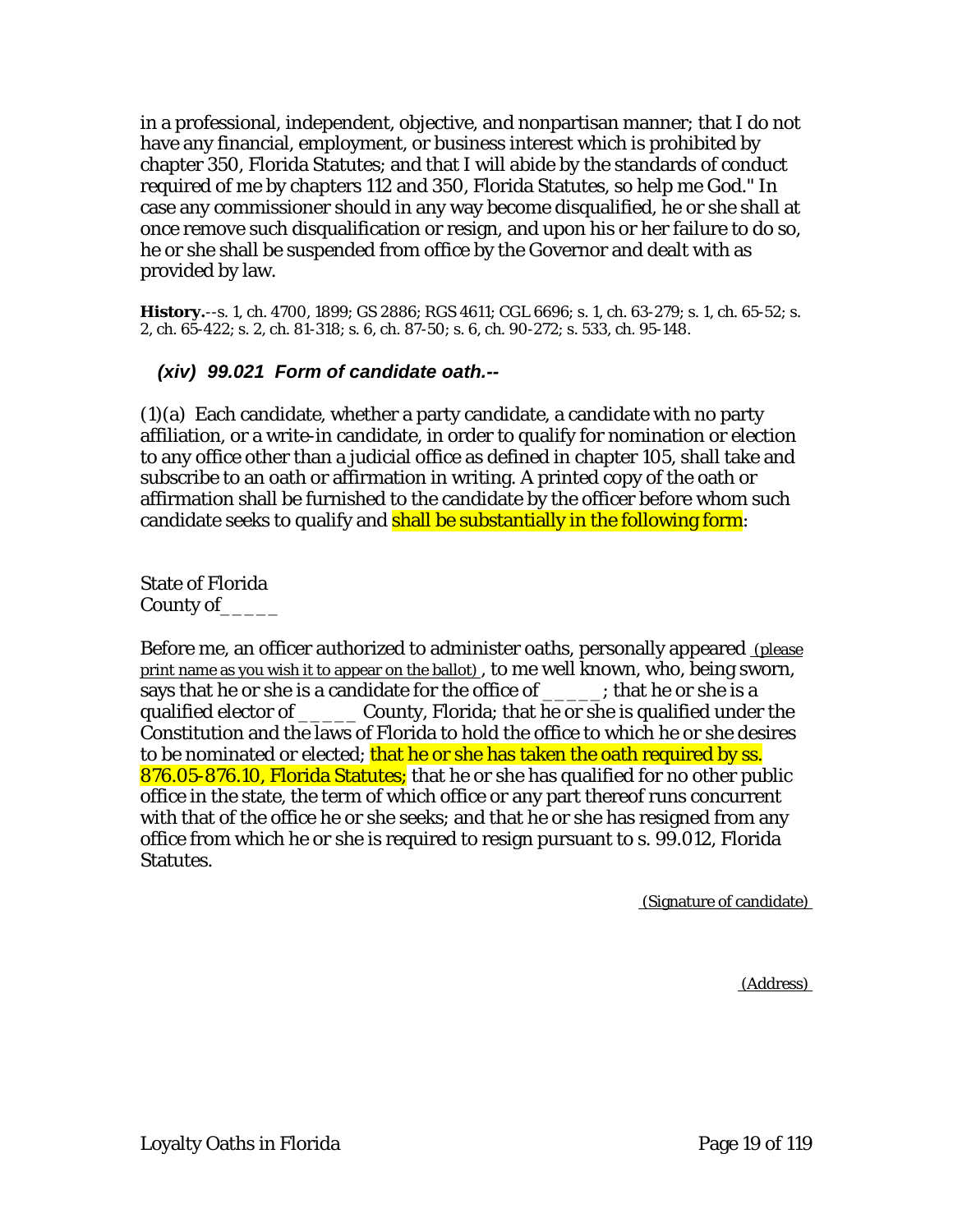Sworn to and subscribed before me this \_\_\_\_\_\_ day of \_\_\_\_\_, (year), at \_\_\_\_\_ County, Florida.

(Signature and title of officer administering oath)

(b) In addition, any person seeking to qualify for nomination as a candidate of any political party shall, at the time of subscribing to the oath or affirmation, state in writing:

1. The party of which the person is a member.

2. That the person is not a registered member of any other political party and has not been a candidate for nomination for any other political party for a period of 6 months preceding the general election for which the person seeks to qualify.

3. That the person has paid the assessment levied against him or her, if any, as a candidate for said office by the executive committee of the party of which he or she is a member.

(c) The officer before whom such person qualifies shall certify the name of such person to the supervisor of elections in each county affected by such candidacy so that the name of such person may be printed on the ballot. Each person seeking election as a write-in candidate shall subscribe to the oath prescribed in this section in order to be entitled to have write-in ballots cast for him or her counted.

(2) The provisions of subsection (1) relating to the oath required of candidates, and the form of oath prescribed, shall apply with equal force and effect to, and shall be the oath required of, a candidate for election to a political party executive committee office, as provided by law. The requirements set forth in this section shall also apply to any person filling a vacancy on a political party executive committee.

**History.**--ss. 22, 23, ch. 6469, 1913; RGS 326, 327; CGL 383, 384; s. 3, ch. 19663, 1939; s. 3, ch. 26870, 1951; s. 10, ch. 28156, 1953; s. 1, ch. 57-742; s. 1, ch. 61-128; s. 2, ch. 63-269; s. 1, ch. 63- 66; s. 1, ch. 65-376; s. 1, ch. 67-149; s. 2, ch. 70-269; s. 19, ch. 71-355; s. 6, ch. 77-175; s. 3, ch. 79- 365; s. 27, ch. 79-400; s. 2, ch. 81-105; s. 3, ch. 86-134; s. 535, ch. 95-147; s. 7, ch. 99-6; s. 8, ch. 99-318.

**Note.**--Former ss. 102.29, 102.30.

#### <span id="page-19-0"></span>*(xv) 105.031 Qualification; filing fee; candidate's oath; items required to be filed.--*

(4) CANDIDATE'S OATH.--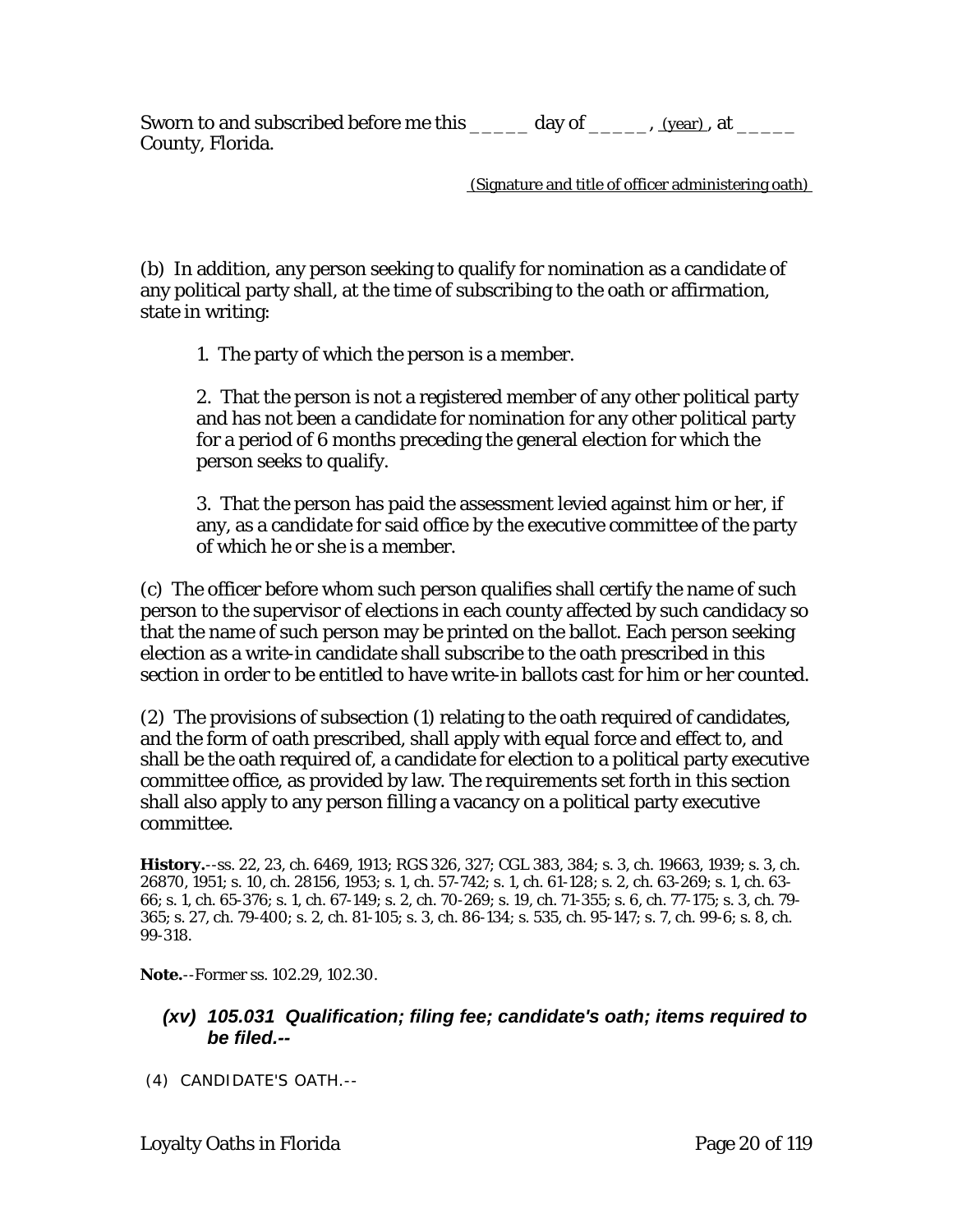(a) All candidates for the office of school board member shall subscribe to the oath as prescribed in s. 99.021.

(b) All candidates for *judicial office* shall subscribe to an oath or affirmation in writing to be filed with the appropriate qualifying officer upon qualifying. A printed copy of the oath or affirmation shall be furnished to the candidate by the qualifying officer and shall be in substantially the following form:

State of Florida County of \_\_\_\_\_

Before me, an officer authorized to administer oaths, personally appeared (please print name as you wish it to appear on the ballot), to me well known, who, being sworn, says he or she: is a candidate for the judicial office of  $\frac{1}{\sqrt{1-\frac{1}{n}}}$  that his or her legal residence is

\_\_\_\_\_ County, Florida; that he or she is a qualified elector of the state and of the territorial jurisdiction of the court to which he or she seeks election; that he or she is qualified under the constitution and laws of Florida to hold the judicial office to which he or she desires to be elected or in which he or she desires to be retained; that he or she has taken the oath required by ss. 876.05-876.10, Florida Statutes; that he or she has qualified for no other public office in the state, the term of which office or any part thereof runs concurrent to the office he or she seeks; and that he or she has resigned from any office which he or she is required to resign pursuant to s. 99.012, Florida Statutes.

(Signature of candidate)

(Address)

Sworn to and subscribed before me this  $\frac{1}{\sqrt{2}}$  day of  $\frac{1}{\sqrt{2}}$ ,  $\frac{(\text{year})}{(\text{year})}$ , at  $\frac{1}{\sqrt{2}}$ County, Florida.

(Signature and title of officer administering oath)

#### <span id="page-20-0"></span>*(xvi) 99.061 Method of qualifying for nomination or election to federal, state, county, or district office.--*

(1) The provisions of any special act to the contrary notwithstanding, each person seeking to qualify for nomination or election to a federal, state, or multicounty district office, other than election to a judicial office as defined in chapter 105 or the office of school board member, shall file his or her qualification papers with, and pay the qualifying fee, which shall consist of the filing fee and election assessment, and party assessment, if any has been levied, to, the Department of State, or qualify by the petition process pursuant to s. 99.095 with the Department of State, at any time after noon of the 1st day for qualifying, which shall be as follows: the 120th day prior to the primary election, but not later than noon of the 116th day prior to the date of the primary election, for persons seeking to qualify for nomination or election to federal office or to the office of the state attorney or the public defender; and noon of the 50th day prior to the primary election, but not later than noon of the 46th day prior to the date of the primary election, for persons seeking to qualify for nomination or election to a state or multicounty district office, other than the office of the state attorney or the public defender.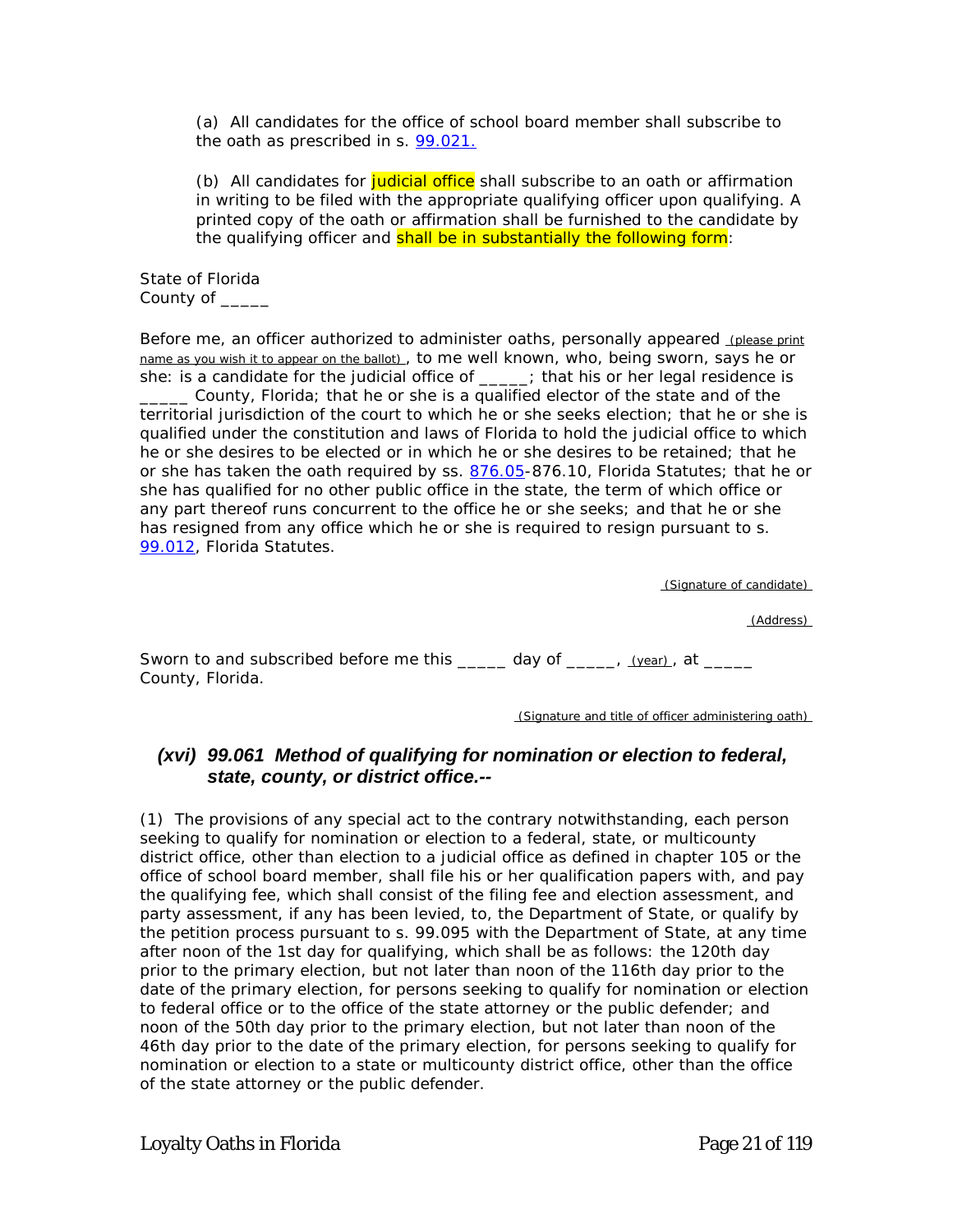(2) The provisions of any special act to the contrary notwithstanding, each person seeking to qualify for nomination or election to a county office, or district or special district office not covered by subsection (1), shall file his or her qualification papers with, and pay the qualifying fee, which shall consist of the filing fee and election assessment, and party assessment, if any has been levied, to, the supervisor of elections of the county, or shall qualify by the petition process pursuant to s. 99.095 with the supervisor of elections, at any time after noon of the 1st day for qualifying, which shall be the 50th day prior to the primary election or special district election, but not later than noon of the 46th day prior to the date of the primary election or special district election. However, if a special district election is held at the same time as the general election, qualifying shall be the 50th day prior to the primary election, but not later than noon of the 46th day prior to the date of the primary election. Within 30 days after the closing of qualifying time, the supervisor of elections shall remit to the secretary of the state executive committee of the political party to which the candidate belongs the amount of the filing fee, two-thirds of which shall be used to promote the candidacy of candidates for county offices and the candidacy of members of the Legislature.

(3)(a) Each person seeking to qualify for election to office as a write-in candidate shall file his or her qualification papers with the respective qualifying officer at any time after noon of the 1st day for qualifying, but not later than noon of the last day of the qualifying period for the office sought.

(b) Any person who is seeking election as a write-in candidate shall not be required to pay a filing fee, election assessment, or party assessment. A write-in candidate shall not be entitled to have his or her name printed on any ballot; however, space for the write-in candidate's name to be written in shall be provided on the general election ballot. No person may qualify as a write-in candidate if the person has also otherwise qualified for nomination or election to such office.

(4) At the time of qualifying for office, each candidate for a constitutional office shall file a full and public disclosure of financial interests pursuant to s. 8, Art. II of the State Constitution, and a candidate for any other office, including local elective office, shall file a statement of financial interests pursuant to s. 112.3145.

(5) The Department of State shall certify to the supervisor of elections, within 7 days after the closing date for qualifying, the names of all duly qualified candidates for nomination or election who have qualified with the Department of State.

(6) Notwithstanding the qualifying period prescribed in this section, if a candidate has submitted the necessary petitions by the required deadline in order to qualify by the petition process pursuant to s. 99.095 as a candidate for nomination or election and the candidate is notified after the 5th day prior to the last day for qualifying that the required number of signatures has been obtained, the candidate is entitled to subscribe to the candidate's oath and file the qualifying papers at any time within 5 days from the date the candidate is notified that the necessary number of signatures has been obtained. Any candidate who qualifies within the time prescribed in this subsection is entitled to have his or her name printed on the ballot.

(7)(a) In order for a candidate to be qualified, the following items must be received by the filing officer by the end of the qualifying period: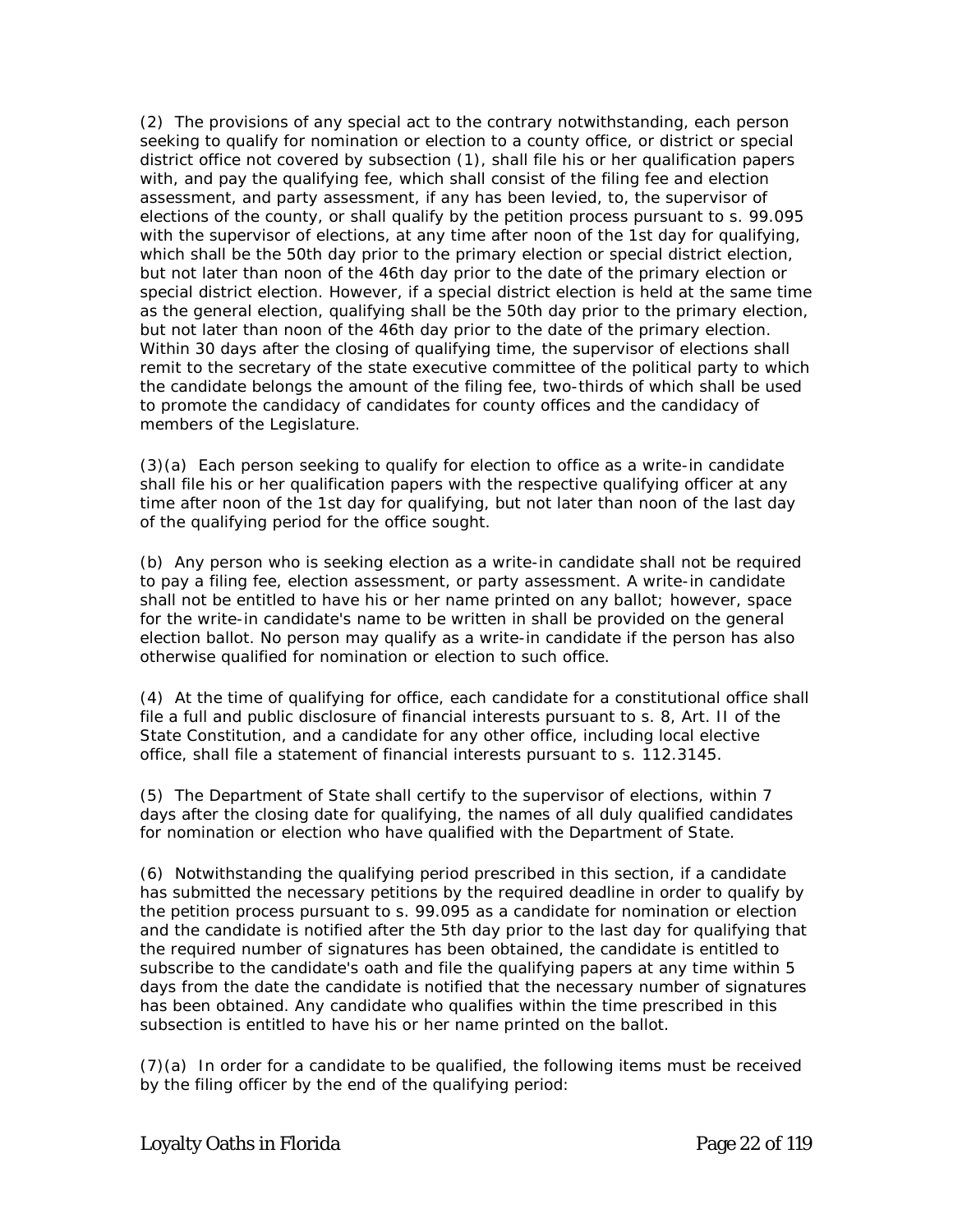1. A properly executed check drawn upon the candidate's campaign account in an amount not less than the fee required by s. 99.092 or, in lieu thereof, as applicable, the copy of the notice of obtaining ballot position pursuant to s. 99.095. If a candidate's check is returned by the bank for any reason, the filing officer shall immediately notify the candidate and the candidate shall, the end of qualifying notwithstanding, have 48 hours from the time such notification is received, excluding Saturdays, Sundays, and legal holidays, to pay the fee with a cashier's check purchased from funds of the campaign account. Failure to pay the fee as provided in this subparagraph shall disqualify the candidate.

2. The candidate's oath required by s. 99.021, which must contain the name of the candidate as it is to appear on the ballot; the office sought, including the district or group number if applicable; and the signature of the candidate, duly acknowledged.

3. The loyalty oath required by s. 876.05, signed by the candidate and duly acknowledged.

4. If the office sought is partisan, the written statement of political party affiliation required by s.  $99.021(1)(b)$ .

5. The completed form for the appointment of campaign treasurer and designation of campaign depository, as required by s. 106.021.

6. The full and public disclosure or statement of financial interests required by subsection (4). A public officer who has filed the full and public disclosure or statement of financial interests with the Commission on Ethics or the supervisor of elections prior to qualifying for office may file a copy of that disclosure at the time of qualifying.

(b) If the filing officer receives qualifying papers that do not include all items as required by paragraph (a) prior to the last day of qualifying, the filing officer shall make a reasonable effort to notify the candidate of the missing or incomplete items and shall inform the candidate that all required items must be received by the close of qualifying. A candidate's name as it is to appear on the ballot may not be changed after the end of qualifying.

(8) Notwithstanding the qualifying period prescribed in this section, a qualifying office may accept and hold qualifying papers submitted not earlier than 14 days prior to the beginning of the qualifying period, to be processed and filed during the qualifying period.

(9) Notwithstanding the qualifying period prescribed by this section, in each year in which the Legislature apportions the state, the qualifying period for persons seeking to qualify for nomination or election to federal office shall be between noon of the 57th day prior to the primary election, but not later than noon of the 53rd day prior to the primary election.

(10) The Department of State may prescribe by rule requirements for filing papers to qualify as a candidate under this section.

**History.**--ss. 25, 26, ch. 6469, 1913; RGS 329, 330; CGL 386, 387; ss. 4, 5, ch. 13761, 1929; s. 1, ch. 16990, 1935; CGL 1936 Supp. 386; ss. 1, chs. 19007, 19008, 19009, 1939; CGL 1940 Supp. 4769(3); s. 1, ch. 20619,

#### Loyalty Oaths in Florida Page 23 of 119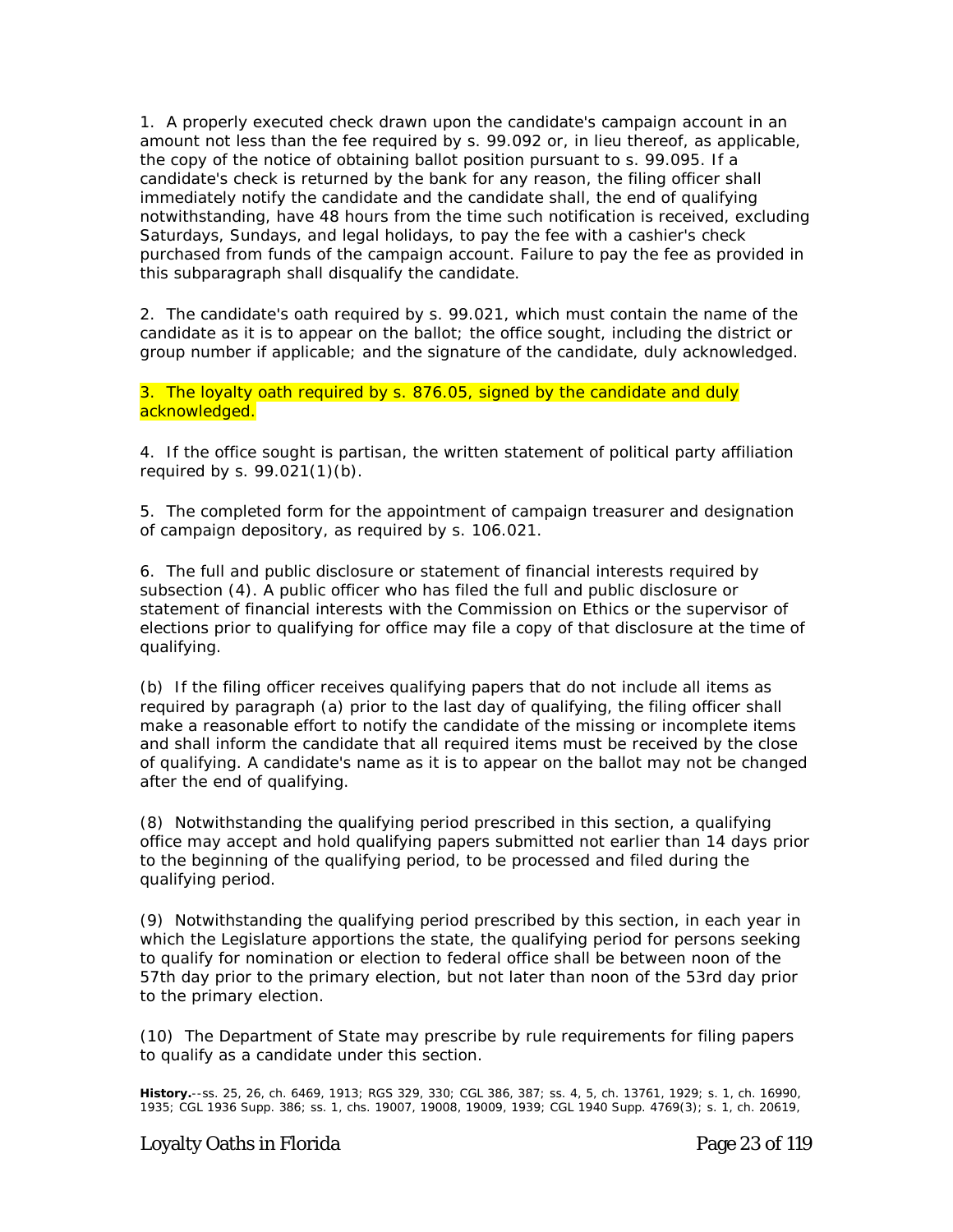1941; s. 1, ch. 21851, 1943; s. 1, ch. 23006, 1945; s. 1, ch. 24163, 1947; s. 3, ch. 26870, 1951; s. 11, ch. 28156, 1953; s. 4, ch. 29936, 1955; s. 10, ch. 57-1; s. 1, ch. 59-84; s. 1, ch. 61-373 and s. 4, ch. 61-530; s. 1, ch. 63-502; s. 7, ch. 65-378; s. 2, ch. 67-531; ss. 10, 35, ch. 69-106; s. 5, ch. 69-281; s. 1, ch. 69-300; s. 1, ch. 70-42; s. 1, ch. 70-93; s. 1, ch. 70-439; s. 6, ch. 77-175; s. 1, ch. 78-188; s. 3, ch. 81-105; s. 2, ch. 83-15; s. 2, ch. 83-25; s. 1, ch. 83-251; s. 29, ch. 84-302; s. 1, ch. 86-7; s. 6, ch. 89-338; s. 8, ch. 90-315; s. 32, ch. 91-107; s. 536, ch. 95-147; s. 1, ch. 95-156; s. 9, ch. 99-318; s. 9, ch. 99-326; s. 3, ch. 2001-75; s. 11, ch. 2005-277; s. 51, ch. 2005-278; s. 7, ch. 2005-286.

**Note.**--Former ss. 102.32, 102.33, 102.351, 102.36, 102.66, 102.69.

#### <span id="page-23-0"></span>*(xvii) 104.011 False swearing; submission of false voter registration information.--*

(1) A person who willfully swears or affirms falsely to any oath or affirmation, or willfully procures another person to swear or affirm falsely to an oath or affirmation, in connection with or arising out of voting or elections commits a felony of the third degree, punishable as provided in s. 775.082, s. 775.083, or s. 775.084.

(2) A person who willfully submits any false voter registration information commits a felony of the third degree, punishable as provided in s. 775.082 or s. 775.083.

**History.**--s. 15, ch. 14715, 1931; CGL 1936 Supp. 8202(6); s. 8, ch. 26870, 1951; s. 19, ch. 71-136; s. 33, ch. 77-175; s. 38, ch. 94-224; s. 31, ch. 97-13.

#### <span id="page-23-1"></span>*(xviii) 839.18 Penalty for officer assuming to act before qualification.--*

Whoever being elected, or appointed, to any office assumes to perform any of the duties thereof before qualification, according to law, shall be guilty of a misdemeanor of the second degree, punishable as provided in s. 775.082 or s. 775.083.

**History.**--RS 2737; GS 3732; RGS 5757; CGL 7987; s. 1028, ch. 71-136.

#### <span id="page-23-2"></span>*(xix) 843.0855 Criminal actions under color of law or through use of simulated legal process.--*

(1) As used in this section:

(a) The term "legal process" means a document or order issued by a court or filed or recorded for the purpose of exercising jurisdiction or representing a claim against a person or property, or for the purpose of directing a person to appear before a court or tribunal, or to perform or refrain from performing a specified act. "Legal process" includes, but is not limited to, a summons, lien, complaint, warrant, injunction, writ, notice, pleading, subpoena, or order.

(b) The term "person" means an individual, public or private group incorporated or otherwise, legitimate or illegitimate legal tribunal or entity, informal organization, official or unofficial agency or body, or any assemblage of individuals.

(c) The term "public officer" means a public officer as defined by s. 112.061.

#### Loyalty Oaths in Florida **Page 24 of 119**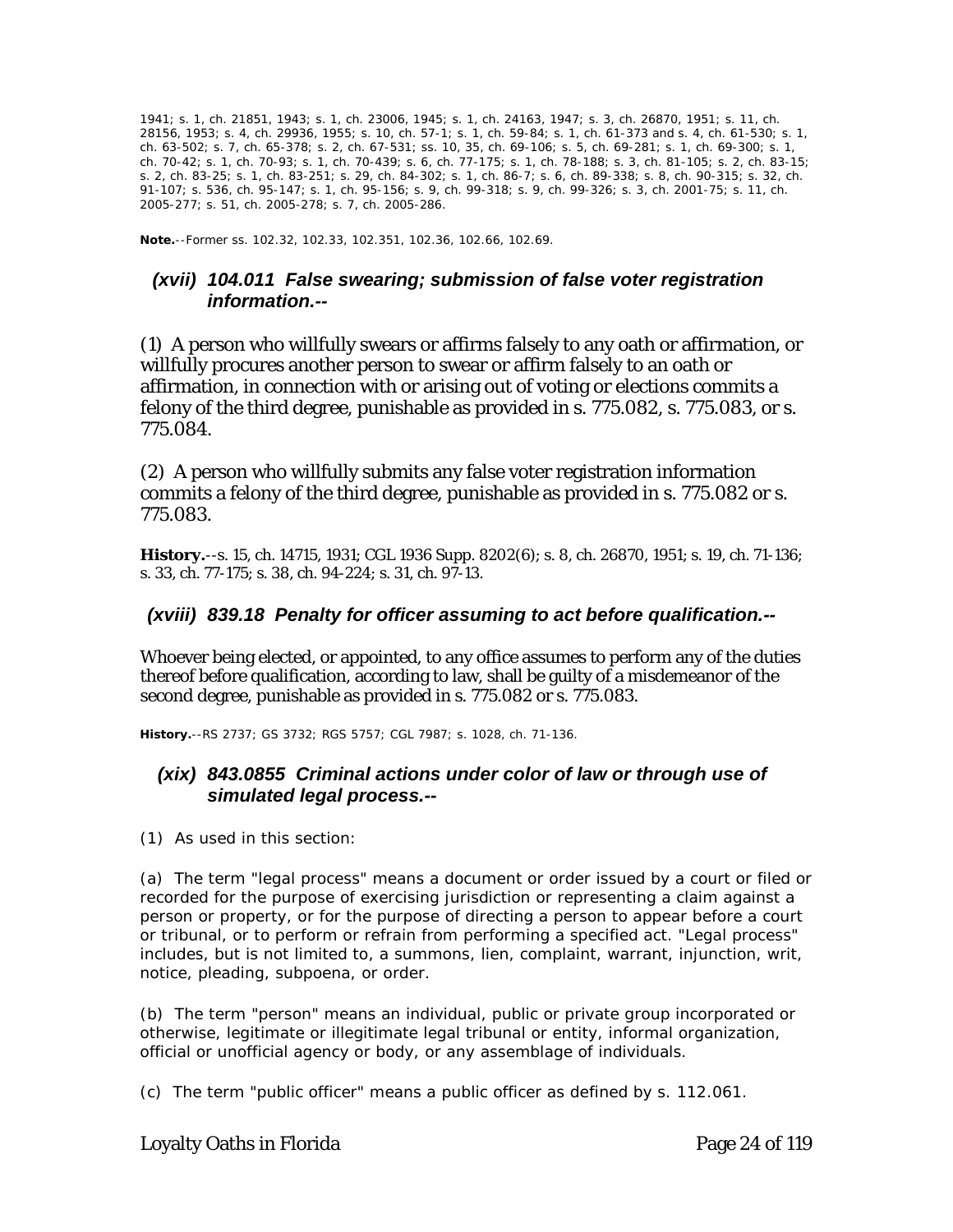(d) The term "public employee" means a public employee as defined by s. 112.061.

(2) Any person who deliberately impersonates or falsely acts as a public officer or tribunal, public employee or utility employee, including, but not limited to, marshals, judges, prosecutors, sheriffs, deputies, court personnel, or any law enforcement authority in connection with or relating to any legal process affecting persons and property, or otherwise takes any action under color of law against persons or property, commits a felony of the third degree, punishable as provided in s. 775.082 or s. 775.083.

(3) Any person who simulates legal process, including, but not limited to, actions affecting title to real estate or personal property, indictments, subpoenas, warrants, injunctions, liens, orders, judgments, or any legal documents or proceedings, knowing or having reason to know the contents of any such documents or proceedings or the basis for any action to be fraudulent, commits a felony of the third degree, punishable as provided in s. 775.082 or s. 775.083.

(4) Any person who falsely under color of law attempts in any way to influence, intimidate, or hinder a public officer or law enforcement officer in the discharge of his or her official duties by means of, but not limited to, threats of or actual physical abuse or harassment, or through the use of simulated legal process, commits a felony of the third degree, punishable as provided in s. 775.082 or s. 775.083.

(5)(a) Nothing in this section shall make unlawful any act of any law enforcement officer or legal tribunal which is performed under lawful authority.

(b) Nothing in this section shall prohibit individuals from assembling freely to express opinions or designate group affiliation or association.

(c) Nothing in this section shall prohibit or in any way limit a person's lawful and legitimate access to the courts or prevent a person from instituting or responding to legitimate and lawful legal process.

**History.**--s. 1, ch. 97-203.

#### <span id="page-24-1"></span><span id="page-24-0"></span>**(i) The Florida Bar**

#### <span id="page-24-2"></span>*(i) Rules Regulating The Florida Bar*

#### *1) 2 Bylaws Of The Florida Bar 2-2 Membership Bylaw 2-2.1 Attaining Membership –*

Persons shall initially become a member of The Florida Bar, in good standing, only upon certification by the Supreme Court of Florida in accordance with the rules governing the Florida Board of Bar Examiners and administration of the required oath. [Updated: 08-01-2006 ]

#### <span id="page-24-3"></span>*2) 3 Rules Of Discipline 3-4 Standards Of Conduct Rule 3-4.7 Oath –*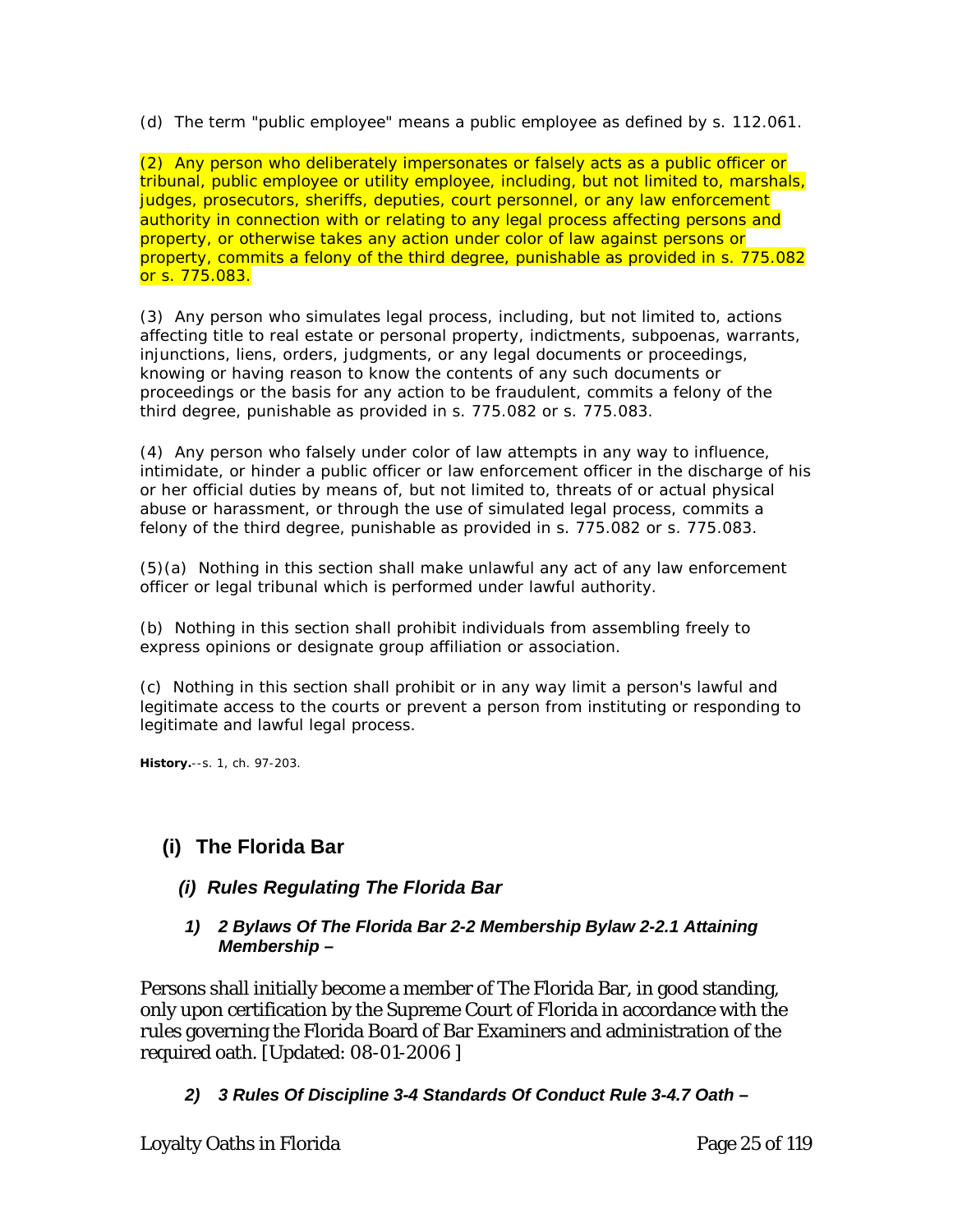Violation of the oath taken by an attorney to support the constitutions of the United States and the State of Florida is ground for disciplinary action. Membership in, alliance with, or support of any organization, group, or party advocating or dedicated to the overthrow of the government by violence or by any means in violation of the Constitution of the United States or constitution of this state shall be a violation of the oath. [Updated: 08-01-2006 ]

#### <span id="page-25-0"></span>*(ii) Florida Bar Admission Oath for Attorneys*

"I do solemnly swear: I will support the Constitution of the United States and the Constitution of the State of Florida; I will maintain the respect due to courts of justice and judicial officers; I will not counsel or maintain any suit or proceedings which shall appear to me to be unjust, nor any defense except such as I believe to be honestly debatable under the law of the land; I will employ for the purpose of maintaining the causes confided to me such means only as are consistent with truth and honor, and will never seek to mislead the judge or jury by any artifice or false statement of fact or law; I will maintain the confidence and preserve inviolate the secrets of my clients, and will accept no compensation in connection with their business except from them or with their knowledge and approval; I will abstain from all offensive personality and advance no fact prejudicial to the honor or reputation of a party or witness, unless required by the justice of the cause with which I am charged; I will never reject, from any consideration personal to myself, the cause of the defenseless or oppressed, or delay anyone's cause for lucre or malice. So help me God." (Courtesy of the Florida Bar Examiner) -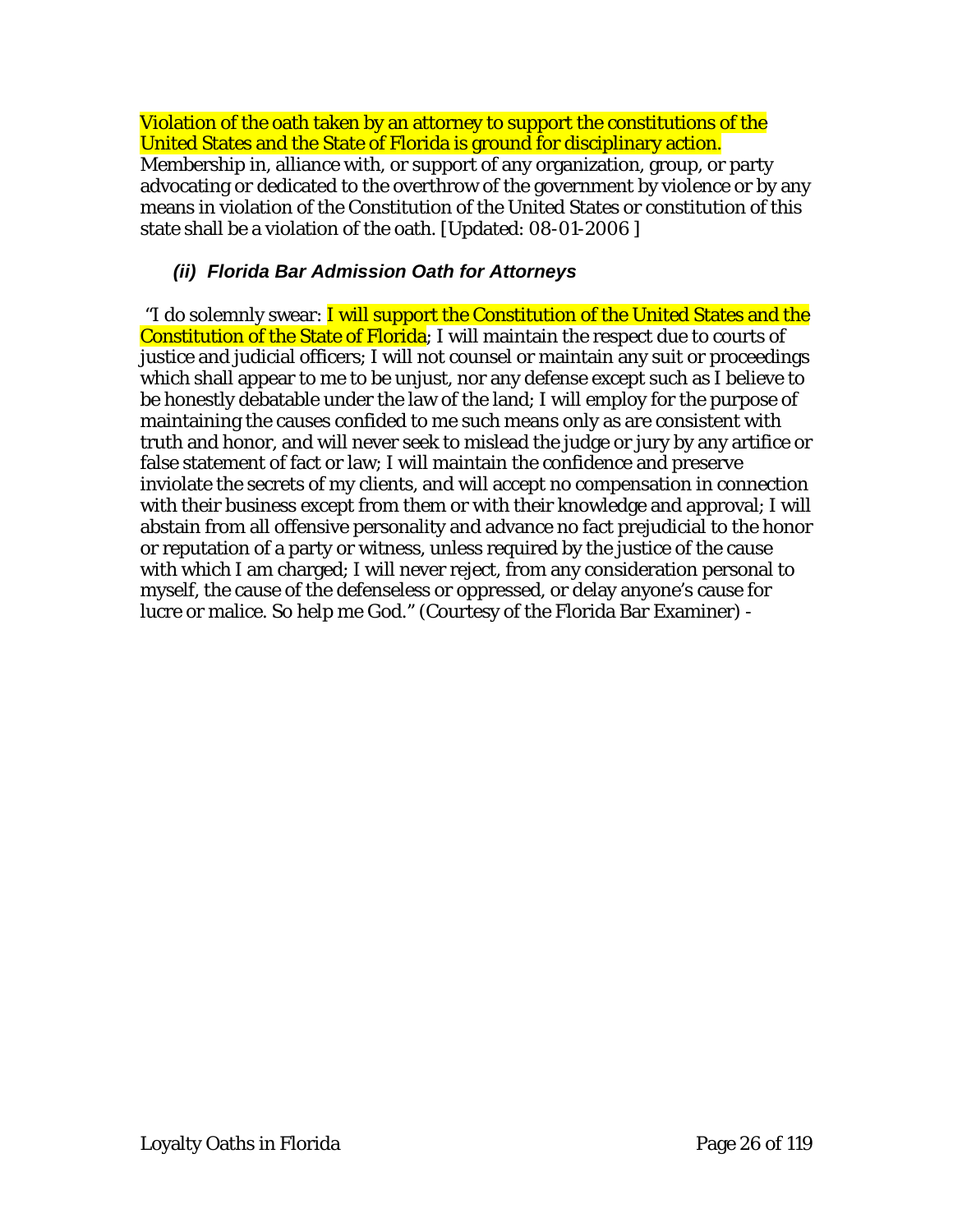# <span id="page-26-0"></span>**(j) Examples of Old and Newer Oaths.**

Apparently, some policy-maker, under advice of some bureaucracy attorney, decided to replace the jurat with a "penalty of perjury" statement.

In the summer of 2006 I discovered that the Florida State Department took the official position that the new loyalty oath forms they promulgate with jurats missing do not violate the law. See Appendix 04 Letter to Sharon Larson, Assistant Counsel, Florida Department of State.

That, of course, violates 4 USC 102 and Florida Statute 876.05 [Public employees;](#page-51-6)  [oath.--,](#page-51-6) which requires a notary or other justice department official to take the oath (and attest to it).

Finally in May 2007, under new leadership, the State Department began a move to add jurats back to the oath forms. See Appendix 11 Letter from Lynn Hearn to Amy Tuck Recommending Jurats. However, note that Counsel Hearn opined that the de facto public officer doctrine (an officer's acts have validity once qualified for office, even if the officer loses qualification afterward) makes it unnecessary for elected officials to run out and have their oaths notarized.

Hearn apparently failed to realize that much case law exists to support the reality that lack of a valid loyalty oath disqualifies the public officer candidate *ab initio*, and renders all that imposter's official acts null and void. Examples of such case law include:

- Crain v. State, 914 So.2d 1015 (Fl, 2005)
- Prieto Bail Bonds v State of Texas, 994 S.W.2d 316 (Tex.App.-El Paso 1999)

To see the depth of intransigent indifference regarding loyalty oaths at the highest levels of government, consider the procedures of the Florida Supreme Court in determining whether a candidate retired judge qualifies for appointment as Senior Judge. The Supreme Court published *The Report and Recommendations from the Committee on the Appointment and Assignment of Senior Judges*, SC 02-593, available at web site [http://www.floridasupremecourt.org/pub\\_info/summaries/briefs/02/02-](http://www.floridasupremecourt.org/pub_info/summaries/briefs/02/02-593/02-593_report.pdf)

[593/02-593\\_report.pdf.](http://www.floridasupremecourt.org/pub_info/summaries/briefs/02/02-593/02-593_report.pdf) It does not once mention a loyalty oath as a criterion for qualification, and so the Supreme Court does not require an oath of the candidate, even though Florida Statutes 105.031 and 876.05 command it. The justices thus constructively conspire to defeat the will of the Legislature and the People of Florida.

Apparently disagreeing with Lynn Hearn's and her Assistant Counsel Gary Holland's point of view that all elected officials have *de facto* officer status, many state judges began in October and November of 2007 swearing new 876.05 oaths and getting them notarized. While they might think they have now fulfilled their legal requirements, I disagree. Florida Statues 876.05 and 105.031 require a notarized loyalty oath prior to becoming a candidate. No officials elected in the past 8 years have properly qualified because none of their pre-candidate 876.05 oath forms bear a notary seal and signature. Therefore, all function as imposters,

Loyalty Oaths in Florida Page 27 of 119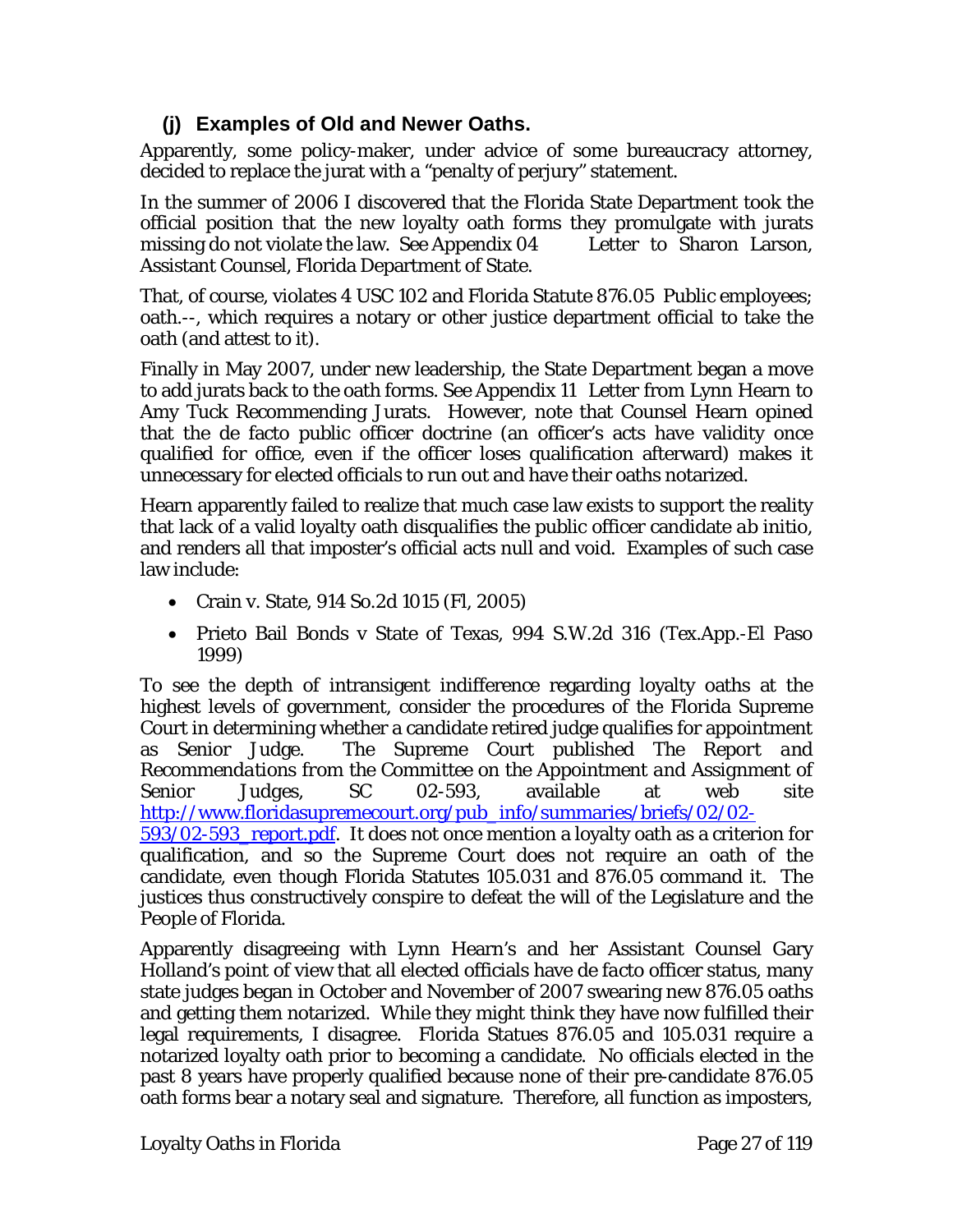all lied in their public officer oaths when they claimed to be qualified, and all took office before qualification.

Floridians should start obtaining the more recent oath records, and demanding that the employers fire the alleged oath-givers for violating 876.06 [Discharge for](#page-52-0)  [refusal to execute.](#page-52-0) Failing to fire such frauds violates 876.08 [\(Oath\) Penalty for](#page-52-2)  [not discharging.--](#page-52-2) and constitutes a crime bearing a penalty of \$500 find and 6 months in jail.

We should take note of the above statutes requiring acknowledgement of the oath before a certifying officer (somebody duly authorized to take acknowledgments for public records – notary, clerk, or judge - I'll use the term "notary" for such a person). A candidate has to sign the 876.05 loyalty oath, get it acknowledged, and then swear the candidate's oath before a notary, attesting to the fact of giving the loyalty oath properly. If the loyalty oath does not bear a notary signature, then the candidate did not swear the loyalty oath properly. Therefore the candidate lies by swearing the candidate's oath which includes the claim that the candidate is qualified and did properly take the loyalty oath.

Prior to performing official duties or collecting a paycheck, both the precandidate 876.05 oath and the 876.05 public employee oath must exist in the public employee's records of the employing agency at the human resources department. In the case of elected and appointed officials, a newly sworn oath for each term must exist in the records, for both candidacy and employment.

## <span id="page-27-0"></span>**(k) The Verification Controversy**

I and others have written to the counsel for the Florida Secretary of State complaining about the matter of the missing jurat from the loyalty oath forms (see the appendices hereto). They have told us that nobody breaks a law by removing the jurat or failing to get a notary or other authorized signature in the jurat by the person before whom the oath-giver allegedly swore the oath. They point to Florida Statute 92.525 [Verification of documents; perjury by false](#page-55-1)  [written declaration, penalty.--](#page-55-1) (See page [56,](#page-55-1) part of the evidence rules for court proceedings) which says in part:

*(1) When it is authorized or required by law, by rule of an administrative agency, or by rule or order of court that a document be verified by a person, the verification may be accomplished in the following manner:* 

Then it goes on to say an oath before an acknowledgement officer or a penalty of perjury statement can serve as verification.

By contrast, 876.05 [Public employees; oath.--,](#page-51-6) page [52,](#page-51-6) says in part:

*(1) all persons who now or hereafter are employed by or who now or hereafter are on the payroll of the state, or any of its departments and agencies, subdivisions, counties, cities, school boards and districts of the free public school system of the state or counties, or institutions of higher learning, and all candidates for public office, are required to take an oath* 

Loyalty Oaths in Florida **Page 28 of 119**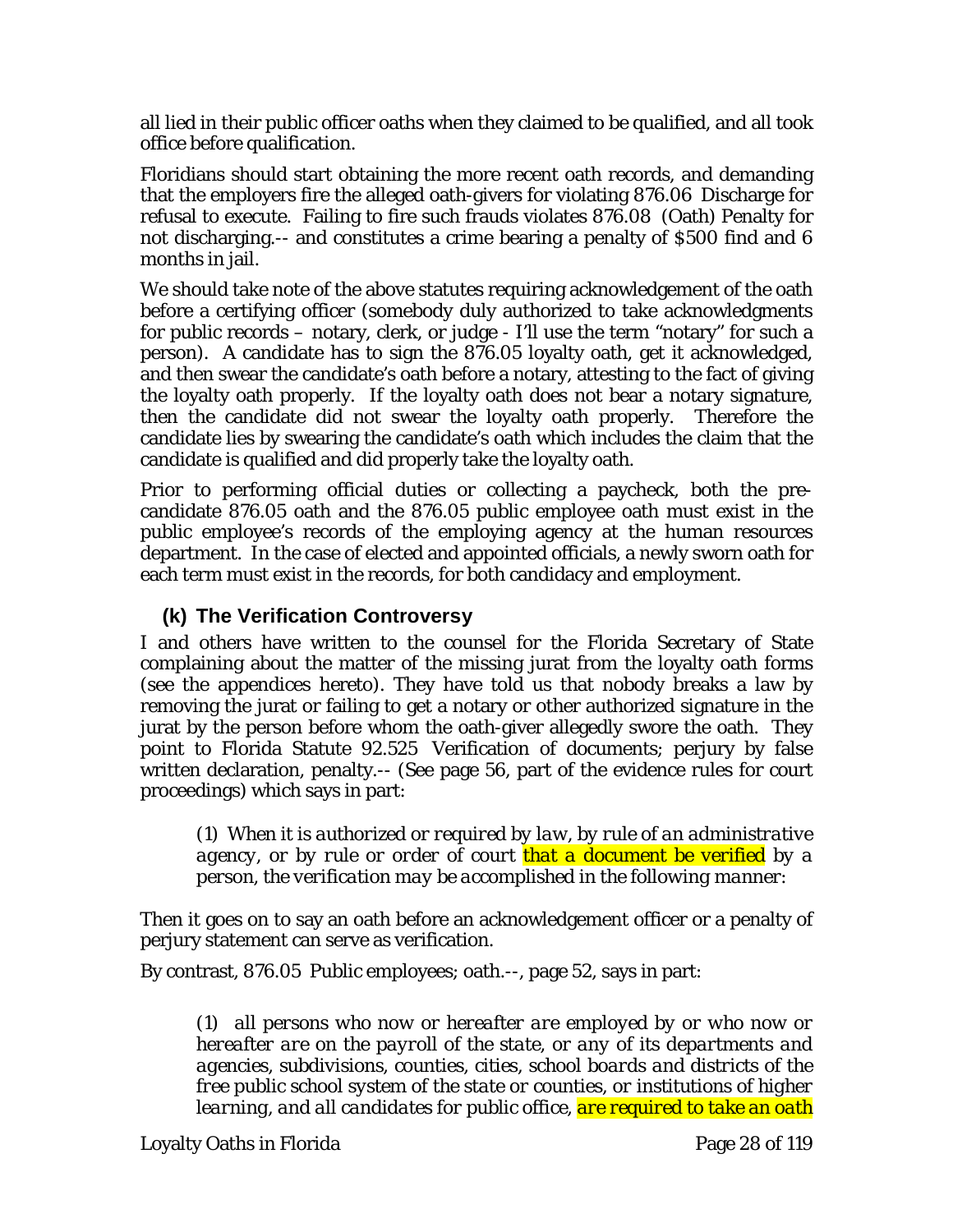*before any person duly authorized to take acknowledgments of instruments for public record in the state in the following form:*

The advocates of the above argument certainly realize, but fail to confess, that 92.525(1) refers to a document which someone, presumably a trustworthy person, must verify. The statute does not refer to the administering of a loyalty oath before a person duly authorized to take acknowledgments, as specified in 876.05.

Such advocates ignore the requirements and mandate of the 876.05 statute, and the candidate oath statutes 99.021 and 105.031, which say clearly and without equivocation that candidates and public employees *"are required to take an oath before any person duly authorized… in the following form."* They also ignore 4 USC 101 and 102 which require the swearing and notarization of the oath.

Such advocates seem all too willing to ignore the sacred trust reposed in the person required to give the oath. How can we entrust faithful performance of official duties to anybody who fails or refuses to do the very first duty: swear the oath as required by the crystal clear language of law?

I say we cannot. Bottom line, we people do not trust *anybody* to govern us unless that person first swears an oath of loyalty to the Constitutions before someone we do trust, and that trusted person signs and seals the oath in its written form. We require that oath of loyalty because and only because it binds the oath giver to protect our God-given rights which those Constitutions guarantee to us.

Remember that the signed and sealed jurat provides the only way we can have a modicum of confidence that the candidate or public employee, and not his or her spouse or trained monkey, swore the oath and signed the oath document. Therefore, no jurat = no oath.

In fact, the Constitutions can guarantee our God-given rights to us only *by*  requiring responsible and trusted men and women to acknowledge trustworthiness by swearing to and subscribing the oath in the presence of a trustworthy person who then as an official witness and certifying officer, signs and seals the subscription.

For that reason, we cannot allow the oath giver to swear and subscribe any loyalty oath with any other wording or in any other manner than that prescribed by law: precise words spoken and written before a notary, judge, clerk, or other officer empowered by law to take acknowledgements for public record.

Any other wording and any other manner of oath-giving results in a null, void, bogus, non-existent oath. A non-existent oath renders vacant the office of the would-be oath-giver, renders the would-be oath-giver an imposter, and makes into nullities all the imposter's official acts.

Advocates for any other view can quote all the case law they like. Such case law constitutes a nullity if it attempts to undo acts of our legislatures or subvert our constitutions. We cannot know positively that any person qualified for public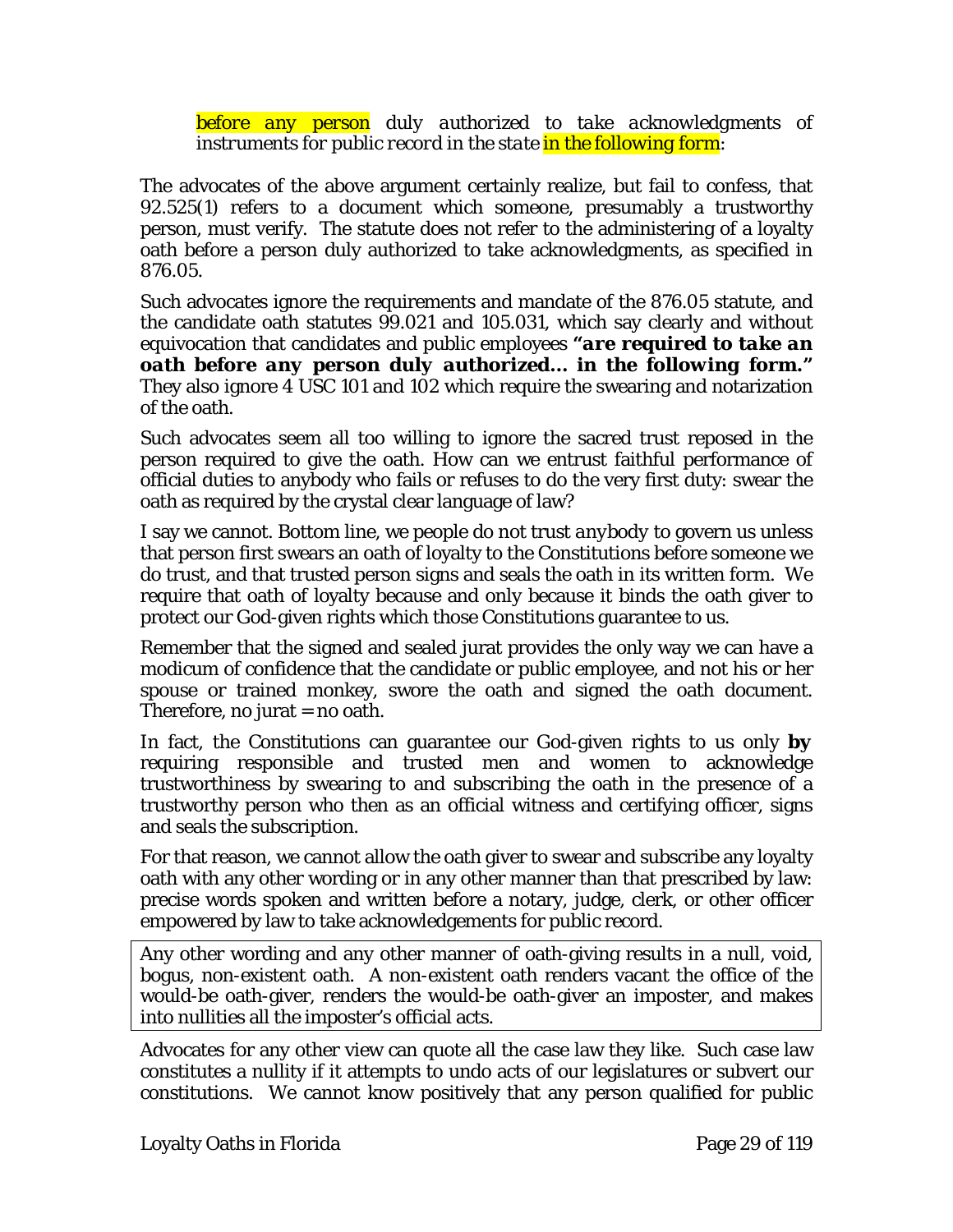employment unless we see a written form of the loyalty oath containing the precise words required by law, and a seal and signature of a notary or other person duly authorized to take acknowledgments.

Any attorneys who argue that prospective public employees can and should flout the crystal clear language of 876.05 incites rebellion and wars against the Constitutions. In my opinion they deserve their heads on the pikes of justice.

Meanwhile, an abundance of case law decides the matter in favor of following the precise wording and requirements of loyalty oath statutes:

# <span id="page-29-0"></span>**(l) Verification of Credentials**

From what I can tell, neither the Trial Courts Administrators nor the Office of State Courts Administrators have written procedures for verifying credentials of alleged judges. You can see this in the Gary Phillips memo appended hereto, in which OSCA Counsel Laura Rush informed me that they don't have any such written procedures. Such procedures should include a visual verification of and attestation by following proofs by candidate or employed judge (candidate also includes nominee for appointment or election):

- Candidate proved bar membership in good standing for previous 5 or 10 contiguous years
- Candidate has registered to vote and sworn the elector's oath
- Candidate is a Citizen of the USA
- Candidate has no unethical or illegal financial entanglements
- Candidate swore a bar oath
- Candidate graduated from accredited law school
- Candidate lives in the territory intended for service
- Candidate swore an 876.05 candidate loyalty oath before a notary
- Candidate swore a 105.031 candidate oath before a notary
- Candidate received certificate of election or appointment
- Candidate swore Article II Section 5(b) public officer's oath before a notary
- Candidate accepted office
- Candidate swore an 876.05 public employee oath

Only upon proper demonstration that such proofs exist and have validity and authenticity should the State Pay Master issue pay to the judge or the Chief Judge or justice or the court administrator allow the judge to perform duties. Currently, the State of Florida seems to ignore this common sense obligation to verify credentials. The Governor and the Chief Justice appoint judges without verifying the judge's credentials above, which either the constitutions or laws of the US and /or Florida require.

# <span id="page-29-1"></span>**(m)Improvements and Consciousness of Guilt**

While officials generally tend to sweep their peccadilloes under the carpet, and that has happened in with respect to the loyalty oath debacle. As I mentioned,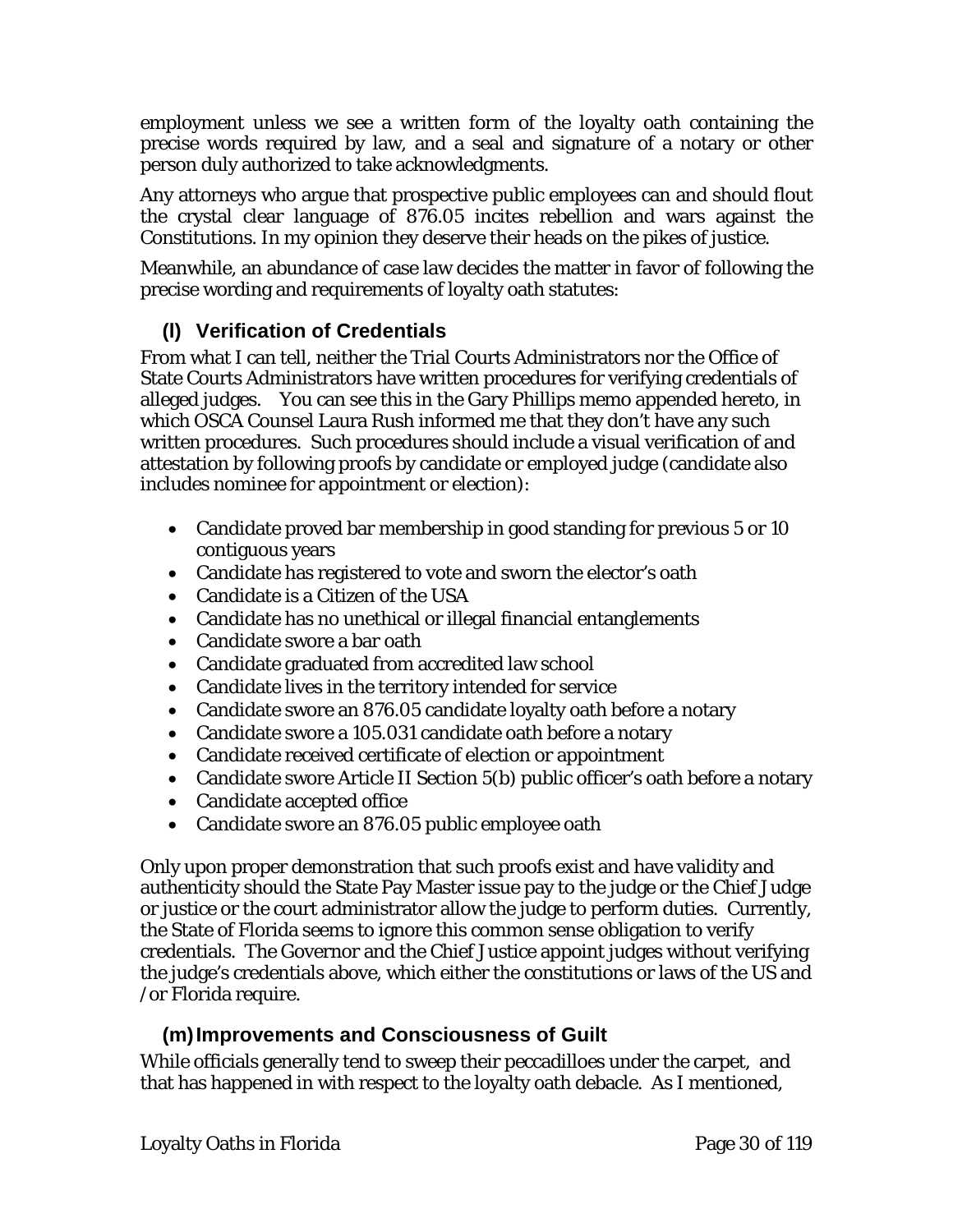when confronted with hard core evidence of their errors, the State Department restored the jurat to election forms in June 2007.

Then after a lengthy conversation and email exchange with OSCA personnel director Gary Phillips, OSCA Counsel Laura Rush, and Chief Justice R Fred Lewis (Lewis never spoke or wrote to me directly), Gary sent the memo appended hereto to all the chief judges and courts administrators in Florida, at the behest of Lewis, insisting that judges without valid loyalty oaths on file violated the law, and that they had better get their oaths up to date.

In my conversations, I told them that doing such a thing would at least show good faith, but it would not cure the problem that the judges did not have the oaths on file at the beginning of the current term, and there fore they owe all their pay back to the state, and all of their rulings are nullities. However, Phillips did not tell his memo recipients of that reality. Here is where they swept the mess under the carpet. Obviously, had they admitted the truth, then that would bring down the judiciary in a heap. And then would fall the rest of Florida Government.

Accordingly, in October and November 2007 a lot of judges went forth and swore new loyalty oaths to comply with Florida Statute 876.05. They could not do anything about the fact that the public record already shows juratless, unnotarized candidate and public officer oaths. And this move to get oaths sworn did show good faith. But it also revealed consciousness of guilt, and it thereby opened the door to thousands of void judgment lawsuits by litigants angry with unfair rulings by scofflaw judges.

Also note that the mainstream media refused to pick up the story. I only managed to get CEO Alex Newman of the new Liberty Sentinel [\(http://libertysentinel.org\)](http://libertysentinel.org/) to carry the story. He gave front page coverage to the story I developed for the April and May 2008 issues.

Finally, with Miami Attorney Jack Thompson's exposure of the forgery of Judge Dava Tunis' loyalty oath, the Business Daily Review carried that bit of news here:

[http://www.dailybusinessreview.com/Web\\_Blog\\_Stories/May/Judges\\_signatures.html](http://www.dailybusinessreview.com/Web_Blog_Stories/May/Judges_signatures.html)

Now that the mess has started getting media exposure, the lawsuits should start flying hard and heavy.

# <span id="page-30-0"></span>**(n) Enforceability**

As I suggested at the beginning of this essay, loyalty oaths suffer most from lack of enforceability.

First of all, the People have no way to make a judge or policeman live up to his oath. The only related Florida law punishes a person who lied when he gave the oath, not when he broke the oath after giving it.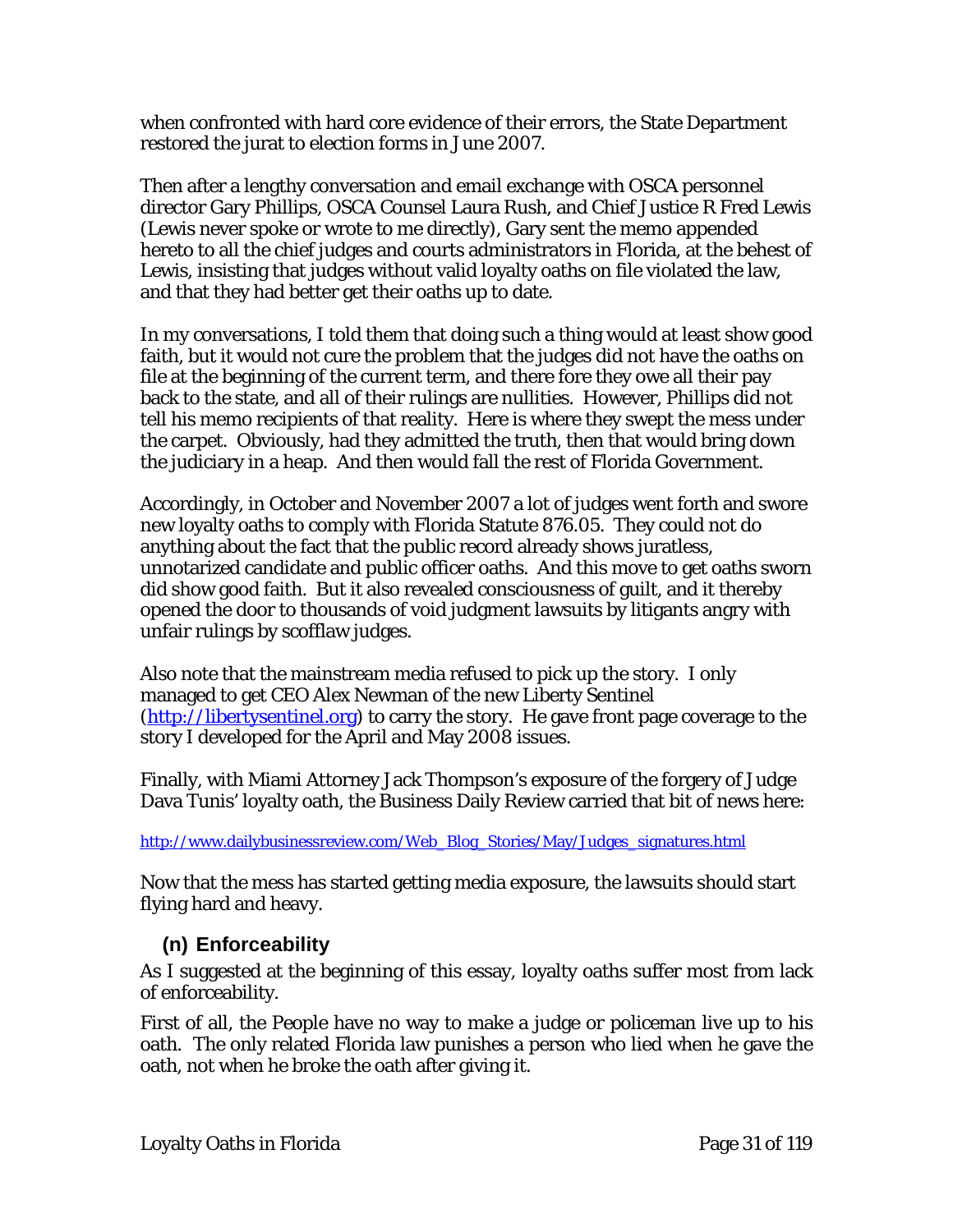Therefore, oath-breaking appears to fall into the category of an ethics violation rather than the violation of a law.

Maybe this explains why so many elected, appointed, and hired government workers from the President of the USA to a school janitor seem to have no compunction at all about violating oaths.

The lack of bonds makes enforcement profoundly difficult, and government ethics committees only prosecute those officials they want to get rid of anyway because of the embarrassment they cause to others.

In spite of this, laws do exist that punish or provide remedy for specific violations of the oaths, such as

- 18 USC 242 and 241 (civil rights abuse),
- 18 USC 1341 (frauds and swindles),
- 42 USC 1981, 1983 (civil suit for rights violations),
- Florida Statute 760.51 (asking Attorney General to sue someone who violated your Florida Constitutional rights),
- Florida Statute 68.081-089 (Qui Tam recovery of money falsely claimed as compensation, for which the whistle blower gets 15%), and
- Florida Statute 80.01-04 (Quo Warranto challenge of judge's right to hold public office).
- Racketeering laws

We do have some recourse against oath-violators. We can:

- 1. Form Common Law Grand Juries to investigate and indict them.
- 2. Demand that the grand jury receive and investigate our complaints about them.
- 3. Complain to the County Commission.
- 4. Conduct mass demonstrations against them.
- 5. Send presumptive letters to oath violators so as to perfect evidence against them (see the [Loyalty Oath Project](#page-41-2) topic on page [42\)](#page-41-2).
- 6. File commercial liens against them after perfecting evidence and obtaining default judgments
- 7. Hire investigators to analyze their financial affairs for illegal entanglements (all elected and appointed officials must disclose their finances, so finding their assets should not pose much difficulty)
- 8. Meet together monthly or more often to discuss these matters and educate ourselves and one another in the law.
- 9. File lawsuits against them en masse, such as petitions for writ of Quo Warranto to force public officers they have authority to hold office.
- 10. File criminal complaints with the FBI for violating 4 USC § [101. Oath by](#page-51-2)  [members of legislatures and officers.](#page-51-2)
- 11. Change the laws to make stiff penalties for violating loyalty oaths, and to clarify the requirements for giving loyalty oaths.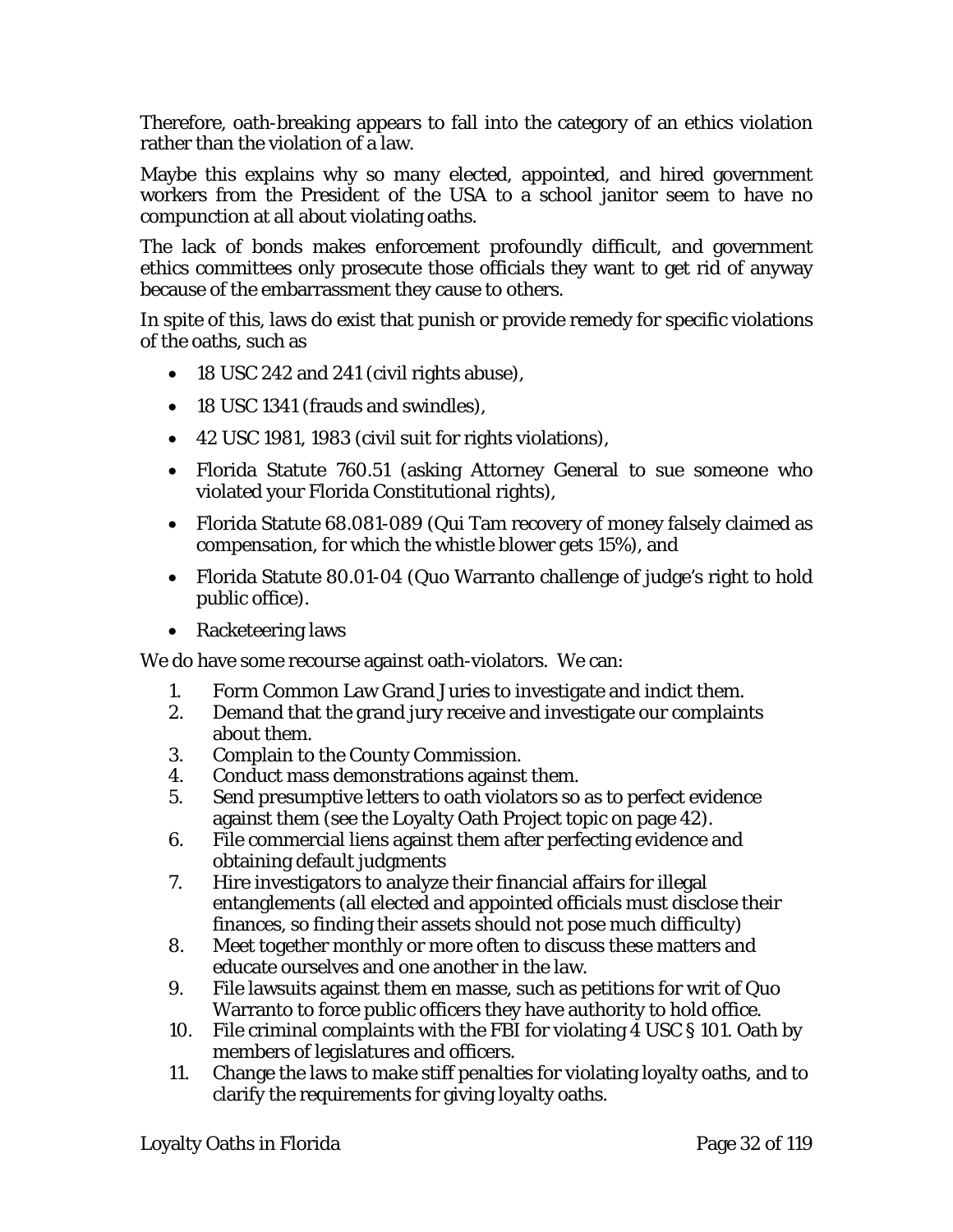Miami Attorney Jack Thompson, beleaguered for years in disbarment proceedings, filed a federal law suit against the State of Florida for loyalty oath violations that rendered illegal all the court actions against him. I have incorporated it into this document in the appendices.

# <span id="page-32-0"></span>**(o) Florida Supremes Sabotage and Flout the Loyalty Oath Laws**

In September 2008 the Florida Supreme Court handed down the ruling in the Florida Bar v. Montgomery Sibley case (SC06-1387, see [Chapter V.Appendix 14\)](#page-114-0) in which it declared, among other idiocies, that by complying with the Florida Constitution's Public Officer's Oath in Article II Section 5(b) (see topic [\(f\)\(i\),](#page-11-2) page [12\)](#page-11-2), they had complied with the state's loyalty oath law.

I disagree. The Article II oath violates the US Constitution's Article VI oath because it adds the words "and Government" to the oath (as the object of loyalty), making it impossible to support the Constitution in the process. One must choose a master and may not serve two at the same time. Government operates as the adversary of the Constitution, always, and this ruling proves it. It does not address the unconstitutional verbiage in the Article II oath, nor the violation of the bond to the supremacy clause. Here, look at the words from the US Constitution Article VI:

This Constitution, and the Laws of the United States which shall be made in Pursuance thereof; and all Treaties made, or which shall be made, under the Authority of the United States, shall be the supreme Law of the Land; and the **Judges in every State shall be bound thereby**, any Thing in the Constitution or Laws of any State to the Contrary notwithstanding.

The Senators and Representatives before mentioned, and the Members of the several State Legislatures, and all executive and *judicial Officers*, both of the United States and of the several States, shall be bound by Oath or Affirmation, to support this Constitution; but no religious Test shall ever be required as a Qualification to any Office or public Trust under the United States.

What could give our Florida Supreme Court justices greater clarity of concept than the above words? Clearly the words "and Government" violate Article VI.

Moreover, the Florida Supremes totally ignored the issue of candidate oaths under Florida Statutes 876.05 and 105.031 for appointed jurists. To my knowledge, the judicial nominating commissions and the Justices do not require appointment nominees, all candidates, to swear those two oaths, without which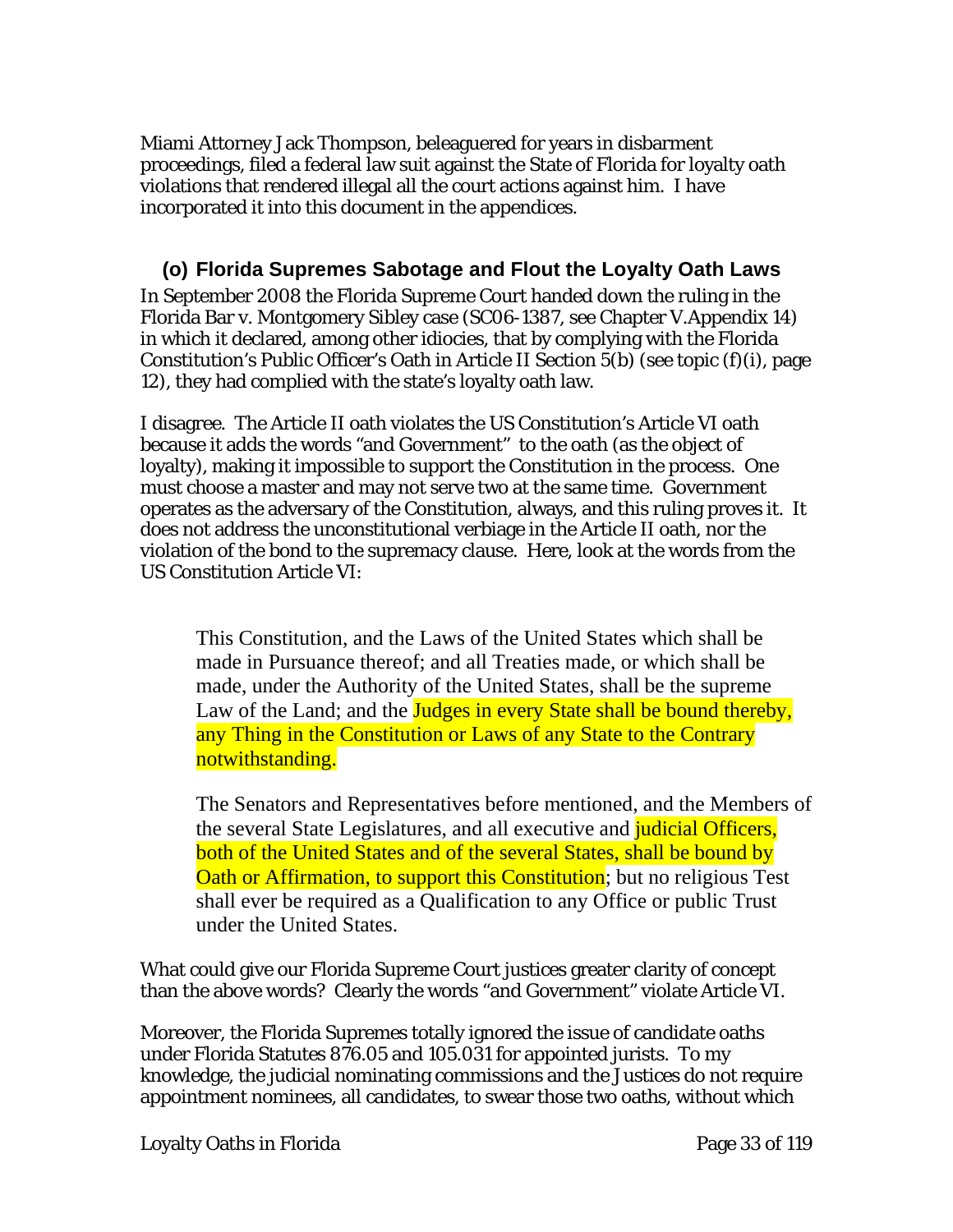the nominees to not qualify to have their names on a ballot or nominee list from which the justices may choose a senior judge or the governor may choose a justice or other jurist for appointment.

Even worse, the verbiage in the Article II oath reads "I am duly qualified to hold office under the constitution of the state." Having failed to qualify with a candidate and loyalty oath *prior to appointment*, each appointed jurist commits perjury (false swearing under F.S. 876.10) when swearing the Article II oath. How does it feel to have dozens of judges and all the justices functioning as perjurers?

In this ruling, the justices basically said "the law does not apply to us or our minions." Obviously, the Legislature needs to clean up the Article II oath and put some teeth into the loyalty oath laws.

# <span id="page-33-0"></span>*Section 1.04 How to Obtain Loyalty Oaths*

Article I Sections 23 and 24 of the Florida Constitution, Chapter 119 of Florida Statutes, and Rule 2.420 of the Rules of Judicial Administration govern the access of the public to public records, and all oath documents from the government, including Bar oaths from the Florida Bar Examiner constitute public records. You can get copies of oaths for 15 cents per page. Note that some judicial circuit public information officers will attempt to charge exorbitant fees for administrative work redacting exempt information. I consider such actions obstruction of the right of access to public records. You get from various places.

- The County Supervisor of Elections has Electors Oaths.
- The Bar Examiner has the Bar oaths.
- The Bureau of Election Records (Dept of State) has Public Officer oaths.
- The Chief Judges or Justice (see Florida Rule of Judicial Administration 2.420(b)(3) and the "Personnel Records" topic under Retention), or the State Courts Administrators have Judges' oaths.
- The various human resources departments have public employees' oaths.

I have found the Bureau of Election Records very cooperative and Chief Judges somewhat exceedingly uncooperative. You can also get campaign finance statements from the Bureau of Election Records for elected officials and other public officers.

If you don't get immediate cooperation with a phone call to a human resources office or State Courts Administrator, send or bring with you a form like that in the Appendix for **[Loyalty Oath Search Result.](#page-97-0)**

I like to take two witnesses with me whenever I have to do business with anyone in government. I try to make sure I have an instant affidavit with me to record violations of the law by public employees. You can see a sample in [Instant](#page-98-0)  [Affidavit, Narrative Form.](#page-98-0) You can get the affidavit notarized and filed with the county clerk. It thereby becomes self-authenticating evidence in any court. And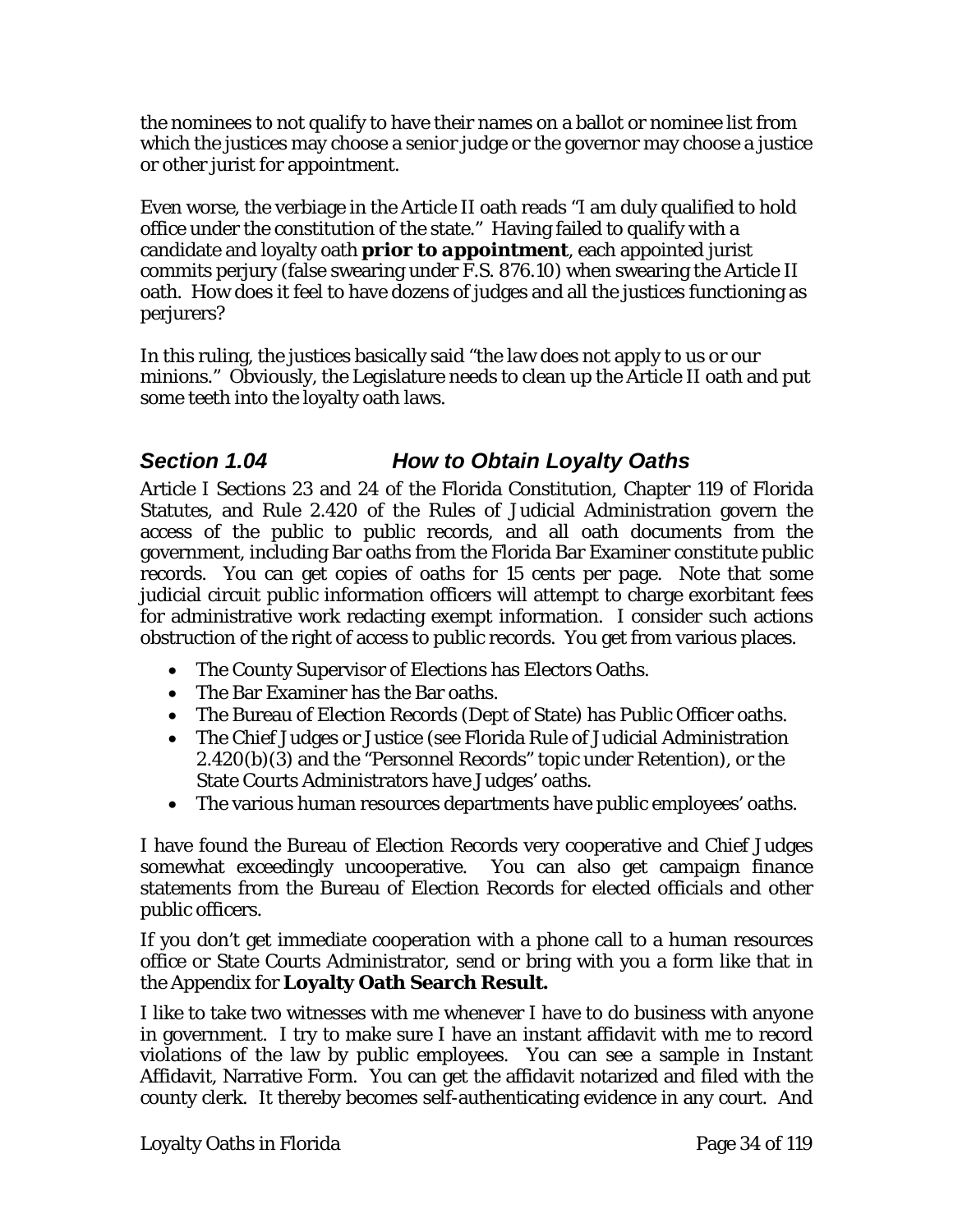it becomes useful for filing a criminal complaint or civil action against criminal public employees. You can seek and hopefully find a competent attorney to help you with legal actions.

# <span id="page-34-0"></span>**Chapter II. Proposed Legislation for Loyalty Oaths and Public Employment**

In this topic I propose amendments to the Florida Constitution and Florida laws to correct the loyalty oath debacle. I have included all the bones of contention that I have discovered in my study of the matter, including the basic qualification for service as a public employee.

Our government does not constitute an ordinary employer. It cannot and should not take the risks that other employers take. For example, not only should we require that government employees take a proper oath of loyalty to the Constitutions, but we also should require that public employees have citizenship and fluency in our school-taught American brand of the English language.

# <span id="page-34-1"></span>*Section 1.05 Changes to Florida Constitution:*

# <span id="page-34-2"></span>**(a) Old Article II Section 5 (b). Public officers.--**

(b) Each state and county officer, before entering upon the duties of the office, shall give bond as required by law, and shall swear or affirm:

"I do solemnly swear (or affirm) that I will support, protect, and defend the Constitution and Government of the United States and of the State of Florida; that I am duly qualified to hold office under the Constitution of the state; and that I will well and faithfully perform the duties of (title of office) on which I am now about to enter. So help me God.",

and thereafter shall devote personal attention to the duties of the office, and continue in office until a successor qualifies.

# <span id="page-34-3"></span>**(b) New Article II Section 5 (b). Public officers and employees**

(b) Each state and county officer and each public employee of any branch or level of government or educational system inside the state of Florida, before entering upon the duties of the office, shall give bond from personal funds or insurance secured with personal funds, and shall swear or affirm:

"I, (full legal name of oath giver), intending to have employment by or serve as an officer of (Employing Organization or Elected Position) and receive public funds as such employee or officer, do solemnly swear (or affirm) under penalties of perjury as attested to below by the seal and signature of a person duly authorized to take acknowledgments for the public record in Florida, that I shall support, protect, and defend the Constitutions of the United States of America and of the State of Florida

Loyalty Oaths in Florida **Page 35 of 119**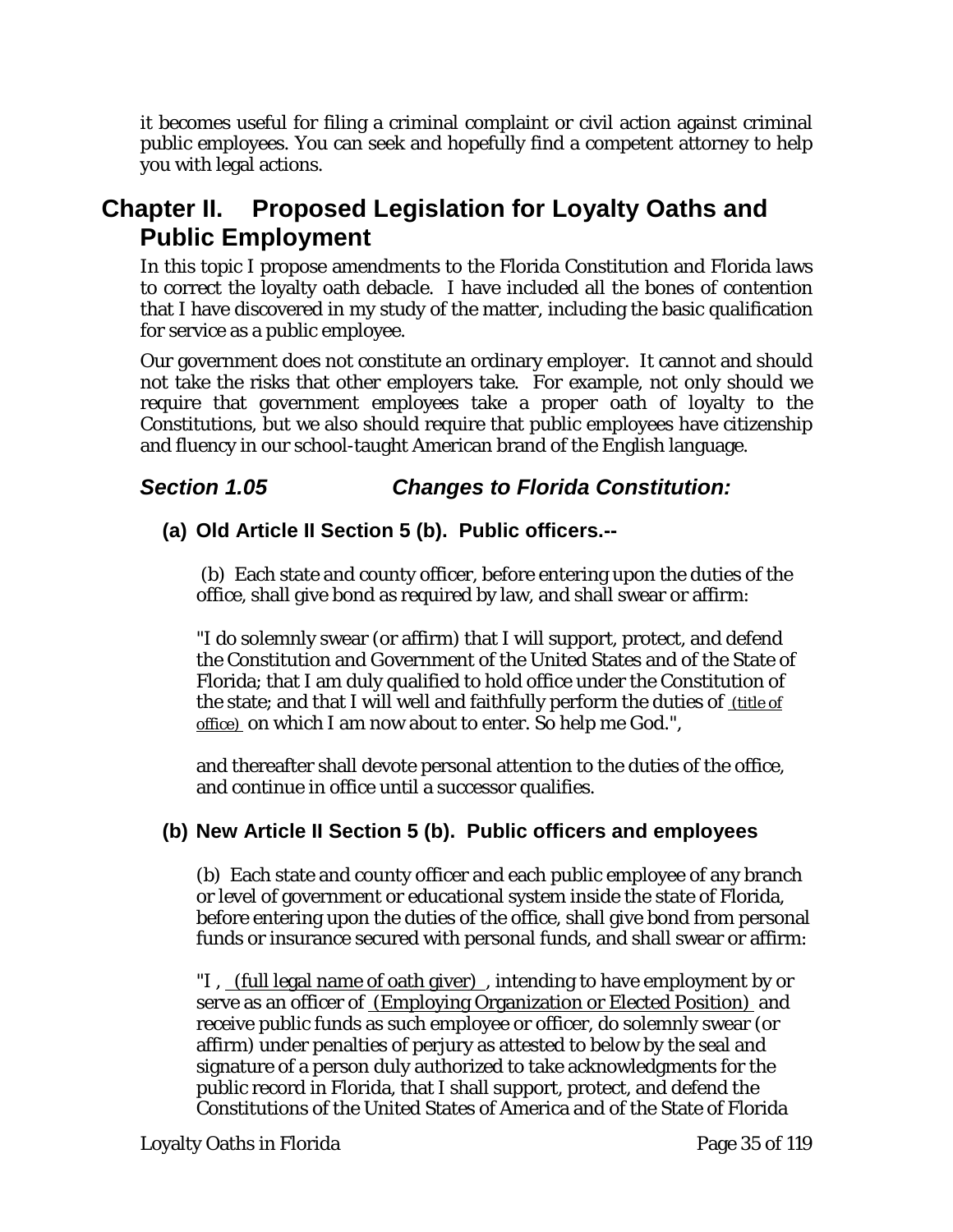against all enemies inside and outside of government; that I am a Citizen of Florida state and of the union of states known as the United States of America; that as a prospective public employee, I possess the proper and lawful qualifications to perform the duties of the position of <u>(title of job or</u> office), [for Constitutional officers only- "an office under the Constitution of the state"], which I shall enter; that I shall hold that position during my employment or term of office until lawfully released from that obligation; that I shall well and faithfully perform the duties of that position; and that I shall vigorously protect the constitutional rights of the People in all respects that my position and duties do not specifically and by law prohibit. So help me God.",

and thereafter shall devote personal attention to the duties of the position or office, and continue in that position or office until a successor qualifies.

# <span id="page-35-0"></span>**(c) Old Article VI. Suffrage and Elections. SECTION 3. Oath.-**

-Each eligible citizen upon registering shall subscribe the following: "I do solemnly swear (or affirm) that I will protect and defend the Constitution of the United States and the Constitution of the State of Florida, and that I am qualified to register as an elector under the Constitution and laws of the State of Florida."

## <span id="page-35-1"></span>**(d) New Article VI. Suffrage and Elections. SECTION 3. Oath.-**

-Each eligible citizen upon registering shall subscribe the following: "I do solemnly swear (or affirm) that I will protect, support, and defend the Constitution for the United States of America and the Constitution of Florida, that no felony conviction currently suspends my civil rights, that I am a Citizen of the union of states known as the United States of America, that I am a Florida Citizen by reason of birth or domicile, that in all respects I possess the qualifications to register as an elector under the Constitution and laws of Florida, and that all information provided in this application is true."

# <span id="page-35-2"></span>*Section 1.06 Proposed Changes to Florida Statutes*

#### <span id="page-35-3"></span>**(e) Old Elector's Oath 97.051 Oath upon registering.—**

A person registering to vote must subscribe to the following oath: "I do solemnly swear (or affirm) that I will protect and defend the Constitution of the United States and the Constitution of the State of Florida, that I am qualified to register as an elector under the Constitution and laws of the State of Florida, and that all information provided in this application is true."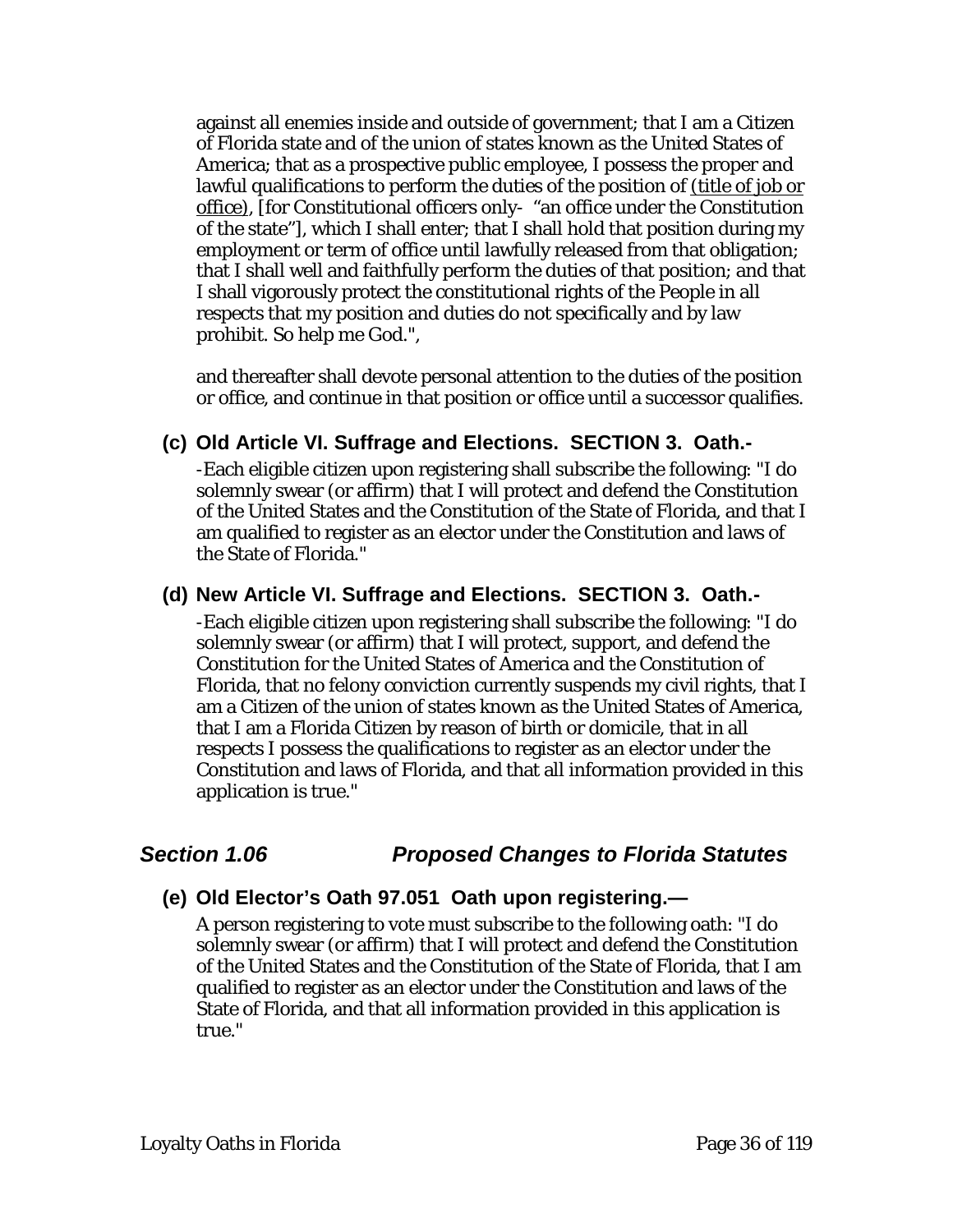#### **(f) New Elector's Oath 97.051 Oath upon registering.—**

A person registering to vote must subscribe to the following oath: "I do solemnly swear (or affirm) that I will protect, support, and defend the Constitution of the United States and the Constitution of the State of Florida, that no felony conviction currently suspends my civil rights, that I am a Citizen of the union of states known as the united states of America, that I am a Florida Citizen by reason of birth or domicile, that in all other respects I possess the qualifications to register as an elector under the Constitution and laws of the State of Florida, and that all information provided in this application is true."

### **(g) Old 876.05 Public employees; oath.--**

(1) all persons who now or hereafter are employed by or who now or hereafter are on the payroll of the state, or any of its departments and agencies, subdivisions, counties, cities, school boards and districts of the free public school system of the state or counties, or institutions of higher learning, and all candidates for public office, are required to take an oath before any person duly authorized to take acknowledgments of instruments for public record in the state in the following form:

I, \_\_\_\_\_, a citizen of the State of Florida and of the United States of America, and being employed by or an officer of and a recipient of public funds as such employee or officer, do hereby solemnly swear or affirm that I will support the Constitution of the United States and of the State of Florida.

(2) Said oath shall be filed with the records of the governing official or employing governmental agency prior to the approval of any voucher for the payment of salary, expenses, or other compensation.

### **(h) New 876.05 Public employees; oath.--**

(1) In fulfillment of the mandate of Florida Constitution Article II Section 5(b), All persons who now or hereafter are employed by or who now or hereafter are on the payroll of the state, or any of its departments and agencies, subdivisions, counties, cities, school boards and districts of the free public school system of the state or counties, or institutions of higher learning, and all candidates for public office, are required to recite and give an oath, secured by bond, before any person duly authorized to take acknowledgments of instruments for public record in the state in precisely the following form without deviation:

"I, (full legal name of oath giver), intending to have employment by or serve as an officer of (Employing Organization or Elected Position) with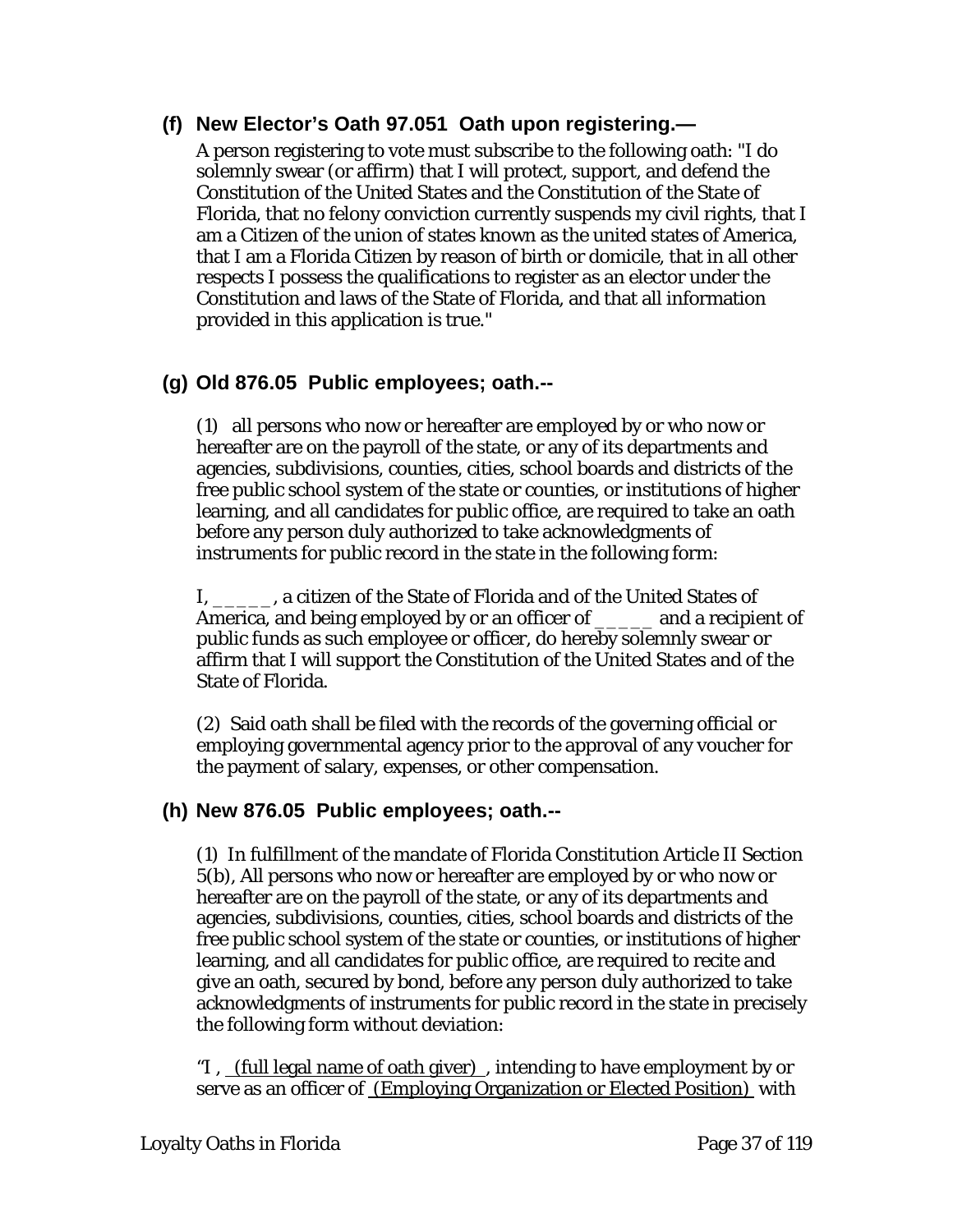the position of <u>(Job or Office Title)</u> and to receive public funds as such employee or officer, do solemnly swear (or affirm) under penalties of perjury as attested to below by the seal and signature of a person duly authorized to take acknowledgments for the public record in Florida, that I shall support, protect, and defend the Constitution of the United States and of the State of Florida against all enemies inside and outside of government; that I am a Citizen of Florida state and of the union of states known as the United States of America; that as a prospective public employee, I possess the proper and lawful qualifications to perform the duties of the position, [for Constitutional officers only- "an office under the Constitution of the state"], which I am about to enter; that I shall hold that position; that I shall well and faithfully perform the duties of that position; and that I shall vigorously protect the constitutional rights of the People in all respects that my position and duties do not specifically and by law prohibit. So help me God."

Signature of Oath Giver \_\_\_\_\_\_\_\_\_\_\_\_\_\_\_\_\_\_\_\_\_\_\_\_\_\_\_\_\_\_\_\_\_

Printed Name of Oath Giver \_\_\_\_\_\_\_\_\_\_\_\_\_\_\_\_\_\_\_\_\_\_\_\_\_\_\_\_\_\_

Jurat:

State of Florida County of \_\_\_\_\_\_\_\_\_\_\_\_\_\_\_\_

On the \_\_\_\_ day of the month of \_\_\_\_\_\_\_\_\_\_ in the year \_\_\_\_\_\_\_ the above-named man or woman appeared before me, and swore or affirmed the above oath word-for-word, and then subscribed the above oath. I am duly authorized to take acknowledgments for the public record.

Seal \_\_\_\_\_\_\_\_\_\_\_\_\_\_\_\_\_\_\_\_\_\_\_\_\_\_\_\_\_\_\_\_\_\_\_\_\_

Signature of Notary or other Authorized Officer

Printed Name

- (2) Said oath shall bear a jurat fully executed with signature and seal of office by a person duly authorized to take acknowledgments for public record; a penalty of perjury statement shall not suffice as a substitute for or replacement of the executed jurat.
- (3) Said oath shall be filed with the personnel records of the oath giver and the governing official or employing governmental agency prior to the approval of any voucher for the payment of salary, expenses, or other compensation.
- (4) The Florida Department of State shall make blank public employee oath forms containing the precise wording in paragraph (1) of this section and bearing a jurat, shall provide said forms on the Department of State web site for distribution and use by government

Loyalty Oaths in Florida Page 38 of 119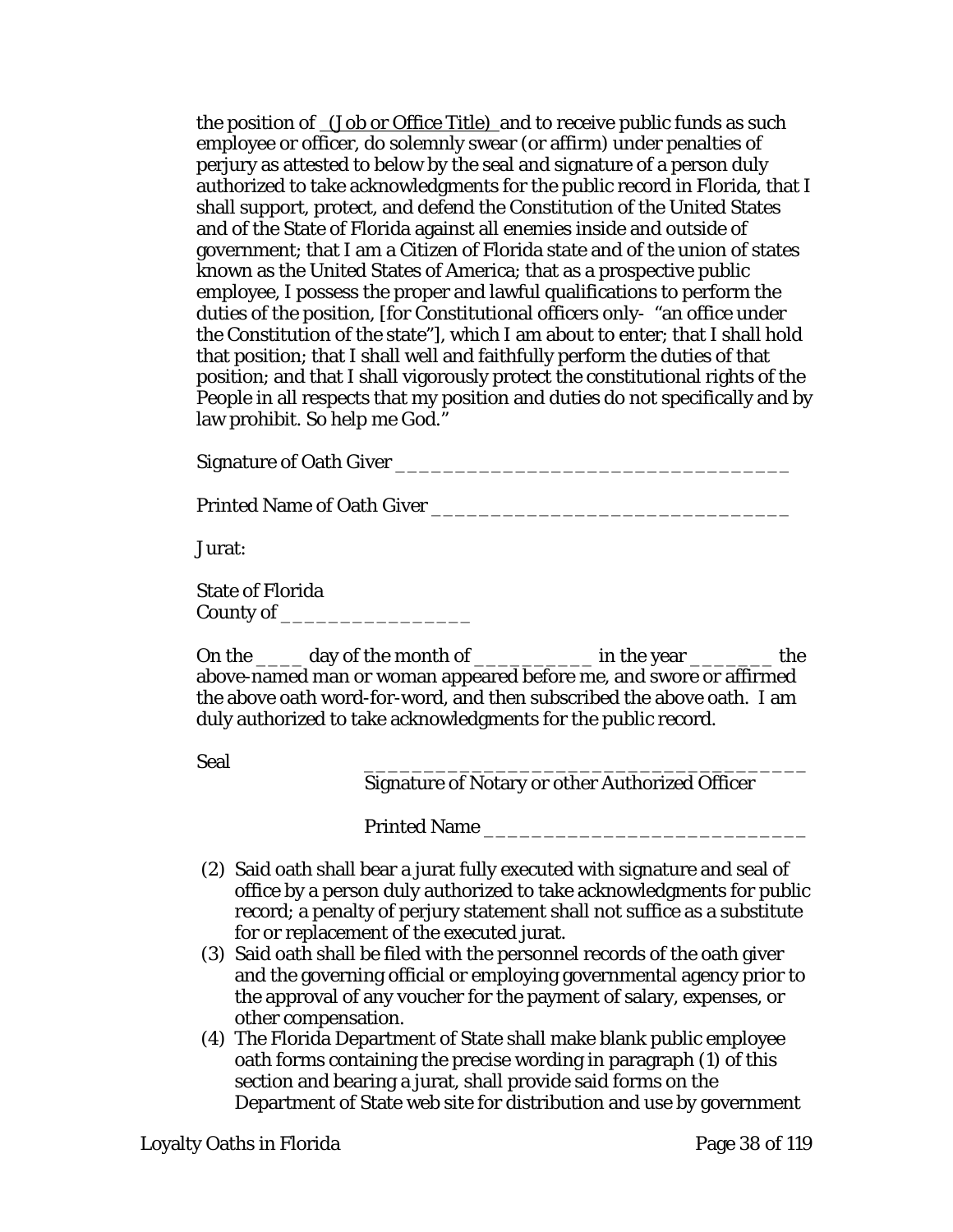offices throughout the state, and shall destroy any and all other blank loyalty oath forms for public employees, be they elected, appointed, or hired.

- (5) The oath giver of the oath in paragraph (1) of this section shall carry a wallet-sized, legible, laminated copy of said oath at all times as part of the oath giver's normal credentials, and shall exhibit said oath or laminated copy upon demand for inspection by any inquiring person. Failure to show said oath or laminated copy upon demand shall constitute evidence that no such oath document exists.
- (6) Public officers shall swear no other loyalty oath than that prescribed in paragraph 876.05(1)

### **(i) New 876.051 Duty of Public Employees to Comply with Public Employee's Oath**

- (1) "Constitutional rights" means all of the rights guaranteed to the people by the either and both the Florida Constitution and the Constitution for the United States of America
- (2) The loyalty oath given by public employees constitutes acknowledgement of the sacred duty to fulfill the functions of employment and neither to abuse or tolerate abuse of the Constitutional rights of the people who have entrusted the public employee with the powers which may seem incidental to government employment. This duty has even more importance because people with power so readily tend to abuse it.
- (3) Public employees shall know the Constitutional rights of the people by heart, and demonstrating such knowledge constitutes the primary qualification for public employment, whether by election, appointment, or hiring.
- (4) All public employees and public officers shall aggressively, rigorously comply with the public employee's oaths they have given, and shall thereby actively protect the people's Constitutional rights when within the power and ability of the public employee to protect said rights. Failure to do so shall incur the penalties of Florida Statute 876.105.

### **(j) New 876.052 Penalty for Failure to Comply with Public Employee's Oath**

- (1) The failure of any public employee to comply with the public employee's oath of 876.05 by violating 876.051, as evidenced by disregard for or failure to protect the Constitutional rights guaranteed to the people when within the power and ability of the public employee to protect said rights, constitutes a crime as identified herein.
- (2) Any public officer who violates 876.051 by failing to protect the Constitutional Rights of one of the people commits a felony of the second degree, punishable as provided in s. [775.082,](http://www.leg.state.fl.us/Statutes/index.cfm?App_mode=Display_Statute&Search_String=&URL=Ch0775/Sec082.HTM) s. [775.083,](http://www.leg.state.fl.us/Statutes/index.cfm?App_mode=Display_Statute&Search_String=&URL=Ch0775/Sec083.HTM) or s. [775.084.](http://www.leg.state.fl.us/Statutes/index.cfm?App_mode=Display_Statute&Search_String=&URL=Ch0775/Sec084.HTM)
- (3) Any public employee who is not a public officer and who violates 876.055 by failing to protect the Constitutional Rights of one of the people,

Loyalty Oaths in Florida **Page 39 of 119**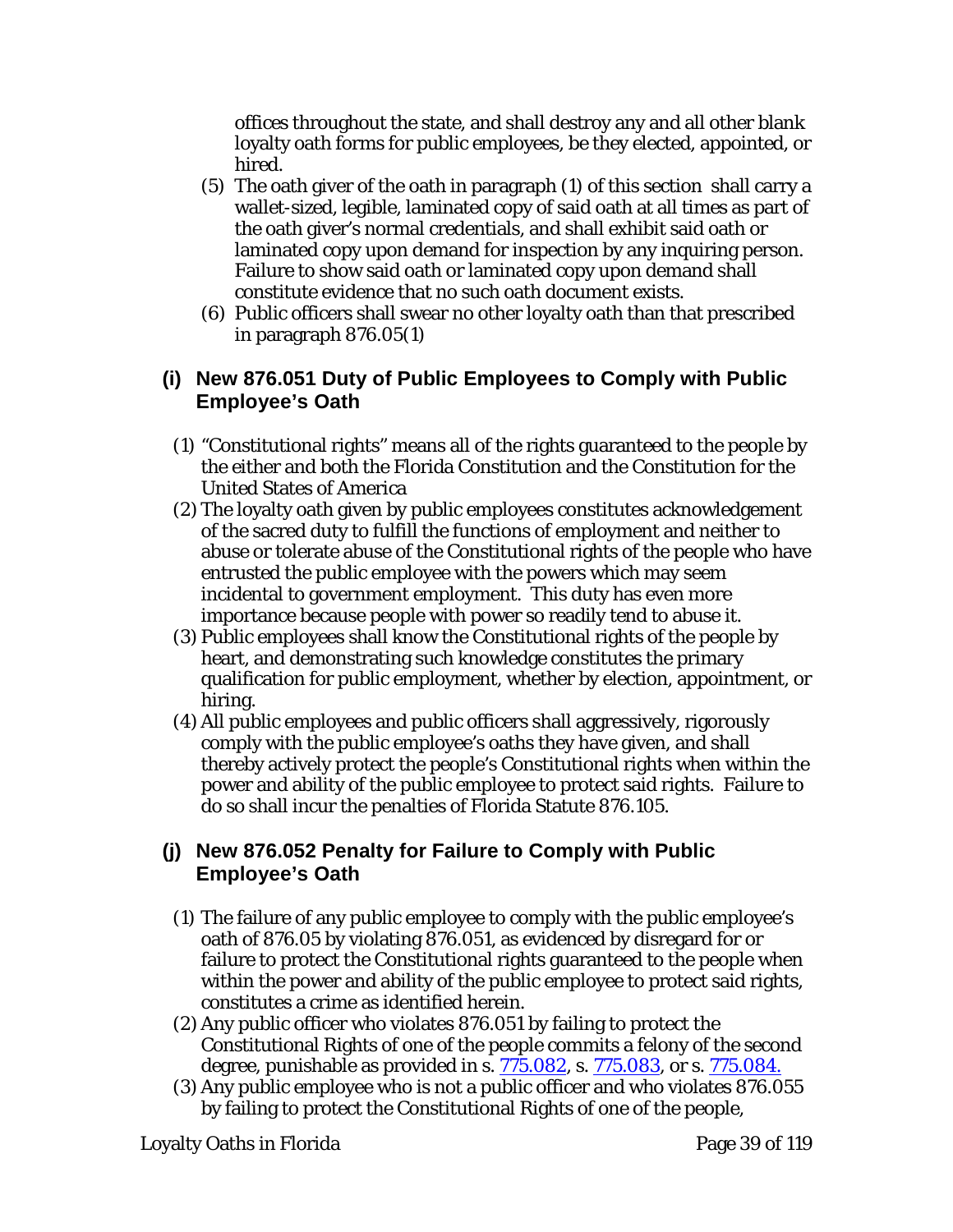commits a felony of the second degree, punishable as provided in s. [775.082,](http://www.leg.state.fl.us/Statutes/index.cfm?App_mode=Display_Statute&Search_String=&URL=Ch0775/Sec082.HTM) s. [775.083,](http://www.leg.state.fl.us/Statutes/index.cfm?App_mode=Display_Statute&Search_String=&URL=Ch0775/Sec083.HTM) or s. [775.084.](http://www.leg.state.fl.us/Statutes/index.cfm?App_mode=Display_Statute&Search_String=&URL=Ch0775/Sec084.HTM)

- (4)Ignorance of Constitutional rights of the people and mistaken belief about the Constitutional rights of the people do not constitute a defense.
- (5) Injuring one of the people by violating the 876.05 oath defeats any and all presumed immunities, including those of officers of the judicial, executive, and legislative branches of state government. No legislative, judicial, or executive immunity shall operate as a defense.

#### **(k) New 876.053 Public Employee Oath Bonds**

- (1) All public employees shall obtain surety bonds to guarantee compliance with their public employee oaths under 876.05.
- (2) Surety bonds shall be provided by private commercial bonding companies that have no government shareholders, and not by any governmental or educational organization or agency.
- (3) Bond amounts shall be stated in ounces of fine silver or fine gold (99.99% pure) based on the value in federal reserve notes at the time of posting the bond.
- (4) Public employees shall pay their own cost of bond insurance premiums, or shall post the bond personally with the Bonding Company.
- (5) Upon receipt of a verified complaint of injury and damage supported by the testimony of at least one witness to the violation of 876.051 by any public employee, the bonding company shall convene a hearing of the plaintiff public employee and the defendant to determine the validity of the complaint and validity of any claim of damage. In the event of an uncontested complaint, the Bonding company shall settle the claim from the bond amount and correspondingly increase the premium of the bonded party. In the event of a contested complaint, the Bonding company shall select a mutually agreeable mediator or arbitrator to settle the facts of the claim and the damage award
- (6) After 3 verified, substantiated complaints resulting in rulings against a public employee, the bonding company shall have the right to terminate the bond for said employee.
- (7) Any person who cannot obtain bond or supply sufficient bond posting shall not have entitlement to service as a public employee, and the employing agency shall discharge said public employee forthwith, whether said employee has been elected, appointed, or hired. The Secretary of State shall discharge unbonded elected state officers and County Commissioners, and the county commission shall discharge unbonded elected county and municipal officers.
- (8)No public employees shall have immunity from such discharge for failure to have bonds.
- (9) Bond Amounts the following types of public employees shall post the bond amounts shown:
	- a. Senior Public Officers Governor, Lieutenant Governor, Supreme Court Justices - \$100,000,000.00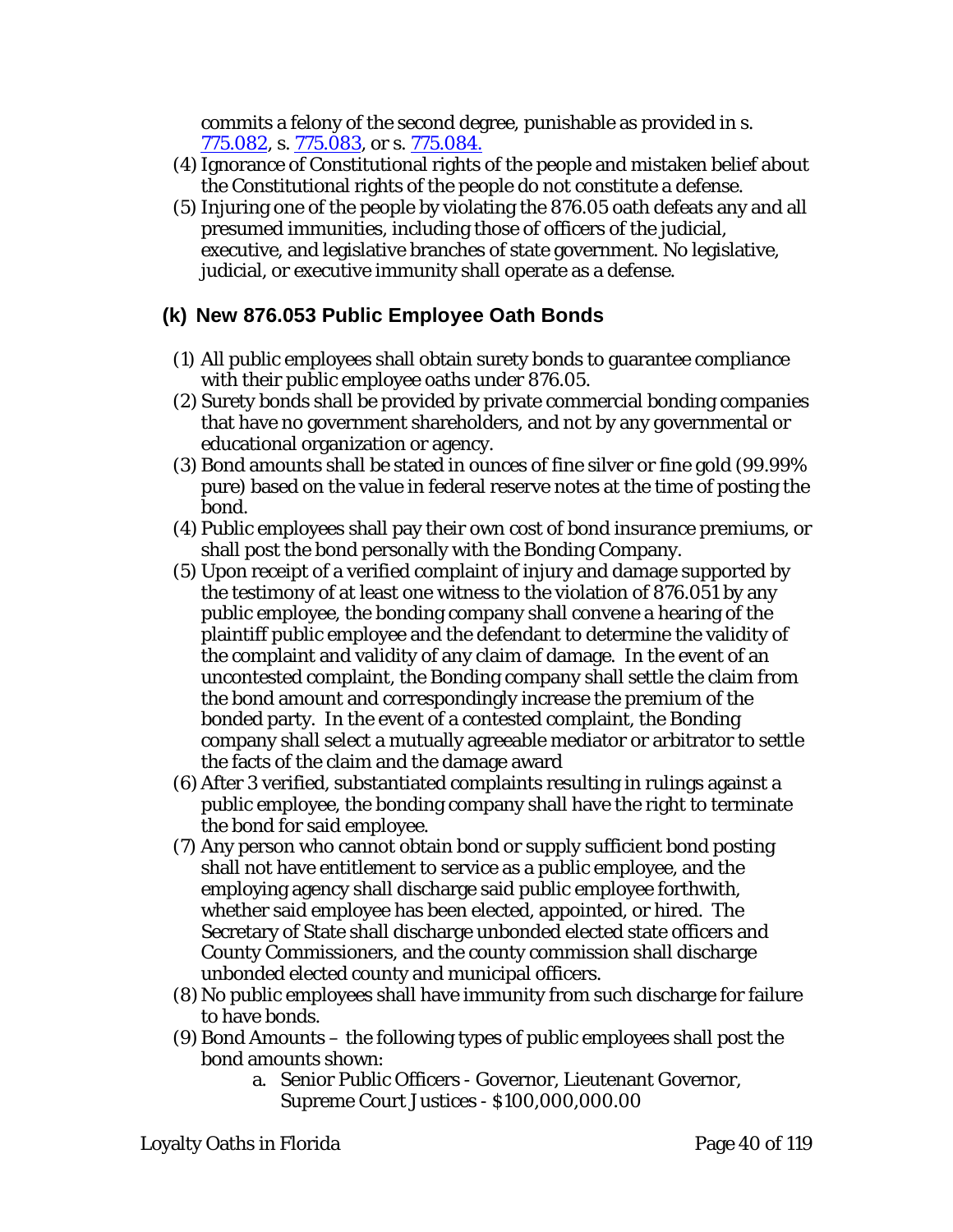- b. Mid-level Public Officers Governor's Cabinet members, District & Circuit Court Judges, State Attorneys, Public Works Commissioners, heads of legislative committees, Speaker of House, President of Senate - \$50,000,000.00
- c. Low-level Public Officers Elected County Officials, legislators, deputy clerks, all other attorneys - \$10,000,000
- d. School-board members, police officers, deputy sheriffs, state police, and all other public officers, and managerial employees - \$5,000,000
- e. Supervisory employees \$1,000,000
- f. All other public employees \$500,000

### **(l) New 876.054 – Public Employees Must Have Citizen Status and Fluency in English**

(1) A person shall qualify to serve as a public employee within Florida only if said person has Florida and United States of America Citizenship, speaks, reads, and writes the English language at a minimum of a 7th grade level, and meets other qualifications required by law.

### **(m)New 876.055 – Human resources departments, Governor, and Chief Justice Must Verify Credentials**

- (1) Agency and government branch heads shall in concert with human resource managers, draft and promulgate written policies and procedures that list all qualifications required by the United States or Florida Constitution or laws pursuant thereto for holding office or employment, and that require the personnel file to contain all certified proof documents for each listed qualification prior to allowing the employee or officer to receive pay or perform duties.
- (2) Human resources managers and their seniors to the agency or branch head shall have responsibility for collecting proof documents, inserting them into the personnel file, maintaining an on-line repository for the public to view, and maintaining the file current at the beginning of initial employment and of each term thereafter.
- (3) Failure of any responsible party in any area of government, including the judiciary and the Florida Bar, to maintain the personnel file's credentials current and complete, or to present the credentials for inspection and copying by the public without cost or delay as required by Article I Section 23 and 24 of the Florida Constitution and Chapter 119 of the Florida Statutes, shall constitute a 1<sup>st</sup> degree misdemeanor.

### **(n) New 92.525 (5) Verification of documents; perjury by false written declaration, penalty.--**

(5) Verification of loyalty oaths, whether inside or outside an official proceeding, shall suffice to bind the oath giver only if the oath giver swears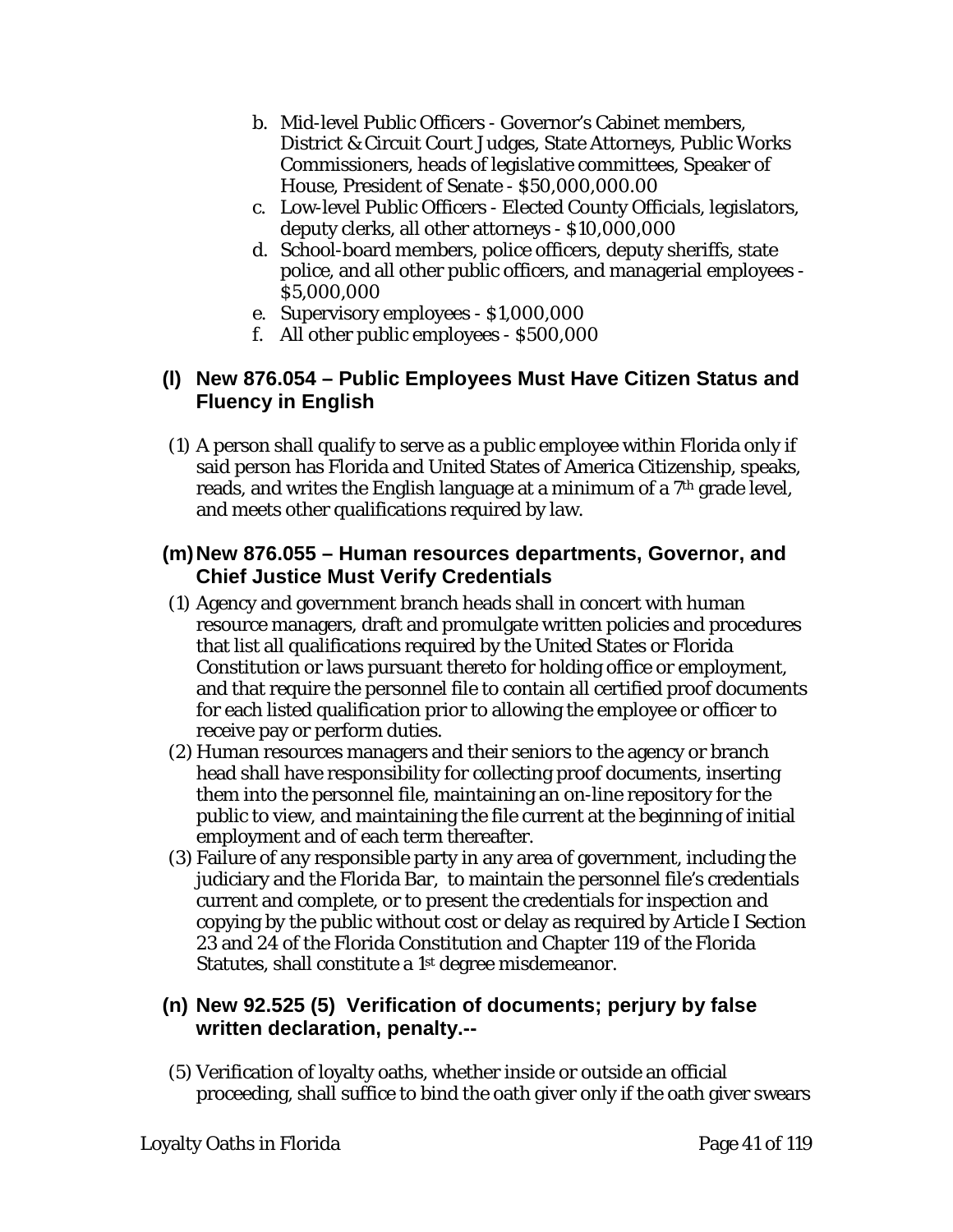or affirms the loyalty oath before a person duly authorized to take acknowledgments for the public record who then signs and seals the loyalty oath in a lawful jurat affixed or attached to the loyalty oath document.

### **(o) Old 350.05 Oath of office [Florida Public Services Commission, part of Legislative Branch].--**

Before entering upon the duties of his or her office each commissioner shall subscribe to the following oath: "I do solemnly swear (or affirm) that I will support, protect and defend the Constitution and Government of the United States and of the State of Florida; that I am qualified to hold office under the constitution of the state, and that I will well and faithfully perform at all times the duties of Florida Public Service Commissioner, on which I am now about to enter in a professional, independent, objective, and nonpartisan manner; that I do not have any financial, employment, or business interest which is prohibited by chapter 350, Florida Statutes; and that I will abide by the standards of conduct required of me by chapters 112 and 350, Florida Statutes, so help me God." In case any commissioner should in any way become disqualified, he or she shall at once remove such disqualification or resign, and upon his or her failure to do so, he or she shall be suspended from office by the Governor and dealt with as provided by law.

#### **(p) New 350.05 Oath of office [Florida Public Services Commission, part of Legislative Branch].--**

Before entering upon the duties of his or her office each commissioner shall subscribe to the oath specified by Florida Statutes 876.05 – 876.10, and to the following oath: "I do solemnly swear (or affirm) that I shall well and faithfully perform at all times the duties of Florida Public Service Commissioner, on which I am now about to enter in a professional, independent, objective, and nonpartisan manner; that I do not have any financial, employment, or business interest which is prohibited by chapter 350, Florida Statutes; and that I will abide by the standards of conduct required of me by chapters 112 and 350, Florida Statutes, so help me God." In case any commissioner should in any way become disqualified, he or she shall at once remove such disqualification or resign, and upon his or her failure to do so, he or she shall be suspended from office by the Governor and dealt with as provided by law.

# **Chapter III. Loyalty Oath Project**

*Tailored for Hillsborough and Pinellas counties, Florida (Tampa, St Petersburg/Clearwater)*

Loyalty Oaths in Florida Page 42 of 119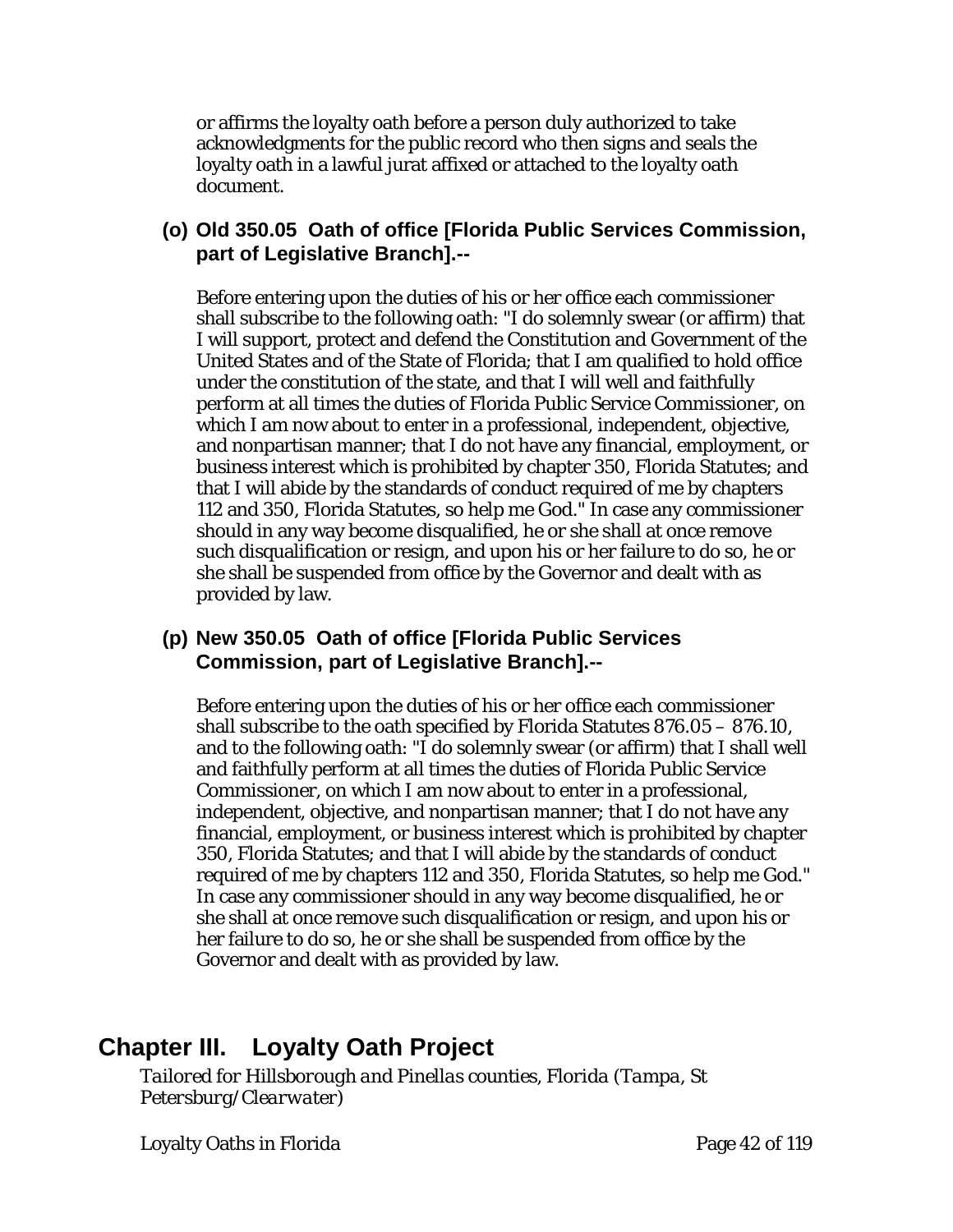*By Bob Hurt, 23 May 2007*

# *Section 1.07 Overview*

From research I did in the summer of 2006, I learned that no elected officials in Florida have valid loyalty oaths that comply fully with Florida law.

I determined from a study of the law and circumstance that the oaths required by Florida Statute 876.05 must bear a jurat with a signature of a person duly authorized to take acknowledgments, and that no such oaths for elected officials exist with the jurat, and that the practice of removing the jurats began around the year 2000. State loyalty oath forms related to elected officials contain a penalty of perjury statement, but not a jurat. Florida State Department assistant counsel told me the State Department complies with the law, but failed to show me any authority for removing the jurat from forms provided to candidates and elected officials.

The oaths of many lower level state employees bear proper jurats.

The missing jurat imposes these problems:

- 1. In a document like a loyalty oath, the penalty of perjury statement does not suffice as a replacement for the jurat because nobody witnessed the oath-taker's signature, and therefore the oath taker can deny its authenticity and get away with it. If anyone challenges the elected official in court for violating the loyalty oath such as by failing to protect our rights, the official can say "What oath?" and deny he signed the oath, no one can prove otherwise.
- 2. It serves as evidence that elected officials do not comply with the most important law of all.
- 3. It constitutes a direct attack on our sovereignty by the very government charged with responsibility of guaranteeing our rights.
- 4. It shows a well-entrenched and recalcitrant conspiracy to do evil by core politicos in our state government.

I have met a brick wall of stubborn opposition in my effort to get the State Department officials to admit any error or wrong doing or to correct the oath forms. In fact, many loyalty oaths in use around the state have incorrect wording, a violation of the law which specifies particular wording.

We must bring the state officials to justice in this matter. I believe the best strategy will give the state officials a proper opportunity to engage in discourse with us in the matter, and to correct their wrongs, and if that fails, to use administrative process as possible to turn up the heat on deserving elected officials.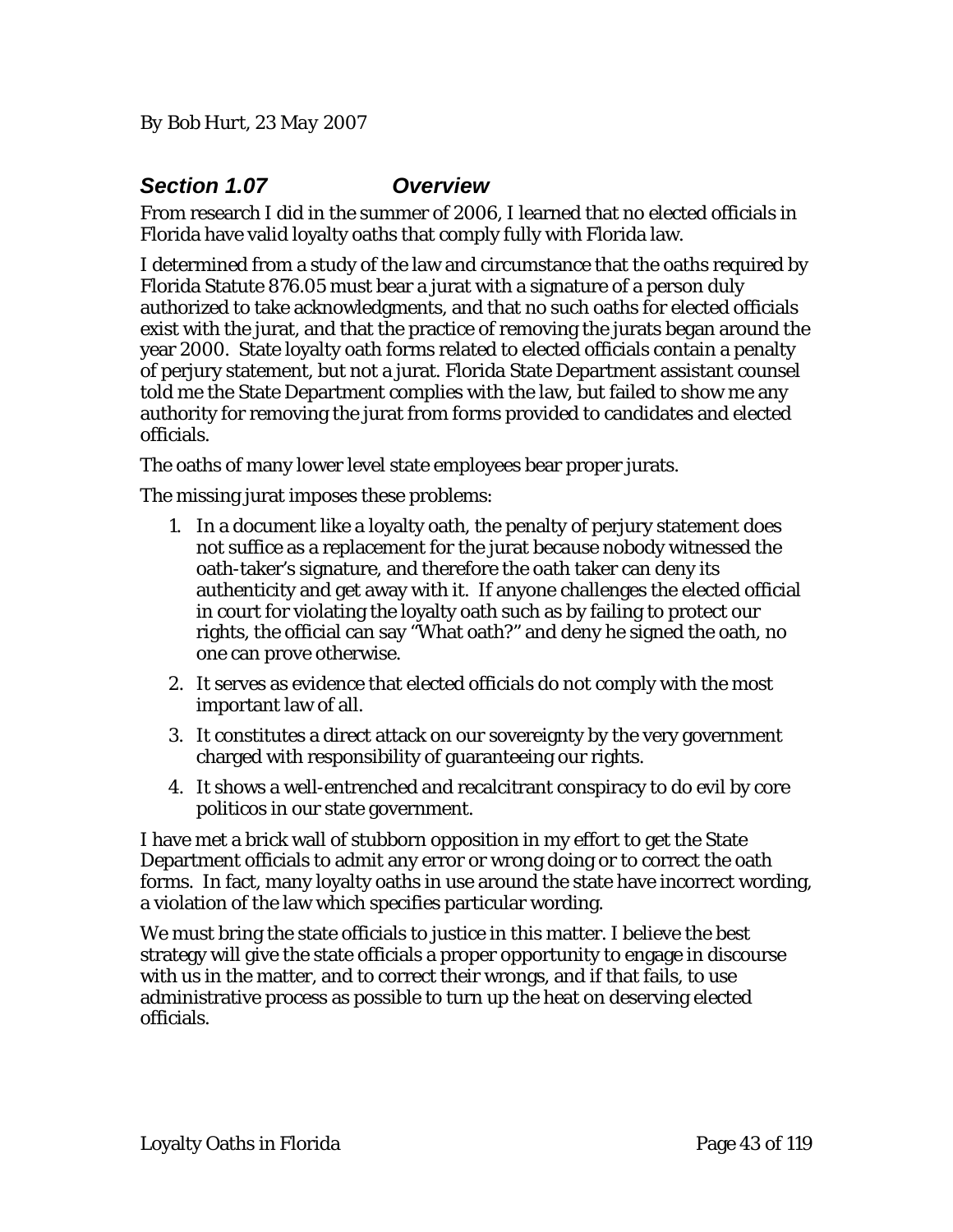# *Section 1.08 Basic Steps - Consult Your Attorney*

- 1. Research loyalty oath-related statutes
- 2. Enumerate the crimes associated with loyalty oaths
- 3. Determine where and how to obtain each of the following oaths:
	- a. Annual finance report
	- b. Campaign finance report
	- c. Elector's oath
	- d. Bar oath
	- e. License to Practice Law
	- f. Pre-candidate 876.05 oath
	- g. Candidate oath
	- h. Public officer oath
	- i. Certificate of appointment/election
	- j. Public employee 876.05 oath
- 4. Determine list of Prospective Targets
	- a. Judge Gaston Fernandes, Hillsborough County
	- b. Chief Judge David A. Demers, 6th Judicial Circuit
	- c. Chief Judge Menendez, 13th Judicial Circuit
	- d. Hillsborough Clerk
	- e. Pinellas Clerk
	- f. Hillsborough Sheriff
	- g. Pinellas Sheriff Jim Coats
	- h. State Attorney Ober, 13th Judicial Circuit
	- i. State Attorney Bernie McCabe, 6<sup>th</sup> Judicial Circuit
	- j. Hillsborough Supervisor of Elections
	- k. Pinellas Supervisor of Elections
	- l. Secretary of State
- 5. Write notary instructions on method and book keeping
- 6. Arrange notaries to execute notarial processes in Hillsborough and Pinellas
- 7. Select one or more Prospective Targets as actual Targets
- 8. Write presentment letter #1 demanding all oaths to date, tailored for specific Targets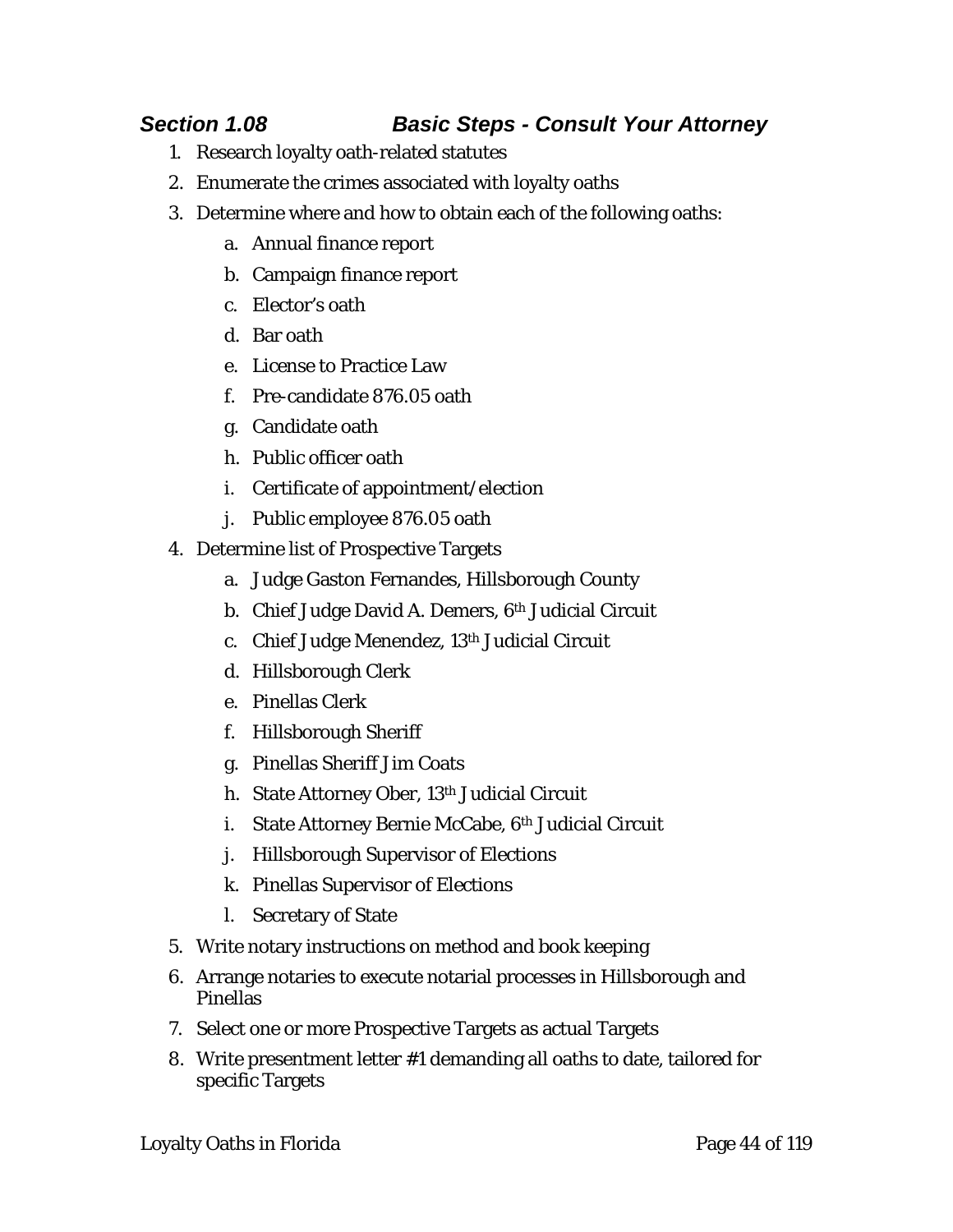- a. Notify targets that failure to obtain oaths from them with the first request will result in our billing them for our time, at the rate of \$5000 per hour for the time, plus expenses required of us to obtain the oaths from the various parties. Due and payable upon receipt; interest on the unpaid balance accrues at 2% per month, limited to 25% per year.
- b. This exercise has the purpose of letting the Targets do the oathgathering work for us. Some or all will not comply with some or all of the demands. For example, a judge will not likely pay \$30 to obtain a copy of his bar oath.
- 9. Collect loyalty oaths and other documents for Targets, beginning with presentment letter #1, and doing other collection work as needed. Use Notaries for service of letters and responses.
- 10. Run through Notice and Demand cycle on Targets for Letter #1
- 11. Prepare letter #1a Notice of Fault
- 12. Research loyalty-oath-related case law.
- 13. Prepare a list of crimes committed by each Target, and designate the Criminal Targets.
- 14. For each Criminal Target Write Presentment letter #2– Accuse them of the array of crimes and demand that they show the law that entitles them to ignore 876.05. Demand their immediate resignation or execution of the required oaths under 876.05 and other laws.
- 15. Write Presentment letter #3 to employers of Criminal Targets, demanding that they terminate the employment and pay of each Criminal Target
- 16. Dispatch Presentment letters #2 and 3. Use Notaries for service of letters and responses.

### *Section 1.09 The Notice and Demand Cycle - Consult Your Attorney:*

- 1. Notice and Demand Cycle consists of several letters:
	- a. The "Notice and Demand" (N&D) administrative process allows an initiator to serve upon a respondent lawful presentment in the form of written notice of a lawful duty or obligation by respondent to initiator, and demand that the initiator perform an obligatory act or suffer some penalty. The Notice and demand can
		- i. Assert a duty by the respondent
		- ii. Assert a failure to perform the duty
		- iii. Assert a resulting injury by the respondent to the initiator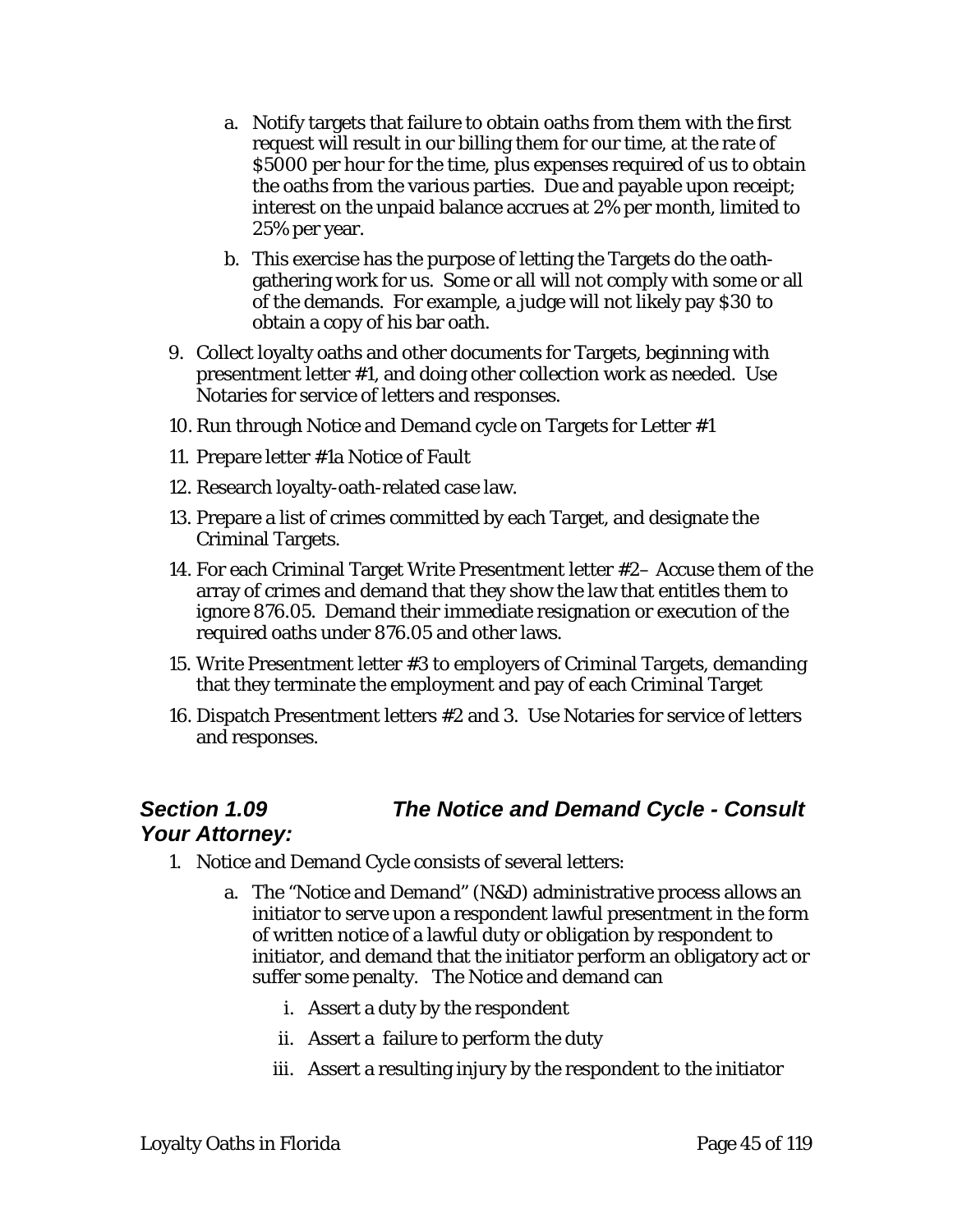- iv. Assert financial damages and the incurrence of an associated financial obligation by respondent to initiator.
- v. Demand remedy through cessation of injurious acts and payment of financial obligation.
- vi. Assert further financial obligation resulting from initiator's expenditure of time, energy, money, and other resources to obtain remedy.
- vii. Allow the respondent ample opportunity to comply with demand and cure any fault so as to remain in a state of Honor.
- viii. Allow initiator to certify formally a respondent's state of dishonor in the event respondent fails to comply with the demand for remedy.
	- ix. Allow initiator to perfect the evidence of having exhausted all avenues of administrative remedy and thereby pass to the courts the jurisdiction for judgment favorable to the initiator.
- b. The N&D process implements the method of obtaining remedy as documented in the Uniform Commercial Code – see the pertinent areas in the UCC relating to presentments and dishonor, and note the use of the term "presentment" in the 5th Amendment to the Constitution for the USA.
- c. The N&D process consists of several steps, administered by a notary so as to operate as perfected evidence in accordance with federal and state rules of evidence:
	- i. Notice and Demand
	- ii. Notice of Fault with Opportunity to Cure
	- iii. Notice of Default
	- iv. Formal Protest
	- v. Formal Remedy in the Court
- d. Notice and Demand demands and gives 21 to 30 days to comply or rebut with proof:
	- i. Includes explanation of fees that will accrue for noncompliance
	- ii. By failing to respond, rebut as specified, or comply, respondent creates estoppel against future protest or objection, admits to and agrees with any accusations, and invokes any lawful penalties.
	- iii. By proper response according to the requirements of the Demand, respondent honors the presentment.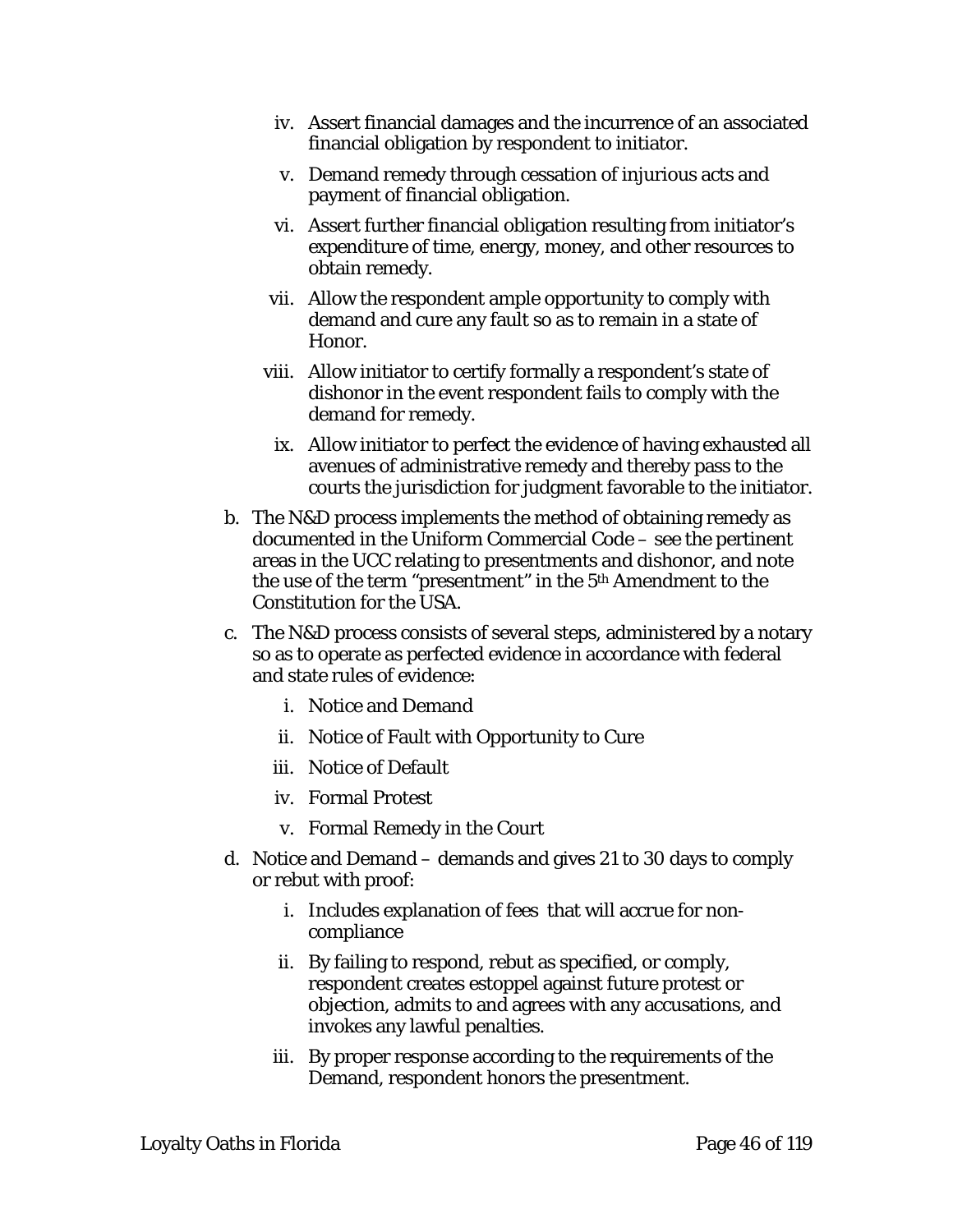- e. Notice of Fault with Opportunity to Cure sent if incorrect or no timely response to demand; includes invoice for services to date; gives 5 days to cure fault and pay invoice.
- f. Notice of Default Notary sends if respondent dishonors the initial presentment and does not cure in time allowed; includes certified copy of Certificate of Dishonor; includes new invoice for additional service, along with demand for immediate payment of both invoices (within 5 days).
- g. Certificate of Protest Notary sends copy to respondent if no payment received in response to invoice
- 2. The Notary service consists of the following, done in accordance with written instructions, and attested to.
	- a. All letters tell the respondent to send responses to the notary within a time frame.
	- b. The initiator hands the notarized letter to the notary along with instructions as to the specific date by which a response should arrive, and to certify receipt on or before that date or non-receipt by that date.
	- c. The Notary completes a certificate of mailing and puts an unsigned copy into the envelope with every letter the notary mails to the respondent.
	- d. The Notary notarizes each other document mailed and records both the notarization and the mailing activity in the Notary's Official Log Book.
	- e. The Notary logs the receipt of all responses, noting the time the receipt occurred.
	- f. For each letter sent, the notary completes a certificate of receipt or non-receipt within the time allowed for the expected response, as instructed, logs the receipt when it arrives or non-receipt at the expiration of the due date, gives the response to the initiator, and logs the giving, and the time and date .
	- g. After the participants have completed all steps in the Notice and Demand Cycle, the Notary prepares a final certificate of the completion of the notarial process, attaches a copy of the log book pages containing a record of the transactions, and gives the whole package, including certificates of protest and dishonor and copies of associated letters, to the initiator.
- 3. The initiator now gets the package recorded by the County Clerk
	- a. Write and affidavit that summarizes the Notice and Demand Cycle as it occurred.
	- b. Get the affidavit notarized.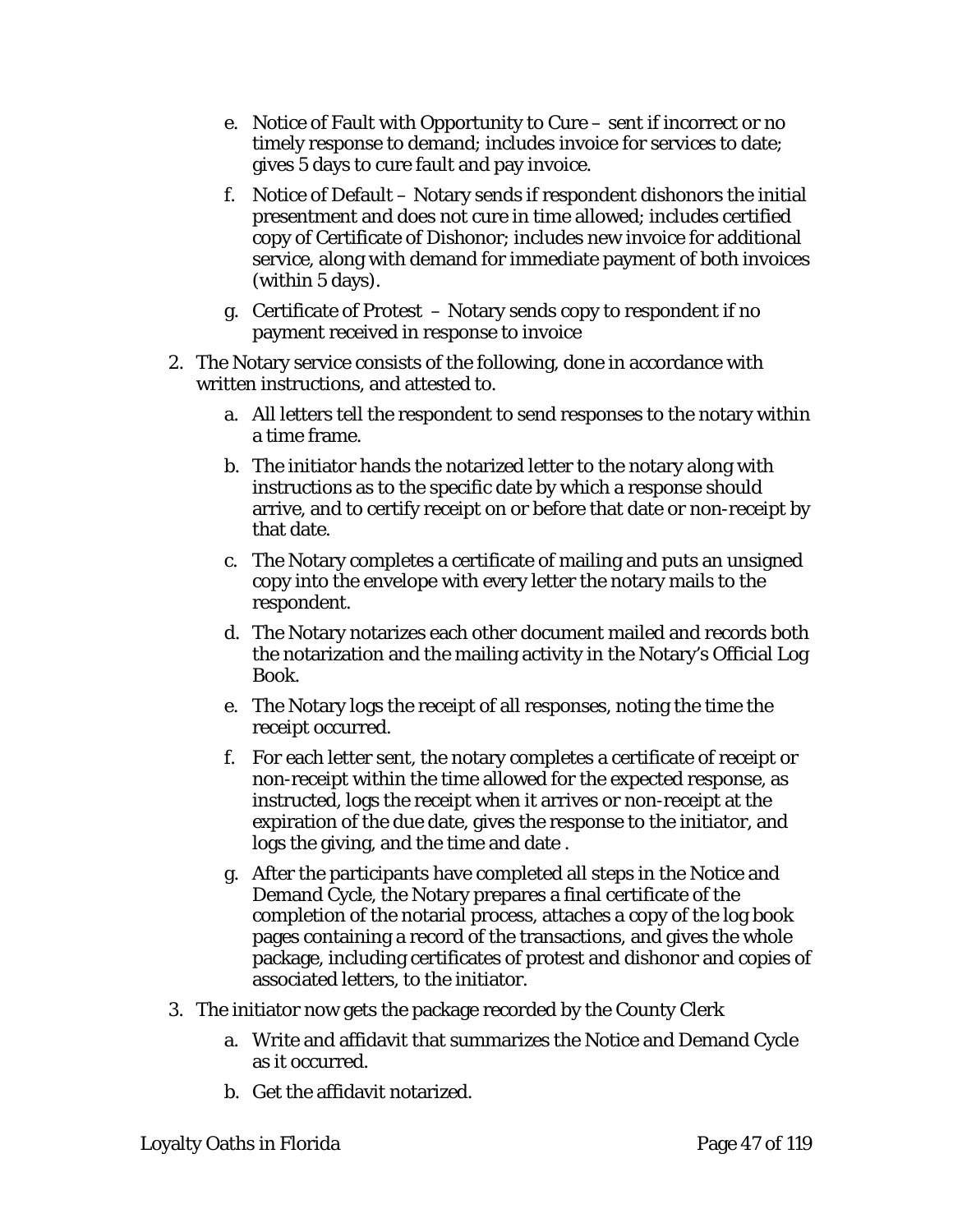- c. Take the package of letters, Certificates of Dishonor and Protest, the Notary final certificate and summary letter, and the affidavit to the courthouse and get it recorded (may be a hefty fee, but they will return the originals to the initiator).
- d. Buy a certified copy for use in court.
- 4. The initiator now has perfected evidence of everything including the wrongs of the respondent and any debt. The process has converted crimes into financial obligations. The next steps might work only with serious difficulty because one never knows what the criminals in our courts will do, even with such perfected evidence and no controversy.
	- a. The initiator can now seek remedy filing in state court a petition for a Declaratory Judgment of the legal sufficiency of the process and the fact that the respondent does in fact owe the debt.
	- b. The initiator can file a petition for the court to grant a monetary award in the amount of the debt and any additional damages the initiator can prove.
	- c. With the judgment for that amount in hand, the initiator can file a UCC-1 form with the state, claiming a security interest in property of the respondent.
	- d. The initiator can hand the UCC-1 and judgment copy to the Sheriff and ask him to collect the assets of the respondent sufficiently to pay the debt, hand it to a collection agency, or sell the security interest to a foreign or domestic investor.

# **Chapter IV. Summary and Conclusion**

In Florida, loyalty oaths pretty much seem like a sham to me. A variety of forms exist, and the statutory versions differ from the Florida Constitution's versions. The Constitution's version encourages loyalty to the government, often the proven enemy of the People, as in the pre-revolutionary days of America and in our modern courts. And Public Officers don't bother getting them notarized any more. All the elected officials have thereby made themselves into criminals and they have violated the public trust.

No laws exist to punish oath-breakers. Ethics commissions show great lethargy in prosecuting all but the most egregious cases of oath-breaking. And because of the effete laws regarding oaths, public employees of all stripes violate oaths with impunity.

Florida Statues require bonds of very few public servants, and I see no way to hold a person to an oath outside of a private bond that will impose a heavy financial burden on the bonding company and the oath giver for violations. The People should have the ability to foreclose on the bond upon presentation to a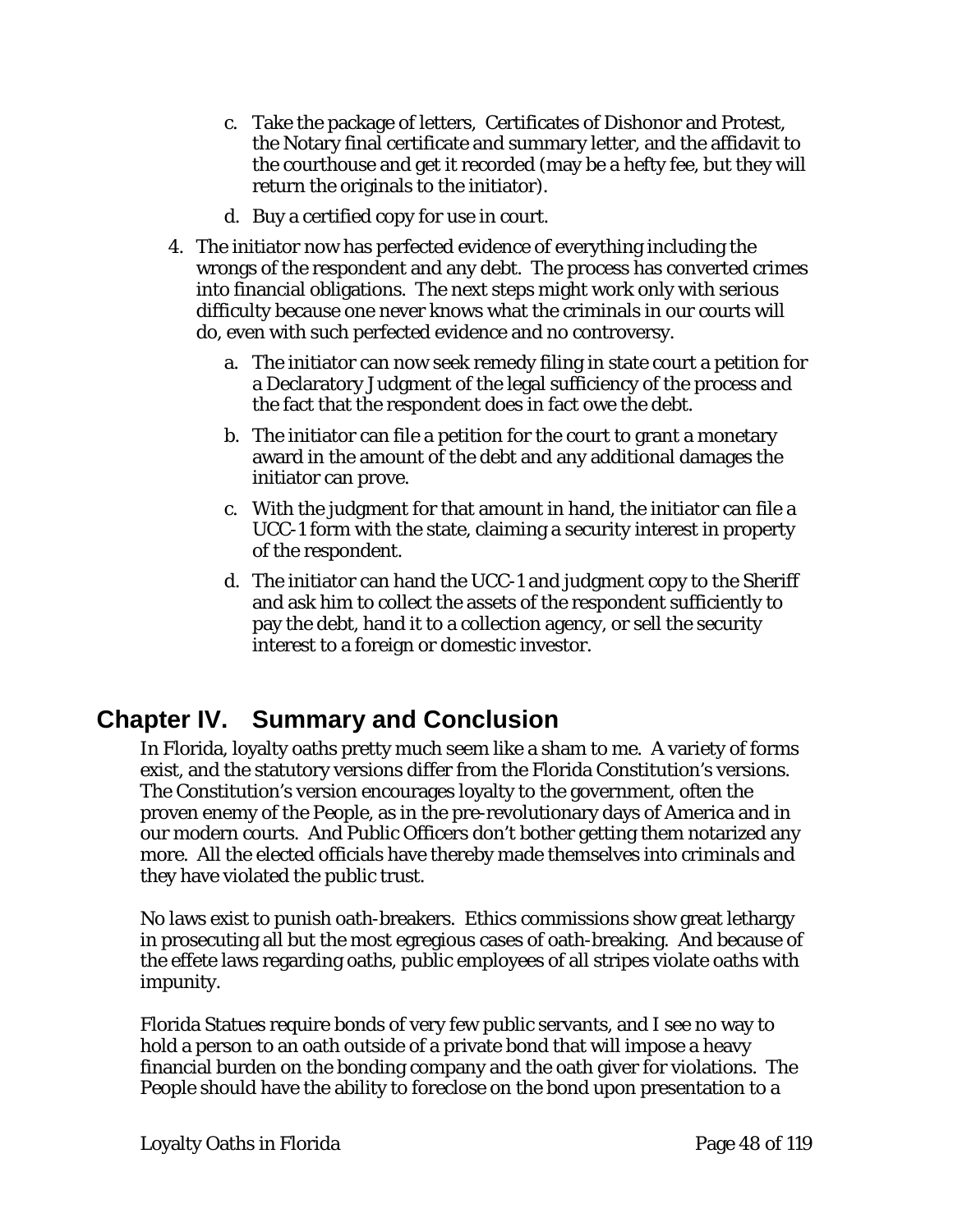grand jury of testimony by a few witnesses as to the violation of the oath by the oath giver. The grand jury should have to act upon the complaint within 3 days, and the punitive action should include revocation of the bond and filing of formal criminal charges against the oath giver.

I consider the presumptive letter presentment as the tool of choice to perfect evidence against miscreants in public office, including those who flout the oath statutes wittingly or not. I think people should start suing the criminals in our government for violation of constitutionally guaranteed rights, and for common law fraud, extortion, and even racketeering. And I think people should take witnesses with them to observe court hearings, and to other public functions, record crimes on affidavits, then use them as the basis for criminal complaints against public officers, particularly bailiffs, judges, the Clerk, and the Sheriff.

Why such a tough stance? Only well-bound oaths and built-in enforcement power protect the People from tyranny. The People have virtually no reasonable means to invoke penalties for the failure of public servants to obey their oaths. Let our governors never forget Article I Section I of our Florida Constitution:

> "All political power is inherent in the people. The enunciation herein of certain rights shall not be construed to deny or impair others retained by the people." **Article I Section 1, Florida Constitution**

> > # # #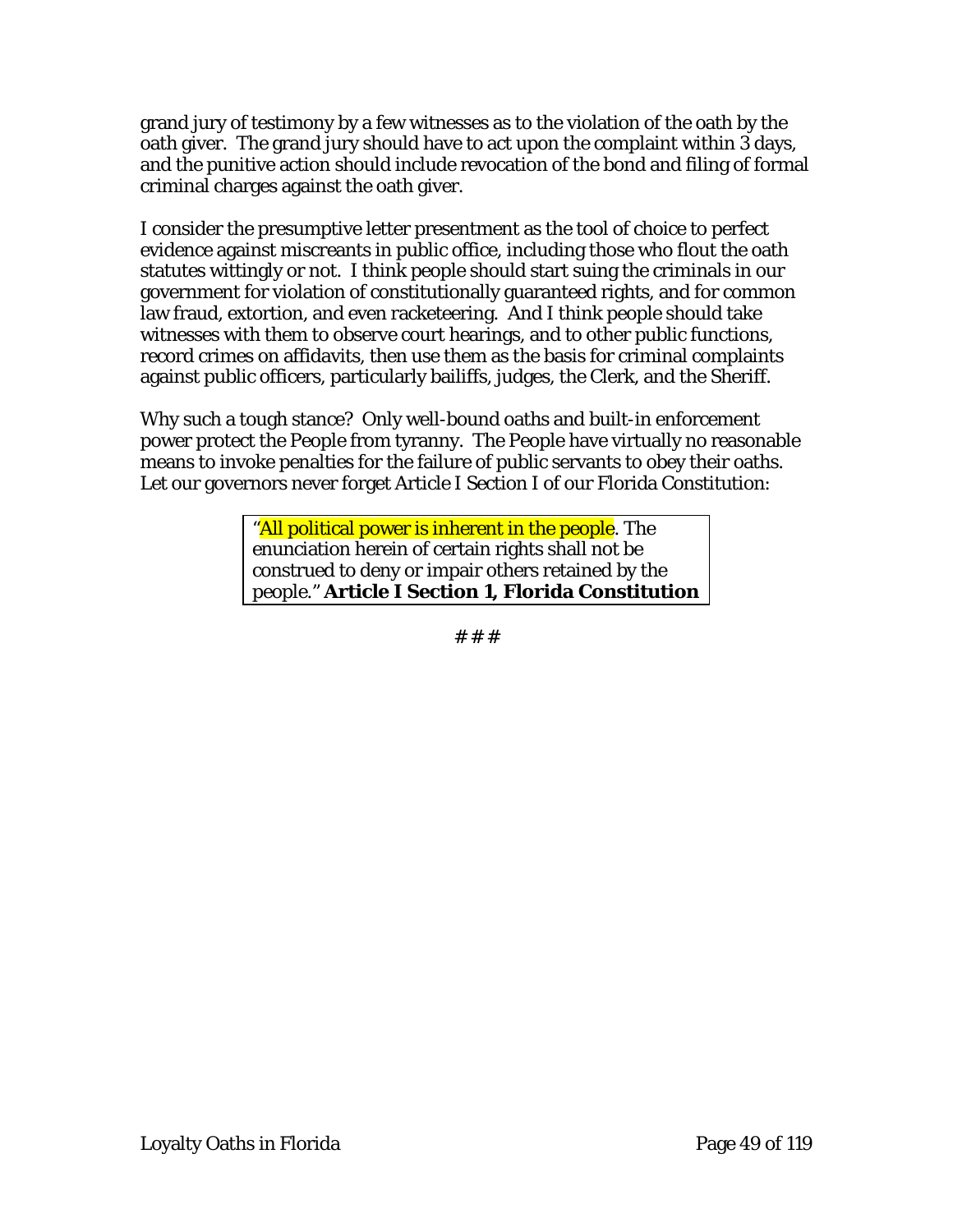**Chapter V. Appendices**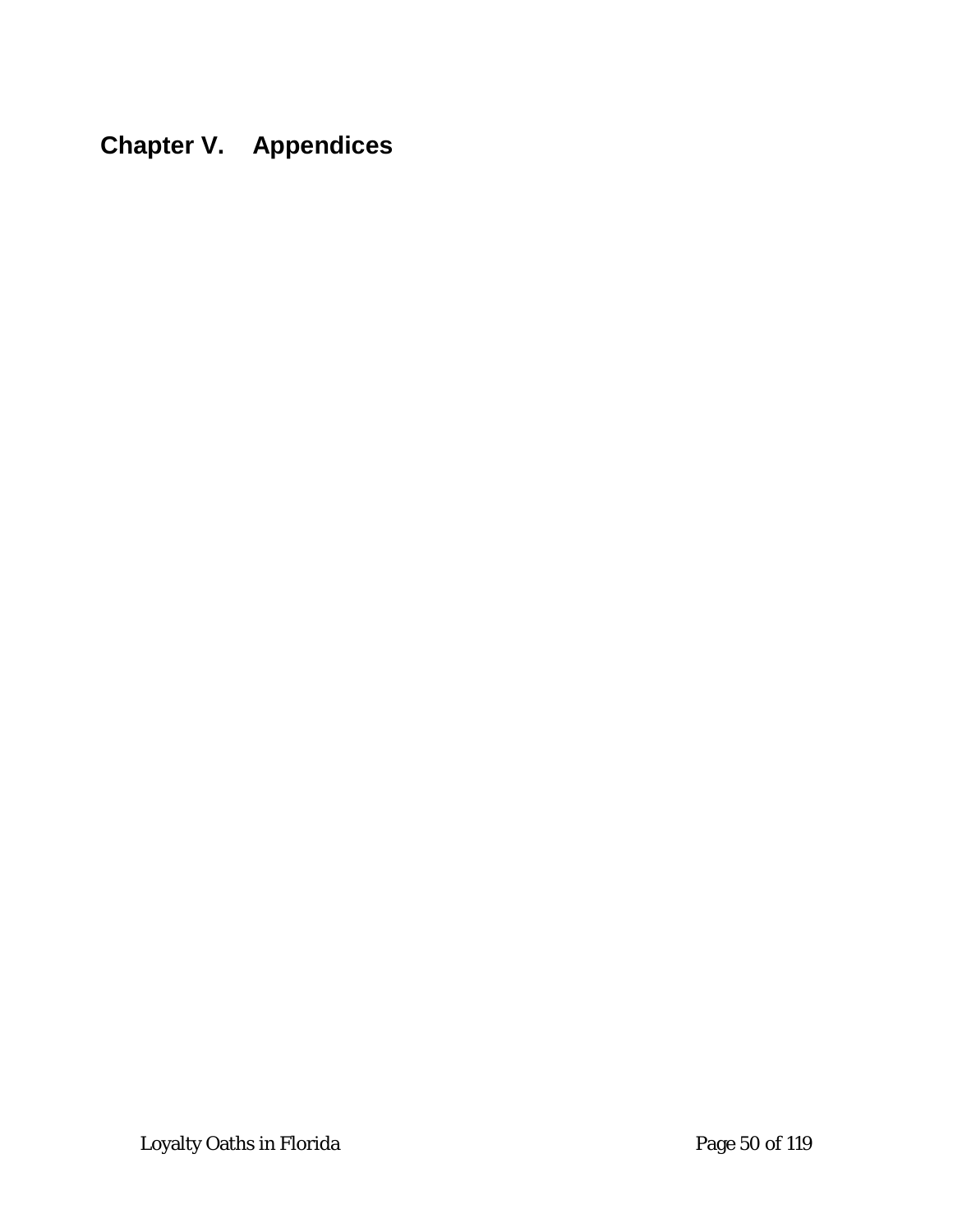# *Appendix 01 Laws and Rules Regarding Oaths; Violation Penalties*

### **(a) U.S. Constitution**

#### *(i) Article IV, Section 4 – The States.*

The United States shall guarantee to every state in this union a republican form of government, and shall protect each of them against invasion; and on application of the legislature, or of the executive (when the legislature cannot be convened) against domestic violence.

#### *(ii) Article VI – Legal Status of Constitution*

All debts contracted and engagements entered into, before the adoption of this Constitution, shall be as valid against the United States under this Constitution, as under the Confederation.

This Constitution, and the laws of the United States which shall be made in pursuance thereof; and all treaties made, or which shall be made, under the authority of the United States, shall be the supreme law of the land; and the judges in every state shall be bound thereby, anything in the Constitution or laws of any State to the contrary notwithstanding.

The Senators and Representatives before mentioned, and the members of the several state legislatures, and all executive and judicial officers, both of the United States and of the several states, shall be bound by oath or affirmation, to support this Constitution; but no religious test shall ever be required as a qualification to any office or public trust under the United States.

### **(b) Florida Constitution**

#### *(i) Article II General Provisions. SECTION 5. Public officers.—*

(b) Each state and county officer, before entering upon the duties of the office, shall give bond as required by law, and shall swear or affirm:

"I do solemnly swear (or affirm) that **I will support, protect, and defend the** Constitution and Government of the United States and of the State of Florida; that I am duly qualified to hold office under the Constitution of the state; and that I will well and faithfully perform the duties of <u>(title of office)</u> on which I am now about to enter. So help me God.",

and thereafter shall devote personal attention to the duties of the office, and continue in office until a successor qualifies.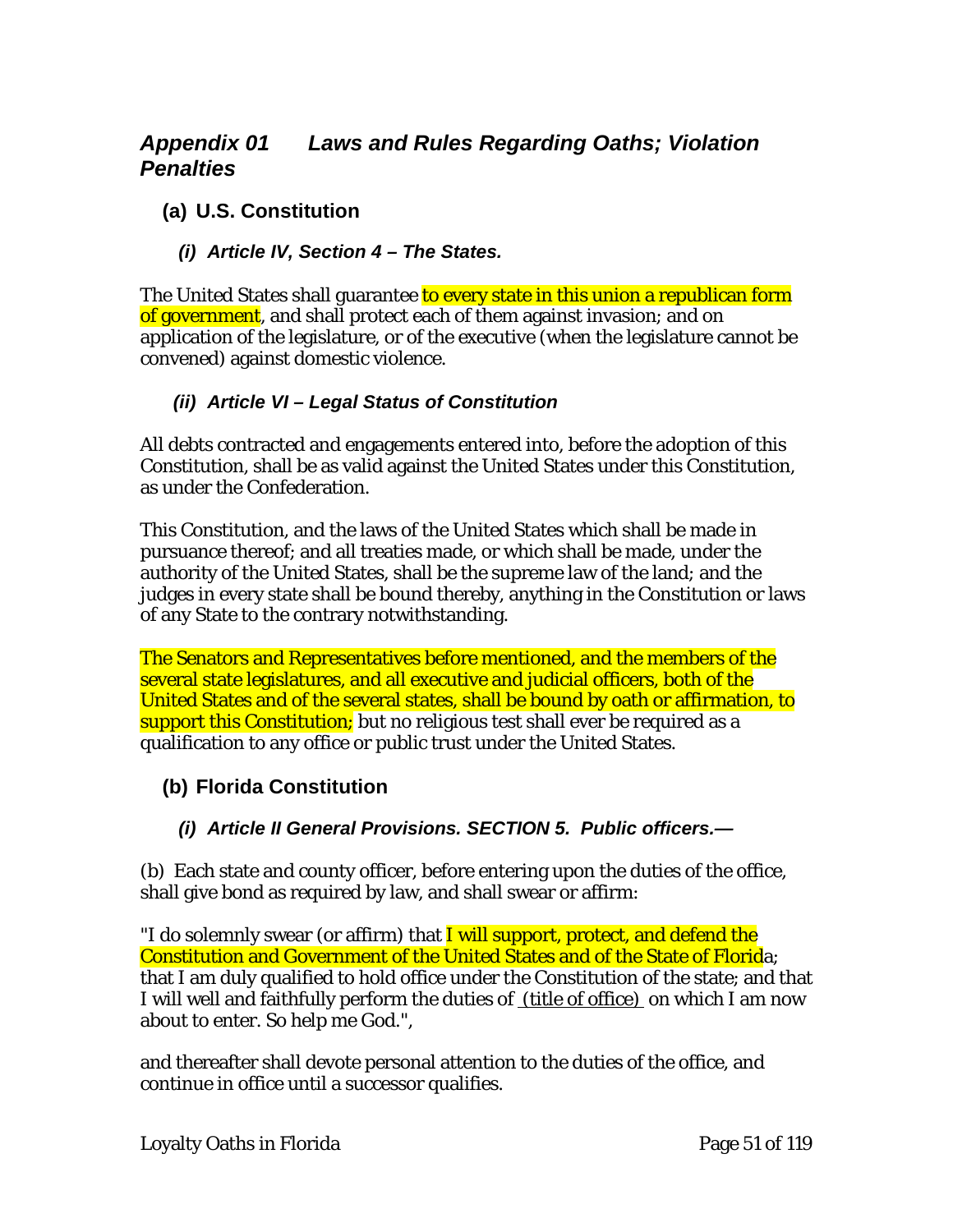**History.--**Am. H.J.R. 1616, 1988; adopted 1988; Am. proposed by Constitution Revision Commission, Revision No. 13, 1998, filed with the Secretary of State May 5, 1998; adopted 1998.

#### *(ii) Article VI. Suffrage and Elections. SECTION 3. Oath.-*

-Each eligible citizen upon registering shall subscribe the following: "I do solemnly swear (or affirm) that I will protect and defend the Constitution of the United States and the Constitution of the State of Florida, and that I am qualified to register as an elector under the Constitution and laws of the State of Florida."

## **(c) United States Code**

#### *(i) 4 USC § 101. Oath by members of legislatures and officers*

Every member of a State legislature, and every executive and judicial officer of a State, shall, before he proceeds to execute the duties of his office, take an oath in the following form, to wit: "I, A B, do solemnly swear that I will support the Constitution of the United States."

#### *(ii) 4 USC § 102. Same; by whom administered*

Such oath may be administered by any person who, by the law of the State, is authorized to administer the oath of office; and the person so administering such oath shall cause a record or certificate thereof to be made in the same manner, as by the law of the State, he is directed to record or certify the oath of office.

### *(iii) 5 USC § 3301. Oath of Office*

An individual, except the President, elected or appointed to an office of honor or profit in the civil service or uniformed services, shall take the following oath: "I, AB, do solemnly swear (or affirm) that I will support and defend the Constitution of the United States against all enemies, foreign and domestic; that I will bear true faith and allegiance to the same; that I take this obligation freely, without any mental reservation or purpose of evasion; and that I will well and faithfully discharge the duties of the office on which I am about to enter. So help me God." This section does not affect other oaths required by law.

### **(d) Florida Statutes**

### *(i) 876.05 Public employees; oath.--*

(1) All persons who now or hereafter are employed by or who now or hereafter are on the payroll of the state, or any of its departments and agencies, subdivisions, counties, cities, school boards and districts of the free public school system of the state or counties, or institutions of higher learning, and all candidates for public office, are required to take an oath **before any person duly** authorized to take acknowledgments of instruments for public record in the state in the following form: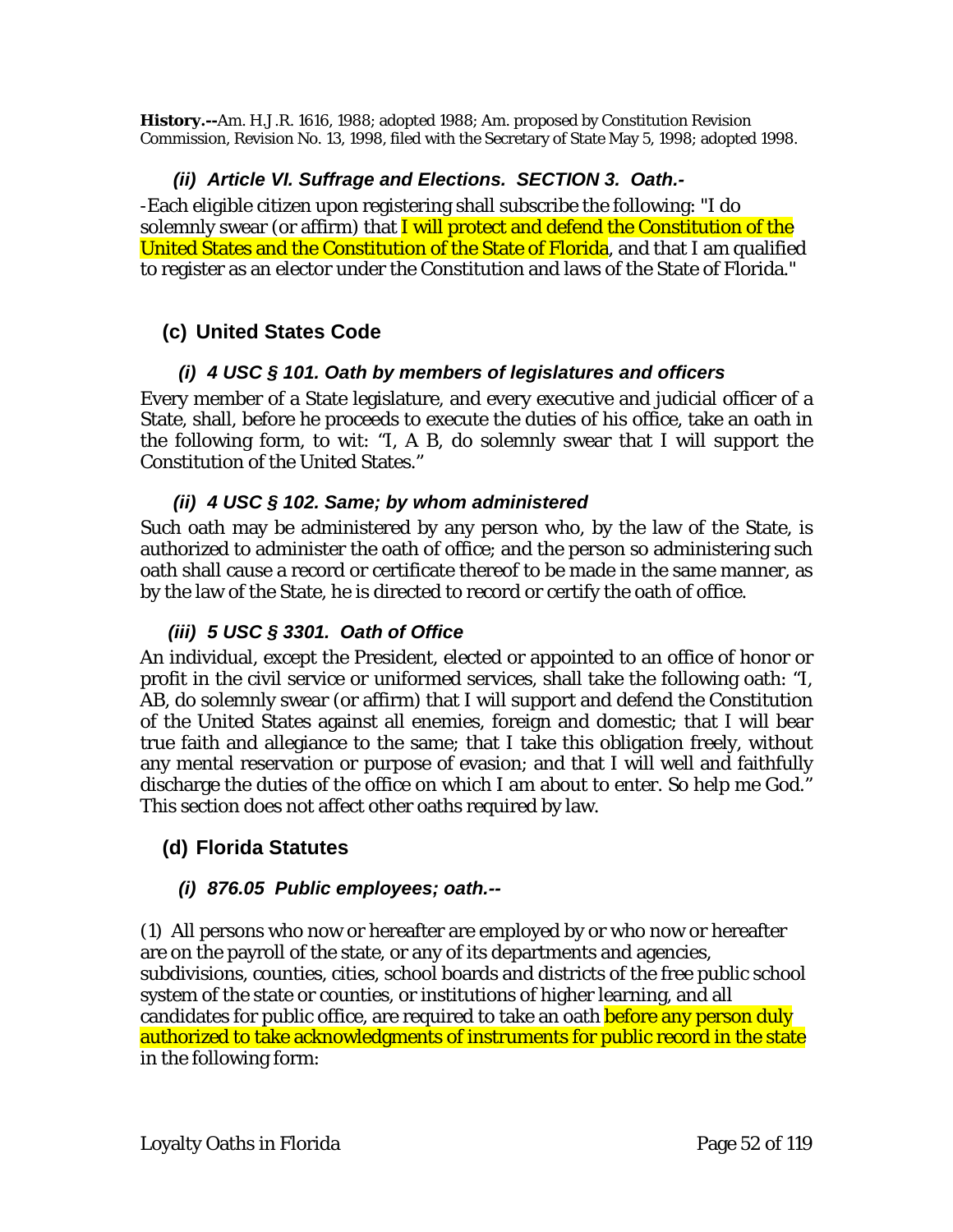I, \_\_\_\_\_, a citizen of the State of Florida and of the United States of America, and being employed by or an officer of \_\_\_\_\_\_ and a recipient of public funds as such employee or officer, do hereby solemnly swear or affirm that **I will support** the Constitution of the United States and of the State of Florida.

(2) Said oath shall be filed with the records of the governing official or employing governmental agency prior to the approval of any voucher for the payment of salary, expenses, or other compensation.

**History.**--s. 1, ch. 25046, 1949; s. 22, ch. 83-214.

### *(ii) 876.06 Discharge for refusal to execute.*

--If any person required by ss. 876.05-876.10 to take the oath herein provided for fails to execute the same, the governing authority under which such person is employed shall cause said person to be immediately discharged, and his or her name removed from the payroll, and such person shall not be permitted to receive any payment as an employee or as an officer where he or she was serving.

**History.**--s. 2, ch. 25046, 1949; s. 1414, ch. 97-102.

#### *(iii) 876.07 Oath as prerequisite to qualification for public office.*

--Any person seeking to qualify for public office who fails or refuses to file the oath required by this act shall be held to have failed to qualify as a candidate for public office, and the name of such person shall not be printed on the ballot as a qualified candidate.

**History.**--s. 3, ch. 25046, 1949; s. 23, ch. 83-214.

### *(iv) 876.08 (Oath) Penalty for not discharging.--*

Any governing authority or person, under whom any employee is serving or by whom employed who shall knowingly or carelessly permit any such employee to continue in employment after failing to comply with the provisions of ss. 876.05- 876.10, shall be guilty of a misdemeanor of the second degree, punishable as provided in s. 775.082 or s. 775.083.

**History.**--s. 4, ch. 25046, 1949; s. 1140, ch. 71-136.

### *(v) 876.09 (Oath) Scope of law.--*

(1) The provisions of ss. 876.05-876.10 shall apply to all employees and elected officers of the state, including the Governor and constitutional officers and all employees and elected officers of all cities, towns, counties, and political subdivisions, including the educational system.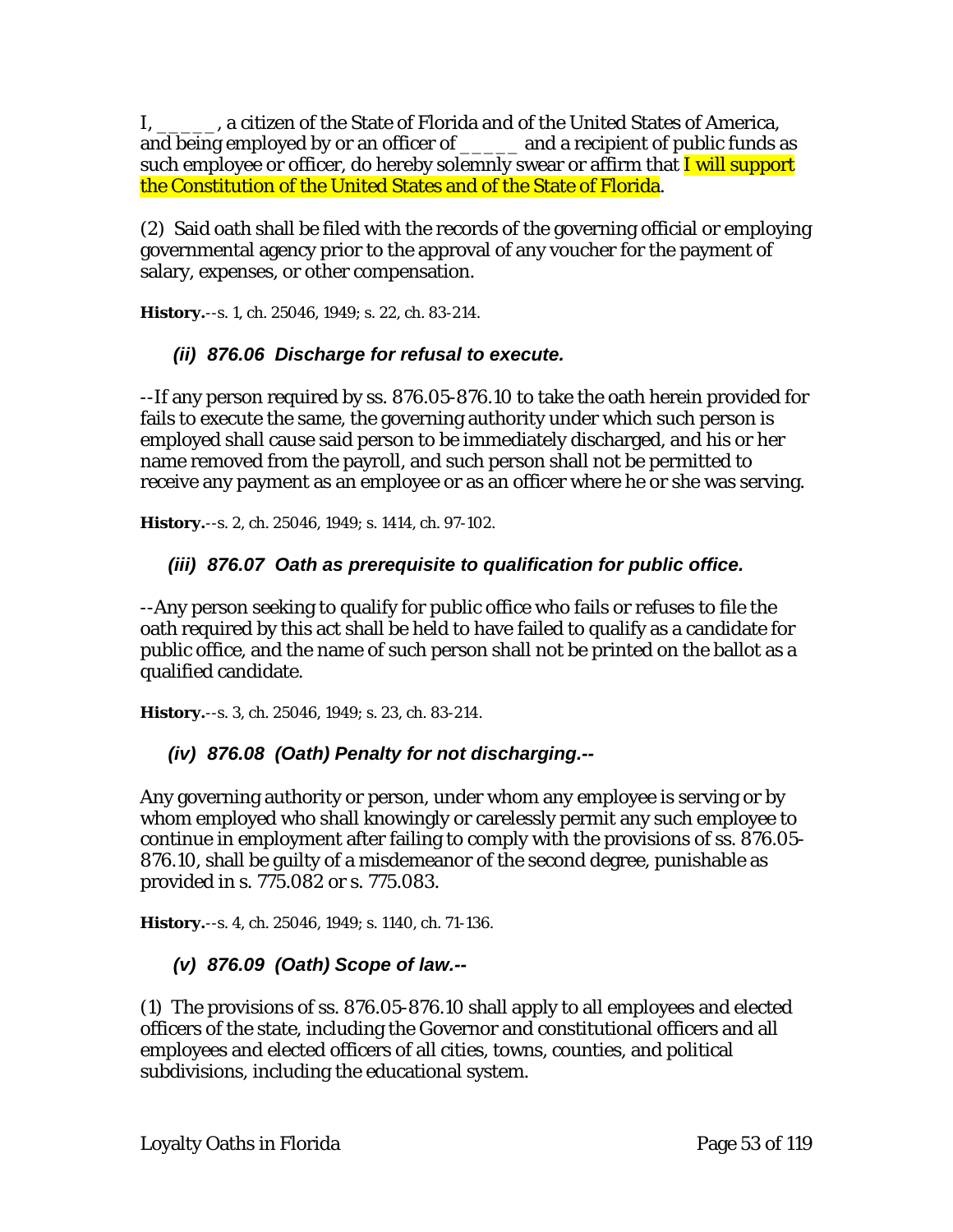(2) This act shall take precedence over all laws relating to merit, and of civil service law.

**History.**--ss. 5, 7, ch. 25046, 1949.

#### *(vi) 876.10 False oath; penalty.--*

If any person required by the provisions of ss. 876.05-876.10 to execute the oath herein required executes such oath, and it is subsequently proven that at the time of the execution of said oath said individual was guilty of making a false statement in said oath, he or she shall be guilty of perjury.

**History.**--s. 6, ch. 25046, 1949; s. 1141, ch. 71-136; s. 1415, ch. 97-102.

Note: Chapters 90 and 92 constitute Title VII - Evidence

#### *(vii) 92.50 Oaths, affidavits, and acknowledgments; who may take or administer; requirements.--*

(1) IN THIS STATE.--Oaths, affidavits, and acknowledgments required or authorized under the laws of this state (except oaths to jurors and witnesses in court and such other oaths, affidavits and acknowledgments as are required by law to be taken or administered by or before particular officers) may be taken or administered by or before any judge, clerk, or deputy clerk of any court of record within this state, including federal courts, or before any United States commissioner or any notary public within this state. The jurat, or certificate of proof or acknowledgment, shall be authenticated by the signature and official seal of such officer or person taking or administering the same; however, when taken or administered before any judge, clerk, or deputy clerk of a court of record, the seal of such court may be affixed as the seal of such officer or person.

(2) IN OTHER STATES, TERRITORIES, AND DISTRICTS OF THE UNITED STATES.--Oaths, affidavits, and acknowledgments required or authorized under the laws of this state, may be taken or administered in any other state, territory, or district of the United States, before any judge, clerk or deputy clerk of any court of record, within such state, territory, or district, having a seal, or before any notary public or justice of the peace, having a seal, in such state, territory, or district; provided, however, such officer or person is authorized under the laws of such state, territory, or district to take or administer oaths, affidavits and acknowledgments. The jurat, or certificate of proof or acknowledgment, shall be authenticated by the signature and official seal of such officer or person taking or administering the same; provided, however, when taken or administered by or before any judge, clerk, or deputy clerk of a court of record, the seal of such court may be affixed as the seal of such officer or person.

(3) IN FOREIGN COUNTRIES.--Oaths, affidavits, and acknowledgments, required or authorized by the laws of this state, may be taken or administered in

Loyalty Oaths in Florida **Page 54 of 119**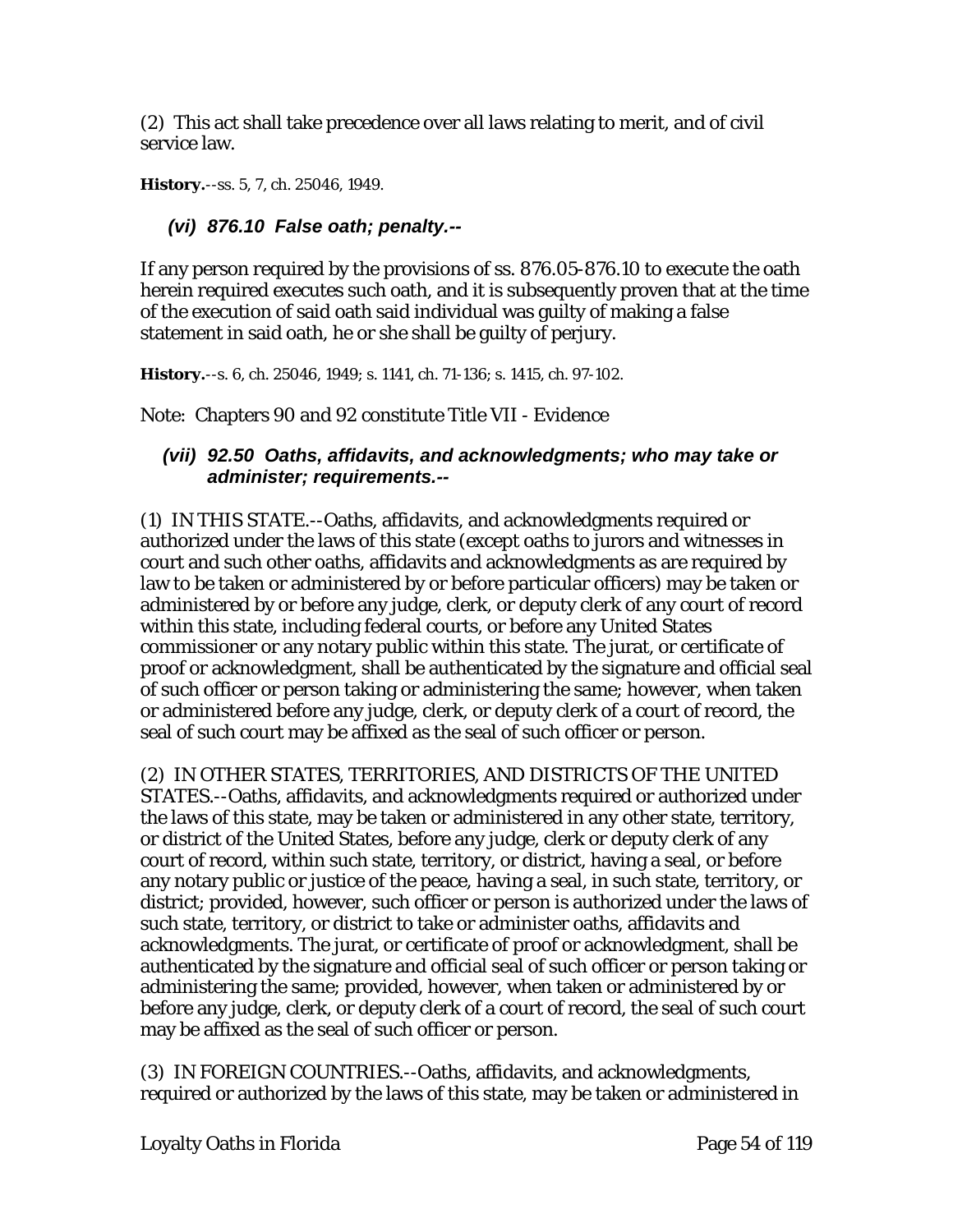any foreign country, by or before any judge or justice of a court of last resort, any notary public of such foreign country, any minister, consul general, charge d'affaires, or consul of the United States resident in such country. The jurat, or certificate of proof or acknowledgment, shall be authenticated by the signature and official seal of the officer or person taking or administering the same; provided, however, when taken or administered by or before any judge or justice of a court of last resort, the seal of such court may be affixed as the seal of such judge or justice.

**History.**--s. 1, ch. 48, 1845; RS 1299; GS 1730; RGS 2945; CGL 4669; s. 1, ch. 23156, 1945; s. 7, ch. 24337, 1947; s. 15, ch. 73-334; s. 3, ch. 76-237; s. 1, ch. 77-77; s. 22, ch. 78-361; s. 1, ch. 78-379.

**Note.**--Former s. 90.01.

#### *(viii) 92.51 Oaths, affidavits, and acknowledgments; taken or administered by commissioned officer of United States Armed Forces.--*

(1) Oaths, affidavits, and acknowledgments required or authorized by the laws of this state may be taken or administered within or without the United States by or before any commissioned officer in active service of the Armed Forces of the United States with the rank of second lieutenant or higher in the Army, Air Force or Marine Corps or ensign or higher in the Navy or Coast Guard when the person required or authorized to make and execute the oath, affidavit, or acknowledgment is a member of the Armed Forces of the United States, the spouse of such member or a person whose duties require the person's presence with the Armed Forces of the United States.

(2) A certificate endorsed upon the instrument which shows the date of the oath, affidavit, or acknowledgment and which states in substance that the person appearing before the officer acknowledged the instrument as the person's act or made or signed the instrument under oath shall be sufficient for all intents and purposes. The instrument shall not be rendered invalid by the failure to state the place of execution or acknowledgment.

(3) If the signature, rank, and branch of service or subdivision thereof of any commissioned officer appears upon such instrument, document or certificate no further proof of the authority of such officer so to act shall be required and such action by such commissioned officer shall be prima facie evidence that the person making such oath, affidavit or acknowledgment is within the purview of this act.

**History.**--ss. 1, 2, 3, ch. 61-196; s. 3, ch. 76-237; s. 1, ch. 77-77; s. 22, ch. 78-361; s. 1, ch. 78-379; s. 518, ch. 95-147.

**Note.**--Former s. 90.011.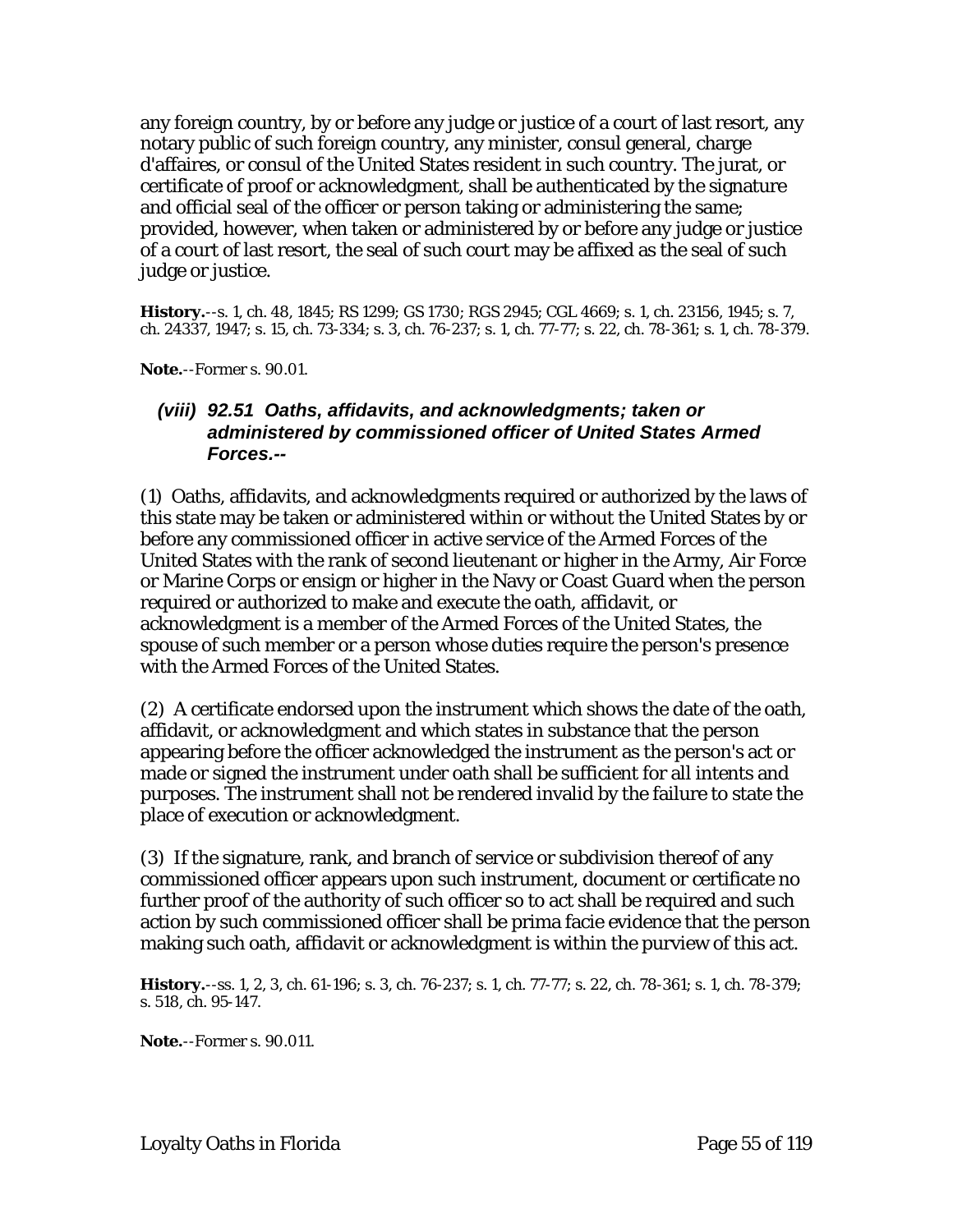#### *(ix) 92.52 Affirmation equivalent to oath.--*

Whenever an oath shall be required by any law of this state in any proceeding, an affirmation may be substituted therefor.

**History.**--RS 1300; GS 1731; RGS 2946; CGL 4670; s. 3, ch. 76-237; s. 1, ch. 77-77; s. 22, ch. 78- 361; s. 1, ch. 78-379.

**Note.**--Former s. 90.02.

#### *(x) 92.525 Verification of documents; perjury by false written declaration, penalty.--*

(1) When it is authorized or required by law, by rule of an administrative agency, or by rule or order of court that a document be verified by a person, the verification may be accomplished in the following manner:

(a) Under oath or affirmation taken or administered before an officer authorized under s. 92.50 to administer oaths; or

(b) By the signing of the written declaration prescribed in subsection (2).

(2) A written declaration means the following statement: "Under penalties of perjury, I declare that I have read the foregoing [document] and that the facts stated in it are true," followed by the signature of the person making the declaration, except when a verification on information or belief is permitted by law, in which case the words "to the best of my knowledge and belief" may be added. The written declaration shall be printed or typed at the end of or immediately below the document being verified and above the signature of the person making the declaration.

(3) A person who knowingly makes a false declaration under subsection (2) is guilty of the crime of perjury by false written declaration, a felony of the third degree, punishable as provided in s. 775.082, s. 775.083, or s. 775.084.

(4) As used in this section:

(a) The term "administrative agency" means any department or agency of the state or any county, municipality, special district, or other political subdivision.

(b) The term "document" means any writing including, without limitation, any form, application, claim, notice, tax return, inventory, affidavit, pleading, or paper.

(c) The requirement that a document be verified means that the document must be signed or executed by a person and that the person must state under oath or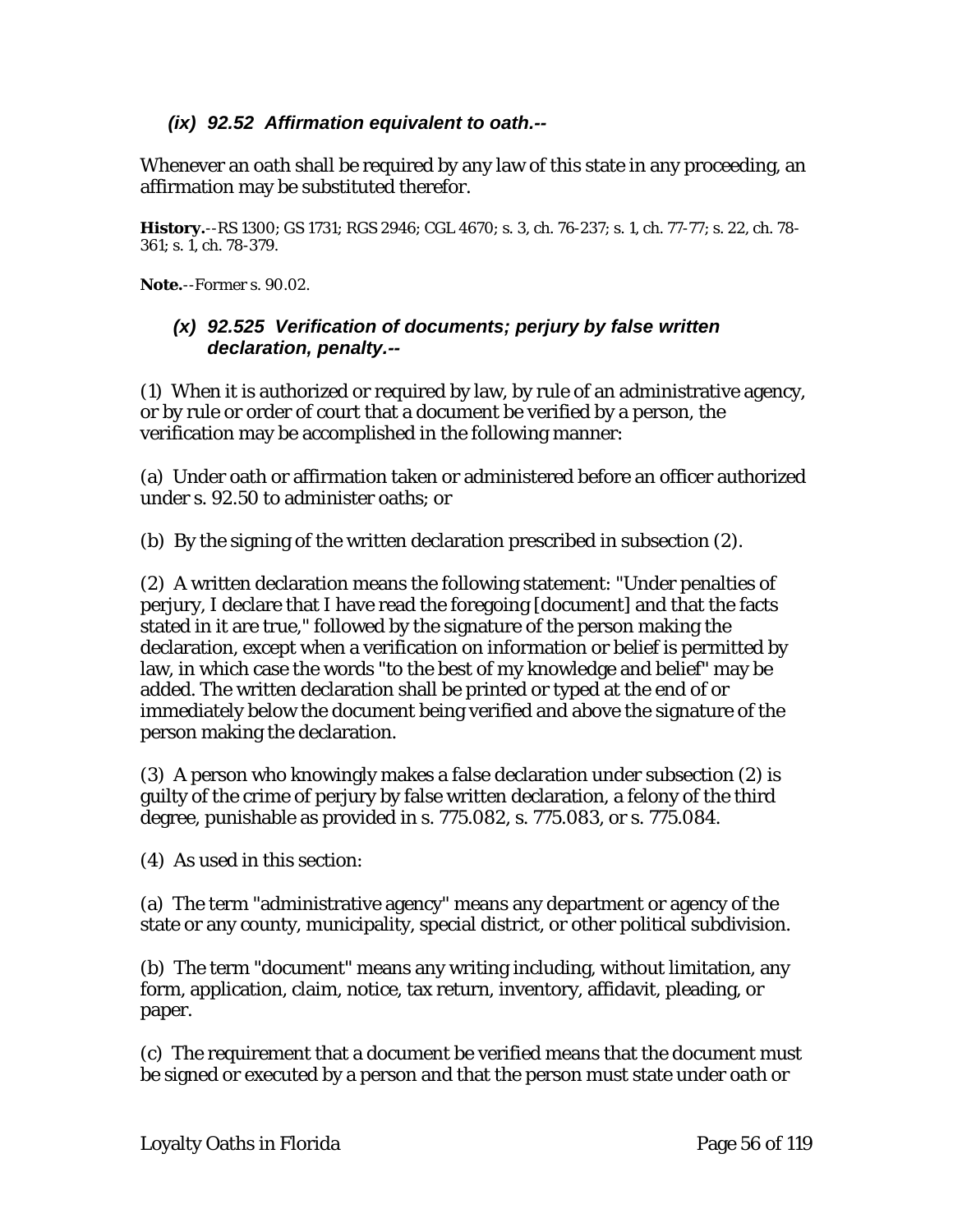affirm that the facts or matters stated or recited in the document are true, or words of that import or effect.

**History.**--s. 12, ch. 86-201.

#### *(xi) 97.051 Oath upon registering.—*

A person registering to vote must subscribe to the following oath: "I do solemnly swear (or affirm) that **I will protect and defend the Constitution of the United** States and the Constitution of the State of Florida, that I am qualified to register as an elector under the Constitution and laws of the State of Florida, and that all information provided in this application is true."

**History.**--s. 7, ch. 3879, 1889; RS 161; s. 8, ch. 4328, 1895; GS 178; RGS 222; CGL 257; s. 4, ch. 25383, 1949; s. 1, ch. 26870, 1951; s. 3, ch. 69-280; ss. 2, 4, ch. 71-108; s. 1, ch. 72-63; s. 2, ch. 77- 175; s. 1, ch. 81-304; s. 9, ch. 94-224; s. 3, ch. 2005-277; s. 4, ch. 2005-278.

**Note.--**Former s. 98.11.

#### *(xii) 97.052 Uniform statewide voter registration application.--*

(2) The uniform statewide voter registration application must be designed to elicit the following information from the applicant:

(p) Signature of applicant under penalty for false swearing pursuant to s. [104.011,](http://www.leg.state.fl.us/statutes/index.cfm?App_mode=Display_Statute&Search_String=swear&URL=Ch0104/Sec011.HTM) by which the person subscribes to the oath required by s. 3, Art. VI of the State Constitution and s. [97.051,](http://www.leg.state.fl.us/statutes/index.cfm?App_mode=Display_Statute&Search_String=swear&URL=Ch0097/Sec051.HTM) and swears or affirms that the information contained in the registration application is true.

(q) Whether the application is being used for initial registration, to update a voter registration record, or to request a replacement voter information card.

(r) Whether the applicant is a citizen of the United States by asking the question "Are you a citizen of the United States of America?" and providing boxes for the applicant to check to indicate whether the applicant is or is not a citizen of the United States.

(s) Whether the applicant has been convicted of a felony, and, if convicted, has had his or her civil rights restored by including the statement "I affirm I am not a convicted felon, or, if I am, my rights relating to voting have been restored." and providing a box for the applicant to check to affirm the statement.

(t) Whether the applicant has been adjudicated mentally incapacitated with respect to voting or, if so adjudicated, has had his or her right to vote restored by including the statement "I affirm I have not been adjudicated mentally incapacitated with respect to voting, or, if I have, my competency has been restored." and providing a box for the applicant to check to affirm the statement.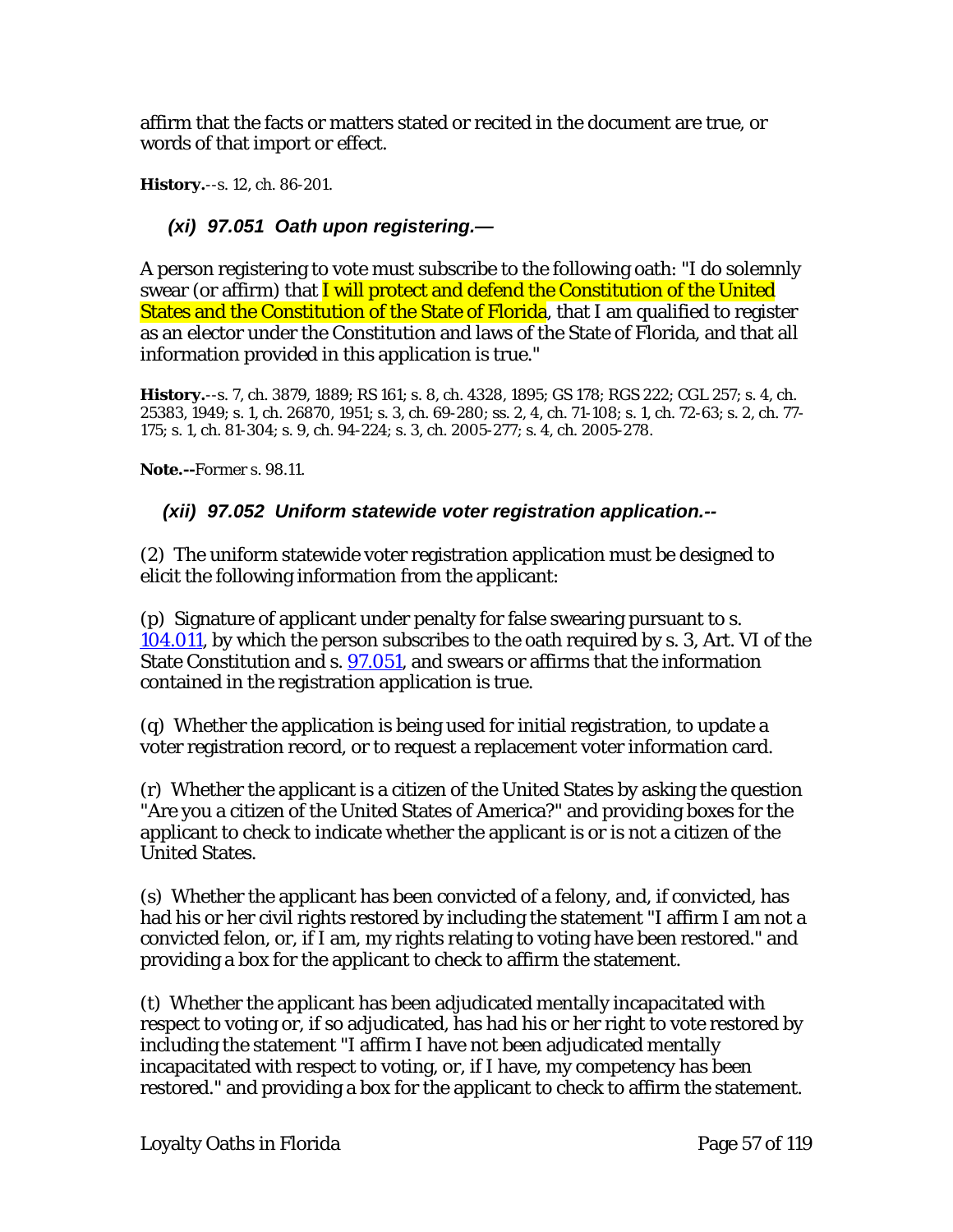The registration application must be in plain language and designed so that convicted felons whose civil rights have been restored and persons who have been adjudicated mentally incapacitated and have had their voting rights restored are not required to reveal their prior conviction or adjudication.

- (3) The uniform statewide voter registration application must also contain:
- (a) The oath required by s. 3, Art. VI of the State Constitution and s.  $97.051$ .

#### *(xiii) 350.05 Oath of office [Florida Public Services Commission, part of Legislative Branch].--*

Before entering upon the duties of his or her office each commissioner shall subscribe to the following oath: "I do solemnly swear (or affirm) that **I will** support, protect and defend the Constitution and Government of the United States and of the State of Florida; that I am qualified to hold office under the constitution of the state, and that I will well and faithfully perform at all times the duties of Florida Public Service Commissioner, on which I am now about to enter in a professional, independent, objective, and nonpartisan manner; that I do not have any financial, employment, or business interest which is prohibited by chapter 350, Florida Statutes; and that I will abide by the standards of conduct required of me by chapters 112 and 350, Florida Statutes, so help me God." In case any commissioner should in any way become disqualified, he or she shall at once remove such disqualification or resign, and upon his or her failure to do so, he or she shall be suspended from office by the Governor and dealt with as provided by law.

**History.**--s. 1, ch. 4700, 1899; GS 2886; RGS 4611; CGL 6696; s. 1, ch. 63-279; s. 1, ch. 65-52; s. 2, ch. 65-422; s. 2, ch. 81-318; s. 6, ch. 87-50; s. 6, ch. 90-272; s. 533, ch. 95-148.

#### *(xiv) 99.021 Form of candidate oath.--*

 $(1)(a)$  Each candidate, whether a party candidate, a candidate with no party affiliation, or a write-in candidate, in order to qualify for nomination or election to any office other than a judicial office as defined in chapter 105, shall take and subscribe to an oath or affirmation in writing. A printed copy of the oath or affirmation shall be furnished to the candidate by the officer before whom such candidate seeks to qualify and shall be substantially in the following form:

State of Florida County of

Before me, an officer authorized to administer oaths, personally appeared (please print name as you wish it to appear on the ballot) , to me well known, who, being sworn, says that he or she is a candidate for the office of \_\_\_\_\_; that he or she is a qualified elector of \_\_\_\_\_ County, Florida; that he or she is qualified under the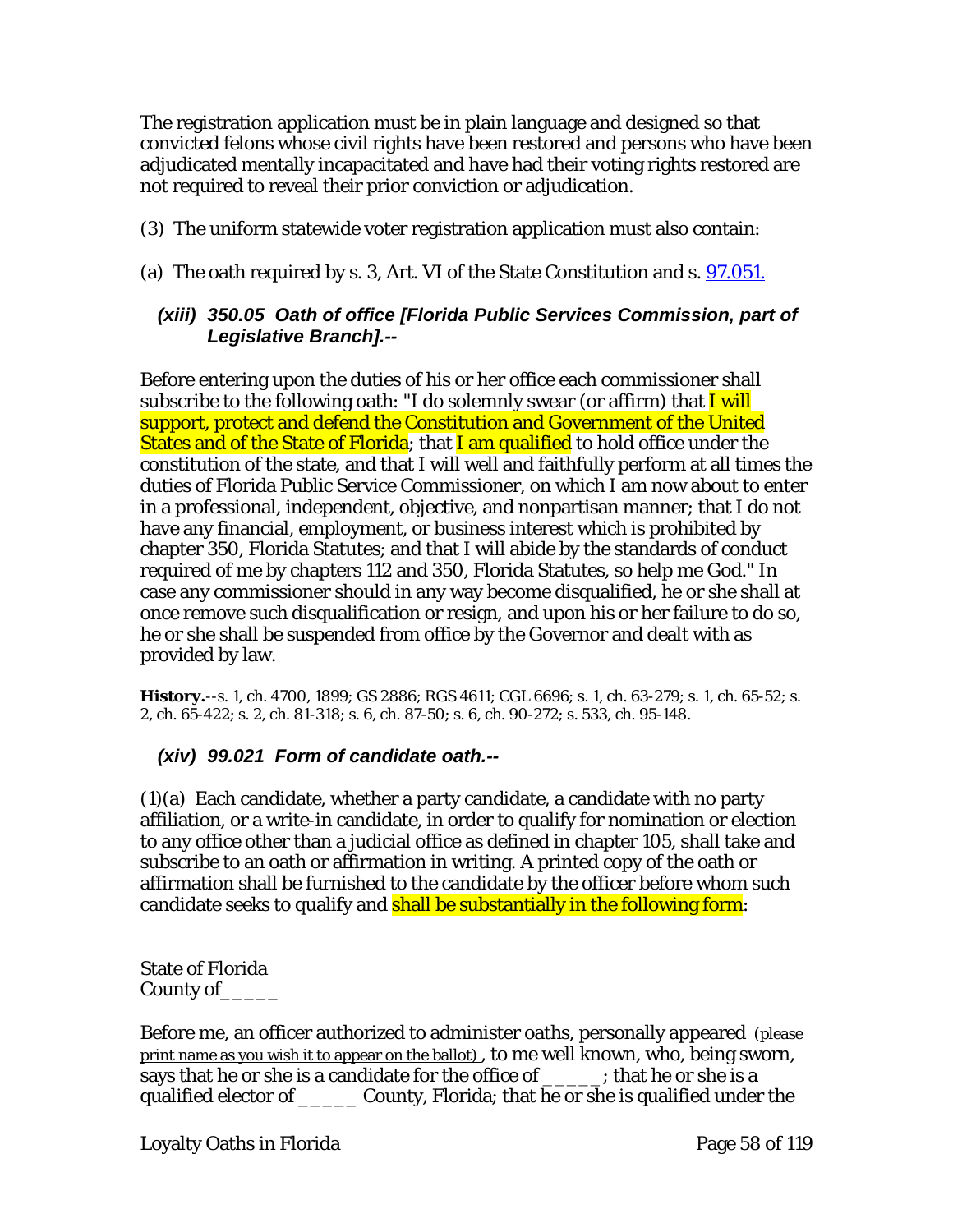Constitution and the laws of Florida to hold the office to which he or she desires to be nominated or elected; that he or she has taken the oath required by ss. 876.05-876.10, Florida Statutes; that he or she has qualified for no other public office in the state, the term of which office or any part thereof runs concurrent with that of the office he or she seeks; and that he or she has resigned from any office from which he or she is required to resign pursuant to s. 99.012, Florida Statutes.

(Signature of candidate)

(Address)

Sworn to and subscribed before me this \_\_\_\_\_\_ day of \_\_\_\_\_\_, <u>(year)</u>, at \_\_\_\_\_\_ County, Florida.

(Signature and title of officer administering oath)

(b) In addition, any person seeking to qualify for nomination as a candidate of any political party shall, at the time of subscribing to the oath or affirmation, state in writing:

1. The party of which the person is a member.

2. That the person is not a registered member of any other political party and has not been a candidate for nomination for any other political party for a period of 6 months preceding the general election for which the person seeks to qualify.

3. That the person has paid the assessment levied against him or her, if any, as a candidate for said office by the executive committee of the party of which he or she is a member.

(c) The officer before whom such person qualifies shall certify the name of such person to the supervisor of elections in each county affected by such candidacy so that the name of such person may be printed on the ballot. Each person seeking election as a write-in candidate shall subscribe to the oath prescribed in this section in order to be entitled to have write-in ballots cast for him or her counted.

(2) The provisions of subsection (1) relating to the oath required of candidates, and the form of oath prescribed, shall apply with equal force and effect to, and

Loyalty Oaths in Florida **Page 59 of 119**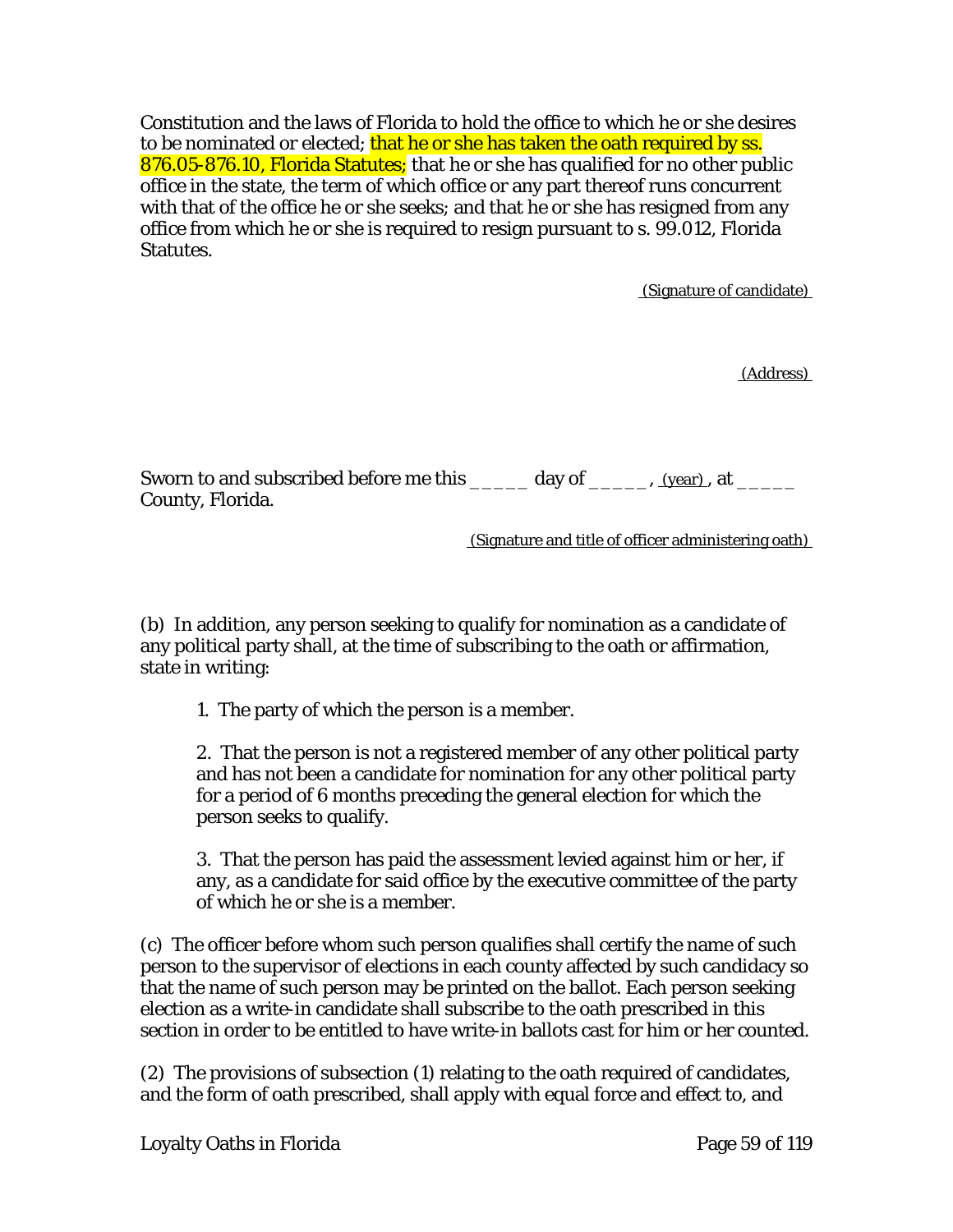shall be the oath required of, a candidate for election to a political party executive committee office, as provided by law. The requirements set forth in this section shall also apply to any person filling a vacancy on a political party executive committee.

**History.**--ss. 22, 23, ch. 6469, 1913; RGS 326, 327; CGL 383, 384; s. 3, ch. 19663, 1939; s. 3, ch. 26870, 1951; s. 10, ch. 28156, 1953; s. 1, ch. 57-742; s. 1, ch. 61-128; s. 2, ch. 63-269; s. 1, ch. 63- 66; s. 1, ch. 65-376; s. 1, ch. 67-149; s. 2, ch. 70-269; s. 19, ch. 71-355; s. 6, ch. 77-175; s. 3, ch. 79- 365; s. 27, ch. 79-400; s. 2, ch. 81-105; s. 3, ch. 86-134; s. 535, ch. 95-147; s. 7, ch. 99-6; s. 8, ch. 99-318.

**Note.**--Former ss. 102.29, 102.30.

#### *(xv) 105.031 Qualification; filing fee; candidate's oath; items required to be filed.--*

(4) CANDIDATE'S OATH.--

(a) All candidates for the office of school board member shall subscribe to the oath as prescribed in s. [99.021.](http://www.leg.state.fl.us/statutes/index.cfm?App_mode=Display_Statute&Search_String=judge%20and%20oath&URL=Ch0099/Sec021.HTM)

(b) All candidates for judicial office shall subscribe to an oath or affirmation in writing to be filed with the appropriate qualifying officer upon qualifying. A printed copy of the oath or affirmation shall be furnished to the candidate by the qualifying officer and shall be in substantially the following form:

State of Florida County of \_\_\_\_\_

Before me, an officer authorized to administer oaths, personally appeared (please print name as you wish it to appear on the ballot), to me well known, who, being sworn, says he or she: is a candidate for the judicial office of  $\qquad$ ; that his or her legal residence is County, Florida; that he or she is a qualified elector of the state and of the territorial jurisdiction of the court to which he or she seeks election; that he or she is qualified under the constitution and laws of Florida to hold the judicial office to which he or she desires to be elected or in which he or she desires to be retained; that he or she has taken the oath required by ss. [876.05-](http://www.leg.state.fl.us/statutes/index.cfm?App_mode=Display_Statute&Search_String=judge%20and%20oath&URL=Ch0876/Sec05.HTM)876.10, Florida Statutes; that he or she has qualified for no other public office in the state, the term of which office or any part thereof runs concurrent to the office he or she seeks; and that he or she has resigned from any office which he or she is required to resign pursuant to s. [99.012,](http://www.leg.state.fl.us/statutes/index.cfm?App_mode=Display_Statute&Search_String=judge%20and%20oath&URL=Ch0099/Sec012.HTM) Florida Statutes.

(Signature of candidate)

(Address)

Sworn to and subscribed before me this  $\frac{1}{\sqrt{2}}$  day of  $\frac{1}{\sqrt{2}}$ ,  $\frac{(\text{year})}{(\text{year})}$ , at  $\frac{1}{\sqrt{2}}$ County, Florida.

(Signature and title of officer administering oath)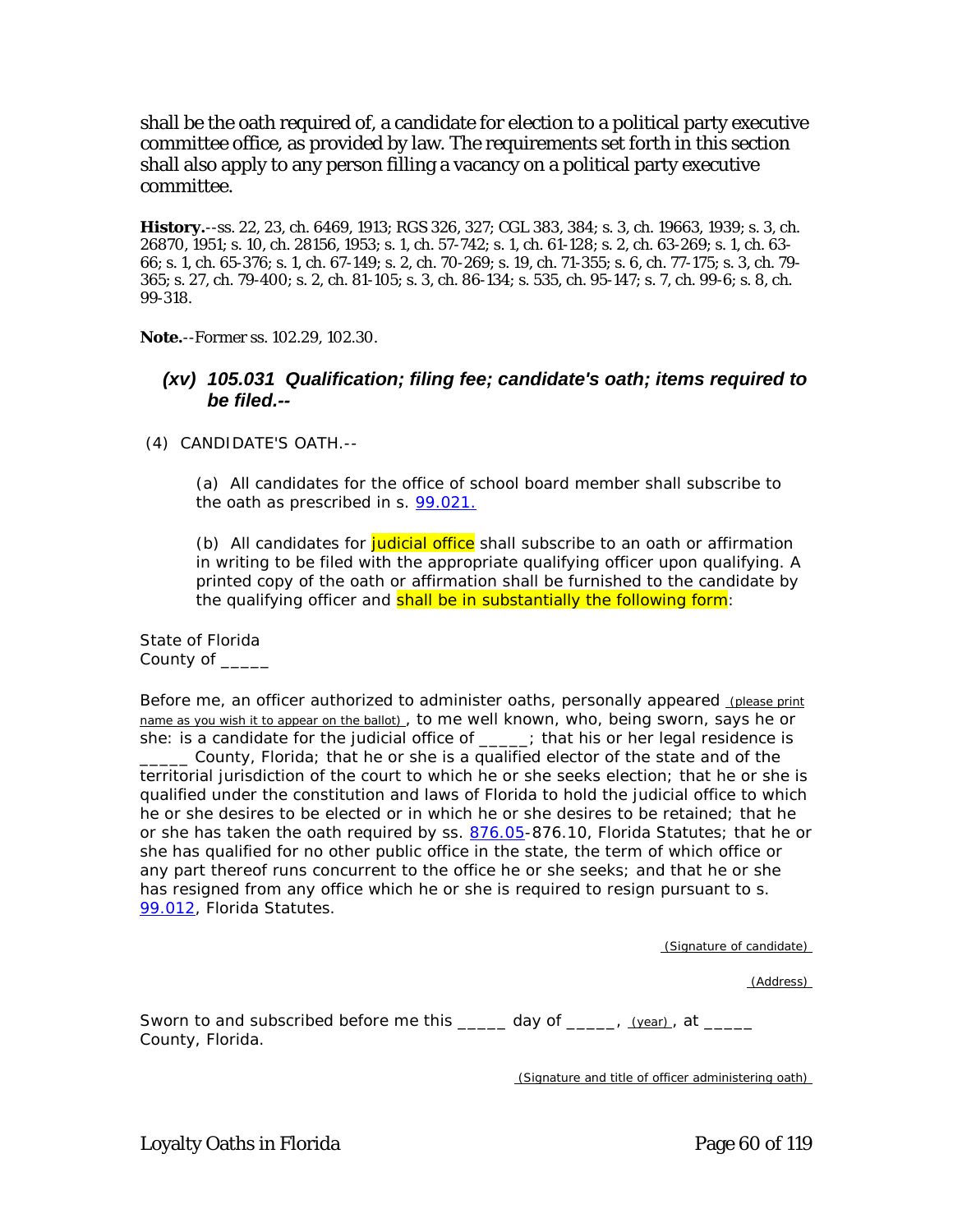#### *(xvi) 99.061 Method of qualifying for nomination or election to federal, state, county, or district office.--*

(1) The provisions of any special act to the contrary notwithstanding, each person seeking to qualify for nomination or election to a federal, state, or multicounty district office, other than election to a judicial office as defined in chapter 105 or the office of school board member, shall file his or her qualification papers with, and pay the qualifying fee, which shall consist of the filing fee and election assessment, and party assessment, if any has been levied, to, the Department of State, or qualify by the petition process pursuant to s. [99.095](http://www.leg.state.fl.us/statutes/index.cfm?App_mode=Display_Statute&Search_String=876.05&URL=Ch0099/Sec095.HTM) with the Department of State, at any time after noon of the 1st day for qualifying, which shall be as follows: the 120th day prior to the primary election, but not later than noon of the 116th day prior to the date of the primary election, for persons seeking to qualify for nomination or election to federal office or to the office of the state attorney or the public defender; and noon of the 50th day prior to the primary election, but not later than noon of the 46th day prior to the date of the primary election, for persons seeking to qualify for nomination or election to a state or multicounty district office, other than the office of the state attorney or the public defender.

(2) The provisions of any special act to the contrary notwithstanding, each person seeking to qualify for nomination or election to a county office, or district or special district office not covered by subsection (1), shall file his or her qualification papers with, and pay the qualifying fee, which shall consist of the filing fee and election assessment, and party assessment, if any has been levied, to, the supervisor of elections of the county, or shall qualify by the petition process pursuant to s. [99.095](http://www.leg.state.fl.us/statutes/index.cfm?App_mode=Display_Statute&Search_String=876.05&URL=Ch0099/Sec095.HTM) with the supervisor of elections, at any time after noon of the 1st day for qualifying, which shall be the 50th day prior to the primary election or special district election, but not later than noon of the 46th day prior to the date of the primary election or special district election. However, if a special district election is held at the same time as the general election, qualifying shall be the 50th day prior to the primary election, but not later than noon of the 46th day prior to the date of the primary election. Within 30 days after the closing of qualifying time, the supervisor of elections shall remit to the secretary of the state executive committee of the political party to which the candidate belongs the amount of the filing fee, two-thirds of which shall be used to promote the candidacy of candidates for county offices and the candidacy of members of the Legislature.

(3)(a) Each person seeking to qualify for election to office as a write-in candidate shall file his or her qualification papers with the respective qualifying officer at any time after noon of the 1st day for qualifying, but not later than noon of the last day of the qualifying period for the office sought.

(b) Any person who is seeking election as a write-in candidate shall not be required to pay a filing fee, election assessment, or party assessment. A write-in candidate shall not be entitled to have his or her name printed on any ballot; however, space for the write-in candidate's name to be written in shall be provided on the general election ballot. No person may qualify as a write-in candidate if the person has also otherwise qualified for nomination or election to such office.

(4) At the time of qualifying for office, each candidate for a constitutional office shall file a full and public disclosure of financial interests pursuant to s. 8, Art. II of the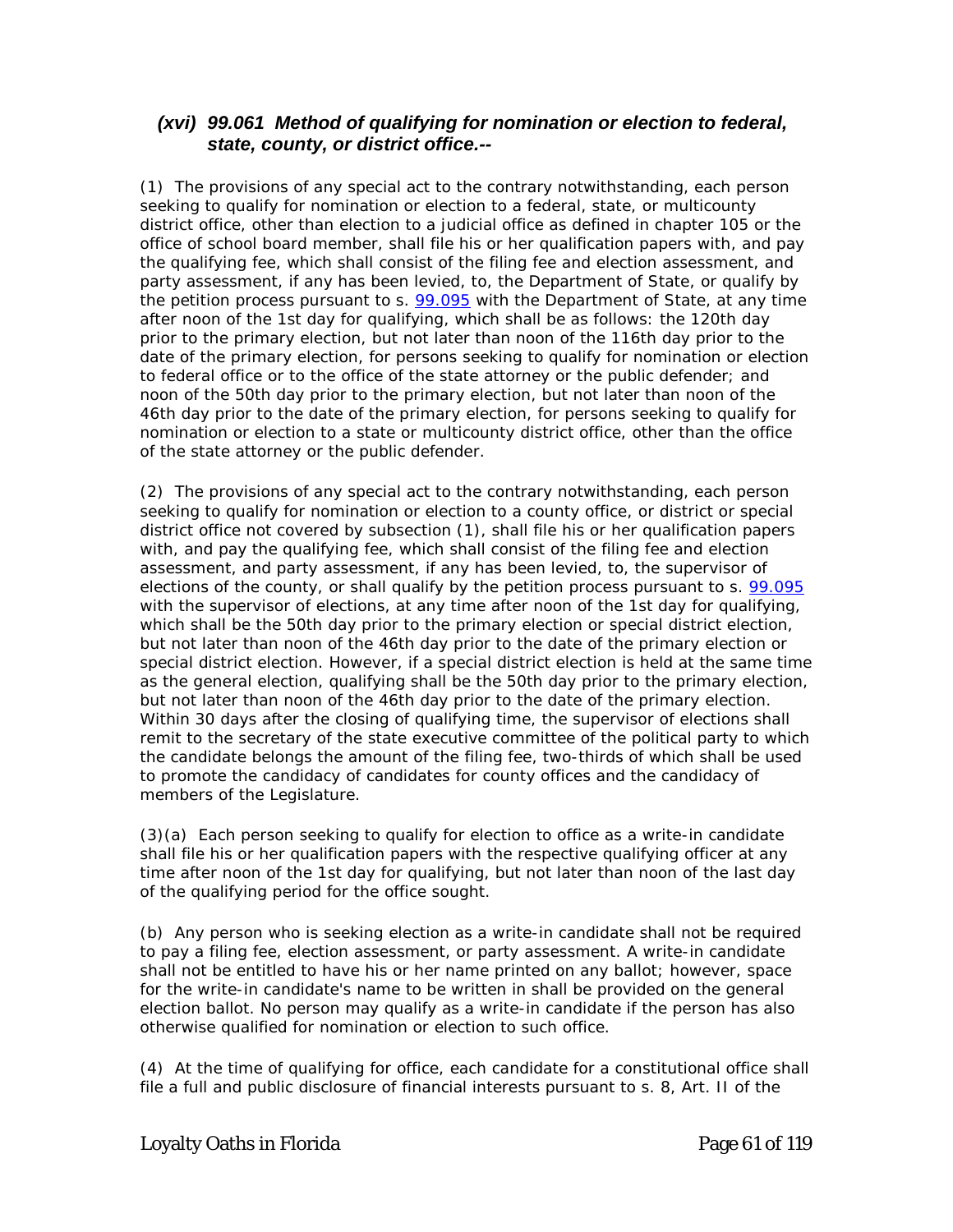State Constitution, and a candidate for any other office, including local elective office, shall file a statement of financial interests pursuant to s. [112.3145.](http://www.leg.state.fl.us/statutes/index.cfm?App_mode=Display_Statute&Search_String=876.05&URL=Ch0112/Sec3145.HTM)

(5) The Department of State shall certify to the supervisor of elections, within 7 days after the closing date for qualifying, the names of all duly qualified candidates for nomination or election who have qualified with the Department of State.

(6) Notwithstanding the qualifying period prescribed in this section, if a candidate has submitted the necessary petitions by the required deadline in order to qualify by the petition process pursuant to s. [99.095](http://www.leg.state.fl.us/statutes/index.cfm?App_mode=Display_Statute&Search_String=876.05&URL=Ch0099/Sec095.HTM) as a candidate for nomination or election and the candidate is notified after the 5th day prior to the last day for qualifying that the required number of signatures has been obtained, the candidate is entitled to subscribe to the candidate's oath and file the qualifying papers at any time within 5 days from the date the candidate is notified that the necessary number of signatures has been obtained. Any candidate who qualifies within the time prescribed in this subsection is entitled to have his or her name printed on the ballot.

(7)(a) In order for a candidate to be qualified, the following items must be received by the filing officer by the end of the qualifying period:

1. A properly executed check drawn upon the candidate's campaign account in an amount not less than the fee required by s. **99.092** or, in lieu thereof, as applicable, the copy of the notice of obtaining ballot position pursuant to s. [99.095.](http://www.leg.state.fl.us/statutes/index.cfm?App_mode=Display_Statute&Search_String=876.05&URL=Ch0099/Sec095.HTM) If a candidate's check is returned by the bank for any reason, the filing officer shall immediately notify the candidate and the candidate shall, the end of qualifying notwithstanding, have 48 hours from the time such notification is received, excluding Saturdays, Sundays, and legal holidays, to pay the fee with a cashier's check purchased from funds of the campaign account. Failure to pay the fee as provided in this subparagraph shall disqualify the candidate.

2. The candidate's oath required by s. [99.021,](http://www.leg.state.fl.us/statutes/index.cfm?App_mode=Display_Statute&Search_String=876.05&URL=Ch0099/Sec021.HTM) which must contain the name of the candidate as it is to appear on the ballot; the office sought, including the district or group number if applicable; and the signature of the candidate, duly acknowledged.

3. The loyalty oath required by s. [876.05,](http://www.leg.state.fl.us/statutes/index.cfm?App_mode=Display_Statute&Search_String=876.05&URL=Ch0876/Sec05.HTM) signed by the candidate and duly acknowledged.

4. If the office sought is partisan, the written statement of political party affiliation required by s.  $99.021(1)(b)$ .

5. The completed form for the appointment of campaign treasurer and designation of campaign depository, as required by s. [106.021.](http://www.leg.state.fl.us/statutes/index.cfm?App_mode=Display_Statute&Search_String=876.05&URL=Ch0106/Sec021.HTM)

6. The full and public disclosure or statement of financial interests required by subsection (4). A public officer who has filed the full and public disclosure or statement of financial interests with the Commission on Ethics or the supervisor of elections prior to qualifying for office may file a copy of that disclosure at the time of qualifying.

(b) If the filing officer receives qualifying papers that do not include all items as required by paragraph (a) prior to the last day of qualifying, the filing officer shall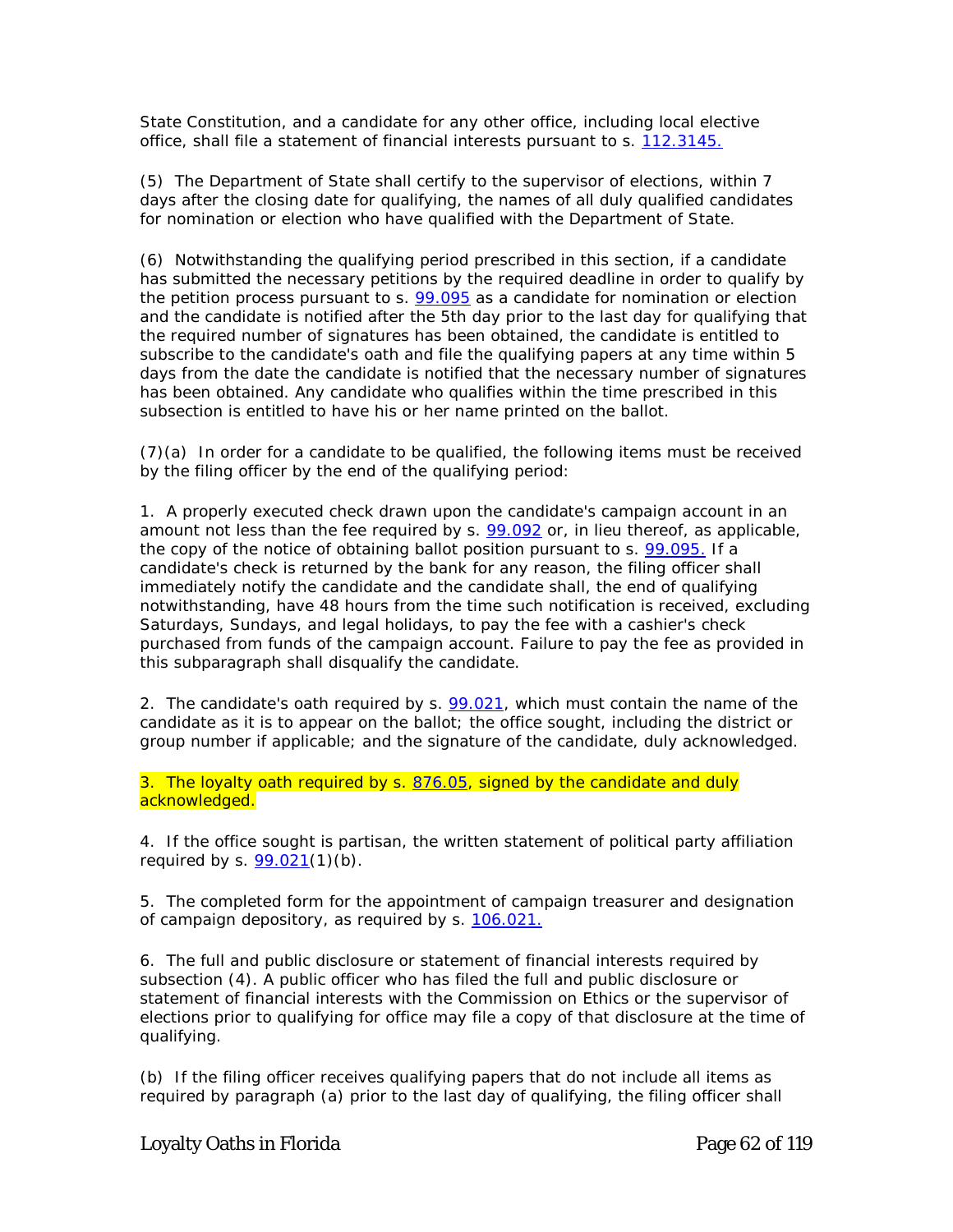make a reasonable effort to notify the candidate of the missing or incomplete items and shall inform the candidate that all required items must be received by the close of qualifying. A candidate's name as it is to appear on the ballot may not be changed after the end of qualifying.

(8) Notwithstanding the qualifying period prescribed in this section, a qualifying office may accept and hold qualifying papers submitted not earlier than 14 days prior to the beginning of the qualifying period, to be processed and filed during the qualifying period.

(9) Notwithstanding the qualifying period prescribed by this section, in each year in which the Legislature apportions the state, the qualifying period for persons seeking to qualify for nomination or election to federal office shall be between noon of the 57th day prior to the primary election, but not later than noon of the 53rd day prior to the primary election.

(10) The Department of State may prescribe by rule requirements for filing papers to qualify as a candidate under this section.

**History.**--ss. 25, 26, ch. 6469, 1913; RGS 329, 330; CGL 386, 387; ss. 4, 5, ch. 13761, 1929; s. 1, ch. 16990, 1935; CGL 1936 Supp. 386; ss. 1, chs. 19007, 19008, 19009, 1939; CGL 1940 Supp. 4769(3); s. 1, ch. 20619, 1941; s. 1, ch. 21851, 1943; s. 1, ch. 23006, 1945; s. 1, ch. 24163, 1947; s. 3, ch. 26870, 1951; s. 11, ch. 28156, 1953; s. 4, ch. 29936, 1955; s. 10, ch. 57-1; s. 1, ch. 59-84; s. 1, ch. 61-373 and s. 4, ch. 61-530; s. 1, ch. 63-502; s. 7, ch. 65-378; s. 2, ch. 67-531; ss. 10, 35, ch. 69-106; s. 5, ch. 69-281; s. 1, ch. 69-300; s. 1, ch. 70-42; s. 1, ch. 70-93; s. 1, ch. 70-439; s. 6, ch. 77-175; s. 1, ch. 78-188; s. 3, ch. 81-105; s. 2, ch. 83-15; s. 2, ch. 83-25; s. 1, ch. 83-251; s. 29, ch. 84-302; s. 1, ch. 86-7; s. 6, ch. 89-338; s. 8, ch. 90-315; s. 32, ch. 91-107; s. 536, ch. 95-147; s. 1, ch. 95-156; s. 9, ch. 99-318; s. 9, ch. 99-326; s. 3, ch. 2001-75; s. 11, ch. 2005-277; s. 51, ch. 2005-278; s. 7, ch. 2005-286.

**Note.**--Former ss. 102.32, 102.33, 102.351, 102.36, 102.66, 102.69.

#### *(xvii) 104.011 False swearing; submission of false voter registration information.--*

(1) A person who willfully swears or affirms falsely to any oath or affirmation, or willfully procures another person to swear or affirm falsely to an oath or affirmation, in connection with or arising out of voting or elections commits a felony of the third degree, punishable as provided in s. [775.082,](http://www.leg.state.fl.us/statutes/index.cfm?App_mode=Display_Statute&Search_String=swear&URL=Ch0775/Sec082.HTM) s. [775.083,](http://www.leg.state.fl.us/statutes/index.cfm?App_mode=Display_Statute&Search_String=swear&URL=Ch0775/Sec083.HTM) or s. [775.084.](http://www.leg.state.fl.us/statutes/index.cfm?App_mode=Display_Statute&Search_String=swear&URL=Ch0775/Sec084.HTM)

(2) A person who willfully submits any false voter registration information commits a felony of the third degree, punishable as provided in s.  $775.082$  or s. [775.083.](http://www.leg.state.fl.us/statutes/index.cfm?App_mode=Display_Statute&Search_String=swear&URL=Ch0775/Sec083.HTM)

**History.**--s. 15, ch. 14715, 1931; CGL 1936 Supp. 8202(6); s. 8, ch. 26870, 1951; s. 19, ch. 71-136; s. 33, ch. 77-175; s. 38, ch. 94-224; s. 31, ch. 97-13.

#### *(xviii) 839.18 Penalty for officer assuming to act before qualification.--*

Whoever being elected, or appointed, to any office assumes to perform any of the duties thereof before qualification, according to law, shall be guilty of a misdemeanor of the second degree, punishable as provided in s. **775.082** or s. **775.083**.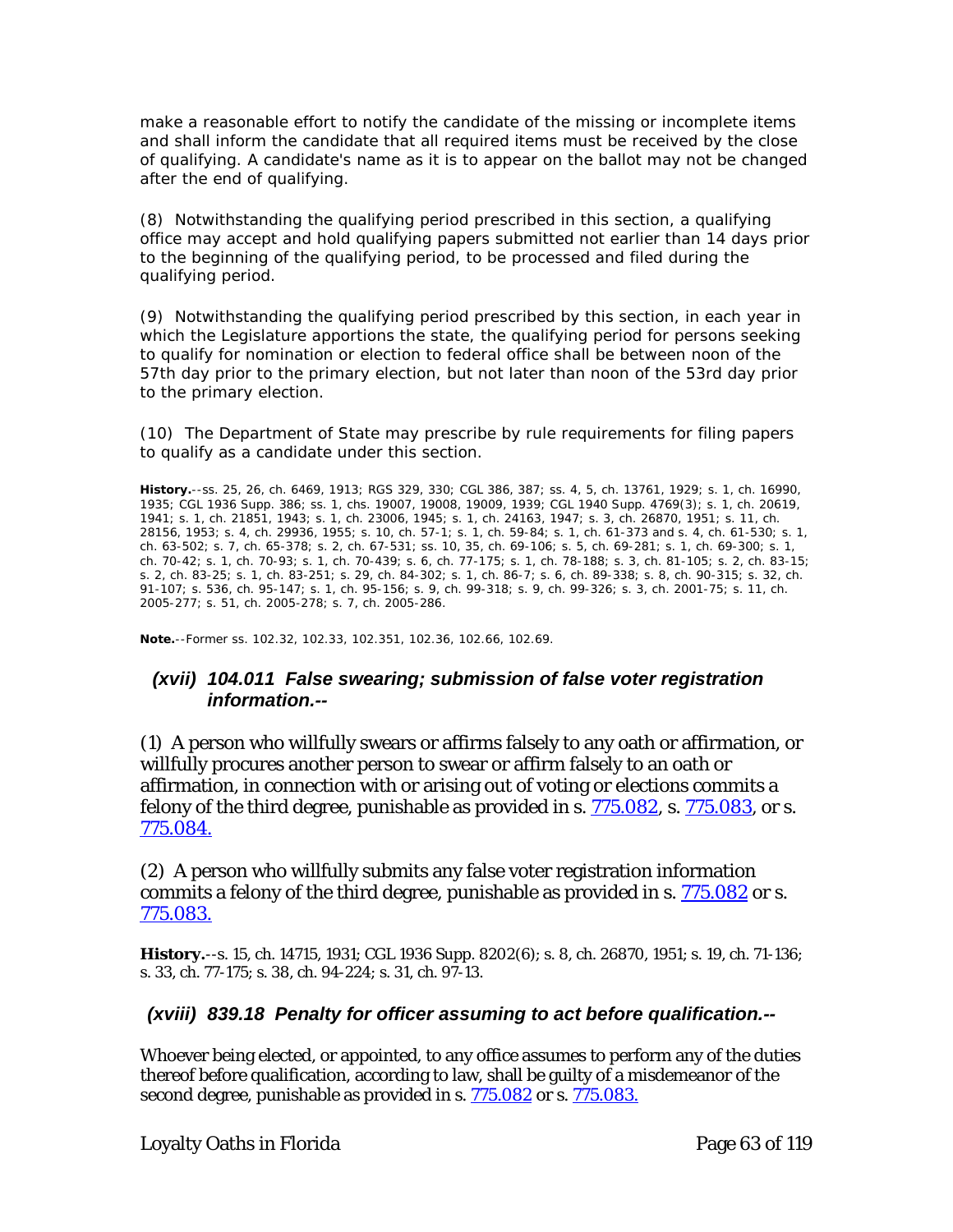**History.**--RS 2737; GS 3732; RGS 5757; CGL 7987; s. 1028, ch. 71-136.

#### *(xix) 843.0855 Criminal actions under color of law or through use of simulated legal process.--*

(1) As used in this section:

(a) The term "legal process" means a document or order issued by a court or filed or recorded for the purpose of exercising jurisdiction or representing a claim against a person or property, or for the purpose of directing a person to appear before a court or tribunal, or to perform or refrain from performing a specified act. "Legal process" includes, but is not limited to, a summons, lien, complaint, warrant, injunction, writ, notice, pleading, subpoena, or order.

(b) The term "person" means an individual, public or private group incorporated or otherwise, legitimate or illegitimate legal tribunal or entity, informal organization, official or unofficial agency or body, or any assemblage of individuals.

(c) The term "public officer" means a public officer as defined by s. [112.061.](http://www.leg.state.fl.us/Statutes/index.cfm?App_mode=Display_Statute&Search_String=&URL=Ch0112/Sec061.HTM)

(d) The term "public employee" means a public employee as defined by s. [112.061.](http://www.leg.state.fl.us/Statutes/index.cfm?App_mode=Display_Statute&Search_String=&URL=Ch0112/Sec061.HTM)

(2) Any person who deliberately impersonates or falsely acts as a public officer or tribunal, public employee or utility employee, including, but not limited to, marshals, judges, prosecutors, sheriffs, deputies, court personnel, or any law enforcement authority in connection with or relating to any legal process affecting persons and property, or otherwise takes any action under color of law against persons or property, commits a felony of the third degree, punishable as provided in s. [775.082](http://www.leg.state.fl.us/Statutes/index.cfm?App_mode=Display_Statute&Search_String=&URL=Ch0775/Sec082.HTM) or s [775.083.](http://www.leg.state.fl.us/Statutes/index.cfm?App_mode=Display_Statute&Search_String=&URL=Ch0775/Sec083.HTM)

(3) Any person who simulates legal process, including, but not limited to, actions affecting title to real estate or personal property, indictments, subpoenas, warrants, injunctions, liens, orders, judgments, or any legal documents or proceedings, knowing or having reason to know the contents of any such documents or proceedings or the basis for any action to be fraudulent, commits a felony of the third degree, punishable as provided in s. [775.082](http://www.leg.state.fl.us/Statutes/index.cfm?App_mode=Display_Statute&Search_String=&URL=Ch0775/Sec082.HTM) or s. [775.083.](http://www.leg.state.fl.us/Statutes/index.cfm?App_mode=Display_Statute&Search_String=&URL=Ch0775/Sec083.HTM)

(4) Any person who falsely under color of law attempts in any way to influence, intimidate, or hinder a public officer or law enforcement officer in the discharge of his or her official duties by means of, but not limited to, threats of or actual physical abuse or harassment, or through the use of simulated legal process, commits a felony of the third degree, punishable as provided in s. [775.082](http://www.leg.state.fl.us/Statutes/index.cfm?App_mode=Display_Statute&Search_String=&URL=Ch0775/Sec082.HTM) or s. [775.083.](http://www.leg.state.fl.us/Statutes/index.cfm?App_mode=Display_Statute&Search_String=&URL=Ch0775/Sec083.HTM)

(5)(a) Nothing in this section shall make unlawful any act of any law enforcement officer or legal tribunal which is performed under lawful authority.

(b) Nothing in this section shall prohibit individuals from assembling freely to express opinions or designate group affiliation or association.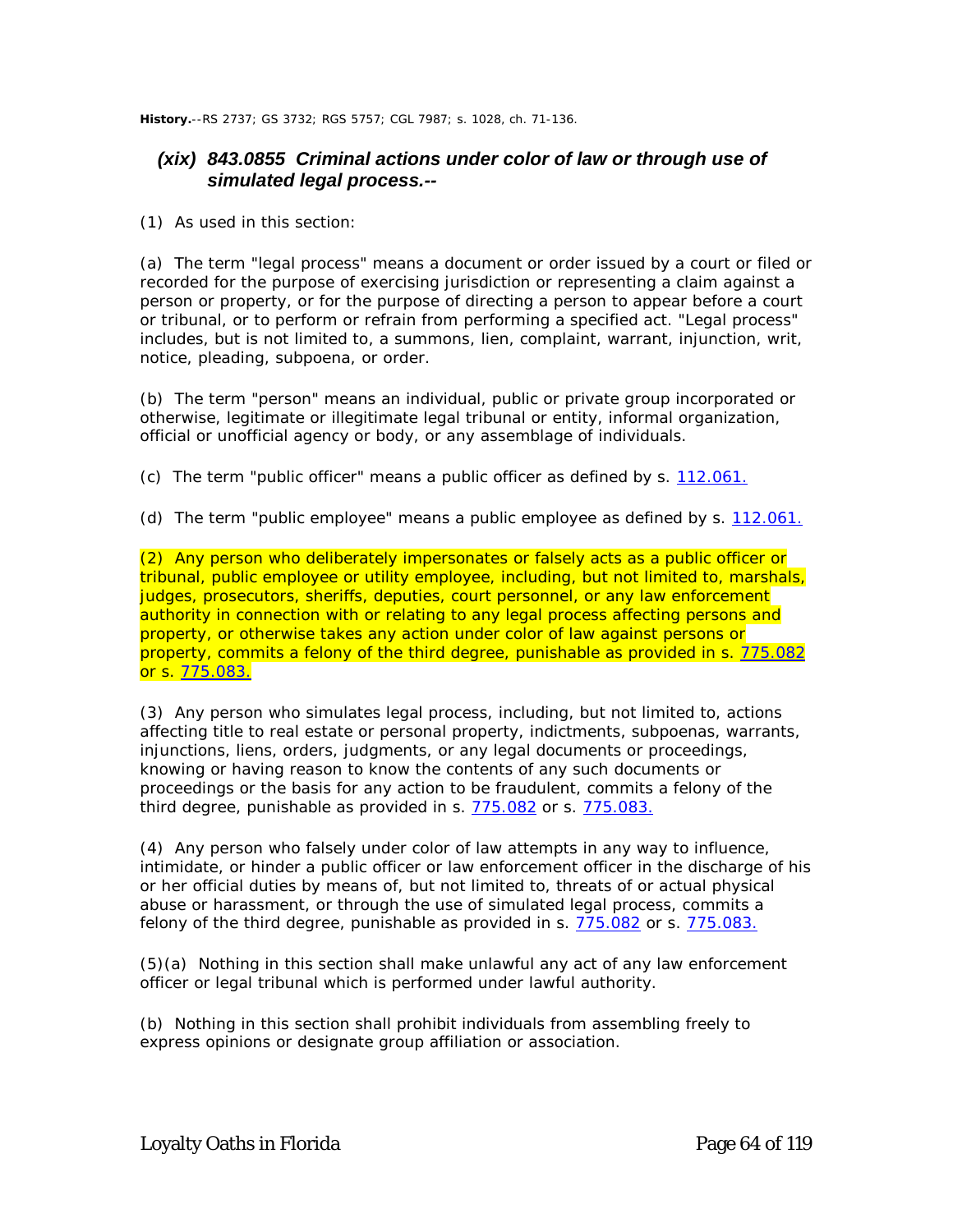(c) Nothing in this section shall prohibit or in any way limit a person's lawful and legitimate access to the courts or prevent a person from instituting or responding to legitimate and lawful legal process.

**History.**--s. 1, ch. 97-203.

## **(e) The Florida Bar**

#### *(i) Rules Regulating The Florida Bar*

*1) 2 Bylaws Of The Florida Bar 2-2 Membership Bylaw 2-2.1 Attaining Membership –*

Persons shall initially become a member of The Florida Bar, in good standing, only upon certification by the Supreme Court of Florida in accordance with the rules governing the Florida Board of Bar Examiners and administration of the required oath. [Updated: 08-01-2006 ]

#### *2) 3 Rules Of Discipline 3-4 Standards Of Conduct Rule 3-4.7 Oath –*

Violation of the oath taken by an attorney to support the constitutions of the United States and the State of Florida is ground for disciplinary action. Membership in, alliance with, or support of any organization, group, or party advocating or dedicated to the overthrow of the government by violence or by any means in violation of the Constitution of the United States or constitution of this state shall be a violation of the oath. [Updated: 08-01-2006 ]

#### *(ii) [Florida Bar Admission Oath for Attorneys](http://www.floridabar.org/DIVCOM/JN/JNJournal01.nsf/76d28aa8f2ee03e185256aa9005d8d9a/4f51651d215a82c085256adb005d611f?OpenDocument&Highlight=0,preface*)*

"I do solemnly swear: **I will support the Constitution of the United States and the** Constitution of the State of Florida; I will maintain the respect due to courts of justice and judicial officers; I will not counsel or maintain any suit or proceedings which shall appear to me to be unjust, nor any defense except such as I believe to be honestly debatable under the law of the land; I will employ for the purpose of maintaining the causes confided to me such means only as are consistent with truth and honor, and will never seek to mislead the judge or jury by any artifice or false statement of fact or law; I will maintain the confidence and preserve inviolate the secrets of my clients, and will accept no compensation in connection with their business except from them or with their knowledge and approval; I will abstain from all offensive personality and advance no fact prejudicial to the honor or reputation of a party or witness, unless required by the justice of the cause with which I am charged; I will never reject, from any consideration personal to myself, the cause of the defenseless or oppressed, or delay anyone's cause for lucre or malice. So help me God." (Courtesy of the Florida Bar Examiner) -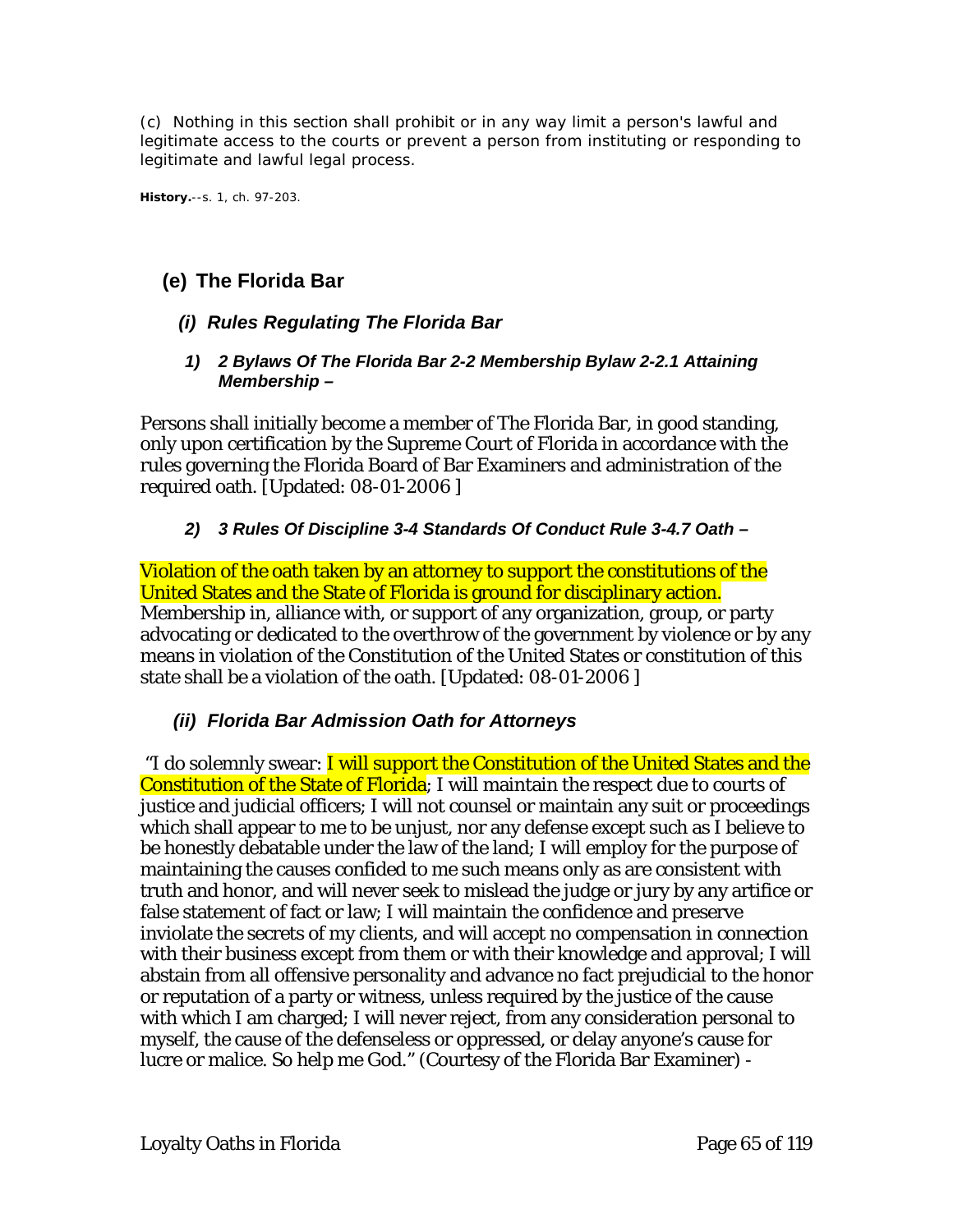# *Appendix 02 Examples of Old and Newer Oaths, and Oath Forms*

**(a) Oath #1 – Senior Judge David Seth Walker, With Jurat – qualified to hold office.**

|                                  | 9602228                                                                                                                                                                                                                                                                                                                              |
|----------------------------------|--------------------------------------------------------------------------------------------------------------------------------------------------------------------------------------------------------------------------------------------------------------------------------------------------------------------------------------|
|                                  | OATH OF OFFICE                                                                                                                                                                                                                                                                                                                       |
|                                  | <b>STATE OF FLORIDA</b>                                                                                                                                                                                                                                                                                                              |
| COUNTY OF PINELLAS               |                                                                                                                                                                                                                                                                                                                                      |
|                                  | I DO SOLEMNLY SWEAR that I will support, protect and defend the Constitution and<br>Government of the United States and of the State of Florida; that I am duly qualified to hold office<br>under the Constitution of the State, and that I will well and faithfully perform the duties of<br>CIRCUIT JUDGE - SIXTH JUDICIAL CIRCUIT |
|                                  | on which I am now about to enter, so help me God.                                                                                                                                                                                                                                                                                    |
|                                  | Sworn to and subscribed before me this 12th                                                                                                                                                                                                                                                                                          |
| September<br>day of              | 19 96<br>(1)<br>(Sign as you desire commission issued)                                                                                                                                                                                                                                                                               |
|                                  | Signature of Officer Administering Oath or of Notary Public - State of Florida)                                                                                                                                                                                                                                                      |
|                                  | MARQANET D. SPINNER                                                                                                                                                                                                                                                                                                                  |
| (3)                              | <b>MISSION # CCABIOGH EXPIRES</b><br>(Print, Type, or Stamp Commissioned Name of Notary Public)<br>August 14, 1993                                                                                                                                                                                                                   |
|                                  |                                                                                                                                                                                                                                                                                                                                      |
|                                  | OR THIS THEY ARE BOSSING INC.                                                                                                                                                                                                                                                                                                        |
|                                  | Personally Known & OR Produced Identification [3]                                                                                                                                                                                                                                                                                    |
|                                  |                                                                                                                                                                                                                                                                                                                                      |
|                                  |                                                                                                                                                                                                                                                                                                                                      |
| Type of Identification Produced  | <b>ACCEPTANCE</b>                                                                                                                                                                                                                                                                                                                    |
|                                  | THE CAPITOL, TALLAHASSEE, FLORIDA 32399-0250                                                                                                                                                                                                                                                                                         |
|                                  | accept the office of CIRCUIT JUDGE - SIXTH JUDICIAL CIRCUIT                                                                                                                                                                                                                                                                          |
|                                  |                                                                                                                                                                                                                                                                                                                                      |
|                                  |                                                                                                                                                                                                                                                                                                                                      |
|                                  | NONE<br>ddition to the above office I also hold the office of<br>(Name office or None)                                                                                                                                                                                                                                               |
| My mailing address is            |                                                                                                                                                                                                                                                                                                                                      |
|                                  |                                                                                                                                                                                                                                                                                                                                      |
| (4)<br>Street or Post Office Box | 300 Park Street South                                                                                                                                                                                                                                                                                                                |
| SECRETARY OF STATE               | The above is the oath of office taken by me.<br>St. Petersburg, FL 3707<br>ſ5                                                                                                                                                                                                                                                        |
| City, State, Zip Code            | (Sign as you desire commission issued)                                                                                                                                                                                                                                                                                               |

Person taking oath sign on line (1) above. Sign acceptance on line numbered (5) after giving address on line (4). Line (2) is for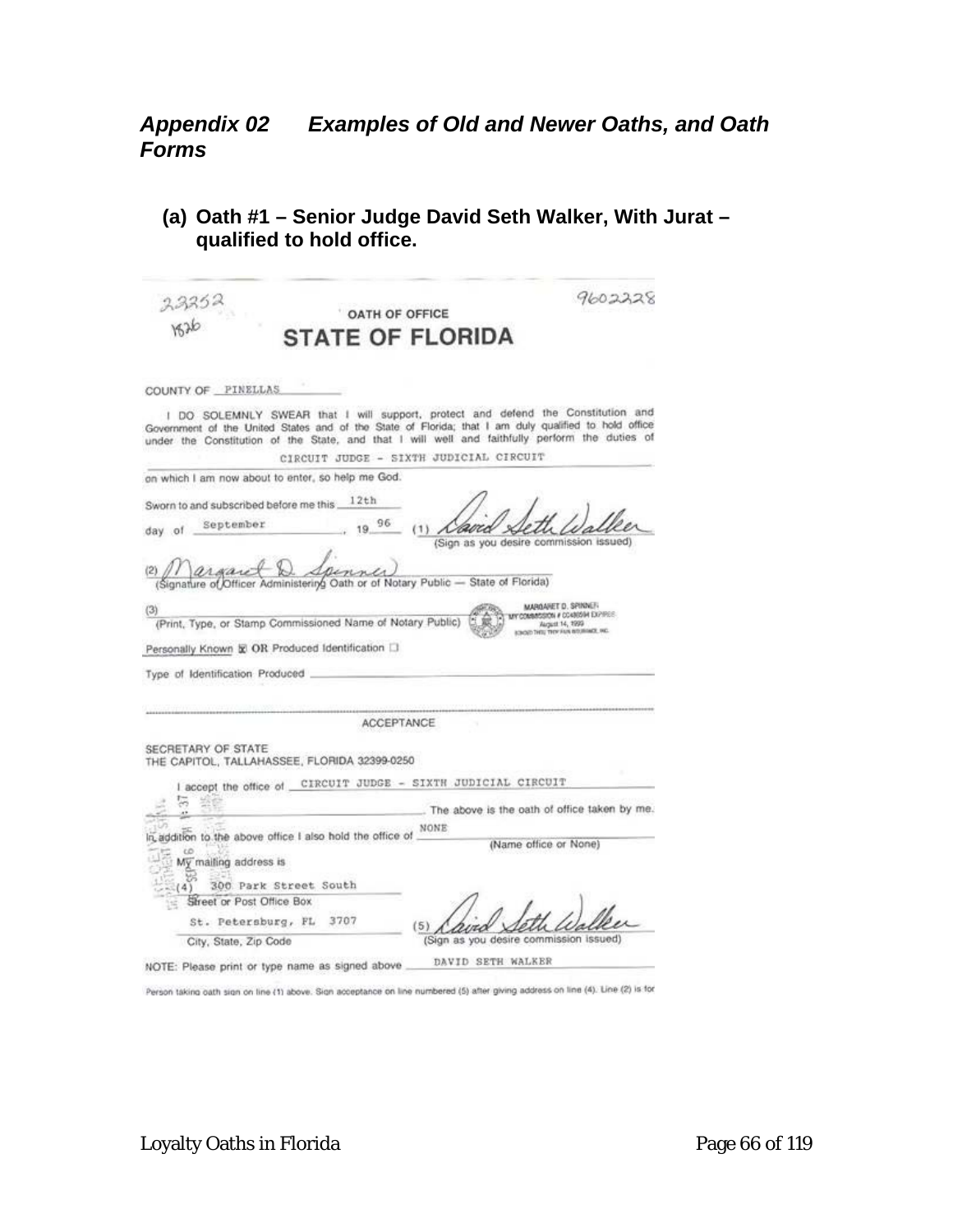### **(b) Oath #2 – Judge Crockett Farnell, No Jurat – NOT qualified to hold office.**

| OATH OF OFFICE                                                                                                                                                                                                                                                                                             |                                                        | 3136                                           |
|------------------------------------------------------------------------------------------------------------------------------------------------------------------------------------------------------------------------------------------------------------------------------------------------------------|--------------------------------------------------------|------------------------------------------------|
| <b>STATE OF FLORIDA</b>                                                                                                                                                                                                                                                                                    |                                                        | $1801 - 3$                                     |
| COUNTY OF PINELLAS                                                                                                                                                                                                                                                                                         |                                                        |                                                |
| I, DO SOLEMNLY SWEAR (OR AFFIRM) that I will support, protect and defend the<br>Constitution and Government of the United States and of the State of Florida; that I am duly<br>qualified to hold office under the Constitution of the State, and that I will well and faithfully<br>perform the duties of |                                                        |                                                |
| CIRCUIT JUDGE                                                                                                                                                                                                                                                                                              |                                                        |                                                |
| of which I am now about to enter, so help me God.                                                                                                                                                                                                                                                          |                                                        |                                                |
| UNDER PENALTIES OF PERJURY, I DECLARE THAT I HAVE READ THE<br>FOREGOING OATH AND THAT THE FACTS STATED IN IT ARE TRUE.                                                                                                                                                                                     |                                                        |                                                |
|                                                                                                                                                                                                                                                                                                            |                                                        | $9 - 13 - 2000$                                |
| Signature                                                                                                                                                                                                                                                                                                  |                                                        | Date Signed                                    |
| <b>ACCEPTANCE</b>                                                                                                                                                                                                                                                                                          |                                                        |                                                |
| SECRETARY OF STATE<br>THE CAPITOL<br>TALLAHASSEE, FLORIDA 32399-0250                                                                                                                                                                                                                                       |                                                        |                                                |
| I accept the office of Circuit Judge                                                                                                                                                                                                                                                                       |                                                        | . The above is the oath of office taken by me. |
| In addition to the above office I also hold the office of _____ NONE                                                                                                                                                                                                                                       |                                                        |                                                |
| My mailing address is: $\square$ home $\oslash$ office<br>315 Court Street, Room 421<br>(2)<br>Street or Post Office Box                                                                                                                                                                                   | Sign as you desire commission issued                   |                                                |
| Clearwater, FL 33756                                                                                                                                                                                                                                                                                       | CROCKETT FARNELL<br>Print or type name as signed above |                                                |
| City, State, Zip Code<br>SS:6 WY SI 83S 00<br>Person taking eath sign on line (1) above. Sign acceptance on line numbered (3) after giving address on fine (2).<br>DS-DE 56 (rev 9/99)<br>DS-DE 56 (rev.9/99)<br>BECEIAFD                                                                                  |                                                        |                                                |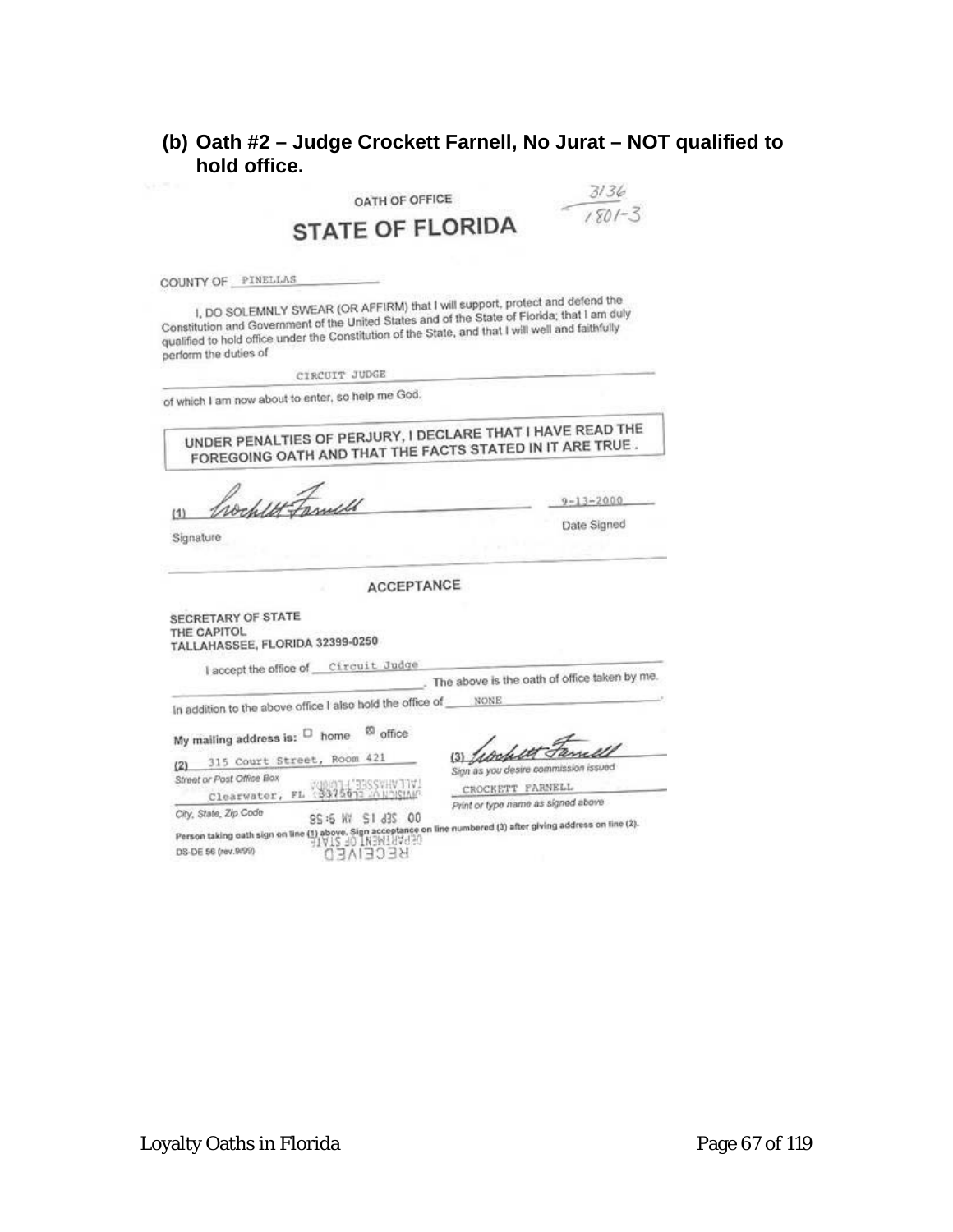### *Appendix 03 Example of Oath Form in Florida Courts Administrator's Office* **ADMINISTRATIVE OFFICE OF THE COURTS TWENTIETH JUDICIAL CIRCUIT OATH OF LOYALTY**

#### STATE OF FLORIDA COUNTY OF LEE

I, , a citizen of the State of Florida and of the United States of America, and being employed by the Administrative Office of the Courts, Twentieth Judicial Circuit, and a recipient of public funds as such employee, do hereby solemnly swear or affirm that I will support the Constitution of the United States and of the State of Florida.

#### EMPLOYEE SIGNATURE \*\*\*\*\*\*\*\*\*\*\*\*\*\*\*\*\*\*\*\*\*\*\*\*\*\*\*\*\*\*\*\*\*\*\*\*\*\*\*\*\*\*\*\*\*\*\*\*\*\*\*\*\*\*\*\*\*\*\*\*\*\*\*\*\*\*\*\*\*\*\* **ACKNOWLEDGMENT OF EMPLOYMENT AT-WILL STATUS**

I hereby acknowledge that my employment with the Administrative Office of the Courts, Twentieth Judicial Circuit, creates no property interest in the position, does not create any definite term of employment for any period of time, and that my employment is at the pleasure and will of the Court Administrator.

On this \_\_\_\_day of \_\_\_\_\_\_\_\_\_\_\_\_\_\_\_\_, 200\_\_\_\_, I hereby attest that I have read and fully understand the foregoing.

> \_\_\_\_\_\_\_\_\_\_\_\_\_\_\_\_\_\_\_\_\_\_\_\_\_ EMPLOYEE SIGNATURE

\_\_\_\_\_\_\_\_\_\_\_\_\_\_\_\_\_\_\_\_\_\_

Typed/Printed Name

STATE OF FLORIDA COUNTY OF \_\_\_\_\_\_\_\_\_\_\_\_\_

Sworn to and subscribed before me this \_\_\_\_\_\_day of \_\_\_\_\_\_\_\_\_\_\_\_\_\_\_, 200\_ by \_\_\_\_\_\_\_\_\_\_\_\_\_\_\_\_\_\_\_\_\_\_\_\_\_who is personally known to me or who has produced \_\_\_\_\_\_\_\_\_\_\_\_\_\_\_\_\_\_\_\_\_\_as identification.

Signature - Notary Public

\_\_\_\_\_\_\_\_\_\_\_\_\_\_\_\_\_\_\_\_\_\_\_\_\_\_\_ (Type, Print or stamp name of Notary Public)

\_\_\_\_\_\_\_\_\_\_\_\_\_\_\_\_\_\_\_\_\_\_\_\_\_\_\_

Loyalty Oaths in Florida **Page 68 of 119**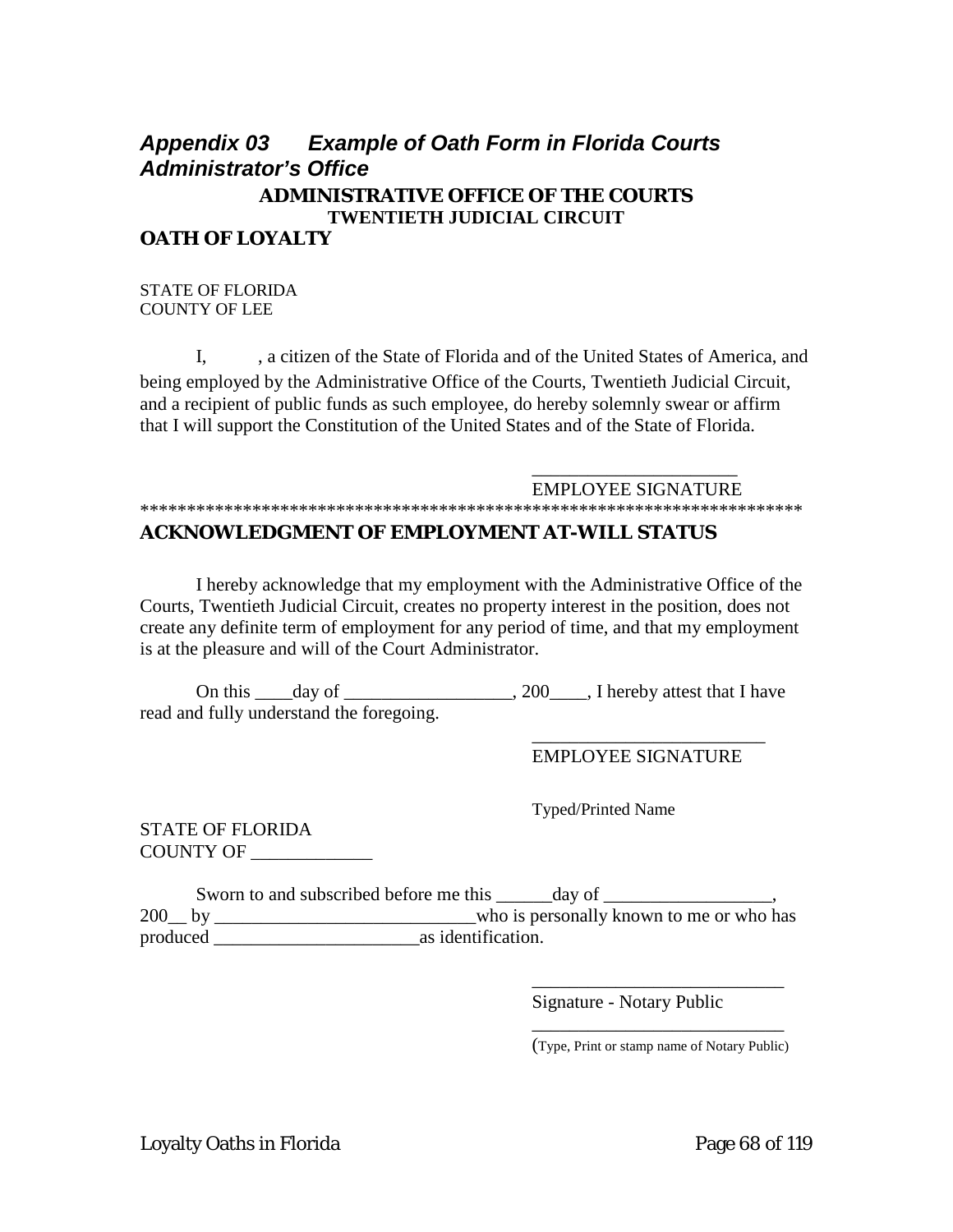# *Appendix 04 Letter to Sharon Larson, Assistant Counsel, Florida Department of State*

**From:** Bob Hurt [bob@bobhurt.com] **Sent:** Friday, September 29, 2006 12:03 PM **To:** Sharon Larson (slarson@dos.state.fl.us) **Cc:** Lauren Van Lierop (ljvanlierop@dos.state.fl.us) **Subject:** Loyalty Oaths - Who Decided to Remove the Jurat?

**Attachments:** Comments and Questions about loyalth oaths.doc; Loyalty Oaths in Florida.doc; LOYALTY OATH SEARCH RESULT.doc

Florida Department of State Officials:

To: Sharon Larson, Deputy Counsel

CC: Lauren Van Lierop, Public Information Officer

Dear Sharon:

I write to thank you for your gracious response to my phone call the other day on the subject of loyalty oaths. I also write to follow up on the phone call. I encourage you to read the attached documents and hand them to your associates for review and comment. I also write to request some specific responses from you. I have attached:

Comments and Questions about loyalty oaths.doc – a letter I sent to my local County Clerk and Counsel

- 1. Loyalty Oaths in Florida.doc A background research document about oaths
- 2. Loyalty Oath Search Results.doc a new form I propose for use throughout the state.

#### **Background**

In the attached "Comments and Questions" document, a letter I sent to Pinellas County Clerk Ken Burke and Pinellas County Assistant Senior Counsel Betsy Steg, I discussed the issues surrounding the employee loyalty oath law:

- 1. Florida Statute (F.S.) 876.05,
- 2. Your assertion that F.S. 90.525 somehow overrides the requirement for a notary or other acknowledgment of each such oath,
- 3. The fact that 90.50, not 90.525, governs oaths because 876.05 does not require "verified" oaths, but it does require "acknowledged" oaths,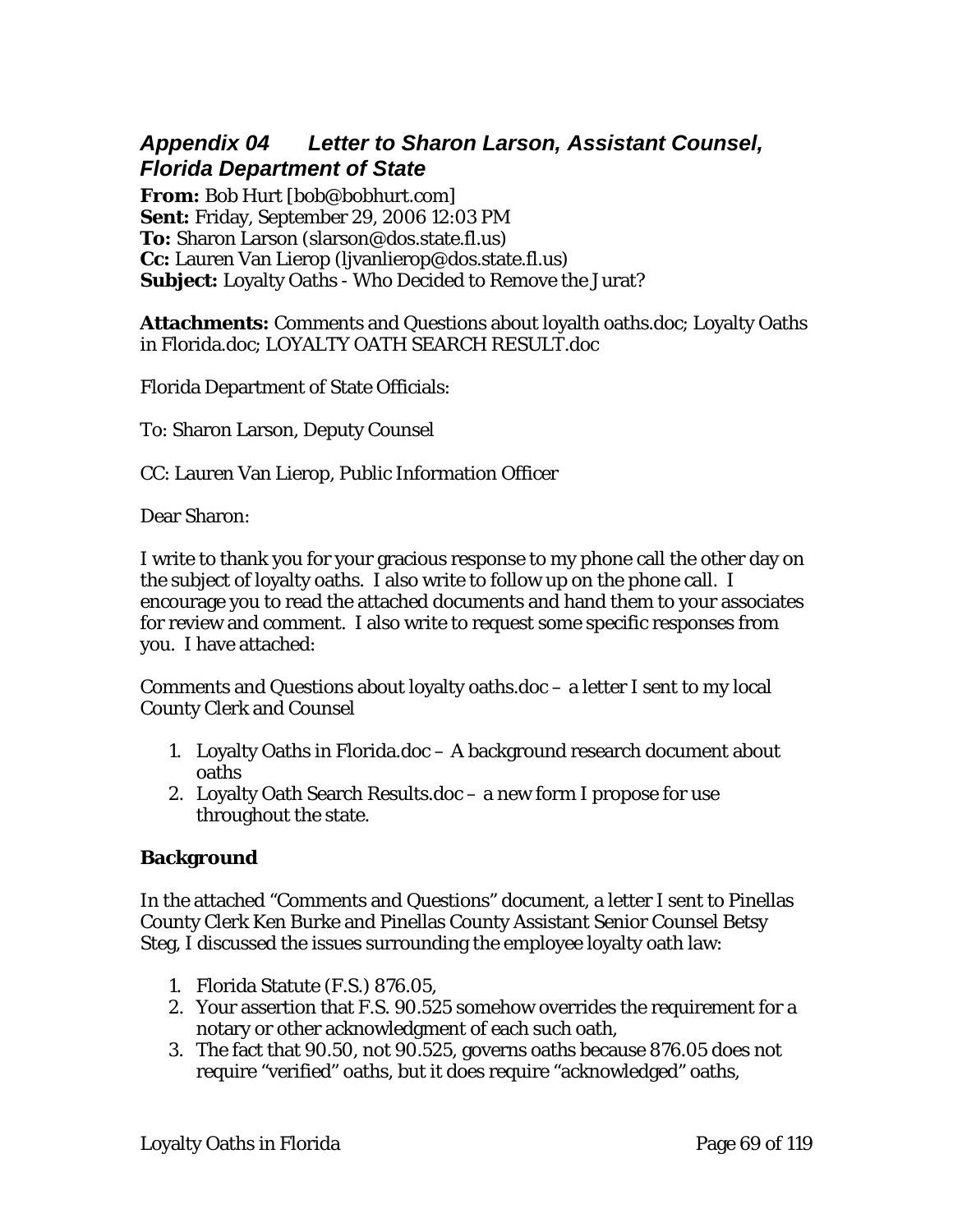- 4. The fact that no oath forms since 2000 in any branch or level of government bear a jurat,
- 5. The fact that no one subject to FS 876.05 actually swears the oath before someone authorized to take acknowledgments, and
- 6. The fact that every such person therefore has insufficient qualification for employee status, and all of their acts and rulings have no legal force or effect because they constitute a grand array of imposters.

You can see the problem here. F.S. 90.525 has no effect on the 876.05 requirement for an notary or similar acknowledgement of the oath of each employee before that employee can draw the first paycheck. Had I standing in any case before a judge sworn to an oath without a jurat, I would have the power of law to pronounce his rulings of no effect, and the power to demand that the Division of Elections toss the judge out of office. The press could have a field day with this information.

It appears that some anonymous bureaucrat has, by approving the unlawful replacement of the valid *acknowledgement* oath form with the invalid *verified* oath form, single-handedly converted the bulk of the employees and elected officials within our state into imposters, and made our governments into organized crime families operating under color of law. If you doubt this, check out (as I have) the oaths of the Florida Godfather Jeb and his Consigliere Charlie – neither have executed oaths acknowledged by one duly authorized to take acknowledgements as required by 876.05.

I ask that you take the necessary action to fix this problem, and ride herd on it till it does not exist any more:

- 1. Start the move to investigate how this insanity came about.
- 2. Tell me who masterminded and who effected the oath form change, and on what authority.
- 3. Find and bring the above perpetrator to justice, for that was a serious crime of treason and war against the Constitution. A head on a pike might discourage further acts of sabotage of the oath system.
- 4. Show me your employment oath.
- 5. Show me your new oath after you re-swear it before a judicial officer and attach a properly executed jurat to it.
- 6. See to it that everyone in your office re-swears the oath before a judicial officer.
- 7. Mandate correction of all the oath forms the DOS hands out or puts on its web site.
- 8. Get the Secretary of State to order the division of elections to issue notices immediately to all elected officials for whom they have invalid oaths, and require them to get the oaths re-sworn and filed in place of the invalid oaths.
- 9. Get Secretary of State to get the Governor to mandate a new policy that makes branch heads, department heads, and Sheriffs responsible for

Loyalty Oaths in Florida Page 70 of 119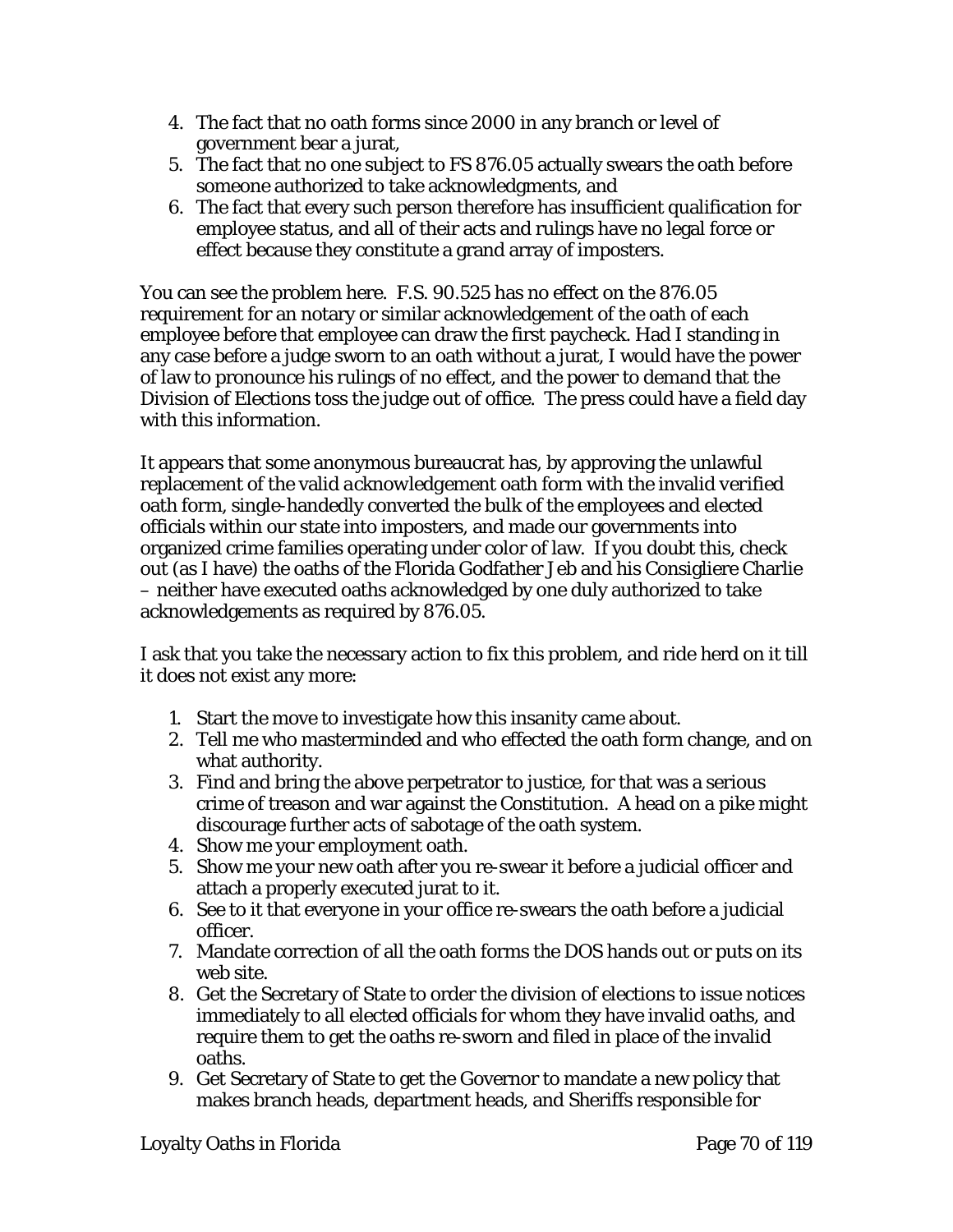eliminating all bootleg oath forms and maintaining only oath forms with the acknowledgement jurat.

- 10. Mastermind and implement a plan to inform all city, county, and legislative Clerks (as I did the Pinellas Clerk and Counsel) and tell them to use the proper oath form with a proper jurat, and to have all government employees and public officials re-swear the oath on a new form.
- 11. Promulgate policies that make it clear: an oath document must have perfected status or the people may treat it as though it does not exist. It must have the following, and any item missing causes the document to have no legal effect:
	- o The precise wording given in the law 876.05 for ALL government employees, included elected and appointed employees.
	- o The printed or typewritten name of the employee.
	- o The name of the agency for which the employee works.
	- $\circ$  The signature of the employee under penalty of perjury beneath the oath.
	- $\circ$  The acknowledgment jurat.<br> $\circ$  The signature of the duly au
	- The signature of the duly authorized acknowledgment taker.

I have created a new form to help inquiring public locate the loyalty oath for government employees. See attached "Loyalty Oath Search Result.doc" form. I encourage you to make a form similar to it available on the DOS web site, and to encourage the People to use it for requesting oaths from a Human Resource manager or employee.

Any person should be able to submit this form to the employee and expect a timely response including a copy of the oath. If the employee does not have it, then the employee can give the form to the boss and let the boss give the form to Human Resources, who will then mail the oath to the requesting party. If the requester does not receive the oath within a week, the requester should presume it does not exist and proceed accordingly.

Let us remember that the Bureau of Election Records does not constitute the lawful repository of oaths for elected officials because it does not constitute the "governing official" or "employing agency." 876.05 requires the "governing official" or "employing agency" to keep oaths. The law sees each *elected* official as the *governing* official.

We People should not have to run all over the place to get government employee oaths. An oath should function like a driver's license, particularly for elected officials. An elected official IS the governing official. People should keep the oath on their person, as they do a driver's license, and show it upon demand to whoever inquires. Elected Officials should keep a copy in their offices. The local Clerk of Court should have the oaths for all judges, prosecutors and other

Loyalty Oaths in Florida **Page 71** of 119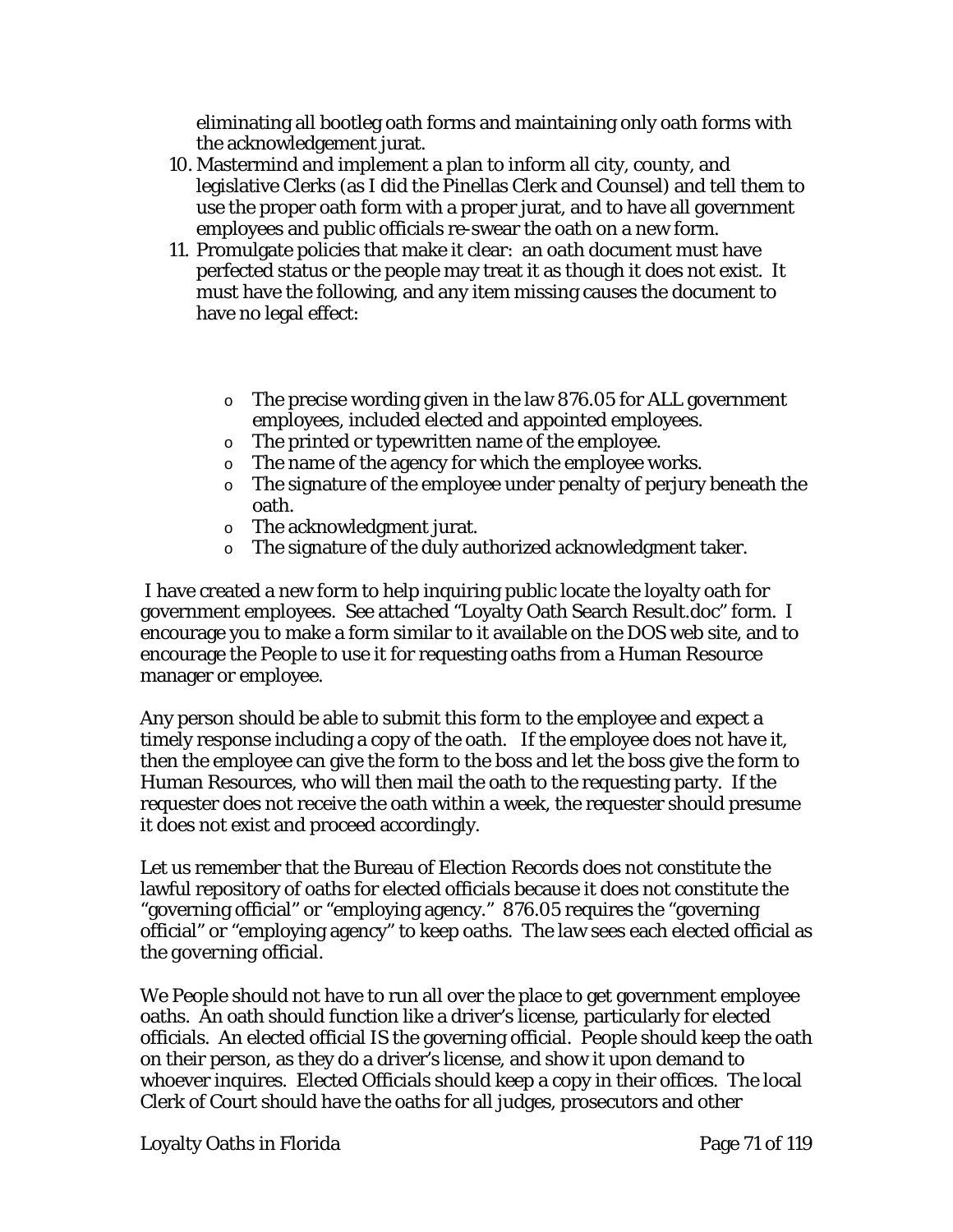employees who work in association with that court. Also, since the Bureau of Elections now keeps oaths, then it should keep them on line so people don't have to write and ask for them.

Bottom line, I see oaths of loyalty as a really serious business. Even people in your own office do not recall ever having signed an oath (ask around as I have. and you'll see). Government employees should know that We People expect them to have and honor their oaths. I see them as a sacred and binding contract with The People, and so did the founders of the governments of the USA and Florida. That explains why they required the loyalty oath before handing out a single paycheck. It constitutes part of the employment contract, and any employee who violates that oath should expect a speedy discharge from office. That includes judges, prosecutors, and governors, of course. Even they MUST live up to their promise in that oath.

You can help make them more aware of that, beginning with enforcing the law in your own office. You can start by conducting classes on reading the Constitutions of the USA and Florida, just so people will know what they say. You can point out the important guarantees of rights, such as due process, in both documents, and make it obvious that most government employees, if they err, do so by not playing their proper role in guaranteeing due process of law to We People, for when they fail to do so, We People wrongly lose our lives, liberty, or property. Then, you can show them 876.05 and ask for them to obtain a copy of their oaths using the form I have attached, and show them to you. Then ask them to study the document and study the law and look for any way the document violates the law. Then have them do their oaths the correct way. You can accomplish all of that in two afternoons after work, not a big expenditure of your time.

Please let me know how you see the above issues and what action or course of inaction you intend to take.

Thanks for your time and attention to this.

\*\*\*\*\*\*\*\*\*\*\*\*\*\*\*\*\*\*\*\*\*\*\*\*\*

**Bob Hurt** - Without Prejudice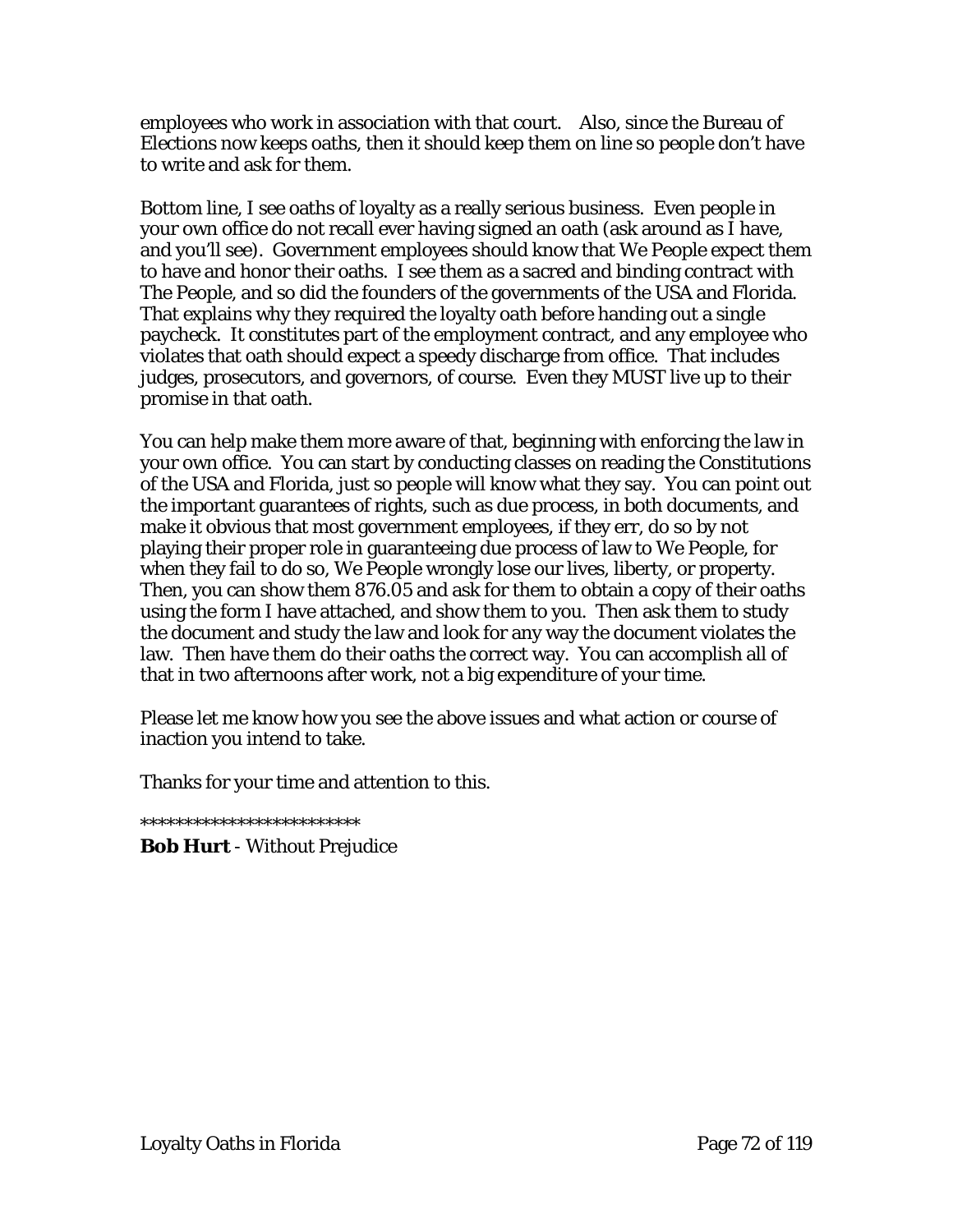# *Appendix 05 E-Mail Interchange between S.V. and Florida Department of State Assistant Counsel*

**From:** SV (name withheld for privacy) **Sent:** Wednesday, May 09, 2007 10:02 AM **To:** Holland, Gary J. **Subject:** RE: Request for Information

Hi Gary:

Thanks for asking. I've been a little busy since your first email to me.

On the subject in question, I thought my questions to Joel were pretty clearly stated:

I need to know WHO is accountable for the Oaths of Office and their strict compliance with the Constitutions of the united States of America, The Florida Constitution and the Florida Statutes as well as the bonds REQUIRED for any state and county officer to take office.

I've enclosed some excerpts from the Constitution for the State of Florida and the State Statutes so you can see what I am talking about. You can plainly see that the dsde56 form DOES NOT comply with ANY Constitution or state statute and is therefore bogus.

Since the dsde56 form is not compliant (i.e. not word for word and not signed in the presence of a notary) with any Constitution or state statute, then it is a bogus oath of office and is therefore void. This would mean that any one who has taken it is holding office illegally and acting as an imposter in that office, which carries penalties by the state statutes and the US CODE. It also means that any "orders" and/or legislation signed off by these folks is void.

**From:** Holland, Gary J. [mailto:GJHolland@dos.state.fl.us] **Sent:** Thursday, May 10, 2007 3:49 PM **To:** SV **Subject:** RE: Request for Information

Dear Mr. V:

This email responds to your inquiry regarding the oaths of office.

The responsible entity or official for the required constitutional or statutory oaths will depend upon the particular oath in question. If the oath concerns a candidate and it is required for the person to qualify as a candidate (s. 99.021, F.S.), then it is the responsibility of the candidate to ensure that he or she takes the oath, and it then becomes the responsibility of the appropriate filing officer (typically, the Supervisor of Elections in a local election) to ensure that the oath is properly received and filed. Also, the oath requirement for public employees found in s. 876.05, F.S., indicates that it "shall be filed with the records of the

Loyalty Oaths in Florida **Page 73 of 119**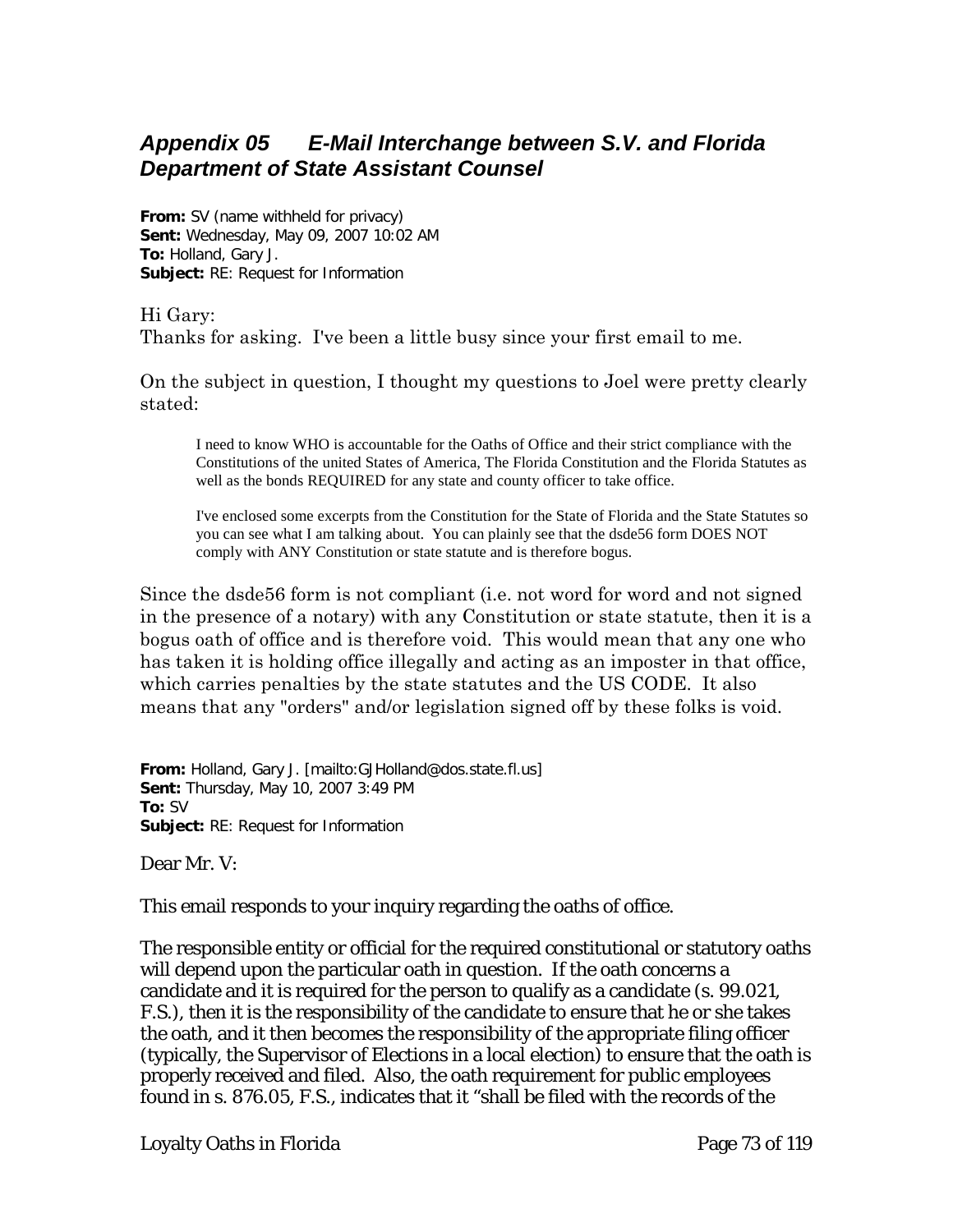governing official or employing governmental agency …." Section 876.08, F.S., makes it a misdemeanor for any person to knowingly or carelessly permit an employee to continue employment after failing to comply with the oath requirements. The local state attorney has responsibility for the enforcement of criminal statutes.

As you mention in your email, the Florida Constitution states that each state and county officer, "before entering upon the duties of the office, shall give the bond as required by law …." Therefore, if the law does not require the officer to post a bond, then the person need not provide a bond. If your question pertains to obtaining a list of all offices that require a bond, the Department of State does not possess such a list; nor does it require any of its officers or employees to post a bond. Section 20.05(4), F.S., gives each agency head the discretion whether to require a bond for any of his or her officers or employees.

As you are aware, Section 876.05. F.S., requires that all employees of the state, counties, cities, school districts, *etc*. take an oath promising to support the Florida and U.S. Constitutions before a person who is duly authorized to take acknowledgments of instruments. Candidates seeking to qualify for public office must also take this oath (s. 876.07, F.S.). However, a candidate would be making a false oath if the candidate swore, as listed in the s. 876.05 oath, that he/she was "employed by or an officer of \_\_\_\_\_\_\_ and a recipient of public funds as such employee or officer" before the candidate was elected to the office. To prevent a false oath from occurring and to prevent a conflict between ss. 99.021 (which requires the oath in 876.05, F.S., to be made before qualifying) and 876.10, F.S, (which makes it a crime for making a false oath), that particular portion of the oath is not contained in candidate oath forms.

Once the person assumes the office, the employing agency has the responsibility to have the officer execute the full oath in compliance with s. 876.05, F.S. Section 99.021, F.S., also requires candidates to take another distinct oath before "an officer authorized to administer oaths" stating that the candidate is qualified to hold the office which he or she seeks and, if applicable, that the candidate is a member of the political party for which he or she claims affiliation.

As you indicate, these "oath" forms are not executed before a notary public. Instead, they require the public employee or candidate to declare, "[u]nder penalties of perjury . . . that I have read the foregoing oath and that the facts stated in it are true." Section 92.525, F.S., permits this "penalties of perjury" language to be used when Florida law requires a document, including an affidavit, to be verified. Compliance with s. 92.525, F.S., is a proper substitute for a notarized oath. *See State v. Shearer*, 628 So. 2d 1102 (Fla. 1993).

The form that you mention, DS-DE 56, uses the "penalties of perjury" language of s. 92.525, F.S., and the body of the oath is identical to that contained in the Florida Constitution, Article II, Section 5. If you note under the Division of Elections' website, the DS-DE 56 form is under a heading of "Commission

Loyalty Oaths in Florida **Page 74 of 119**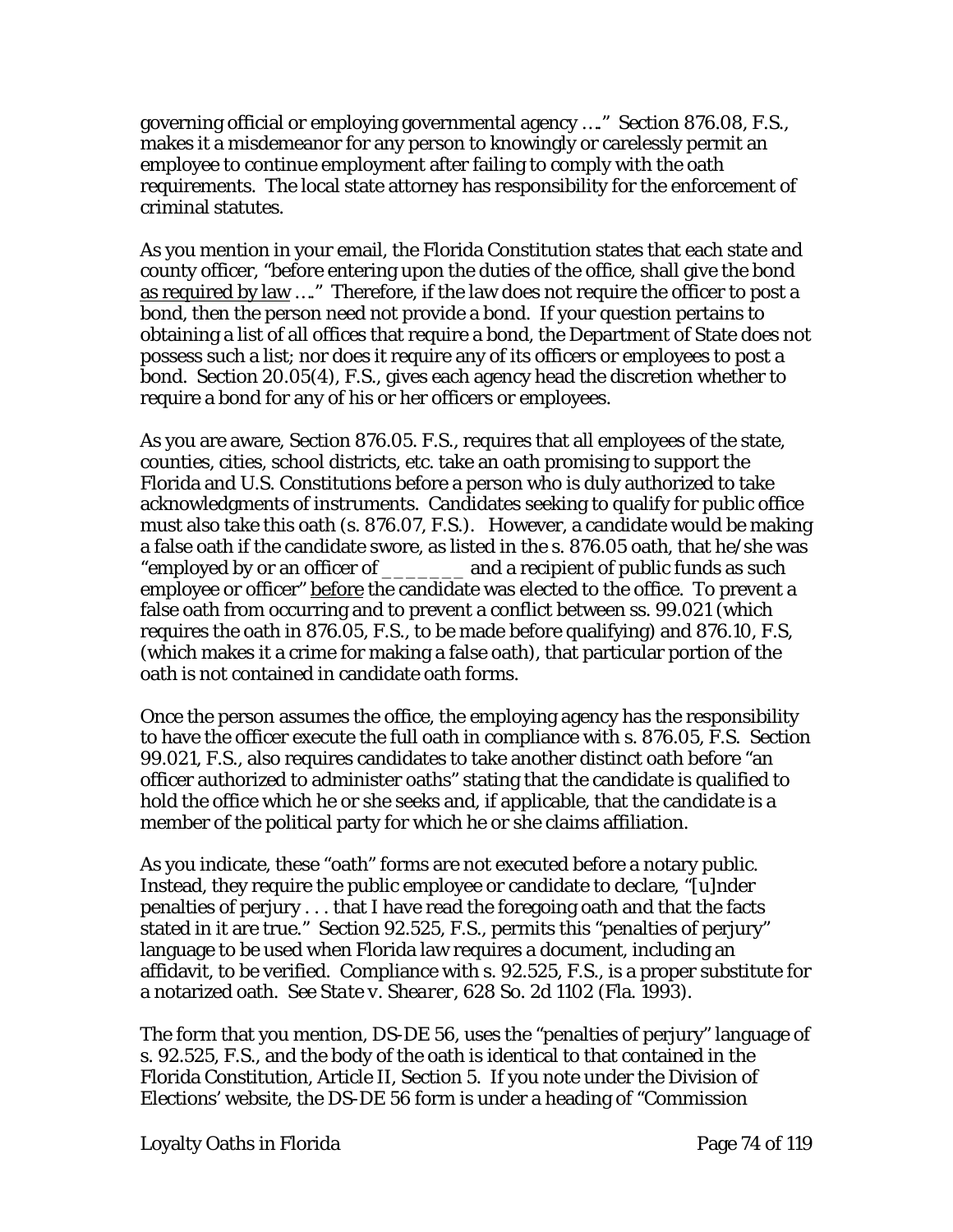Issuance Forms." This is a form that the Department of State makes available for officials upon being elected (*i.e*., when they receive their "commission" to serve) to fulfill the mandate to take the oath required by the Constitution. The DS-DE 56 form is not to be confused with any document containing the oath required by s. 876.05, F.S. Again, the employing agency is responsible to generate the s. 876.05 oath before the person receives public funds in the newly appointed or elected position.

You also mention that an officeholder who has taken a "bogus oath" would make the office holder an imposter and his/her actions void. It would typically require a legal challenge to contest the person's right to hold office. It would then be the courts (or as it pertains to a legislative office, usually the Legislature) that ultimately would decide if a candidate is properly qualified to hold office. I note that the law recognizes a "de facto officer" doctrine, which provides that acts taken under color of official title are valid. *E.g., Nguyen v. United States*, 539 U.S. 69, 77 (2003) (acts performed by person under color of official title are valid even if technical defects in statutory authority are later discovered) (citing *McDowell v. United States*, 159 U.S. 596 (1895), in which the Court rejected a claim that an order designating a district judge was defective); s*ee also State ex rel. Siegendorf*, 266 So. 2d 345, (Fla. 1972) (rejecting assertion that oath of candidacy was defective because it failed to include full name of office sought; holding "literal and total compliance" with technical statutory language is not required to meet statutory requirements of qualification for public office).

I hope this information is responsive to your request.

Sincerely,

*Gary J. Holland Assistant General Counsel Florida Department of State R.A. Gray Building, 500 S. Bronough Street Tallahassee, FL 32399-0250* **Phone: 850-245-6207 Fax: 850-245-6127**

*Note: This response is provided for reference only does not constitute a formal legal opinion or representation from the Department of State or the Division of Elections. As applied to a particular set of facts or circumstances, interested parties should refer to the Florida Statutes and applicable case law, and/or consult an attorney to represent their interests before drawing any legal conclusions or relying upon the information provided.* 

*Also, Florida has a very broad public records law. Written communications to or from state officials regarding state business constitute public records and are available to the public and media upon request unless the information is subject to a specific statutory exemption. Therefore, this email and any that you sent that generated this response may be subject to public disclosure.*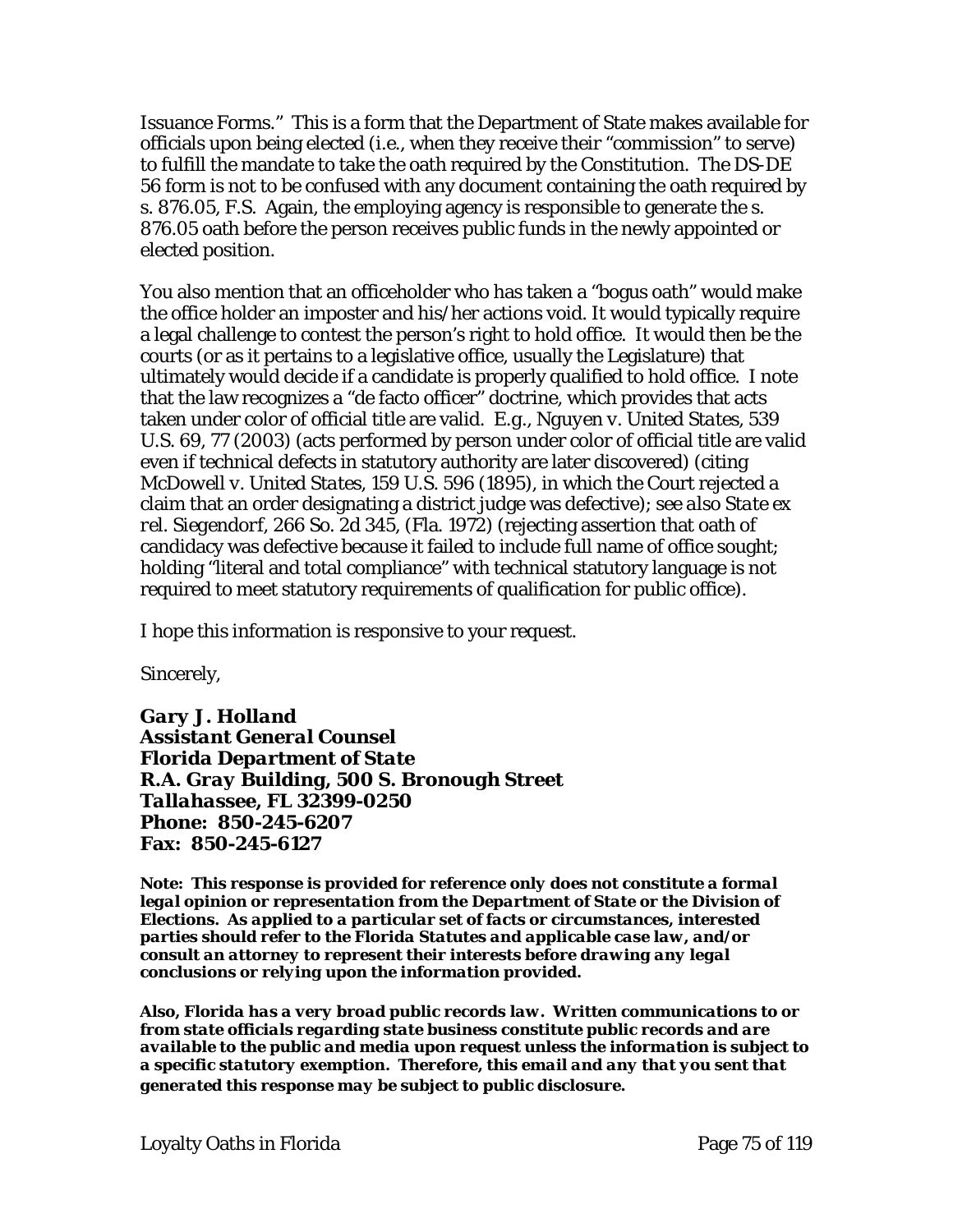# *Appendix 06 Florida Attorney General Opinion Letter on Loyalty Oaths.*

Number: AGO 96-41 Date: June 5, 1996 Subject: Loyalty oaths, requirement for elected official

Mr. Mitchell S. Kraft Tamarac City Attorney 7525 Northwest 88th Avenue Tamarac, Florida 33321-2401

RE: LOYALTY OATH--ELECTED OFFICIALS--MUNICIPALITIES--requirement that elected official take loyalty oath. s. 876.05, Fla. Stat.

Dear Mr. Kraft:

You have asked for my opinion on substantially the following questions:

1. May a person elected to the Charter Board of the City of Tamarac assume that office without taking the statutorily prescribed oath set out in section 876.05, Florida Statutes?

2. May the language of the oath prescribed in section 876.05, Florida Statutes, be modified by individual officeholders or employees?

In sum:

1. All elected officers of the City of Tamarac are required by law to take the oath set forth in section 876.05, Florida Statutes.

2. The form of the oath prescribed in section 876.05(1), Florida Statutes, is mandatory and may not be altered. However, an exception has been recognized by the courts for those persons who are required to take the oath but who are not citizens.

Question One

According to your letter, the individual in question was elected to the position of Charter Board Member in the City of Tamarac in March 1996. When he was subsequently asked to take an oath of office pursuant to section 876.05, Florida Statutes, he declined for religious reasons. He has not been sworn into office and has offered to execute an alternative statement that would include some of the language of the statutory oath and other language that is not reflected in the statute. In order to resolve this matter, you have asked for this office's opinion.

Section 876.05, Florida Statutes, prescribes an oath that must be taken as a

Loyalty Oaths in Florida **Page 76 of 119**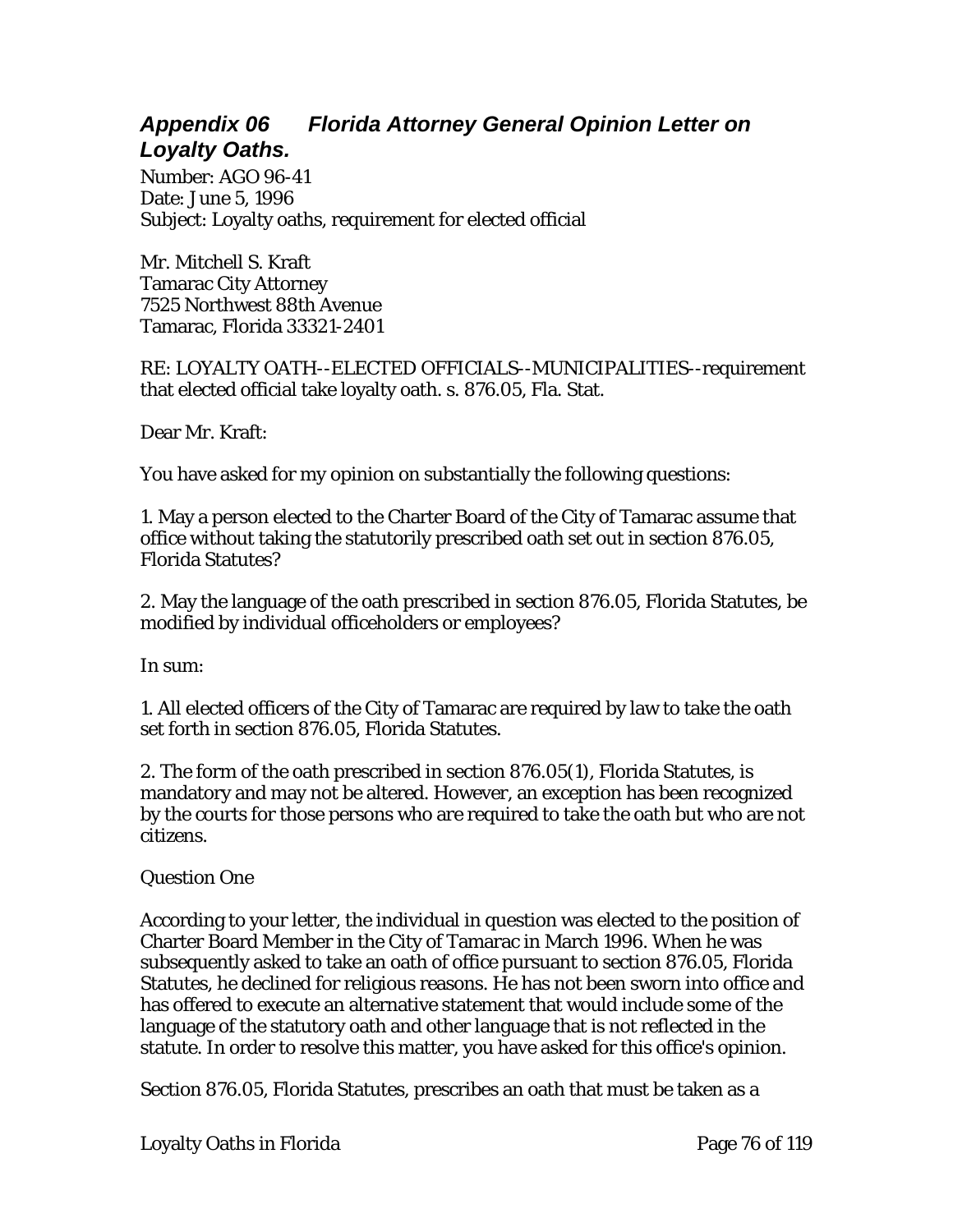minimum requirement for elected public service. The statute originally was adopted in 1949[1] and was revised by the 1983 Legislature to delete those portions of the oath that had been judicially invalidated and eliminated by the state and federal courts.[2]

The statute currently prescribes the following language for the oath:

"I, \_\_\_\_\_\_\_\_\_, a citizen of the State of Florida and of the United States of America, and being employed by or an officer of and a recipient of public funds as such employee or officer, do hereby solemnly swear or affirm that I will support the Constitution of the United States and of the State of Florida."

The language of the oath clearly provides an option to those for whom swearing is not acceptable: those individuals may affirm that they will support the Florida and United States Constitutions.[3]

The provisions of the statute apply to all employees and elected officers of the state, including the Governor and constitutional officers and all employees and elected officers of all cities, towns, counties, and political subdivisions, including the school system.[4] In addition, the oath is a prerequisite to qualification for public office.[5] Any candidate who fails or refuses to file the oath will have failed to qualify as a candidate for public office and his or her name may not be printed on the ballot as a qualified candidate.[6] The oath must be taken before a person authorized to take acknowledgments of instruments for public record and must be filed with the records of the governing official or employing governmental agency.[7]

Pursuant to section 876.09, Florida Statutes, "[t]he provisions of ss. 876.05- 876.10 shall apply to all employees and elected officers of the state, including the Governor and constitutional officers and all employees and elected officers of all cities, towns, counties, and political subdivisions, including the educational system." Thus, the provisions of the statute are mandatory and binding on all public employees and elected state and local officers.[8]

Therefore, it is my opinion that all elected officers of the City of Tamarac, including a person elected to the Charter Board, are required by law to take the loyalty oath set forth in section 876.05, Florida Statutes.

#### Question Two

This office has considered and approved the modification of the loyalty oath set forth in section 876.05, Florida Statutes, in circumstances where the affiant was not a citizen of the United States but was a resident alien. Such a change was necessary in response to a United State Supreme Court decision in which the Court struck down a state statute denying aliens the right to hold positions in the state's competitive service system as violative of the equal protection guarantees

Loyalty Oaths in Florida **Page 77** of 119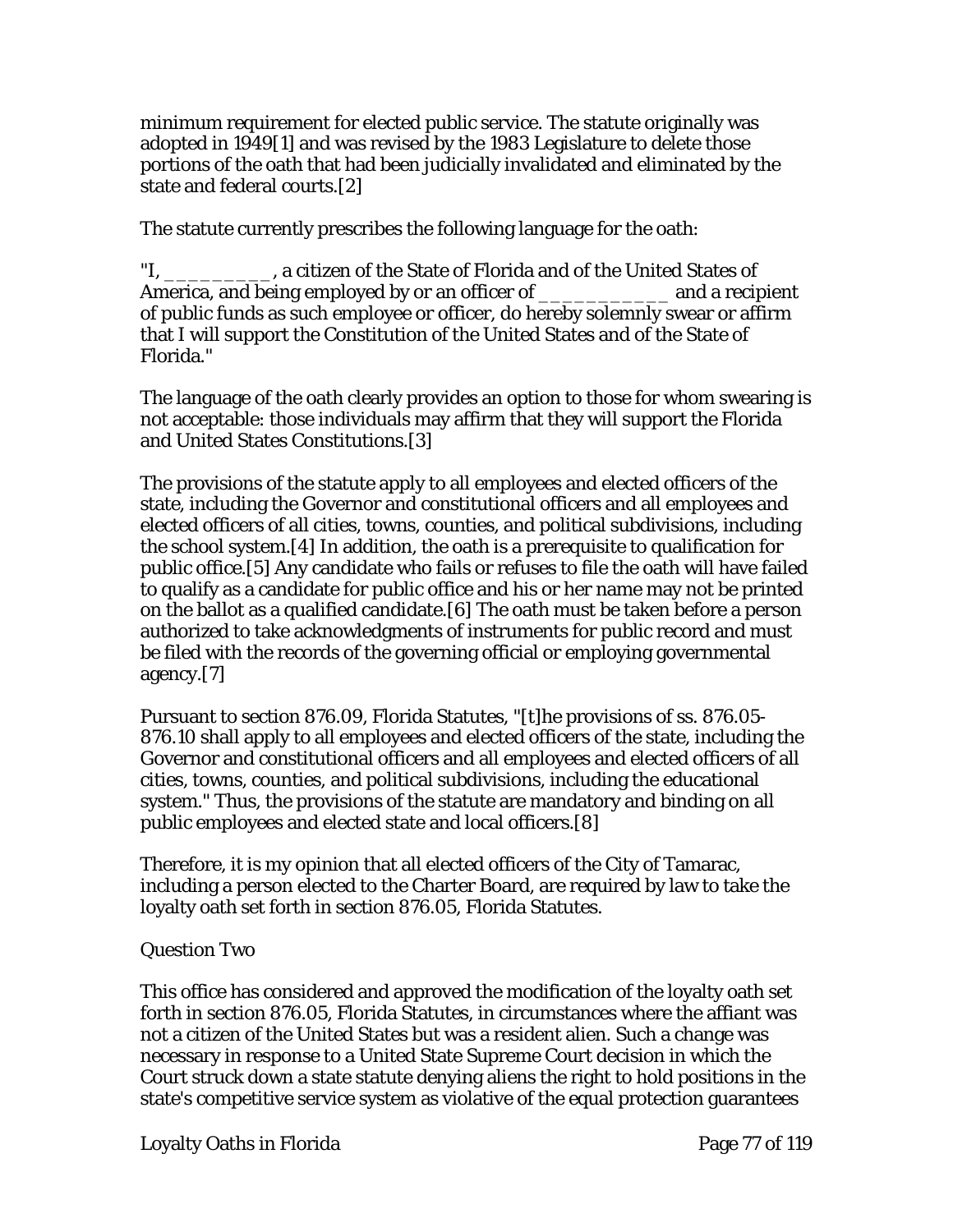of the Fourteenth Amendment.[9] In Attorney General Opinion 84-66 it was concluded that such a modification was necessary under those circumstances in order to avoid a constitutional challenge to the statute.

However, such modifications have been made in response to judicial decisions and I cannot say that revisions and alterations may be made to the language of the oath under other circumstances. Rather, it is the general rule that, when the Legislature states how a thing is to be done, it may not be accomplished in some other manner.[10] The language of the statute itself is directory rather than discretionary: "All persons . . . are required to take an oath . . . in the following form[.]"[11] It would appear that one purpose of any statute that creates a form is to provide uniformity and this purpose would be defeated by allowing individual officers and employees to craft their own versions of a loyalty oath.

Therefore, it is my opinion that the language of the oath set forth in section 876.05(1), Florida Statutes, is mandatory and must be followed with the exceptions noted above.

Sincerely,

Robert A. Butterworth Attorney General

RAB/tgh

-----------------------------------------------------------------

[1] *See*, s. 1, Ch. 25046, Laws of Fla. (1949).

[2] *Cf.*, Op. Att'y Gen. Fla. 82-64 (1982); *Connell v. Higginbotham*, 403 U.S. 207 (1971); *Cramp v. Board of Public Instruction of Orange County*, 137 So. 2d 828 (Fla. 1962).

[3] *See generally*, 1 Fla. Jur. 2d Acknowledgments s. 31 ("An oath in its broadest sense, is any form of attestation by which a person signifies that he is bound in conscience to perform an act faithfully and truthfully[.] An affirmation is a solemn statement or declaration made as a substitute for a sworn statement by a person whose conscience will not permit him to swear.")

[4] Sections 876.05(1), and 876.09(1), Fla. Stat. (1995).

[5] Section 876.07, Fla. Stat. (1995).

[6] *And see*, s. 99.021(1)(a), Fla. Stat. (1995), which requires that a candidate swear "that he or she has taken the oath required by ss. 876.05-876.10, Florida

Loyalty Oaths in Florida **Page 78 of 119**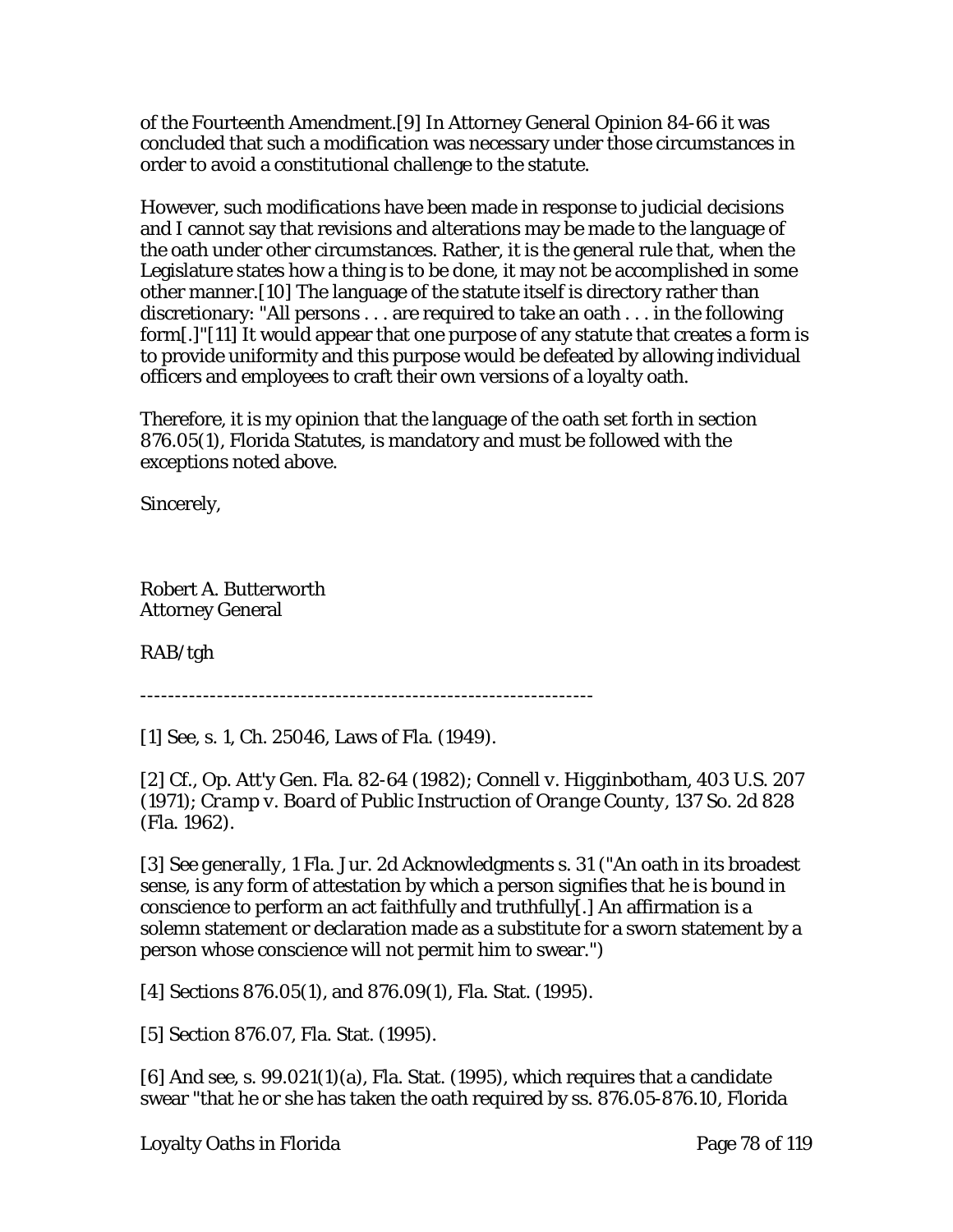Statutes[.]"

[7] Section 876.05(1) and (2), Fla. Stat. (1995). *Cf.*, s. 92.50, Fla. Stat. (1995), providing who may take or administer oaths and acknowledgments required or authorized under the laws of Florida.

[8] *And see*, s. 876.06, Fla. Stat. (1995), which provides for the discharge of any person who refuses to execute the oath; s. 876.07, Fla. Stat. (1995), which requires that a person who seeks to qualify for public office but who fails or refuses to execute the oath may not have his or her name printed on the ballot as a qualified candidate; and s. 876.08, Fla. Stat. (1995), which makes the governing authority or person who continues to employ a person who fails to execute the oath guilty of a second degree misdemeanor.

[9] *See, Sugarman v. Dougall*, 413 U.S. 634 (1973). And see, Op. Att'y Gen. Fla. 76-238 (1976) and cases cited therein.

[10] *See, e.g., Alsop v. Pierce*, 19 So. 2d 799, 805-806 (Fla. 1944); *Dobbs v. Sea Isle Hotel*, 56 So. 2d 341, 342 (Fla. 1952); *Thayer v. State*, 335 So. 2d 815, 817 (Fla. 1976).

[11] *Compare*, s. 99.021(1)(a), Fla. Stat. (1995), which provides a form for a candidate oath and states that the oath or affirmation "shall be *substantially* in the following form[.]" (e.s.)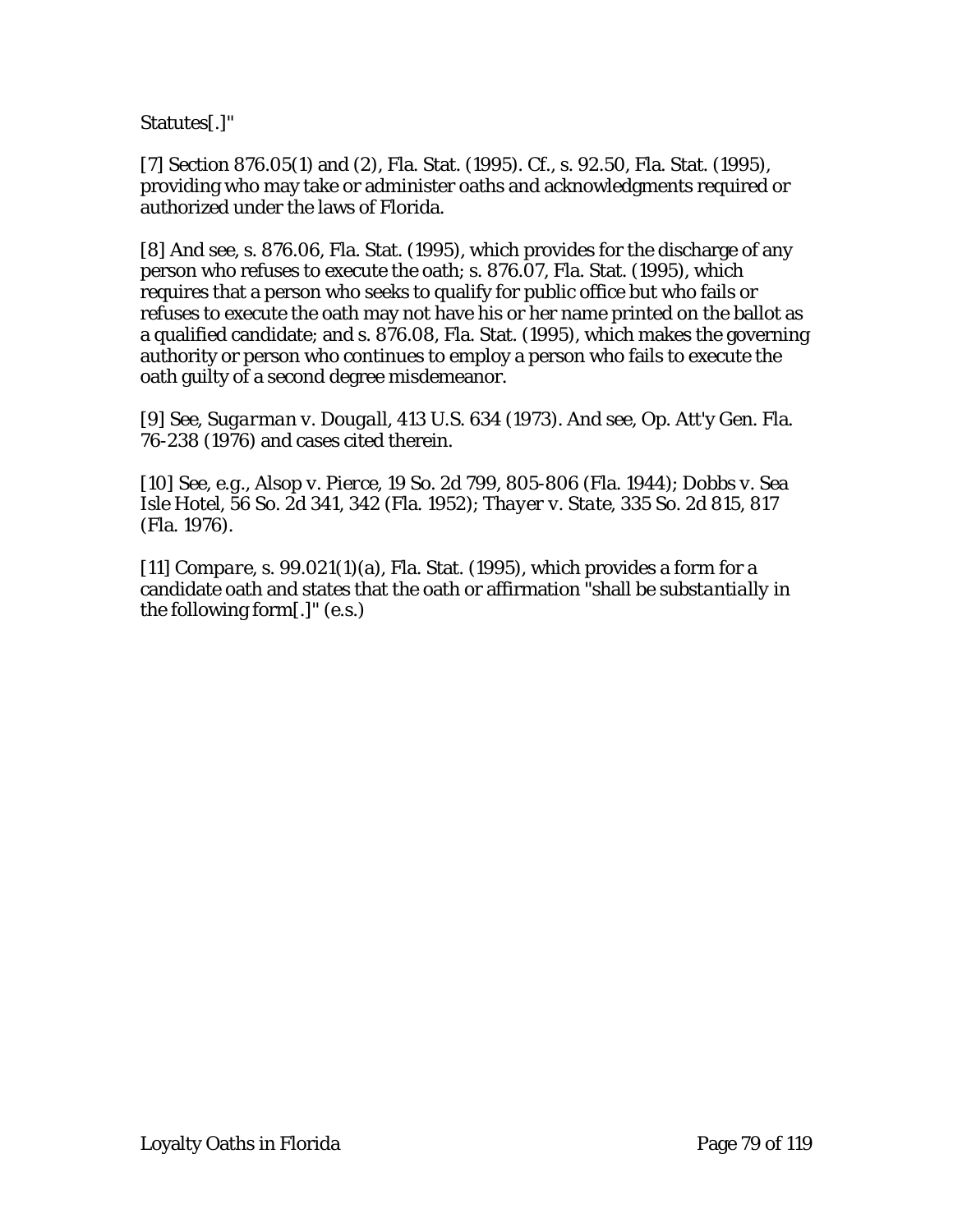#### *Appendix 07 Crain v. State, 914 So.2d 1015 (Fl, 2005)*

**914 So.2d 1015 Brian CRAIN, Petitioner, v. STATE of Florida, Respondent. No. 5D05-778. District Court of Appeal of Florida, Fifth District. November 18, 2005. Page 1016 COPYRIGHT MATERIAL OMITTED**

**Page 1017**

 Robert Wesley, Public Defender and Nicole K.H. Maldonado, Assistant Public Defender, Orlando, for Petitioner.

 Charles J. Crist, Jr., Attorney General, Tallahassee and Bonnie Jean Parrish, Assistant Attorney General, Daytona Beach, for Respondent. EN BANC

SAWAYA, J.

 The issue we address in this case is whether an arrest affidavit to secure a warrant for violation of probation is valid if it is verified under section 92.525, Florida Statutes (2003), but not sworn to before a person authorized to administer oaths. In Jackson v. State, 881 So.2d 666 (Fla. 5th DCA 2004), we held that an affidavit to secure a warrant for violation of probation pursuant to section 948.06(1), Florida Statutes (2002), must be sworn to before a person authorized to administer oaths and that verification under section 92.525 is not appropriate. We consider this case en banc to provide additional reasoning for our decision in Jackson and to clarify that our holding in that case does not prohibit application of the **good faith** exception to the exclusionary rule to warrants obtained with affidavits verified under section 92.525. We will briefly discuss the factual and procedural background of this case, followed by a discussion of the oath requirement for arrest affidavits and the good faith exception.

Factual And Procedural Background

 After pleading guilty, Brian Crain was placed on probation as part of his sentence. When he failed to comply with certain conditions of his probation, an affidavit alleging the violations was filed. The affidavit was verified pursuant to section 92.525, Florida Statutes (2003), but not sworn to before a person authorized to administer oaths. Crain filed a Petition for Prohibition claiming that the affidavit was defective because it was not properly sworn to and, therefore, the warrant that was issued pursuant thereto was also defective. Both the affidavit and warrant were secured prior to the expiration of Crain's probationary period. In the petition, which was filed after the probationary period expired, Crain asserts that since the affidavit and warrant are defective and his probationary period has expired, the trial court does not have jurisdiction to proceed with the violation hearing and he may not be held accountable for his violations.

 We adhere to the view adopted in Jackson and, therefore, agree with Crain that the affidavit is defective because it was not sworn to before a person

Loyalty Oaths in Florida **Page 80 of 119**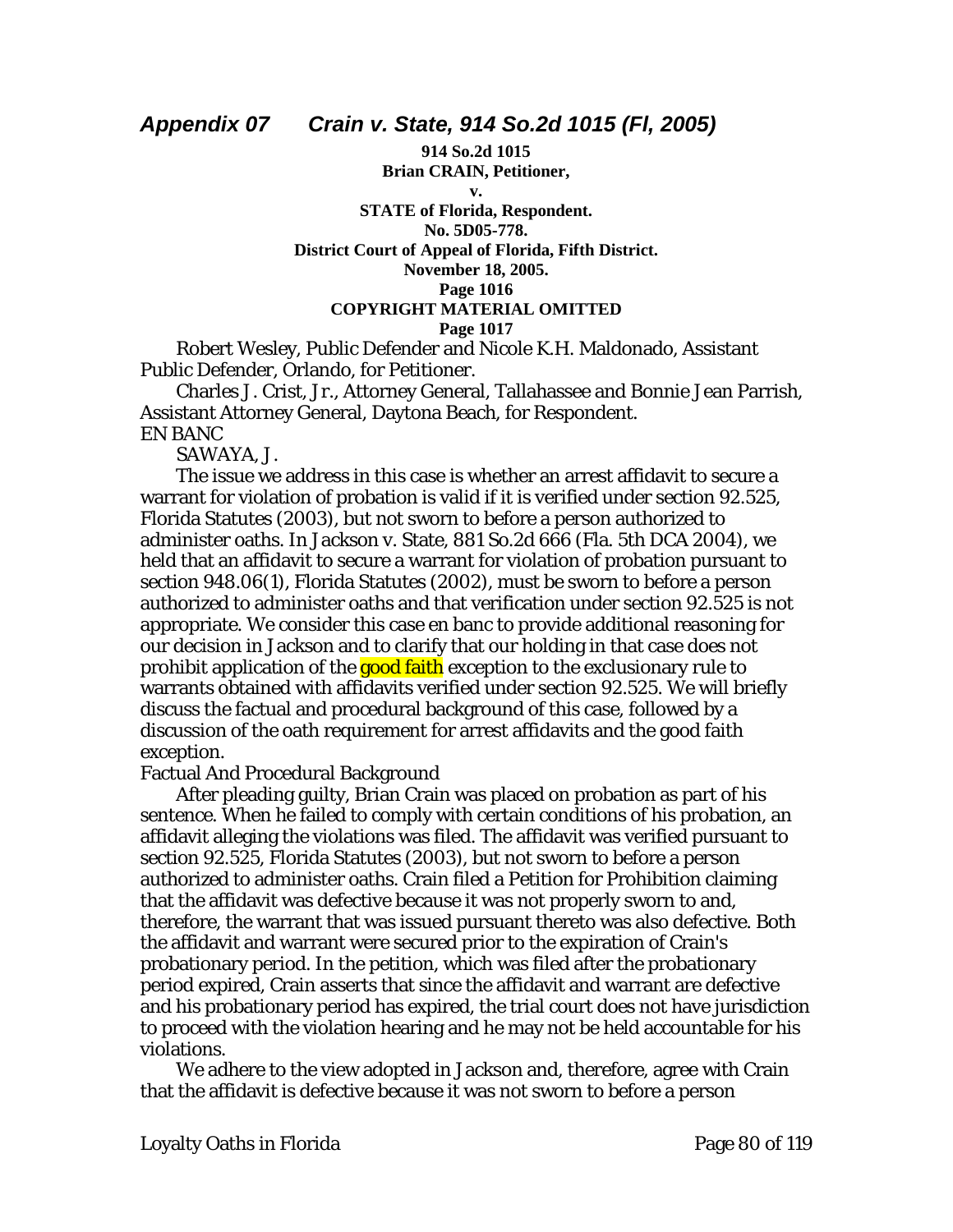authorized to administer oaths. However, we are also of the view that the defective affidavit does not vitiate the warrant based on the good faith exception to the exclusionary rule. We believe that Crain's petition should be denied because it is the issuance of the warrant prior to the expiration of the probationary period that vests the trial court with jurisdiction, not the filing of the affidavit. To explain our views, we begin with a discussion of the oath requirement of the affidavit under Florida and federal law. An Arrest Affidavit Must Be Sworn To Before A Person Authorized To Administer

**O**aths

A. Florida Law

Section 948.06(1), Florida Statutes

Page 1018

 $(2003)$ , 1 governs violation of probation proceedings and provides that "[a]ny committing magistrate may issue a warrant, upon the facts being made known to him or her by affidavit of one having knowledge of such facts ... [and] ... [u]pon the filing of an affidavit alleging a violation of probation or community control and following issuance of a warrant under s. 901.02, the probationary period is tolled until the court enters a ruling on the violation." § 948.06(1), Fla. Stat. (2003) (emphasis added). Because section 901.02, Florida Statutes, specifically governs the issuance of arrest warrants, section 948.06(1) requires an affidavit to establish probable cause for the issuance of an arrest warrant for the probation violator. The date an arrest warrant is issued, which is the date it is signed by a judge, is significant because that is the trigger that tolls the running of the probationary period.2 Therefore, if the arrest warrant in the instant case is valid, Crain must be held accountable for his violations because it is not disputed that the warrant was issued prior to the expiration of the probationary period.

 We held in Jackson that section 92.525 does not apply to an affidavit to secure an arrest warrant. That statute applies "[w]hen it is authorized or required by law, by rule of an administrative agency, or by rule or order of court that a document be verified by a person...." § 92.525(1), Fla. Stat. (2003). Verification means that the individual executes the required document with an oath or affirmation that the information contained therein is true—it does not require that the document be sworn to before an individual authorized to administer oaths. § 92.525(4)(c), Fla. Stat. (2003); Mieles v. South Miami Hosp., 659 So.2d 1265 (Fla. 3d DCA 1995); State, Dep't of Highway Page 1019

Safety & Motor Vehicles v. Padilla, 629 So.2d 180 (Fla. 3d DCA 1993), review denied, 639 So.2d 980 (Fla.1994). Section 948.06(1), on the other hand, does not provide for verification; it specifically requires an affidavit. "An affidavit is by definition a statement in writing under an oath administered by a duly authorized person...." Youngker v. State, 215 So.2d 318, 321 (Fla. 4th DCA 1968) (citing Black's Law Dictionary, (4th ed.)). "An oath is an unequivocal act, before an officer authorized to administer oaths, by which the person knowingly attests to the truth of a statement and assumes the obligations of an oath." State v. Johnston, 553 So.2d 730, 733 (Fla. 2d DCA 1989) (citations omitted); see also Youngker, 215 So.2d at 321 ("An oath may be undertaken by any unequivocal act in the presence of an officer authorized to administer oaths by which the

Loyalty Oaths in Florida **Page 81 of 119**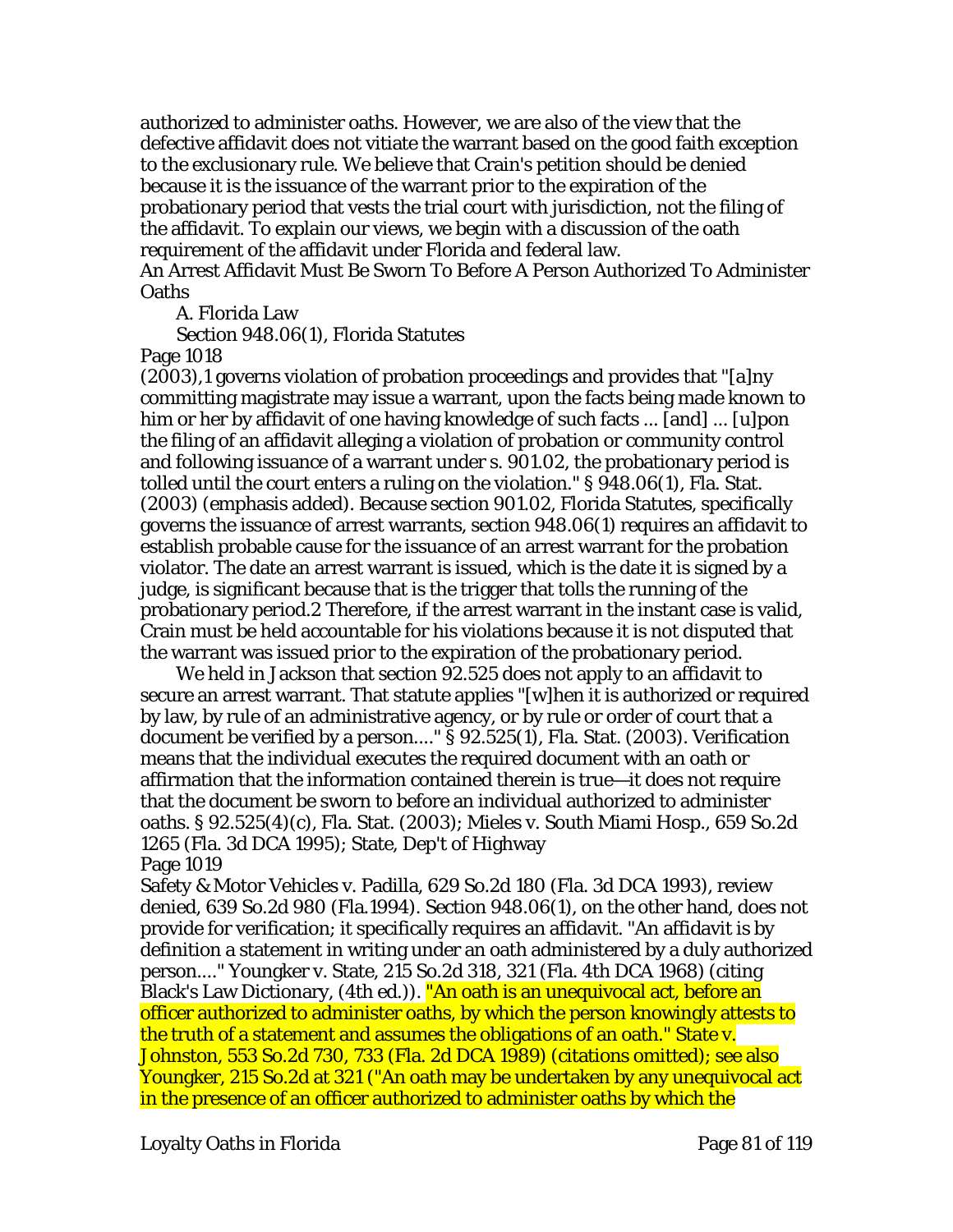declarant knowingly attests the truth of a statement and assumes the obligation of an oath.") (citation omitted). Section 92.50, Florida Statutes, also indicates that an affidavit must be sworn to before a person authorized to administer oaths. It provides in pertinent part that

 [o]aths, affidavits, and acknowledgments required or authorized under the laws of this state (except oaths to jurors and witnesses in court and such other oaths, affidavits and acknowledgments as are required by law to be taken or administered by or before particular officers) may be taken or administered by or before any judge, clerk, or deputy clerk of any court of record within this state, including federal courts, or before any United States commissioner or any notary public within this state.

§ 92.50(1), Fla. Stat. (2003).

 Hence, in order to secure an arrest warrant under section 948.06(1), the affidavit must be sworn to before a person authorized to administer oaths. In addition to the statutory provisions and case law discussed above, the federal and Florida constitutions and pertinent rules of court compel this conclusion. For example, the Fourth Amendment to the United States Constitution provides:

 The right of the people to be secure in their persons, houses, papers, and effects, against unreasonable searches and seizures, shall not be violated, and no warrants shall issue, but upon probable cause, supported by oath or affirmation, and particularly describing the place to be searched, and the persons or things to be seized.

 Article I, section 12, of the Florida Constitution, relating to search and seizure, states that "[n]o warrant shall be issued except upon probable cause, supported by affidavit, particularly describing the place or places to be searched, the person or persons, thing or things to be seized, the communication to be intercepted, and the nature of evidence to be obtained." This constitutional requirement has been codified in Florida Rule of Criminal Procedure 3.120, which provides in pertinent part:

 Each state and county judge is a committing judge and may issue a summons to, or a warrant for the arrest of, a person against whom a complaint is made in writing and sworn to before a person authorized to administer oaths, when the complaint states facts that show that such person violated a criminal law of this state within the jurisdiction of the judge to whom the complaint is presented. The judge may take testimony under oath to determine if there is reasonable ground to believe the complaint is true.

 (Emphasis added). The committee notes appended to this rule state that in 1972 the rule was "[a]ltered to incorporate the provision for testimony under oath formerly contained in rule 3.121(a), and authorize

Page 1020

the execution of the affidavit before a notary or other person authorized to administer oaths." In Kephart v. Regier, 30 Fla. L. Weekly S182, \_\_\_\_ So.2d \_ 2005 WL 673681 (Fla. Mar. 24, 2005), the court reiterated that the requirements of Rule 3.120, which requires the oath be administered by a person authorized to administer oaths, conforms to the constitutional dictates previously mentioned:

 In order to obtain a warrant for an arrest, a law enforcement officer must present a written affidavit or sworn complaint to the committing magistrate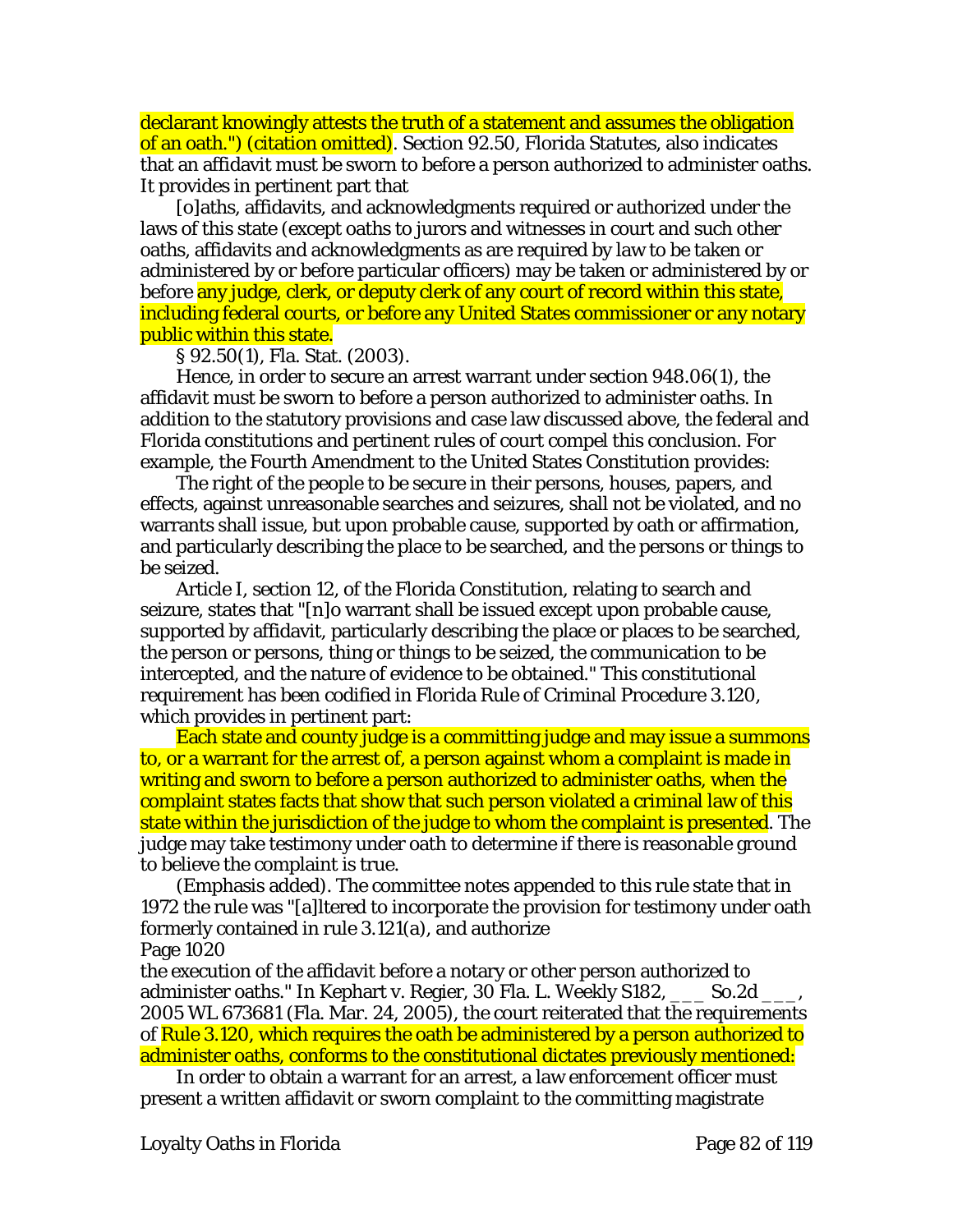demonstrating probable cause to believe that the accused has violated the criminal law of the State. See Gerstein v. Pugh, 420 U.S. 103, 95 S.Ct. 854, 43 L.Ed.2d 54 (1975); Fla. R.Crim. P. 3.120. Rule 3.120 conforms to the Fourth Amendment requirement that probable cause be supported by "oath or affirmation" and to the procedural requirements discussed in Gerstein v. Pugh. See art. I, § 12, Fla. Const.

(Emphasis added) (footnote omitted).3

 To allow verification under section 92.525 without an oath administered by an individual authorized to administer oaths would essentially vitiate the provisions of Rule 3.120. "It is almost axiomatic that statutes and rules authorizing searches and seizures are strictly construed and affidavits and warrants issued pursuant to such authority must meticulously conform to statutory and constitutional provisions." State v. Tolmie, 421 So.2d 1087, 1088 (Fla. 4th DCA 1982) (citations omitted). The courts have consistently adhered to this rule of strict compliance for quite some time. 4 **Accordingly, absent a valid** exception to the provisions of Rule 3.120, the Page 1021

specific requirement that the affidavit be sworn to before an individual authorized to administer oaths must be strictly complied with.

 We are aware of the decision in State v. Shearer, 628 So.2d 1102 (Fla.1993), wherein the court held that verification under section 92.525 was sufficient to comply with the oath requirement under Florida Rule of Criminal Procedure 3.850. However, as we have previously stated, rules governing search and seizure must be strictly complied with because of the liberty interests implicated by the seizure of a person pursuant to an arrest warrant. We also note that the district courts have not extended the scope and application of Shearer beyond postconviction motions.

Federal law is in accord with Florida law, as we will explain next.

B. Federal Law

 The federal courts and their rules of criminal procedure similarly require that a complaint or affidavit utilized to secure an arrest warrant be sworn to before a person authorized to administer oaths. Rule 3, Federal Rules of Criminal Procedure, specifically provides:

 The complaint is a written statement of the essential facts constituting the offense charged. It must be made under oath before a magistrate judge or, if none is reasonably available, before a state or local judicial officer.

 This rule implements the requirements of the Fourth Amendment. Here is what the Court has said about Rule 3:

 Criminal Rules 3 and 4 provide that an arrest warrant shall be issued only upon a written and sworn complaint (1) setting forth `the essential facts constituting the offense charged,' and (2) showing `that there is probable cause to believe that (such) an offense has been committed and that the defendant has committed it \* \* \*.' The provisions of these Rules must be read in light of the constitutional requirements they implement. The language of the Fourth Amendment, that `\* \* \* no Warrants shall issue, but upon probable cause, supported by Oath or affirmation, and particularly describing \* \* \* the persons or things to be seized \* \* \*,' of course applies to arrest as well as search warrants.

Loyalty Oaths in Florida **Page 83 of 119**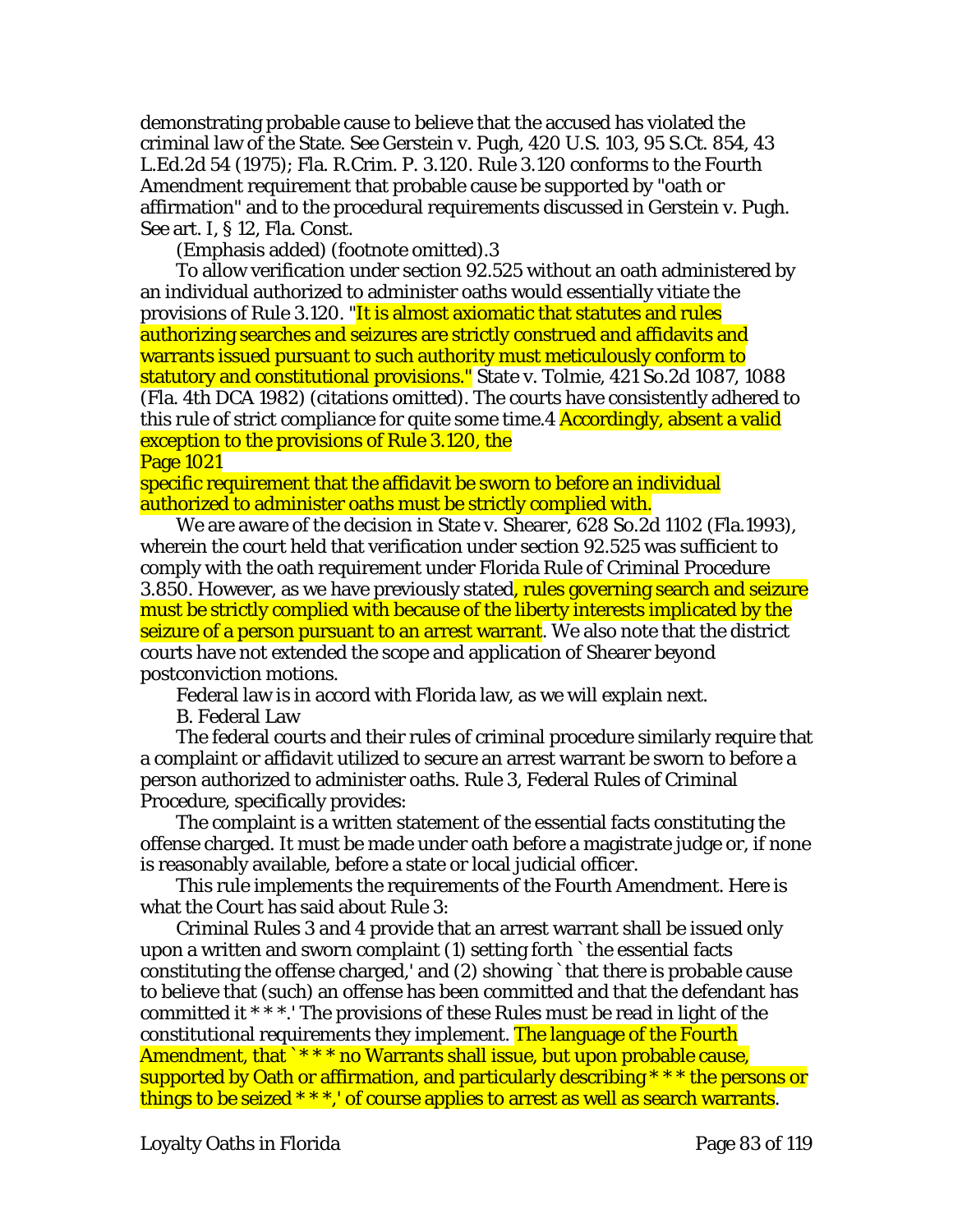Giordenello v. United States, 357 U.S. 480, 485-86, 78 S.Ct. 1245, 2 L.Ed.2d 1503 (1958) (footnote omitted) (citations omitted). Hence, Rule 3 was adopted to fulfill the oath requirement of the Fourth Amendment.

Just as the **Florida courts require strict compliance with Rule 3.120, which** requires that an arrest affidavit be sworn to before a person authorized to administer oaths, the federal courts require strict compliance with the requirement of Rule 3. See Giordenello; Brown v. Duggan, 329 F.Supp. 207 (W.D.Pa.1971). Specifically, the courts have been very strict about the requirement that the complaint or arrest affidavit be sworn to before a magistrate judge. See United States v. Asdrubal-Herrera, 470 F.Supp. 939, 941-42 (N.D.Ill.1979) ("Apparently, the Government and its agents do not fully appreciate or care to comply with Rule 3 of the Federal Rules of Criminal Procedure, and its requirement that complaints be made under oath before a magistrate. Indeed there is such importance and significance attached to the oath requirement that a complaint not so sworn to is subject to dismissal.") (citations omitted); United States v. Blierley, 331 F.Supp. 1182, 1183 (W.D.Pa.1971) ("The complaint is insufficient to issue warrants of arrest. The complaint is not sworn to before a commissioner or other officer empowered to commit persons charged with offenses against the United States. Rule Page 1022

3, Federal Rules of Criminal Procedure, 28 U.S.C.A. This omission is sufficient ground to refuse to issue warrants.") (citations omitted); Pugach v. Klein, 193 F.Supp. 630, 638-39 (S.D.N.Y.1961) ("Turning now to the merits of the `complaint,' it is apparent of its face that it fails to comply with the requirements of Rule 3, Federal Rules of Criminal Procedure, 18 U.S.C.A., in that it was not `made upon oath before a commissioner or other officer empowered to commit persons charged with offenses against the United States.' Rather, it was made before a notary public of Bronx County. That defect alone would be sufficient to refuse to issue the warrants.") (citation omitted); United States ex rel. Spader v. Wilentz, 25 F.R.D. 492, 494 (D.N.J.1960) ("It is essential that the criminal complaint be made on oath before a judicial officer `empowered to commit persons charged with offenses,' because it is he who `must judge for himself the persuasiveness of the facts relied upon by' the complaint `to show probable cause ....<sup>'"</sup>) (quoting Giordenello, 357 U.S. at 486, 78 S.Ct. 1245), affirmed, 280 F.2d 422 (3d Cir.), and cert. denied, 364 U.S. 875, 81 S.Ct. 120, 5 L.Ed.2d 97 (1960).

 The importance of the requirement that the arrest affidavit or complaint be sworn to before the magistrate judge was explained by the court in Brown:

 The interpretation to be given Criminal Rules 3 and 4 was set out by the Supreme Court in Giordenello v. United States, 357 U.S. 480, 485-486, 78 S.Ct. 1245, 2 L.Ed.2d 1503 (1958). There the Court pointed out that Rules 3 and 4 were to be read so as to afford Fourth Amendment protection. Bearing this in mind, we hold that the requirements of Rules 3 and 4 must be strictly complied with so as to preclude the mischief which would result if arrest warrants were issued upon less than substantial grounds. Casual accusations cannot be the basis for a person's being deprived of his liberty. The criminal process of the courts shall be invoked only if the complaining party goes before an officer having power to order persons committed for offenses against the United States. Before such an

Loyalty Oaths in Florida **Page 84 of 119**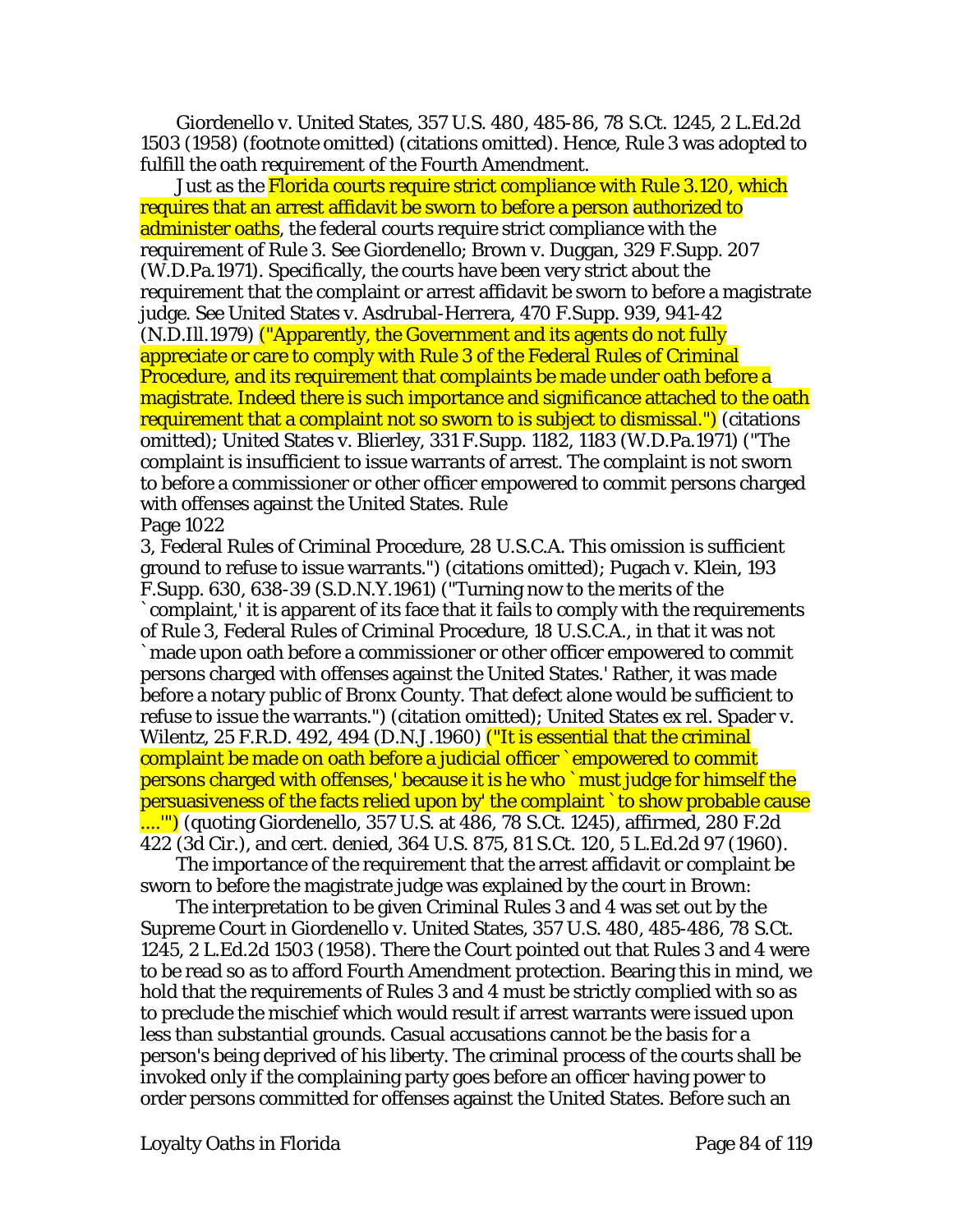officer the complainant shall swear to the allegations of his complaint. The importance of personal appearance is apparent both from the Fourth Amendment and Rule 4. The officer receiving the complaint must make a determination of probable cause, and in the event he finds probable cause he is required under Rule 4 to issue criminal process, i.e., to order the person of the accused seized. Prior to his exercising this power, the issuing officer is required to personally examine the complainant with regard to both the information contained in the complaint and the source of that information.

 Brown, 329 F.Supp. at 209-10 (footnotes omitted); see also Gaither v. United States, 413 F.2d 1061, 1076 (D.C.Cir.1969) ("Because pre-arrest complaints are thus designed to play an important role in the protection of Fourth Amendment rights, they must be sworn before a judicial officer.") (footnote omitted).

 Accordingly, we believe the issue here is whether the failure of the affiant to take an appropriate oath necessarily renders the arrest warrant invalid. The answer to this question lies in the good faith exception to the exclusionary rule. The Good Faith Exception

 Article I, section 12, of the Florida Constitution, as amended in 1982, requires that we follow precedent established by the United States Supreme Court relating to search and seizure. The commentary to the 1982 amendment states that the amendment was necessary to modify the exclusionary rule and to allow adherence

Page 1023

by the Florida courts to the good faith exception adopted by the federal courts. See State v. Butler, 655 So.2d 1123, 1125 (Fla.1995) ("This Court is bound, on search and seizure issues, to follow the opinions of the United States Supreme Court regardless of whether the claim of an illegal arrest or search is predicated upon the provisions of the Florida or United States Constitutions.") (citations omitted); Bernie v. State, 524 So.2d 988, 992 (Fla.1988) ("[W]e hold ... the 1982 amendment to article I, section 12, of the Florida Constitution brings this state's search and seizure laws into conformity with all decisions of the United States Supreme Court rendered before and subsequent to the adoption of that amendment....").

 In United States v. Leon, 468 U.S. 897, 104 S.Ct. 3405, 82 L.Ed.2d 677 (1984), the United States Supreme Court decided that where police officers act in good faith upon a warrant that they have no reason to believe is defective or invalid, the exclusionary rule of the Fourth Amendment to the United States Constitution would not prevent admission of evidence recovered pursuant to that warrant. In Johnson v. State, 660 So.2d 648 (Fla.1995), cert. denied, 517 U.S. 1159, 116 S.Ct. 1550, 134 L.Ed.2d 653 (1996), the Florida Supreme Court applied the good faith exception enunciated in Leon to an arrest warrant secured by an arrest affidavit that did not have an appropriate oath. When the officer appeared before the judge to secure the warrant, an oath was administered that the information in the affidavit was true "to [the officer's] best knowledge and belief" or "to the best of [the officer's] knowledge." Id. at 653. Addressing the fact that the affidavit did not contain an oath and the defendant's assertion that the oath administered was not a valid oath to secure an arrest warrant, the court in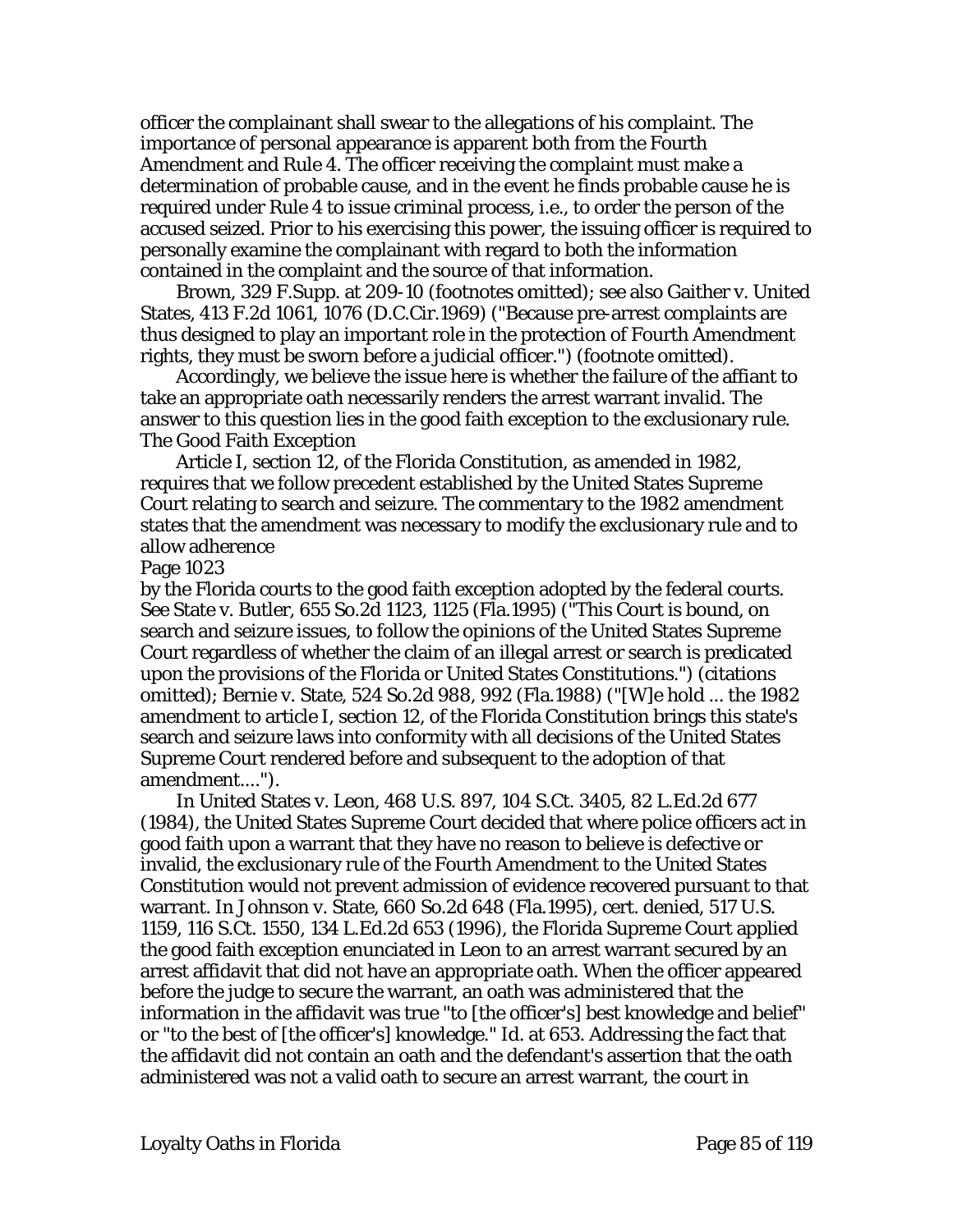Johnson held that the affidavit and warrant met the good faith exception adopted in Leon, explaining:

 Turning to the true issue, we find that it must be governed by the good-faith exception announced in United States v. Leon, 468 U.S. 897, 104 S.Ct. 3405, 82 L.Ed.2d 677 (1984), which is binding upon us under article I, section 12 of the Florida Constitution. Perez v. State, 620 So.2d 1256 (Fla.1993). The pertinent holding of Leon was stated in the following terms:

 It is the magistrate's responsibility to determine whether the officer's allegations establish probable cause and, if so, to issue a warrant comporting in form with the requirements of the Fourth Amendment. In the ordinary case, an officer cannot be expected to question the magistrate's probable-cause determination or his judgment that the form of the warrant is technically sufficient.... Penalizing the officer for the magistrate's error, rather than his own, cannot logically contribute to the deterrence of Fourth Amendment violations.

 Leon, 468 U.S. at 921, 104 S.Ct. at 3419. This conclusion rests on the principle that the exclusionary rule is meant to deter abuses by law enforcement, not to use law enforcement as the whipping boy for the magistrate's error. Officers are not expected to possess a lawyer's understanding of the nuances of Fourth Amendment law. Nor are they permitted to second guess the validity of a facially sufficient warrant.

 Any errors here clearly were technical and were committed solely by the magistrate, not by the officers. We hold that the officers acted in good faith and fall within the good-faith exception of Leon.

Johnson, 660 So.2d at 654.

 The underlying reason for the good faith exception is that the purpose for the exclusionary

Page 1024

rule, which is deterrence of police misconduct, will not be furthered when the police act in good faith in securing the warrant. See Leon, 468 U.S. at 918-19, 104 S.Ct. 3405. Hence, although statutes and rules governing search and seizure must be strictly complied with, as we have previously noted, the good faith exception alleviates the harsh consequences of noncompliance when the police act in good faith in securing the warrant by a defective affidavit.

 "The test for good faith is `whether a reasonably trained officer would have known that the search was illegal despite the magistrate's authorization.'" Johnson v. State, 872 So.2d 961, 964 (Fla. 4th DCA 2004) (quoting Leon, 468 U.S. at 923 n.23, 104 S.Ct. 3405). For example, the courts will refuse to apply the good faith exception in instances where false or misleading information is included in the affidavit, see Leon; where information that would prevent a finding of probable cause is omitted, see State v. Van Pieterson, 550 So.2d 1162 **(Fla. 1st DCA 1989);** or where "a warrant may be so facially deficient  $-$  i.e., in failing to particularize the place to be searched or the things to be seized — that the executing officers cannot reasonably presume it to be valid." Leon, 468 U.S. at 923, 104 S.Ct. 3405. The instant case does not involve false and misleading information that was included in the affidavit and there is absolutely nothing in the record to suggest that relevant information that would negate the existence of probable cause was excluded. Moreover, Crain does not suggest that the

Loyalty Oaths in Florida Page 86 of 119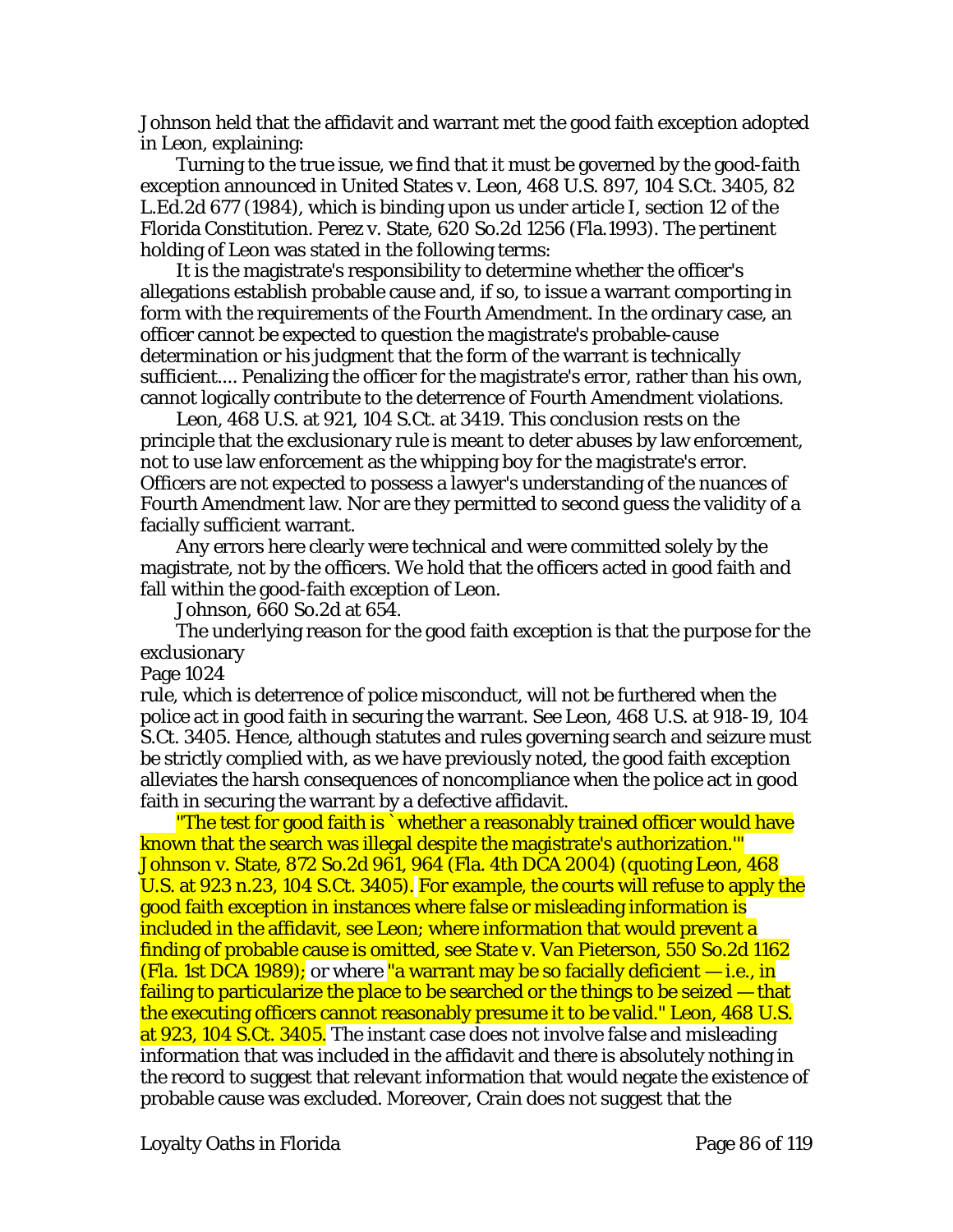substantive allegations in the affidavit failed to establish probable cause for his arrest. In fact, there is absolutely nothing in the record before this court that would remotely suggest police misconduct or that the police in any way acted in bad faith in securing the warrant for Crain's arrest.

 Here, the police erroneously relied on the provisions of section 92.525 to validate the verification contained in the affidavit. If the verification was improper, the judge should not have signed the warrant. Moreover, this court has consistently applied the good faith exception when, as in the instant case, the warrant is "regular on its face and the affidavit upon which it was based was not so lacking in indicia of probable cause that the officer executing the warrant could not with reasonable objectivity rely in good faith on the magistrate's probable cause determination and on the technical sufficiency of the warrant." State v. Harris, 629 So.2d 983, 984 (Fla. 5th DCA 1993); see also State v. Wildes, 468 So.2d 550, 551 (Fla. 5th DCA 1985). Based on the facts and circumstances present in the record before us, a reasonably trained officer would not have known that the affidavit was improper despite the judge's signature on the warrant. We conclude, therefore, that the good faith exception clearly applies and that the trial court erred in dismissing the warrant. **Conclusion** 

 The arrest affidavit in the instant case was defective because it was not properly sworn to before a person authorized to administer oaths. Nevertheless, the good faith exception clearly applies and the trial judge should not have dismissed the warrant. While we agree with the decision in Jackson that section 92.525 should not apply to affidavits executed to secure an arrest warrant pursuant to section 948.06, the remedy of dismissal applied in Jackson is inappropriate in instances where the good faith exception applies. Because the instant case is one of those instances, we conclude that the trial court has jurisdiction to proceed with the violation of probation proceedings, and Crain should be held to answer for his alleged violations. Accordingly, Page 1025

the petition for writ of prohibition is denied.

PETITION DENIED.

SHARP, W., PETERSON, THOMPSON and PALMER, JJ., concur.

 GRIFFIN, J., concurs and concurs specially, with opinion, in which SAWAYA and PALMER, JJ., concur.

 TORPY, J., concurs in result only, with opinion, in which PLEUS, C.J., ORFINGER and MONACO, JJ., concur.

#### --------------- Notes:

1. Citation is made to the 2003 version of section 948.06, Florida Statutes, because at the time the warrant was signed in early 2004, the changes to section 948.06 appearing in the 2004 bound volume of Florida Statutes had not yet taken effect. See Ch. 2004-11, § 50, Laws of Fla. (effective October 1, 2004); Ch. 2004-373, §§ 27, 28, 41, Laws of Fla. (effective July 1, 2004).

2. It is the execution of the arrest warrant that is the operative event that sets the revocation process in motion to toll the running of the probationary period, not the filing of the affidavit. State v. Boyd, 717 So.2d 524 (Fla.1998); Shropshire v.

Loyalty Oaths in Florida **Page 87** of 119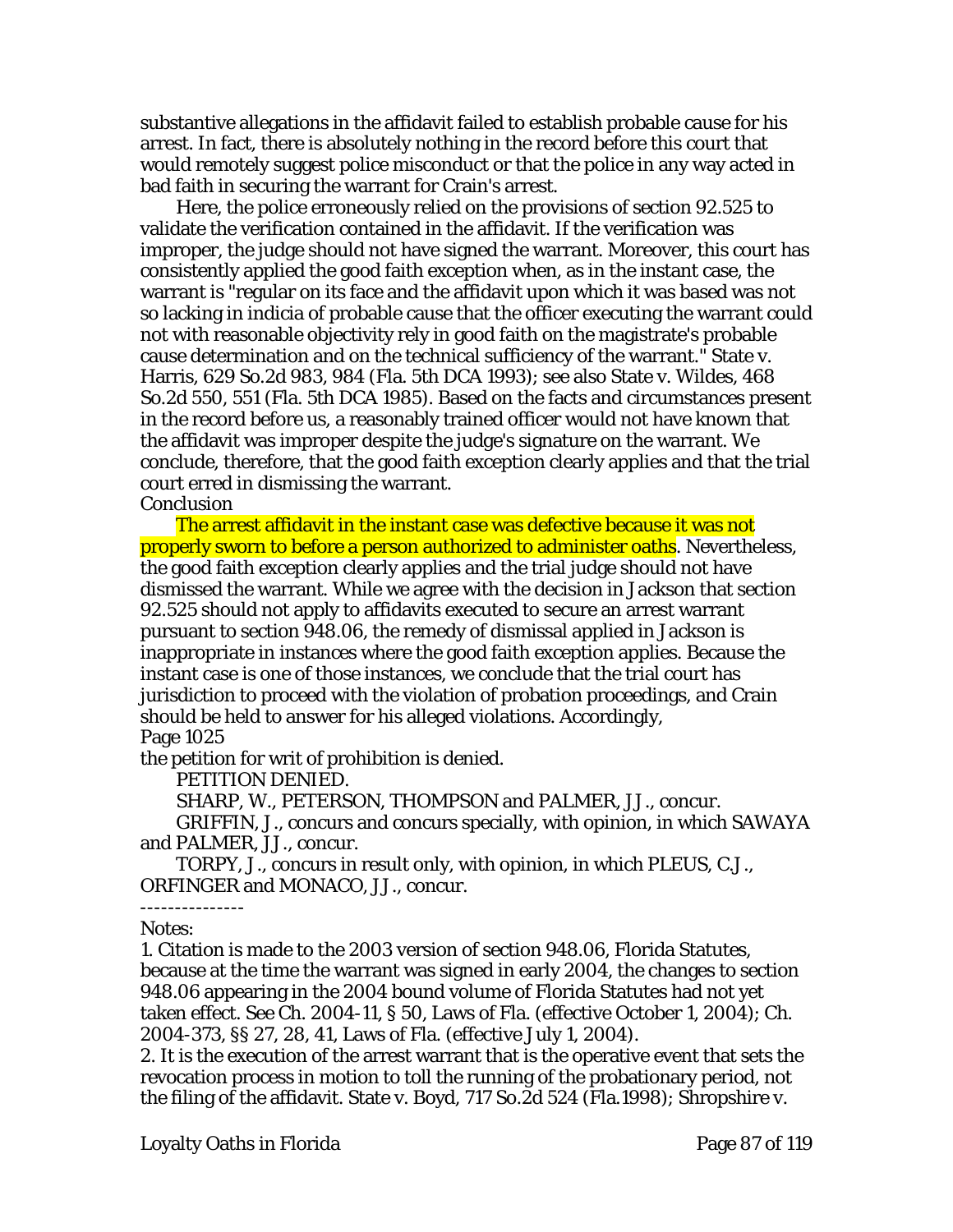State, 775 So.2d 349, 350 (Fla. 2d DCA 2000) ("The mere filing of an affidavit of probation is insufficient to ensure retention of jurisdiction by the trial court over a defendant to revoke his probation. Instead, the arrest warrant that ensues from the affidavit of violation of probation must be delivered for execution before the probationary period expires—even when the affidavit of violation of probation itself is filed within the probationary period.") (citations omitted); Tatum v. State, 736 So.2d 1214, 1215 (Fla. 1st DCA 1999) ("As the supreme court's answer to the question posed by this court in Boyd clearly establishes, when the affidavit alleging a violation of probation or community control is filed is legally irrelevant; the determinative event for purposes of commencing the revocation process is delivery of the arrest warrant to the sheriff for execution."); Paulk v. State, 733 So.2d 1096, 1097 (Fla. 3d DCA) ("Therefore, even though the Affidavits of Violation of Probation were filed within the probationary period, the `probation revocation process' as defined in Boyd was not set in motion within that period, and the county court did not have jurisdiction over these revocation proceedings."), review denied, 744 So.2d 457 (Fla.1999). In response to the decision in Boyd, the Legislature amended section 901.02(1), Florida Statutes, to make clear that the arrest warrant is issued when signed by the judge. See Morgan v. State, 757 So.2d 618, 620 n. 1 (Fla. 2d DCA 2000). Nevertheless, the amendment to section 901.02(1) did not change the holding in Boyd that the triggering event is issuance of the warrant, not the affidavit. See Baroulette v. McCray, 904 So.2d 575 (Fla. 3d DCA 2005); Stambaugh v. State, 891 So.2d 1136, 1139 (Fla. 4th DCA 2005); Howard v. State, 883 So.2d 879, 880 (Fla. 4th DCA 2004).

3. The reference to "affidavit or sworn complaint" in Kephart v. Regier, 30 Fla. L. Weekly S182, \_\_\_ So.2d \_\_\_, 2005 WL 673681 (Fla. Mar. 24, 2005), is not significant to the issue before us. Adverting once again to the committee notes for Rule 3.120, the reader will see that the rule identifies "the initiating instrument as a `complaint,' thus adopting the federal terminology which is more meaningful and modern." Rule 3, Federal Rules of Criminal Procedure, which is the counterpart to Rule 3.120, also refers to "complaint," and the federal decisions applying Rule 3 clearly state that "[t]he purpose of the complaint ... is to enable the appropriate magistrate ... to determine whether the `probable cause' required to support a warrant exists." Giordenello v. United States, 357 U.S. 480, 486, 78 S.Ct. 1245, 2 L.Ed.2d 1503 (1958); Gaither v. United States, 413 F.2d 1061, 1076 (D.C.Cir.1969) ("The principal function of a complaint `is as a basis for an application for an arrest warrant.' The sworn complaint enables the magistrate to determine whether or not probable cause exists to issue a warrant of arrest."). This is the very purpose of an arrest affidavit, and it is therefore evident that the complaint and affidavit are one in the same under both rules. Moreover, it would make little sense to say that a complaint must be sworn to before a person authorized to administer oaths, but an affidavit, which fulfills the same purpose, does not.

4. See also State ex rel. Wilson v. Quigg, 154 Fla. 348, 17 So.2d 697, 701 (1944) ("[S]tatutes authorizing searches and seizures must be strictly construed, and affidavits made and search warrants issued thereunder must strictly conform to the constitutional and statutory provisions authorizing their making and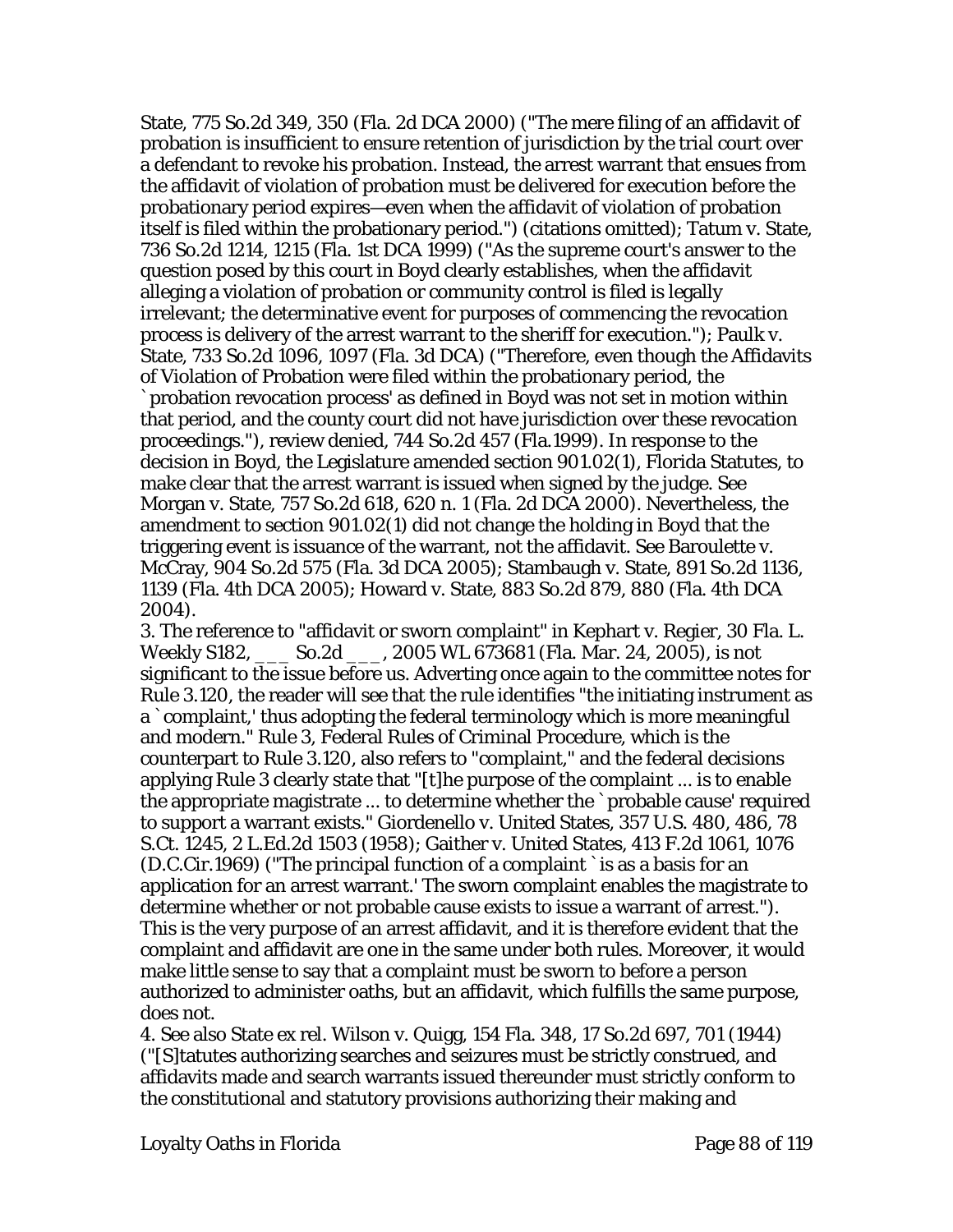issuance.") (citations omitted); Gildrie v. State, 94 Fla. 134, 113 So. 704, 705 (1927) ("`When searches and seizures are made pursuant to the command of a search warrant[,] both the search warrant and the prerequisite oath or affirmation required for it must conform strictly to the constitutional and statutory provisions authorizing their issue.'") (quoting Jackson v. State, 87 Fla. 262, 99 So. 548, 549 (1924)); Hesselrode v. State, 369 So.2d 348, 350 (Fla. 2d DCA 1979) ("It has been long well-settled law that statutes authorizing searches and seizures must be strictly construed and affidavits and search warrants issued thereunder must strictly conform to the constitutional and statutory provisions authorizing their making and issuance.") (citations omitted), cert. denied, 381 So.2d 766 (Fla.1980).

#### ---------------

GRIFFIN, J., concurring and concurring specially.

 Everyone agrees that section 948.06(1), Florida Statutes, requires an "affidavit" to obtain an arrest warrant for a violation of probation. An "affidavit," as that word is commonly understood, is a declaration of facts under oath that is executed before an officer authorized to administer oaths. Black's Law Dictionary 54 (5th ed.1979). The question is what satisfies that requirement? Judge Torpy, in his concurring opinion, contends that section 92.525 allows any requirement of an "affidavit" in Florida Statutes to be satisfied by verifying the document in the manner set forth in section 92.525(2). I do not dispute that the legislature has the power to alter the meaning of the word "affidavit" by statute if it chooses, or even to alter beyond recognition how an affidavit may be executed. As far as I can tell, however, it has not so chosen. In my view, section 92.525 says nothing about how a statutory requirement of an affidavit may be met.

 Section 92.50, Florida Statutes, entitled: "Oaths, affidavits and acknowledgements, who may take or administer: requirements." provides:

 (1) IN THIS STATE.—Oaths, affidavits and acknowledgements required or authorized under the laws of this State ... may be taken or administered by or before any judge, clerk, or deputy clerk of any court of record within this state, including federal courts, or before any United States Commissioner or any notary public within this state. The jurat, or certificate of proof or acknowledgement, shall be authenticated by the signature and official seal of such officer or person taking or administering the same; however, when taken or administered before any judge, clerk, or deputy clerk of a court of record, the seal of such court may be affixed as the seal of such officer or person.

 Section 92.525, on the other hand, deals with the verification of documents. Section 92.525 tells us plainly what it covers:

 (1) When it is authorized or required by law, by rule of an administrative agency, or by rule or order of court that a document be verified by a person, the verification may be accomplished in the following manner:

 (a) Under oath or affirmation taken or administered before an officer authorized under s. 92.50 to administer oaths; or

(b) By the signing of the written declaration prescribed in subsection (2).

 Section 92.525 describes only what to do when a statute, rule or order requires or authorizes a document to be verified. The statute does not say how a statutory requirement for an affidavit may be satisfied. The essential premise of

Loyalty Oaths in Florida **Page 89 of 119**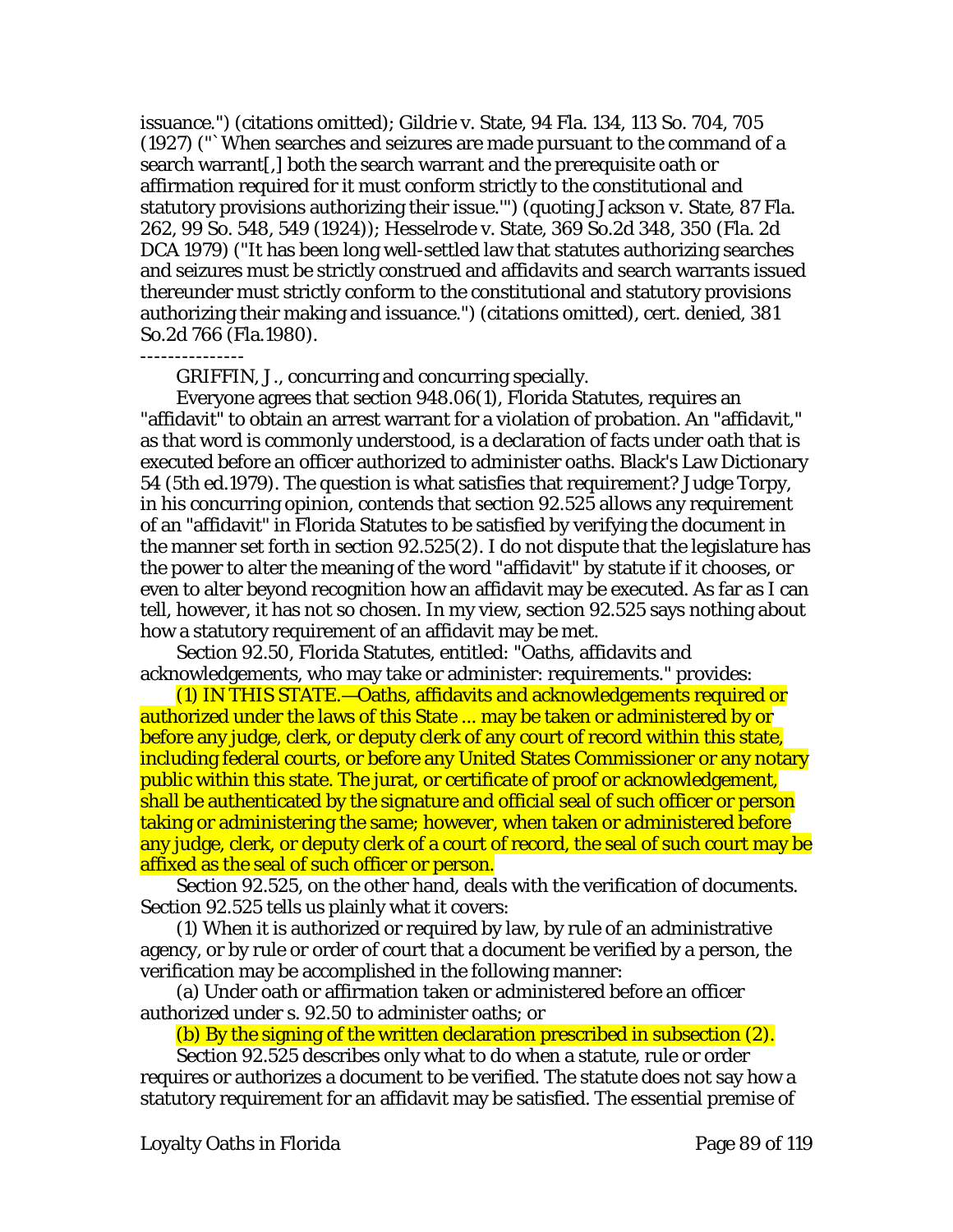Judge Torpy's concurring opinion is that whenever an affidavit is required, section 92.525 allows the substitution of a verification. This is a misreading of the statute.

Section  $92.525(4)(c)$  explains what is meant by "the requirement that a document be verified." It has to be signed or executed and it must state under oath that the facts recited are true. There is no reference to an "affidavit" nor is there any

#### Page 1026

reference to the requirement of an officer authorized to administer oaths. The legislature's concept of a "verified document" does not include the requirement of execution before an authorized person. This is a pretty good clue that when the legislature is explaining in section 92.525 the ways to verify a document, it is not talking about affidavits.

 The only reference in the entire statute to the word "affidavit" is in section (4)(b), the definition of the word "document." Recall that in subsection (1) of this statute, the word "document" appears:

 When it is authorized or required by law, by rule of an administrative agency, or by rule or order of court that a document be verified by a person, the verification may be accomplished in the following manner....

Subsection (4)(b) defines the word "document" to mean:

 [A]ny writing including, without limitation, any form, application, claim, notice, tax return, inventory, affidavit, pleading or paper.

 To me, this definition signals that any writing is equivalent to the word "document" and forms, applications, claims, notices, tax returns, inventories, affidavits, pleadings or papers are illustrative of the documents embraced by the term "any writing." These words should, therefore, be interchangeable, as in "whenever it is authorized by law, administrative agency or by rule or order of court that [any writing] [any form] [any application] [any claim] [any notice] [any tax return] [any inventory] [any affidavit] [any pleading] or [any paper] be verified," the verification can be accomplished in either of the two ways discussed above. How this statutory provision has morphed into the interpretation that any statutory or rule requirement for an affidavit can be satisfied by either an oath or a declaration under penalty of perjury simply eludes me. It is not what the statute says.

 This alternative interpretation of section 92.525 is apparently based in part on the notion that if the word "affidavit" is substituted for "document" or "any writing", the statute becomes absurd as there could never be a statutory or rule requirement for a "verified affidavit." But, in fact, there is at least one reference in Florida Statutes to a "verified affidavit," in section 932.703, Florida Statutes (2004), the statute dealing with forfeitures. Oddly, there are other statutes, such as section  $409.256(2)(a)(5)$ , Florida Statutes, (Paternity) that allow alternatively either (1) an affidavit or (2) "a written declaration as provided in section 92.525(2)." Why would the legislature need to authorize a section 92.525(2) declaration as an alternative to an affidavit if, by the terms of 92.525 itself, the declaration in 92.525(2) already always satisfies the affidavit requirement? The answer, I suggest, is because 92.525 does not satisfy the "affidavit" requirement; it only specifies how a "verification" requirement can be met.

Loyalty Oaths in Florida **Page 90 of 119**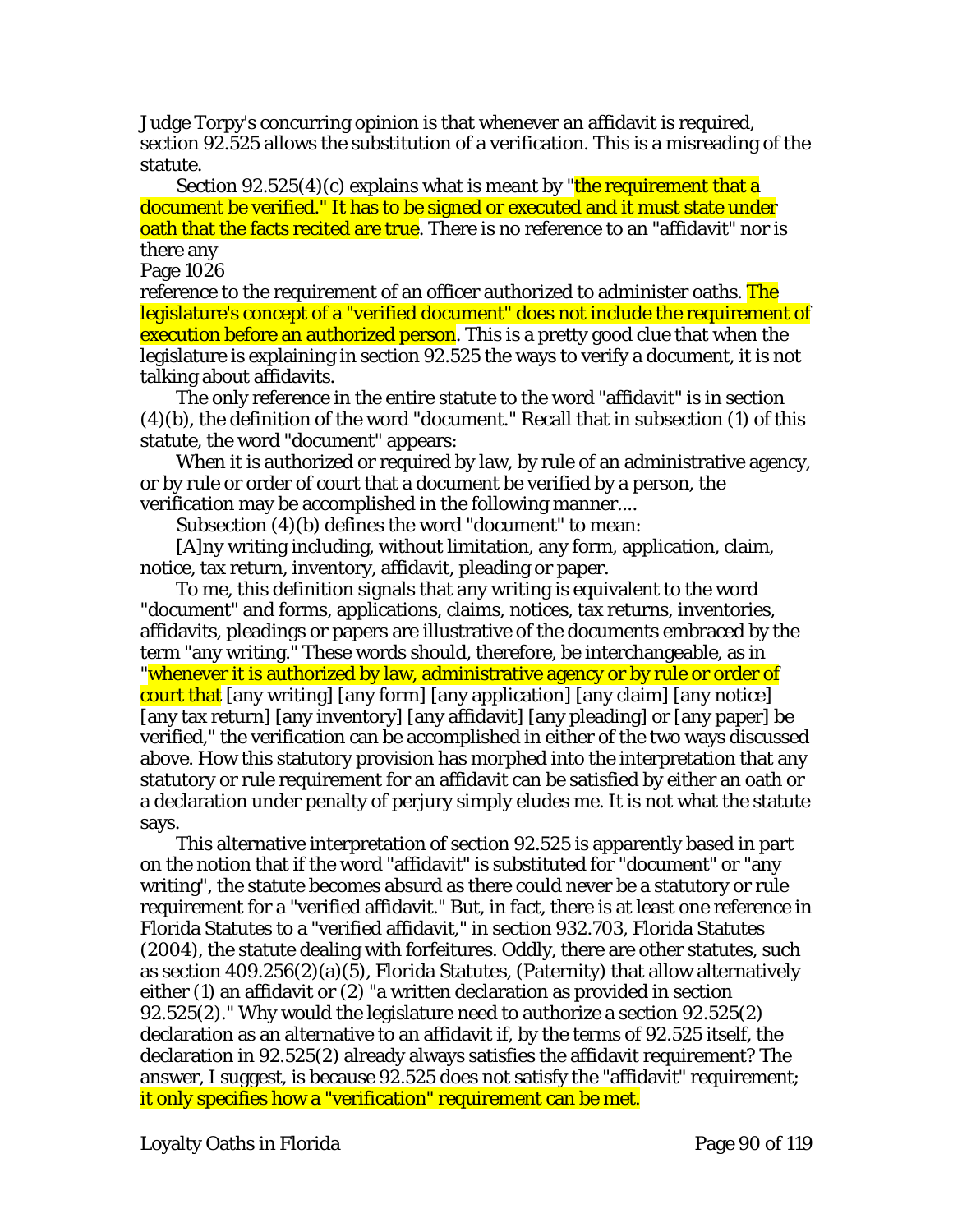If section 92.525 allows a verification to be substituted for the requirement that an affidavit be executed before an officer authorized to administer oaths, <mark>it</mark> may be the most indirect, casual and recondite means of effectuating such a significant change in Florida law the Florida legislature has ever employed. There can be no doubt that section 92.525 is a statute of general application. If Judge Torpy's interpretation is correct, it applies not only to affidavits for arrest for probation violation, it applies universally to all affidavits.

 Although I have not personally examined them all, my Westlaw search turned up over 1,100 references to "affidavits" in Florida Statutes that do not have an associated express requirement that a document be "executed" "before a person authorized

#### Page 1027

to administer oaths." If Judge Torpy is correct, these "affidavits" can be replaced by verification.

 Judge Torpy relies primarily on two cases, State v. Shearer, 628 So.2d 1102 (Fla.1993), and Goines v. State, 691 So.2d 593 (Fla. 1st DCA 1997), neither of which was cited by the State in Jackson. Although we identified them both in our own research and considered them both in deciding Jackson, we referred only to Goines in the Jackson opinion. We said that the stated rationale for the Goines decision was not clear enough to warrant a declaration of conflict. The Goines opinion recited that the defendant's issue on appeal was that the affidavit had not been made under oath. The court found that because it was verified, there was no merit to her argument. This is a correct statement of the law. A verified document is made "under oath" but because it is not executed before a person authorized to administer oaths, it is not an affidavit. The Goines court went on to say that:

 Pursuant to section 92.525, Florida Statutes (1995), such a statement constitutes "verification" of any document "authorized or required by law, by rule of an administrative agency, or by rule or order of court" to be "verified," including "affidavits."

 Id. That sentence (even though circular) is also true, but it tells us nothing about how to satisfy the statutory requirement of an affidavit and it certainly does not say that where an affidavit is required a verification will do.

 As for Shearer, that case was concerned with the 1993 version of Florida Rule of Criminal Procedure 3.850(c), which required a motion for post-conviction relief to be made "under oath," and the form contained in Florida Rule of Criminal Procedure 3.987, which specified that the motion had to be sworn to before a notary public or other official authorized to administer an oath. Shearer has nothing to do with "affidavits." The point of Shearer was whether the verification procedure set out in rule 92.525 adequately satisfied the court's goal in requiring a sworn 3.850 motion, which was to expose the convicted individual to a prosecution for perjury if statements made in the motion were false. Shearer is confusing because the execution requirements under the two rules were not symmetrical. One merely required an oath; the other specified a notary. I concede that the court did say that section 92.525, Florida Statutes authorizes the penalty of perjury declaration in the verification statute to substitute for a "notarized oath." In fact, however, section 92.525 only authorizes the substitution of a penalty of perjury declaration where there is a requirement of an "oath," not a

Loyalty Oaths in Florida **Page 91 of 119**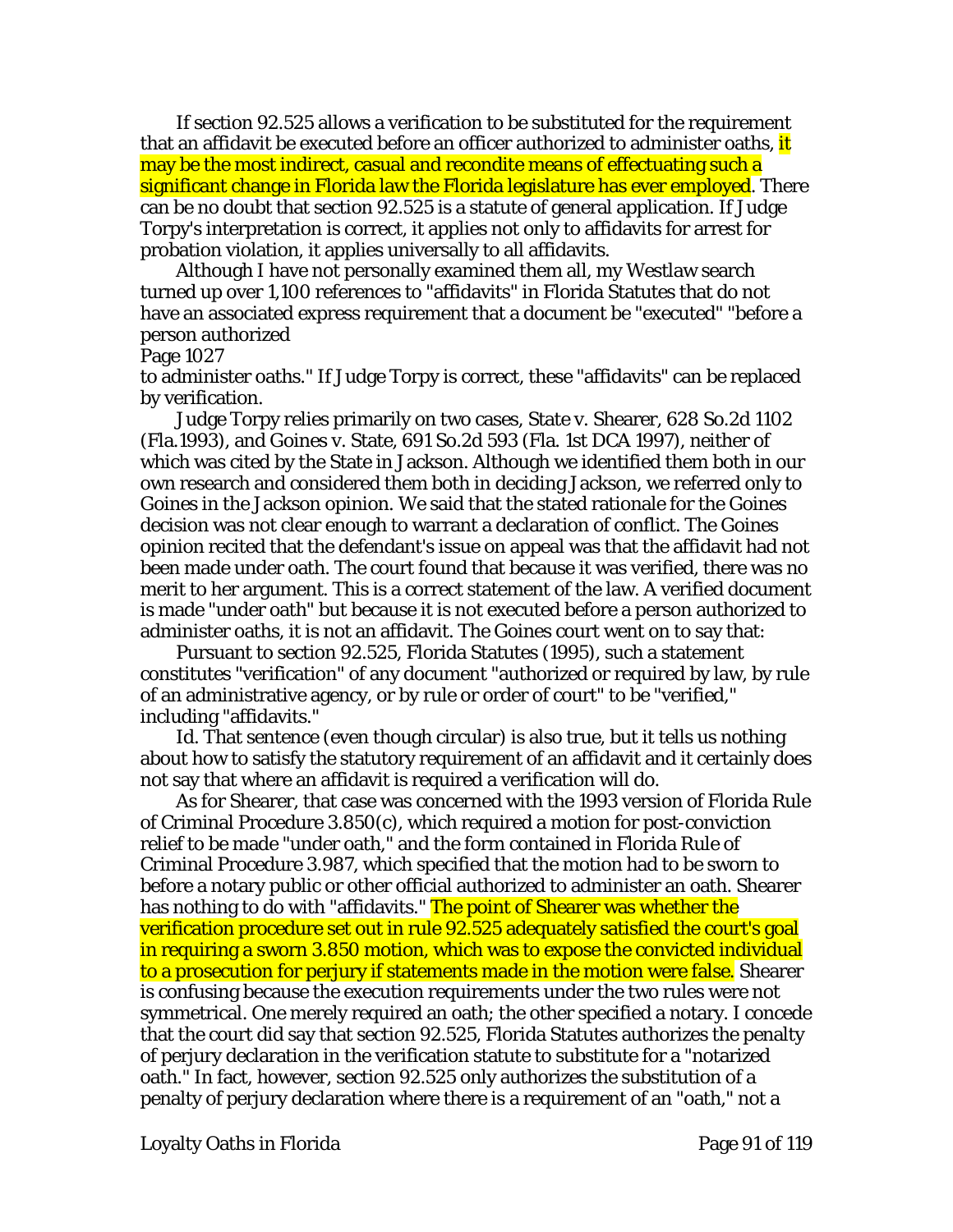"notarized oath." This is true because the element of execution before a notary is not included in the statutory definition of a verification and because a notarized oath must satisfy the requirements of section 92.50, not 92.525. What was important to the Shearer court, however, was not the notarized versus notnotarized distinction, but whether the penalty of perjury declaration contained in section 92.525 solved the concerns they expressed in Gorham v. State, 494 So.2d 211 (Fla.1986), and Scott v. State, 464 So.2d 1171 (Fla.1985). Concluding that the statutory declaration in the verification was sufficient to accomplish their purpose, they amended the Rule 3.987 form.

 Finally, in Judge Torpy's concurring opinion, there is extensive discussion of federal fourth amendment jurisprudence applying 28 U.S.C., section 1746. Judge Torpy says the federal statute is "similar" to section 92.525, but they, in fact, are dissimilar in one critical respect, and it is

Page 1028

that difference that illustrates my point. The federal statute says:

 Wherever, under any law of the United States or under any rule, regulation, order, or requirement made pursuant to law, any matter is required or permitted to be supported, evidenced, established, or proved by the sworn declaration, verification, certificate, statement, oath, or affidavit, in writing of the person making the same (other than a deposition, or an oath of office, or an oath required to be taken before a specified official other than a notary public), such matter may, with like force and effect, be supported, evidenced, established or proved by the unsworn declaration, certificate, verification, or statement, in writing of such person which is subscribed by him, as true under penalty of perjury, and dated....

 The federal statute says that a verification can substitute when a federal statute calls for an affidavit. The Florida statute does not.

SAWAYA and PALMER, JJ., concur.

TORPY, J., concurring in result only.

 I agree that we should not grant the writ of prohibition, but I do not agree with the conclusion that the "affidavit" was defective. I think our decision in Jackson v. State, 881 So.2d 666 (Fla. 5th DCA 2004) was wrong. It conflicts with State v. Shearer, 628 So.2d 1102 (Fla.1993), and Goines v. State, 691 So.2d 593 (Fla. 1st DCA 1997), wherein the first district correctly settled this issue many years ago. I also disagree with the conclusion that a notarized arrest affidavit is required by the seizure clauses of the federal and state constitutions and rules of criminal procedure. Finally, assuming the majority is correct that the affidavit was defective, I disagree that the "good faith exception" to the exclusionary rule applies here.

 The distinction between this case and Jackson is that, in Jackson, our court permitted the state to cure the purportedly defective affidavit by filing an amended affidavit after remand. Thus, the prosecution was delayed but not thwarted. Jackson did not expressly address the situation presented here. In this case, after Petitioner challenged the affidavit below, the state filed an amended, notarized affidavit. The amended affidavit was filed after Petitioner's probation term had expired. The lower court ruled that the original affidavit was defective and dismissed the warrant, citing Jackson. However, again in reliance upon

Loyalty Oaths in Florida **Page 92 of 119**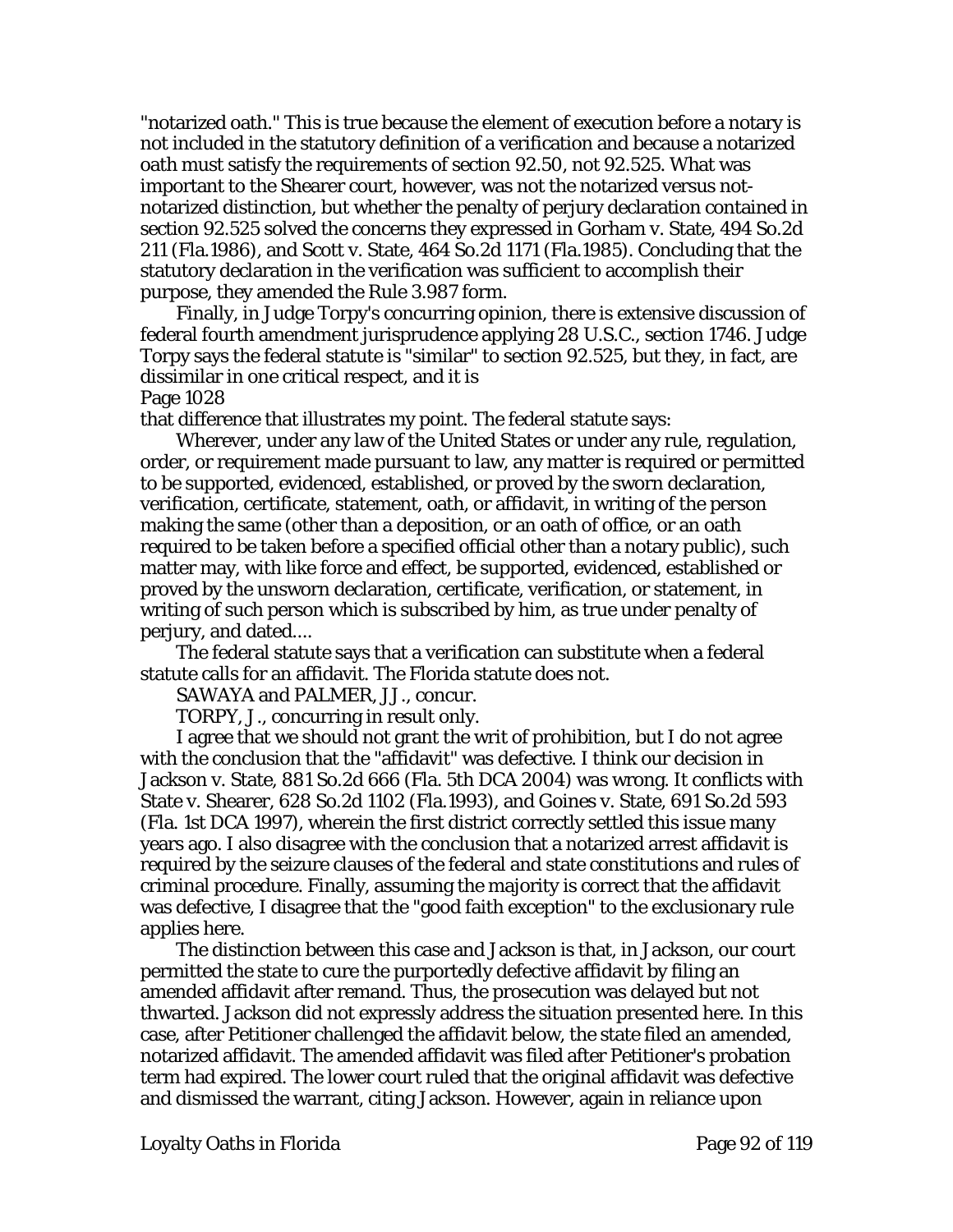Jackson, it determined that it had jurisdiction to proceed under the amended affidavit, even though it was filed after Petitioner's probation had expired. The issue as framed by Petitioner here, therefore, is whether the lower court has jurisdiction to proceed on the amended affidavit. The majority implicitly concludes that, because the amended affidavit was filed too late to invoke the statutory tolling provisions of section 948.06(1) (2005), Florida Statutes, the amended affidavit was of no effect. I agree with this conclusion.

 Section 948.04(2), Florida Statutes (2005), provides that a probationer is entitled to be released from probation upon expiration of his or her term. This period may be extended under the tolling provision of section 948.06(1), "upon the filing of an affidavit alleging a violation of probation ... and following issuance of a warrant." (Emphasis added). To invoke the tolling provision, however, the affidavit must be filed and warrant issued before the term of probation expires. Stambaugh v. State, 891 So.2d 1136, 1139 (Fla. 4th DCA 2005). Therefore, the amended affidavit filed after Petitioner's probation term expired was ineffective to confer jurisdiction

Page 1029

on the lower court, and the lower court erred by concluding otherwise.5

 The foregoing notwithstanding, pursuant to the "tipsy coachman" rule, we should consider whether the lower court was correct in its determination that it may proceed, albeit not for the reason given by the trial judge, but because the original affidavit and warrant were legally sufficient. To answer this question it is necessary to determine whether a verified document, in affidavit form, given under penalty of perjury, is a statutorily authorized equivalent of an "affidavit" under section 948.06(1). This is purely an issue of statutory construction and the first point at which I take a divergent path from the majority. See Gearhart v. State, 885 So.2d 415, 417 (Fla. 5th DCA 2004) (probation is creature of statute).

 Although by most legal definitions, an affidavit is a statement made under oath before a notary or other authorized official, section 92.525(1)(b), Florida Statutes (2005), "provides that a signed declaration can substitute for a notarized oath." Shearer, 628 So.2d at 1102. Section 92.525 states in pertinent part as follows:

(1) When it is  $\ldots$  required by law  $\ldots$  or by rule or order of court that a document be verified by a person, the verification may be accomplished in the following manner:

 (a) Under oath or affirmation taken or administered before an officer authorized under s. 92.50 to administer oaths; or

(b) By the signing of the written declaration prescribed in subsection (2).

 (2) A written declaration means the following statement: "Under penalties of perjury, I declare that I have read the foregoing [document] and that the facts stated in it are true," followed by the signature of the person making the declaration, except when a verification on information or belief is permitted by law, in which case the words "to the best of my knowledge and belief" may be added. The written declaration shall be printed or typed at the end of or immediately below the document being verified and above the signature of the person making the declaration.

. . . .

Loyalty Oaths in Florida **Page 93 of 119**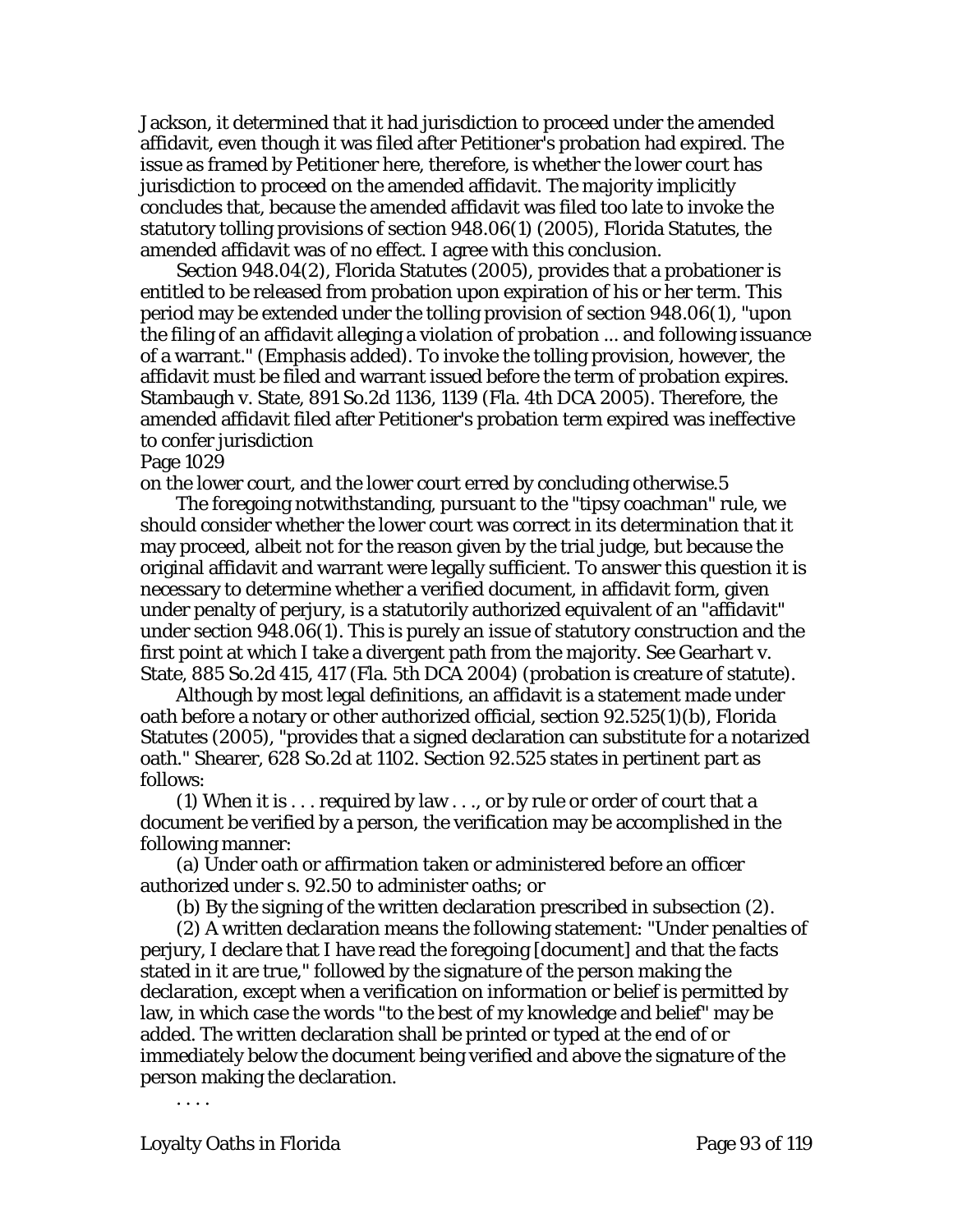(4) As used in this section:

. . . . . . (b) The term "document" means any writing including, without limitation, any form, application, claim, notice, tax return, inventory, affidavit, pleading, or paper.

 (c) The requirement that a document be verified means that the document must be signed or executed by a person and that the person must state under oath or affirm that the facts or matters stated or recited in the document are true, or words of that import or effect.

§ 92.525, Fla. Stat. (2005) (emphasis supplied).

 Thus, the statute provides that, whenever "verification" (defined as the sworn, written confirmation of facts as true) of a "document," (which by definition includes "affidavits") is required by law or rule, it may be accomplished either by execution before a notary or by signing the statutorily specified declaration. Because section 948.06 requires an "affidavit," which is a "verified document," the alternative verification procedure authorized by section Page 1030

92.525(1)(b), is a permitted substitute for execution before a notary.

 A central premise of my conclusion is that affidavits are, by definition, "verified documents." This is because section 92.525(4)(c) defines the "requirement" of "verifi[cation]" as including three elements: that the document be signed; that the signatory attest to the truth of the facts; and that the signatory give an oath or affirmation, each of which is also an essential element of an "affidavit." See also, Black's Law Dictionary (8th ed.2004) ("verify" means to confirm by oath or affidavit; "verification" means a formal declaration before a notary or, in some jurisdictions, without the need for a notary).6

 Here, the requisite declaration was included in the "affidavit;" therefore, the lack of notarization had no affect on its validity. Accord Goines (applying section 92.525 to section 948.06); see also Shearer (Rule 3.987 form of oath requiring notary satisfied by section 92.525 verification); State Dep't of Highway Safety & Motor Vehicles v. Padilla, 629 So.2d 180 (Fla. 3d DCA 1993) (section 92.525 "verified" document satisfied affidavit requirement of section 322.2615(2), Florida Statutes).

 Although not argued in the bare-bones petition filed here, and left unresolved in Jackson, the majority bulwarks its opinion by further concluding that, the statutory-construction issue notwithstanding, the Fourth Amendment mandates that an affidavit for arrest warrant — including one seeking the arrest of a probationer for a probation violation — be sworn before a person authorized to administer oaths. I disagree with this conclusion for two reasons.

 First, because Petitioner is a probationer who was arrested for a probation violation, he is not protected here by the Fourth Amendment. Griffin v. Wisconsin, 483 U.S. 868, 107 S.Ct. 3164, 97 L.Ed.2d 709 (1987); Grubbs v. State, 373 So.2d 905 (Fla.1979). From a constitutional perspective, a warrant was not required to arrest petitioner. Grubbs, 373 So.2d at 908 (acknowledging constitutional propriety of section 948.06, which authorizes warrantless arrest of probationers for probation violations). See also, U.S. v. Cardona, 903 F.2d 60 (1st Cir.1990) (warrant not required by Fourth Amendment to arrest probationer in

Loyalty Oaths in Florida Page 94 of 119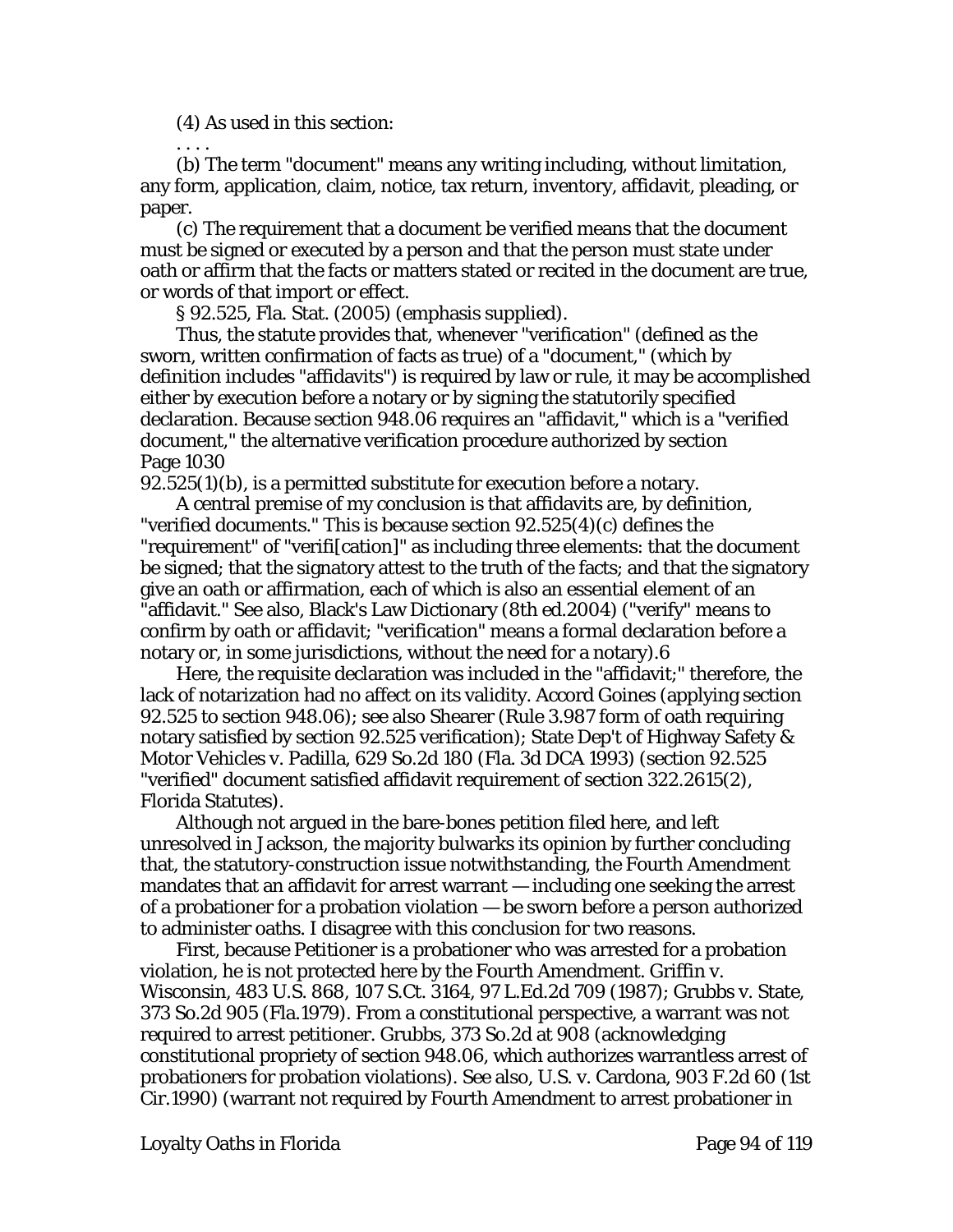his home for probation violation, even absent exigent circumstances). Therefore, Petitioner should not be heard to complain about defects in a constitutional procedure to which he has no entitlement.

 Second, because the "affidavit" here was given under penalty of perjury, it comported with the "oath or affirmation" requirement of the Fourth Amendment. United States v. Bueno-Vargas, 383 F.3d 1104 (9th Cir.2004). In Bueno-Vargas, the court addressed the sufficiency of a non-notarized, faxed verification — given pursuant to a federal statute similar to section 92.525 — under the Fourth Amendment's

#### Page 1031

Oath or Affirmation Clause.7 It concluded that "signing a statement under penalty of perjury satisfies the [Fourth Amendment] standard for an oath or affirmation." Id. at 1111. In reaching this conclusion, the court reasoned that the underlying purpose for the Fourth Amendment's Oath or Affirmation Clause is to protect the target of the warrant from "impermissible state action by creating liability for perjury . . . for those who abuse the warrant process." Id. (quoting State v. Tye, 248 Wis.2d 530, 636 N.W.2d 473, 478 (2001)). Thus, held the court, the "true test" under the Fourth Amendment is whether the statement is given under penalty of perjury. Id. at 1110. Although Bueno-Vargas involved the federal procedure for detention after a warrantless arrest, rather than an application for an arrest warrant, this factual distinction has no legal significance because, as the Bueno-Vargas court noted, the constitutional standard for both procedures is the same. Id. at 1109.

 I agree with the Bueno-Vargas court's analysis. It is the potential prosecution for perjury, if anything, that will dissuade an otherwise deceitful affiant from giving a false declaration to obtain a warrant. The largely ritualistic appearance before a notary public is not likely to further the constitutional goal of protecting the warrant's target from impermissible and unjustifiable intrusion by the state. See United States v. Turner, 558 F.2d 46 (2d

#### Page 1032

Cir.1977) (common law ritual of personal appearance before judge not mandated by constitution; oral, telephonic application for warrant, although less solemn, is constitutionally permissible). Because a section 92.525 declaration is made under penalty of perjury, its use in this manner does not violate the Fourth Amendment.

 Although the Florida Constitution, Article 1, section 12, also relied upon by the majority, is worded differently than the Fourth Amendment, my conclusion under this provision is the same because the courts are required to construe it in consonance with the Fourth Amendment. Grose v. Firestone, 422 So.2d 303 (Fla.1982). Likewise, Florida Rule of Criminal Procedure 3.120 does not necessitate a contrary conclusion because that rule simply "conforms to the Fourth Amendment requirement that probable cause be supported by `oath or affirmation.'" Kephart v. Regier, 30 Fla. L. Weekly S182, 183, \_\_\_ So.2d \_\_\_,

\_\_\_, 2005 WL 673681 (Fla. Mar. 24, 2005). Moreover, the clear import of Shearer is that section 92.525 applies to rules of criminal procedure that specify a particular type of oath. As is evidenced by the dissent in Shearer, the court rejected the argument that the form of an oath is a matter of pure procedure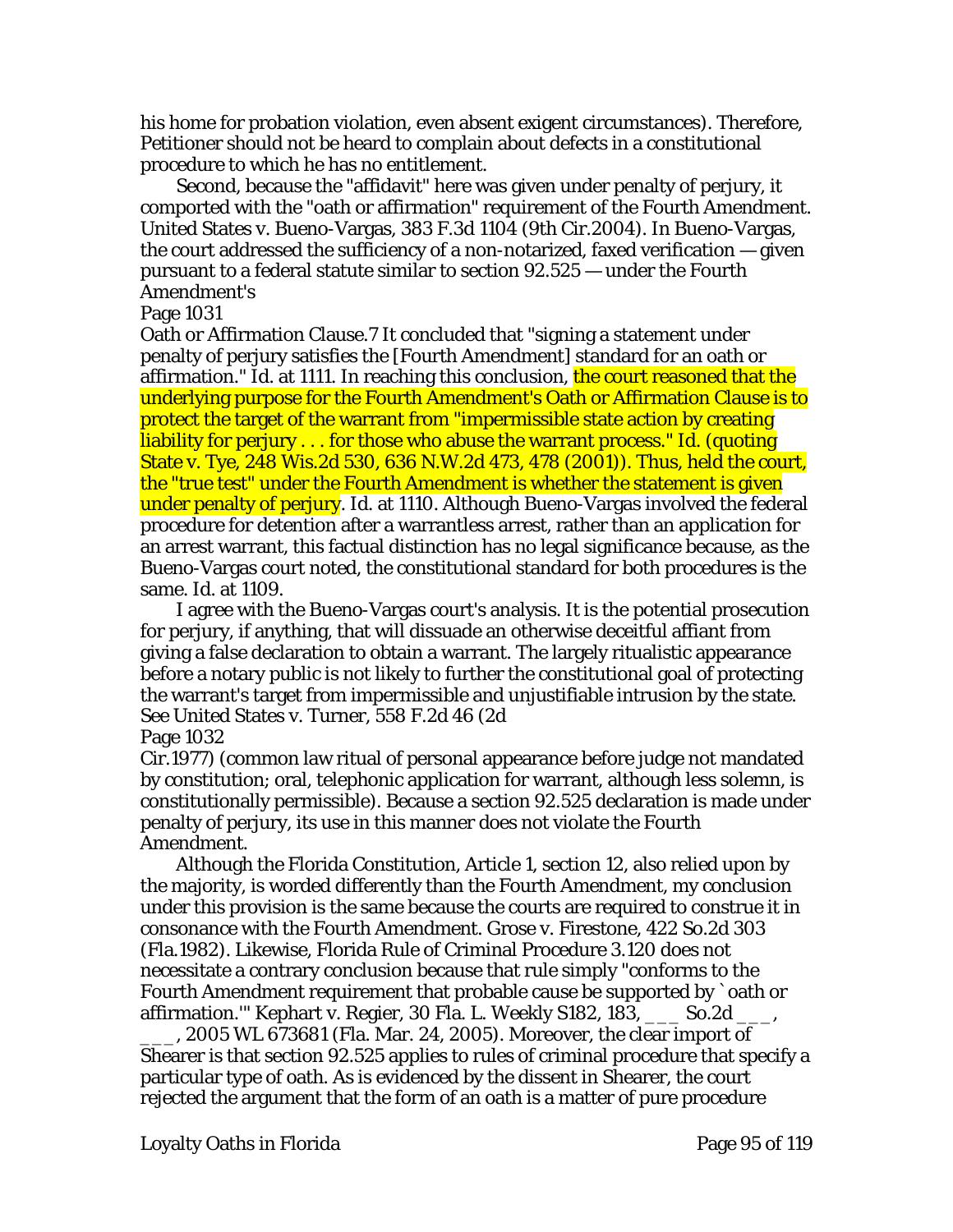within the exclusive rulemaking authority of the supreme court. Although, as the majority notes, the district courts have not extended Shearer to rules of criminal procedure that do not relate to postconviction relief, none have declined an invitation to apply its unambiguous holding in other contexts. In this case, where the application of section 92.525 to rule 3.120 is entirely consistent with the Fourth Amendment and Florida Constitution, I see no basis upon which to distinguish Shearer.

 Because the original affidavit used here was a statutorily sanctioned substitute for a notarized affidavit, a procedure that does not contravene the seizure clauses of the federal and state constitutions or implementing rule, I concur in the result reached by the majority in denying the petition. Despite the scholarly case Judge Sawaya makes for the majority, however, I do not agree that the "good faith exception" fits the circumstances of this case.

 The exclusionary rule of evidence mandates the suppression of tangible and intangible evidence obtained in violation of the Constitution. The "good faith exception," when applicable, simply avoids the consequence of the exclusionary rule. Had evidence, such as physical evidence or a confession, been obtained incident to the arrest of Petitioner, the exclusionary rule and exception might come into play. Here, however, Petitioner does not seek to exclude evidence under the exclusionary rule; therefore, the exception has no place.

 The issue in this case is simply whether the state properly invoked the tolling provision contained within section 948.06(1), Florida Statutes (2005), by filing an "affidavit." See Stambaugh, 891 So.2d at 1139 (for tolling provisions to apply, state must both file an affidavit and obtain a warrant). If the majority is correct on this technical point, the state never filed an "affidavit" because the document, however labelled, was, by definition, not an affidavit. Therefore, if I were to agree with the majority that the affidavit was defective, I would have no choice but to conclude that, because Petitioner's probation expired before an amended affidavit was filed, the lower court lost jurisdiction to proceed. Id.

PLEUS, C.J., ORFINGER and MONACO, JJ., concur.

---------------

Notes:

5. In defense of the trial judge, Jackson, by permitting the amendment after remand, was confusing.

6. In her concurring opinion, Judge Griffin necessarily acknowledges that section 92.525 is intended to apply to some affidavits, because the statutory definition of "document" includes affidavits. She argues, however, that only something called a "verified affidavit" is intended to fall within the ambit of section 92.525, and she cites an isolated reference wherein the legislature has used this phrase in another statute. Perhaps the use of the word "verified" as a modifier to the word "affidavit," due to its redundancy, is simply the product of imprecise writing by a legislative scrivener. Nevertheless, the fact remains that section 92.525, when given its plain meaning from the unambiguous, broadly-worded text, leads inescapably to the conclusion that the statute is intended to provide an alternative to the notarized form of oath.

7. 28 U.S.C. § 1746 provides: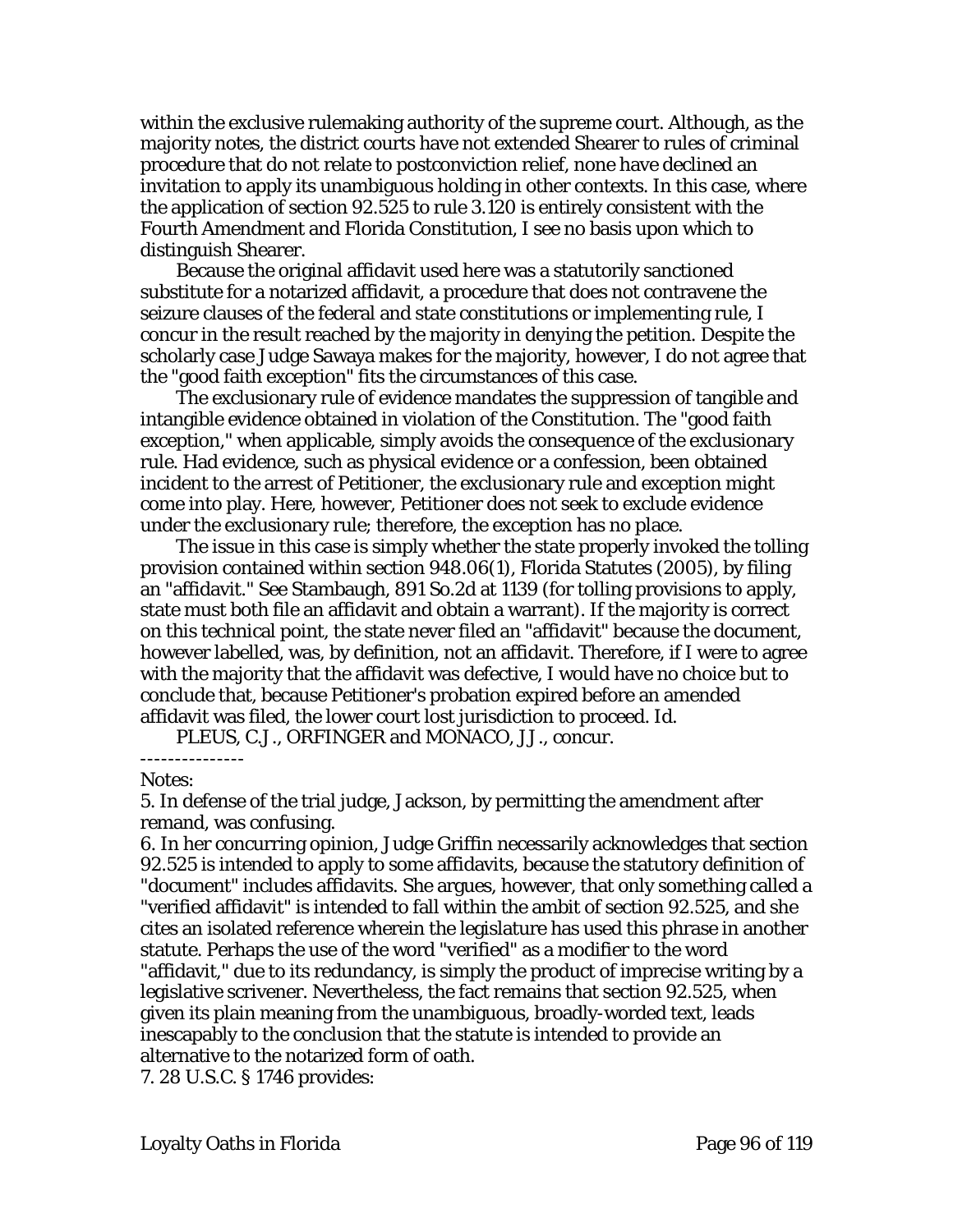Wherever, under any law of the United States or under any rule, regulation, order, or requirement made pursuant to law, any matter is required or permitted to be supported, evidenced, established, or proved by the sworn declaration, verification, certificate, statement, oath, or affidavit, in writing of the person making the same (other than a deposition, or an oath of office, or an oath required to be taken before a specified official other than a notary public), such matter may, with like force and effect, be supported, evidenced, established, or proved by the unsworn declaration, certificate, verification, or statement, in writing of such person which is subscribed by him, as true under penalty of perjury, and dated, in substantially the following form:

 (2) If executed within the United States, its territories, possessions, or commonwealths: "I declare (or certify, verify, or state) under penalty of perjury that the foregoing is true and correct. Executed on (date).

#### (Signature)".

. . . .

 Numerous decisions have concluded that a "verification" under this statute is the equivalent of an "affidavit." See, e.g., Burgess v. Moore, 39 F.3d 216, 218 (8th Cir.1994) (documents signed under penalty of perjury satisfy affidavit requirements in federal proceedings); Goldman, Antonetti, Ferraiuoli, Axtmayer & Hertell v. Medfit Int'l, Inc., 982 F.2d 686 (1st Cir.1993) (non-notarized document substitute for affidavit in summary judgment proceeding); Trammell Real Estate v. Trammell, 748 F.2d 1516 (11th Cir.1984) (verified bill of costs authorized substitute for affidavit required by rule); Williams v. Browman, 981 F.2d 901 (6th Cir.1992) (non-notarized verification same as affidavit for summary judgment proceeding); Carter v. Clark, 616 F.2d 228 (5th Cir.1980) (non-notarized document substitute for affidavit in federal proceedings notwithstanding contrary local rule); Uncle Henry's Inc. v. Plaut Consulting Inc., 240 F.Supp.2d 63 (D.Me.2003) (affidavits need not be notarized to be cognizable for summary judgment so long as they are made under penalties of perjury pursuant to 28 U.S.C. § 1746); Hameed v. Pundt, 964 F.Supp. 836 (S.D.N.Y.1997) (non-notarized declarations admissible in support of summary judgment motion); Kersting v. U.S., 865 F.Supp. 669 (D.Hawai'i 1994) (verification acceptable substitute for affidavit in support of motion for new trial); see also People v. Sullivan, 56 N.Y.2d 378, 452 N.Y.S.2d 373, 437 N.E.2d 1130, 1133 (N.Y.1982) (where court observed that statements expressly made under penalty of perjury possibly provided greater assurance against misstatement than routine of swearing before a notary); Galvin v. Town Clerk of Winchester, 369 Mass. 175, 338 N.E.2d 834, 836 (1975) (statement containing written declaration made under penalty of perjury, under state statute, satisfies requirement of an "affidavit").

---------------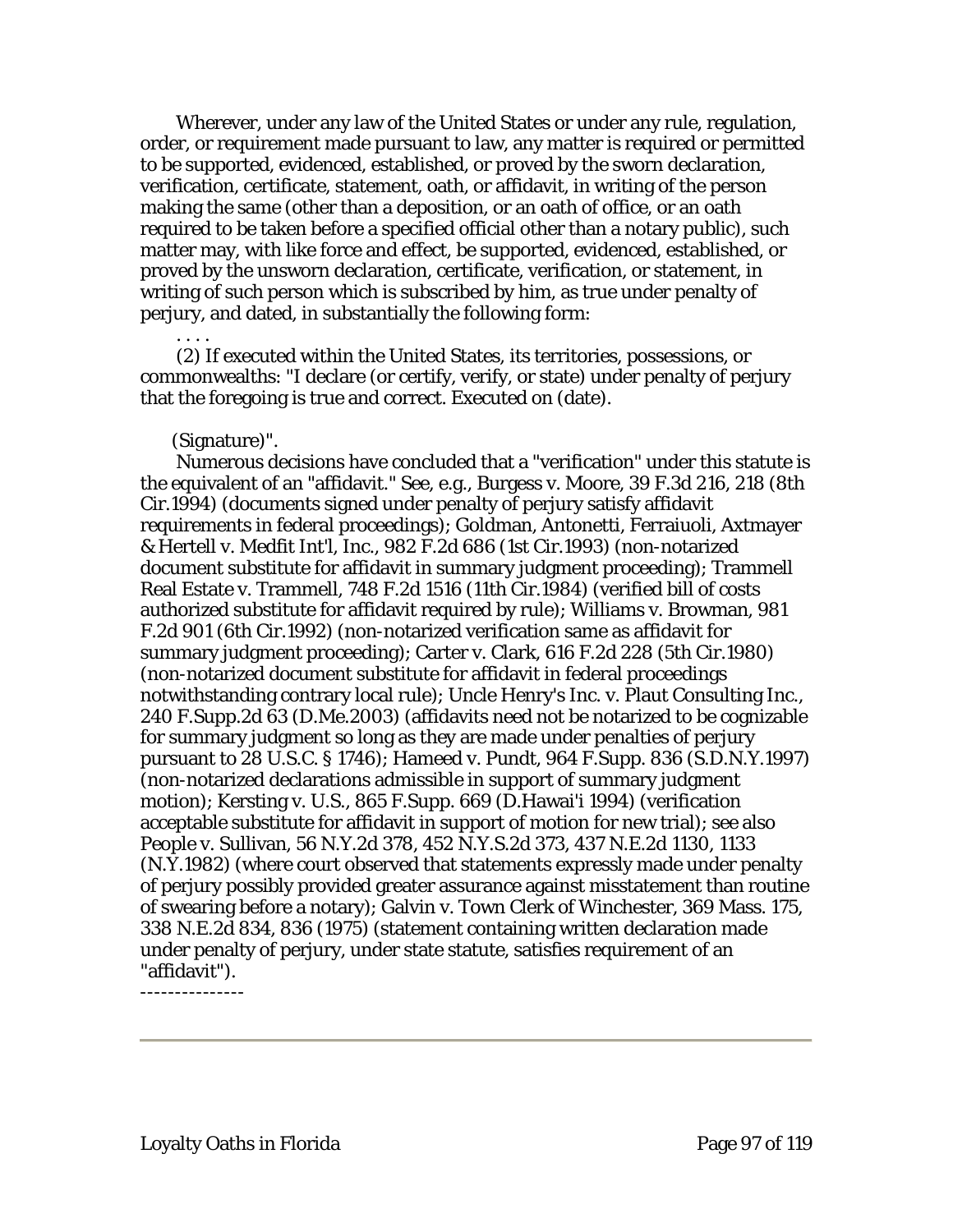## *Appendix 08 Loyalty Oath Search Result*

Pursuant to Florida Statutes <u>[Chapter 119](http://www.leg.state.fl.us/Statutes/index.cfm?App_mode=Display_Statute&URL=Ch0119/ch0119.htm)</u> the below Requester asked Oath Searcher (me) to provide a certified copy of the loyalty oath the below Employee of my agency gave pursuant to Florida Statute <u>876.05</u> ("I, \_\_\_, a citizen of the State of Florida and of the United States of America, and being employed by or an officer of \_\_\_\_\_ and a recipient of public funds as such employee or officer, do hereby solemnly swear or affirm that I will support the Constitution of the United States and of the State of Florida.)."

| Employee Name                                                                                                               |                                                                                                                                                                                                                                                                                |  |
|-----------------------------------------------------------------------------------------------------------------------------|--------------------------------------------------------------------------------------------------------------------------------------------------------------------------------------------------------------------------------------------------------------------------------|--|
|                                                                                                                             | (Target of oath search - person for whom Requester seeks oath)                                                                                                                                                                                                                 |  |
|                                                                                                                             |                                                                                                                                                                                                                                                                                |  |
|                                                                                                                             |                                                                                                                                                                                                                                                                                |  |
|                                                                                                                             | Statement of Oath Searcher - Under <b>penalties of perjury</b> I hereby certify that:                                                                                                                                                                                          |  |
|                                                                                                                             | $\Box$ I located the requested oath or a similitude thereof and attached a copy hereto.<br>$\Box$ I could not locate the requested oath document or a similitude thereof, and<br>$\Box$ I do not know whether it exists. $\Box$ I believe it exists in the following location: |  |
|                                                                                                                             |                                                                                                                                                                                                                                                                                |  |
|                                                                                                                             |                                                                                                                                                                                                                                                                                |  |
|                                                                                                                             | <b>Statement of Two Witnesses: I witnessed the above Oath Searcher:</b>                                                                                                                                                                                                        |  |
| $\square$ Sign this document truthfully as requested<br>$\Box$ Refuse or fail to sign this document truthfully as requested |                                                                                                                                                                                                                                                                                |  |
|                                                                                                                             |                                                                                                                                                                                                                                                                                |  |
|                                                                                                                             |                                                                                                                                                                                                                                                                                |  |
|                                                                                                                             |                                                                                                                                                                                                                                                                                |  |
|                                                                                                                             |                                                                                                                                                                                                                                                                                |  |
|                                                                                                                             |                                                                                                                                                                                                                                                                                |  |
|                                                                                                                             |                                                                                                                                                                                                                                                                                |  |
|                                                                                                                             | <b>REQUESTER - Person Requesting to Receive Copy of Oath Document:</b><br>(Note: Return this fully executed form with requested document to Requester by hand or mail)                                                                                                         |  |
|                                                                                                                             |                                                                                                                                                                                                                                                                                |  |
|                                                                                                                             |                                                                                                                                                                                                                                                                                |  |
|                                                                                                                             |                                                                                                                                                                                                                                                                                |  |
|                                                                                                                             |                                                                                                                                                                                                                                                                                |  |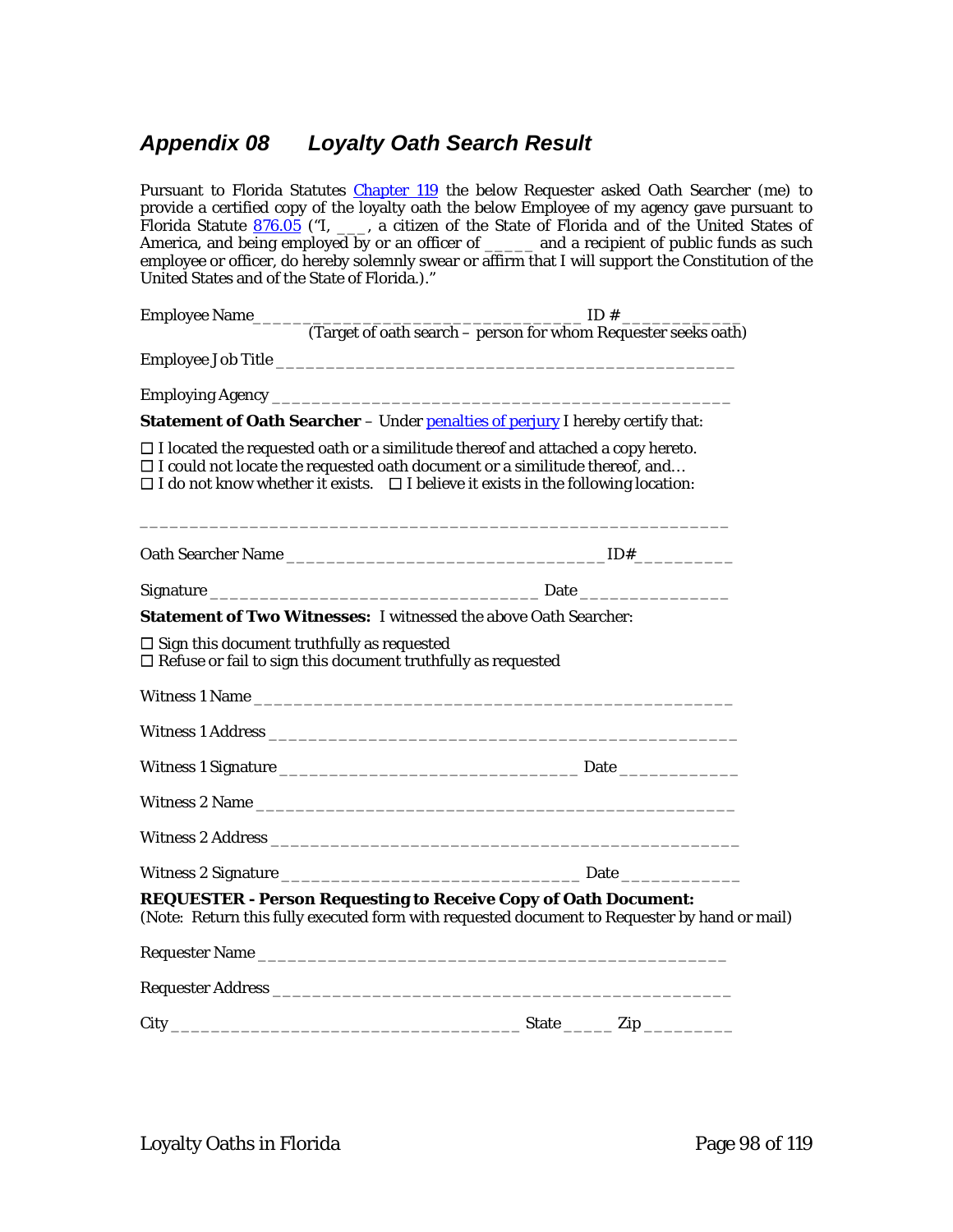| <b>Appendix 09</b> | <b>Instant Affidavit, Narrative Form.</b> |  |
|--------------------|-------------------------------------------|--|
|--------------------|-------------------------------------------|--|

STATE OF \_\_\_\_\_\_\_\_\_\_\_\_\_\_\_\_\_\_\_\_\_\_\_\_

COUNTY OF \_\_\_\_\_\_\_\_\_\_\_\_\_\_\_\_\_\_\_\_\_\_\_\_

#### AFFIDAVIT of WITNESS TO PROCEEDINGS

Before me this day personally appeared Affiant \_\_\_\_\_\_\_\_\_\_\_\_\_\_\_\_\_\_\_\_\_\_\_\_\_\_\_\_\_\_\_\_\_

residing at \_\_\_\_\_\_\_\_\_\_\_\_\_\_\_\_\_\_\_\_\_\_\_\_\_\_\_\_\_\_\_\_\_\_\_\_\_\_\_\_\_\_\_\_\_\_\_\_\_\_\_\_\_\_\_\_\_\_\_,

who, being duly sworn, deposes and says:

I, as Witness to Proceedings, and a Lawful Man or Woman over the age of majority, and having first hand knowledge of the facts herein, hereby timely say that I witnessed on the below date the following behaviors and activities in the room and location, and related to the Public Officer and Case number below, and I hereby certify the non-misleading fact, truth, accuracy, and material completeness of my statements to the best of my knowledge and belief, with no intent of improper purpose such as to harass, cause unnecessary delay, or increase litigation cost:

| $\overline{\phantom{0}}$<br>_____ | _____ | __<br>.<br>the contract of the contract of |  |
|-----------------------------------|-------|--------------------------------------------|--|
|-----------------------------------|-------|--------------------------------------------|--|

Presiding Officer, Magistrate, or Judge: \_\_\_\_\_\_\_\_\_\_\_\_\_\_\_\_\_\_\_\_\_\_\_\_\_\_\_\_\_\_\_Case # \_\_\_\_\_\_\_\_\_\_\_\_\_\_\_\_\_\_\_\_\_

Behaviors and Activities Witnessed:

| Further, Affiant says naught.                                     | [Signature of Affiant and Witness to Proceedings]                                                                                                                                            |
|-------------------------------------------------------------------|----------------------------------------------------------------------------------------------------------------------------------------------------------------------------------------------|
|                                                                   | On _____ (day) ___________ (month) _______ (year), Affiant, $\Box$ personally known, or $\Box$<br>produced identification of type ________________________, appeared before me, swore to (or |
| affirmed) and subscribed the above affidavit before me.<br>(Seal) |                                                                                                                                                                                              |
|                                                                   |                                                                                                                                                                                              |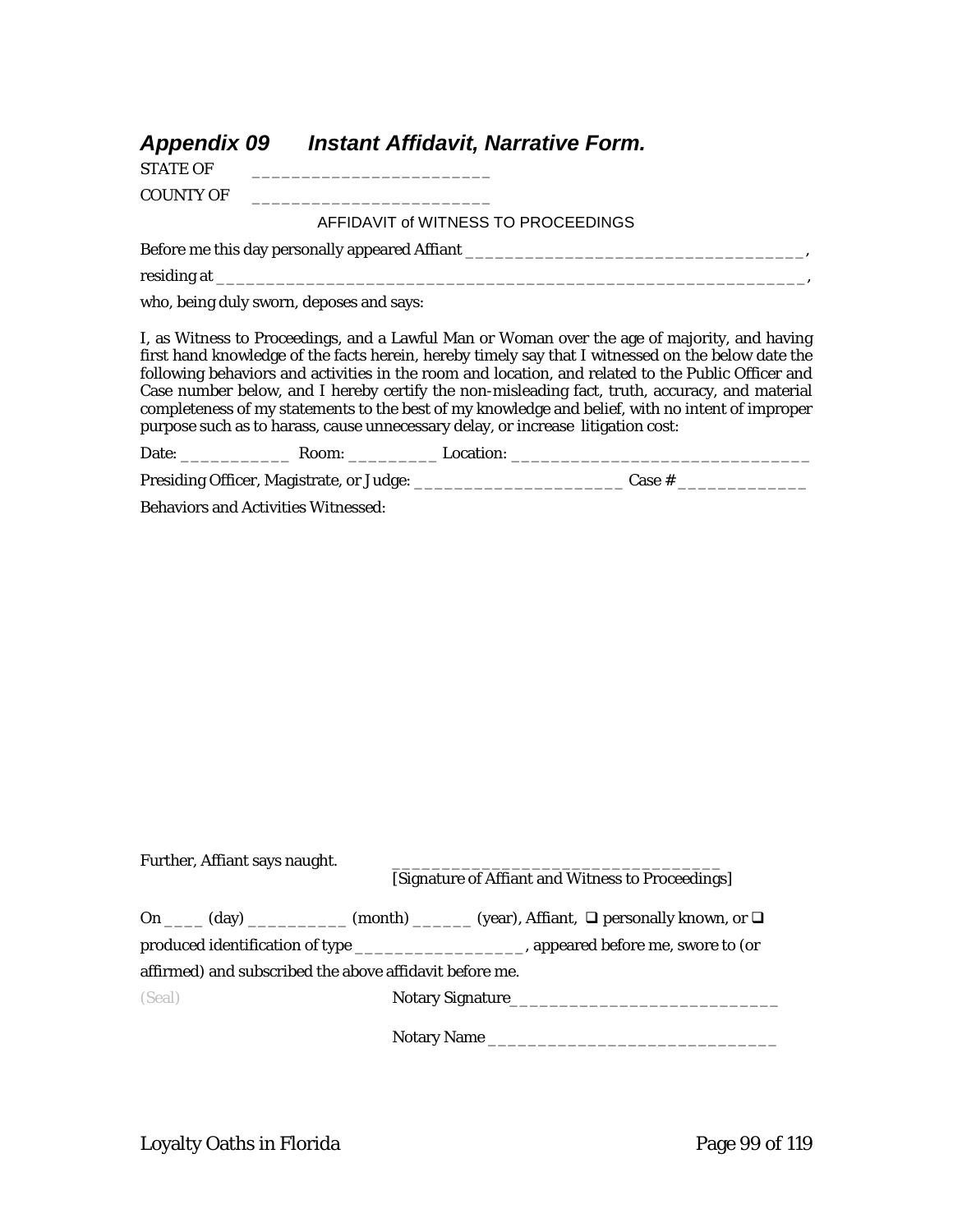# *Appendix 10 Communiation with Florida State Courts Administrator*

**From:** Laura Rush [mailto:RushL@flcourts.org] **Sent:** Thursday, June 07, 2007 9:57 AM **To:** bob@bobhurt.com **Subject:** Loyalty Oaths

Mr. Hurt – Your May 27 e-mail to Steven Hall in the Office of the State Courts Administrator was forwarded to me for review. My staff is researching the issues raised in your e-mail. I will contact you as soon as we have completed our research and analysis.

Sincerely, Laura Rush General Counsel Office of the State Courts Administrator 500 South Duval Street Tallahassee, FL 32399-1900 850.488.1824

Thank you, Laura. I appreciate your speedy response. I shall assist you in any way I can. I have attached my latest version of my research article *Loyalty Oaths in Florida,* revised 11 June 2007, for your review.

### **Loyalty Oath Problems and Why They Have Such A Serious Nature**

We do have serious problems with loyalty oaths in Florida. At the top of the heap: attitudes by high level officials and legal counsel in the government of Florida, beginning with the Governor and Department of State. Someone there decided to remove the jurat from the loyalty oaths. That causes two problems:

- 1. We do not know whether the oath-giver actually signed the oath, and cannot prove it in court.
- 2. Removal of the jurat flouts the law by conspiring in the violation of Florida Statute 876.05.

We have numerous associated problems as well:

- 1. I have found plenty of Public Officer's oaths (Article II Section 5(b), Florida Constitution) on file, but they do not constitute compliance with 876.05. I have not found any 876.05 oaths on file with state courts administrators.
- 2. All paymasters, whether State Courts Administrators or Comptrollers, violate the array of statutes in 876.05-876.10 by failing to have the 876.05 oath on hand before paying the judges.
- 3. Your administrators around the state should not hand out paychecks to judges who do not have on file a precisely worded, notarized 876.05 oath, and the Comptroller should not make direct deposits of pay into judges' bank accounts without having that oath on file.

Loyalty Oaths in Florida **Page 100 of 119**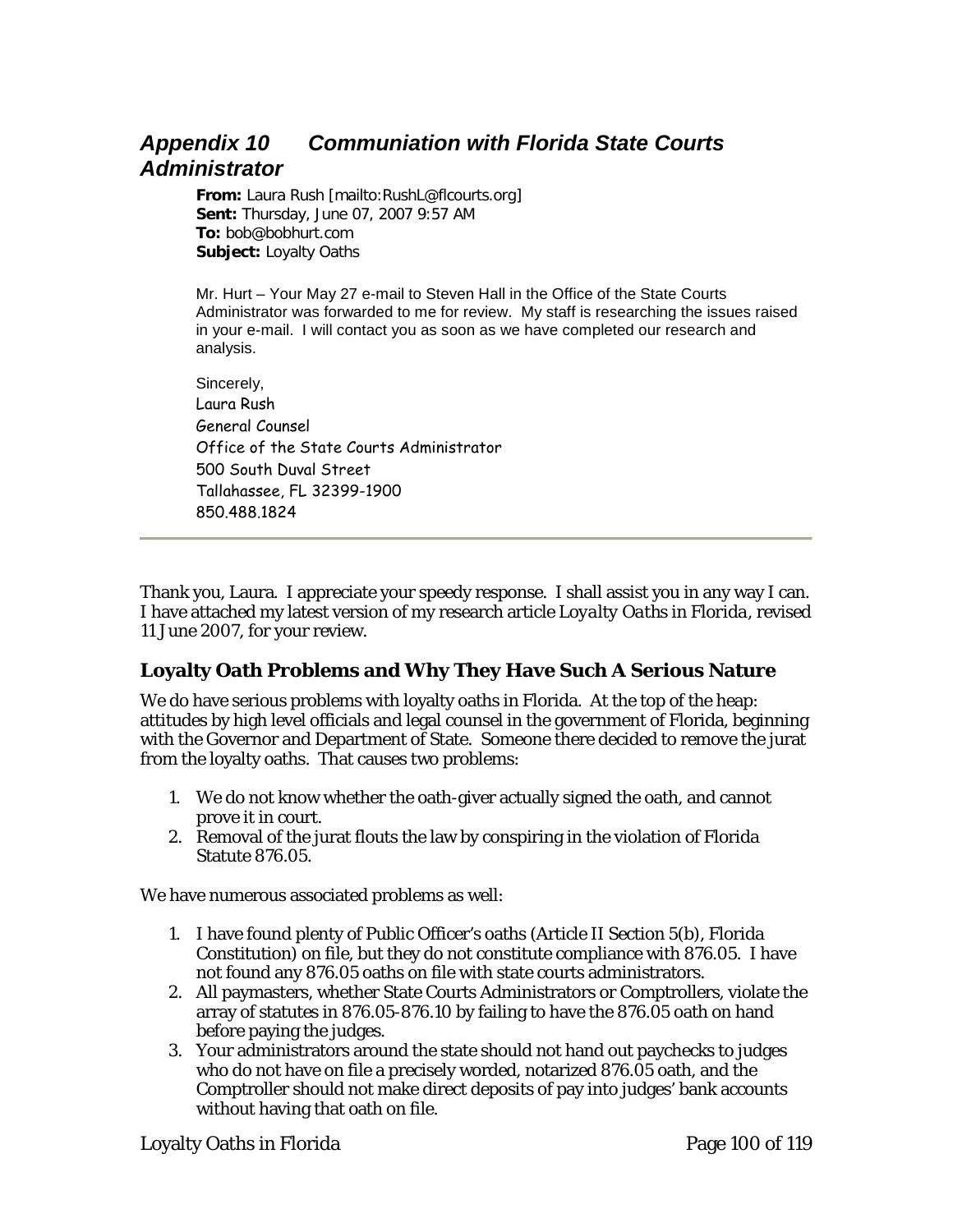- 4. Statute 876.06 requires that the government discharge employees who fail to execute the 876.05 oath, and any employing official who fails to discharge such an employee thereby commits a second degree misdemeanor under 876.08.
	- a. Your administrators should effectively fire every judge who does not have a valid 876.05 oath.
	- b. Because of your control over paychecks, you have both the power and the responsibility to take that action.
	- c. If you cannot yourselves take the action, then you should insist that the appropriate party do it. I want to know the job title of such parties.
	- d. Other than appointed Senior Judges, we elect judges, so I do not presume that they work for the Supreme Court. Thus, the Supremes cannot fire them.
	- e. Maybe the Supervisors of Elections have the authority to declare them unelected for want of executing and having notarized their 876.05 oaths. I believe the Supervisors have that authority because the election process has not run its course till the judge qualifies lawfully to take his first paycheck PRIOR to performing any duties of the office.
	- f. Therefore, the State Courts Administrators must inform the Election Supervisors of the fault for any judge who fails to execute and have notarized his or her 876.05 oath.
		- 1. In the event the State Courts Administrator incurs the penalty of 876.08 by failing to inform the Election Supervisor of the judge's failure to have a valid 876.05 oath on file, but
		- 2. the Election Supervisor incurs the penalty by failing to declare the judge Not Elected if so informed by the State Courts Administrator.
- 5. The law clearly requires that an executed oath bear the signature of the employee and the signature and seal of the person duly authorized to take oaths for acknowledgement. Without both, the oath does not have legal sufficiency.
- 6. The Judge MUST take these loyalty Oaths, and you should demand that the State Courts Administrators and the judges themselves have them available for instant public access:
	- a. 97.051 Elector's oath
	- b. Bar oath (see Bar Examiner rules the public cannot access these, but Attorneys can buy a certified copy for \$30)
	- c. 876.05 oath, pre-candidate (most recent election or appointment)
	- d. 105.031 Candidate's oath (most recent election or appointment)
	- e. A2S5b Public Officer's oath (most recent election or appointment)
	- f. 876.05 oath, pre-paycheck (most recent election or appointment)
- 7. Note that the law requires all of these oaths in sequence because at any time, a person can "unswear" his oath or "change his mind," and so a previously sworn oath does not suffice. Thus a judge must swear loyalty before becoming a candidate (876.05), upon getting elected (A2S5b), and again prior to first performing the duties of the office (876.05). While the judge might consider this just too, too tedious, so what? The people and our legislator feel scared out of our wits by the idea of an insufferably arrogant, corrupt judge of the kind that mostly populate our courts these days. We wouldn't trust our mothers to govern us wisely without the pressure of a loyalty oath guaranteeing to honor and protect our Constitutionally guaranteed rights. Judges provide the consummate vehicle for enforcing that guarantee, so we DEMAND that someone trustworthy like a notary public take the oath-giver's oral and written oath and witness the oath-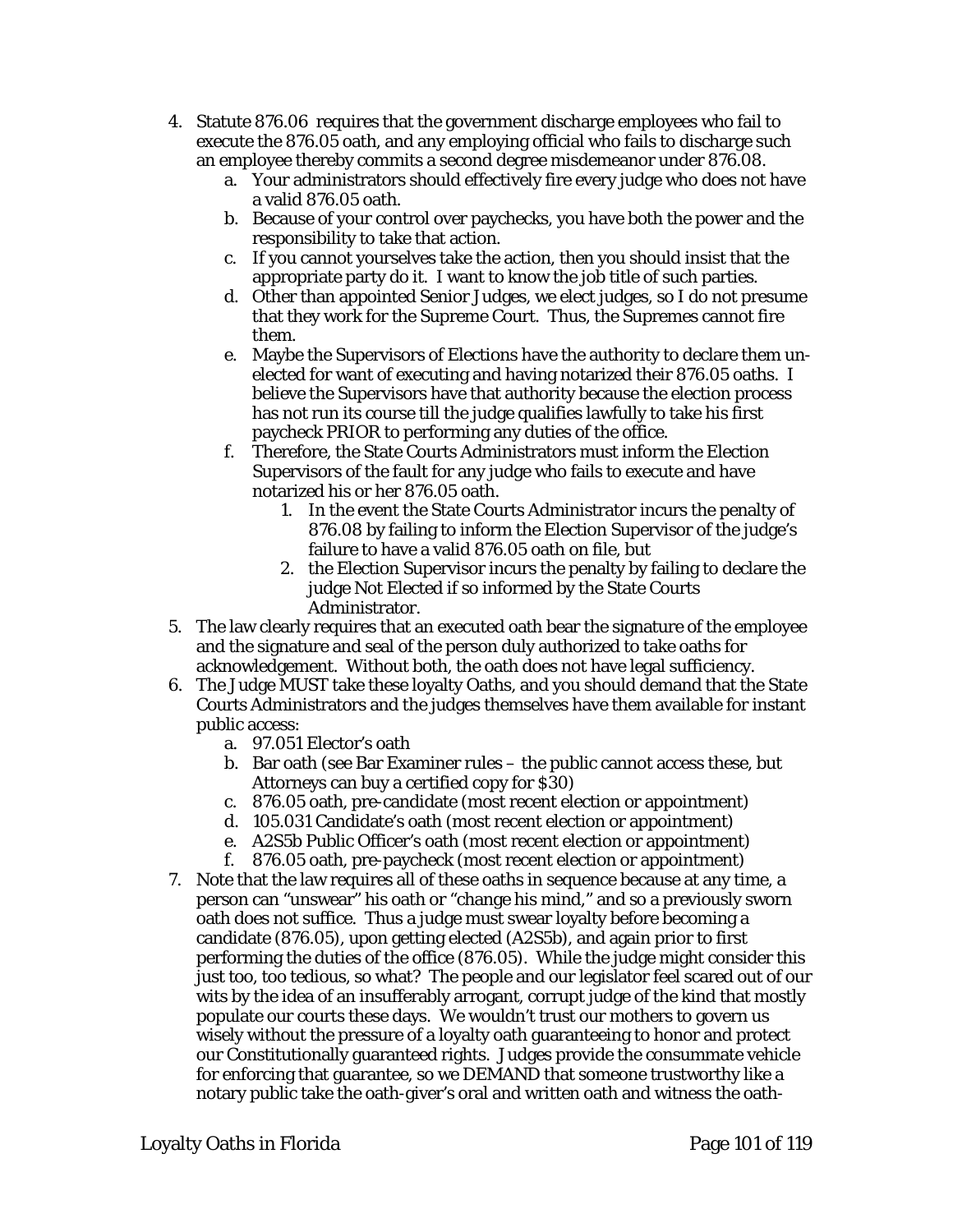giver's signature upon the oath document, then sign and seal the witness' attestation. Nothing less can possibly suffice to give us peace of mind.

- 8. Attorneys in the Florida State Department have speciously claimed that Florida Statute 92.525 allows the public officer to substitute a penalty of perjury statement for a jurat.
	- a. Let us first remember that 92.525 deals with oaths of witnesses in official (court) proceedings, and not with the general practice of administering loyalty oaths for public office, which typically do not happen in "official" proceedings (although I believe all judges should so swear at the beginning of every judicial proceeding.
	- b. Second let us attend to the fact that the statute text "*(1) When it is authorized or required by law, by rule of an administrative agency, or by rule or order of court that a document be verified by a person, the verification may be accomplished in the following manner:*" specifically **refers to a document**, **not to the oral swearing of an oath**, of loyalty, which the notary, clerk, or judge hears orally admitted by the oath giver. The oral swearing of the oath, *not the verification of the oath document,* constitutes the primary act witnessed. 876.05 says the oath giver is "*required to take an oath before any person duly authorized to take acknowledgments of instruments for public record.*" It does not say the oath giver must verify a document.
	- c. The attorneys who advocate the fraudulent 92.525 argument suffer under a corrupting influence, perhaps one that threatens their job and bar membership if they don't advocate. Otherwise, how can they possibly explain that for many years prior to 2000, all oaths bore jurats? Had everyone prior to that time lost his mind? Or did Jeb Bush, in a fit of pique over the jurat, demand that his minions remove it from oath forms? I believe he did. I obtained a copy of his 1998 and 2002 oaths. The 1998 oath bore a jurat all right, but Jeb signed the document where he should have AND where the notary should have. The 2002 oath document did not bear a jurat. Go ahead and call Joel Mynard at the Bureau of Records and have him send you a copy of each. Then you might get some inkling as to why the jurat disappeared.
- 9. As a consequence of failing to have the 876.05 oaths notarized, every judge elected since 2000 has committed serious crimes regarding loyalty oaths:
	- a. Misdemeanor perjury violation of 105.031 (by failing to have a valid 867.o5 oath with jurat prior to swearing candidate oath required by  $105.031(5)(a)(3)$ .)
	- b. Misdemeanor violation of 876.07, taking office without qualification, under [839.18](http://www.leg.state.fl.us/Statutes/index.cfm?App_mode=Display_Statute&Search_String=&URL=Ch0839/SEC18.HTM&Title=-%3E2006-%3ECh0839-%3ESection%2018#0839.18) Penalty for officer assuming to act before qualification.
	- c. Felony violation of 843.0855 Obstruction of Justice by impersonating a public officer
- 10. In spite of these blatant crimes, not a single Sheriff's deputy, Sheriff, State Attorney, State Trooper, or Florida Department of Law Enforcement Official has lifted a finger or a pen to bring these perpetrators to justice… to their everlasting shame.
- 11. Florida's judges have gone out of control and made crime rampant in our courts, from the highest to the lowest.
	- a. I have sat in many hearings and watched judges stomp mercilessly and with impunity on litigants' and observers rights, using bailiffs like a pack of rabid lap dogs to wield and enforce their unmerciful and unjust edicts.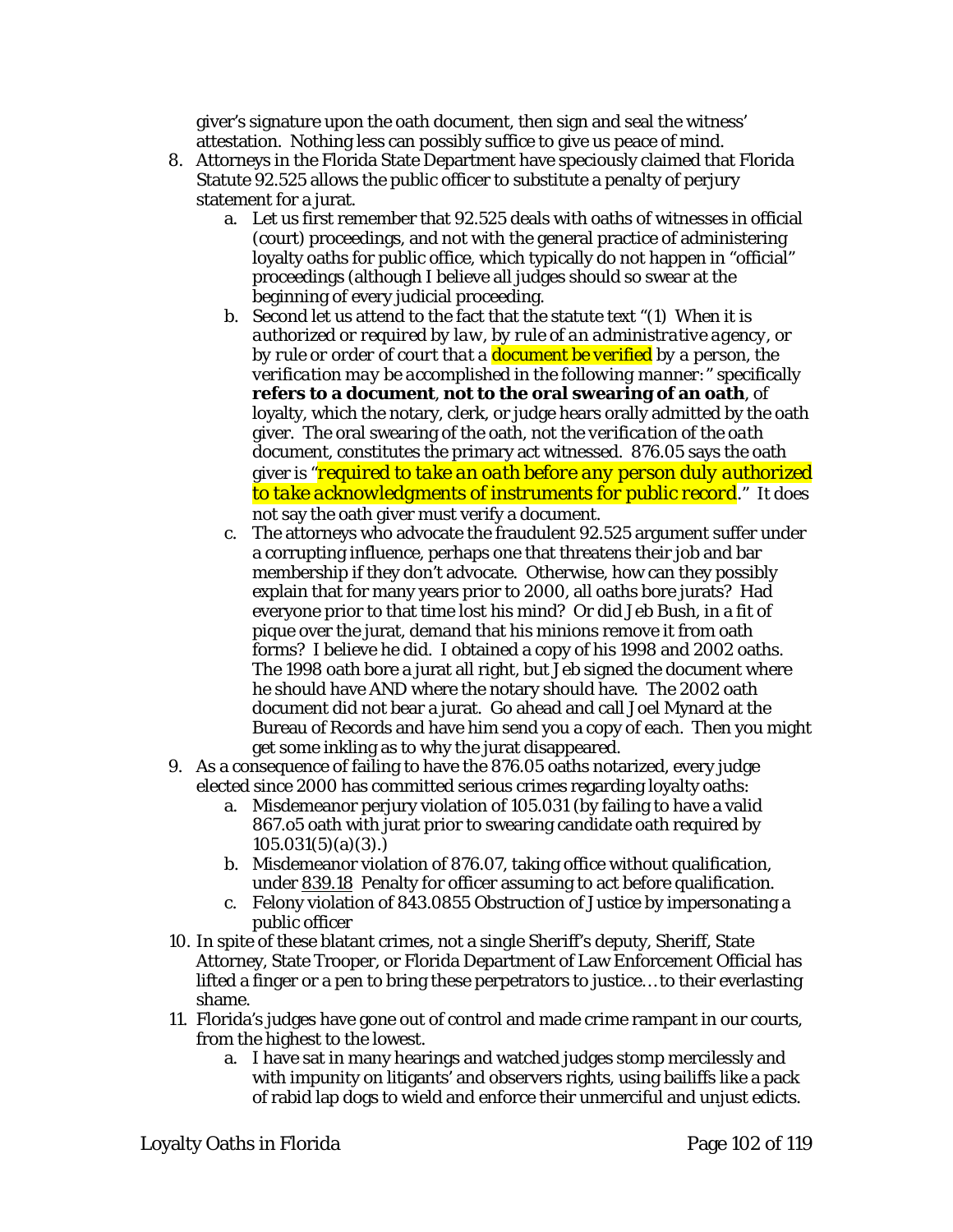- b. Judges routinely conspire to alter the official record by directing court reporters to omit important discourse or commentary from it, and that has grown so egregious that many Circuit Chief Judges deny the public access to the CourtSmart recordings, lest the public discover their criminal and conspiratorial chicanery.
- c. I believe bribery by law firms commonly corrupts judges in every judicial circuit, and pro se litigants have no hope of obtaining justice.
- d. I know for a fact that the clerk of the Supreme Court routinely and ALWAYS dismisses the cases of pro se litigants who faced opponents represented by attorneys in the District Courts of Appeal, and the DCAs routinely rule against pro se litigants who faced opponents represented by attorneys.
- e. Such collusion to defeat justice amounts to an utter desecration of honor, and all of the judges likewise turn a blind eye to this loyalty oath mess.
- f. I have all but lost complete and total respect for our judiciary.

You do have an opportunity to start the process of straightening out these renegades. Will you do your job and push the process to start firing judges? Or will you become part and parcel of the corruption that has destroyed the Florida Republic?

### **A Case Against Florida's Biggest Racketeering Industry**

Note this: I have almost finished planning a racketeering lawsuit against the entire judiciary in Florida, including the judges, clerks, and every bar member. Why?

- 1. The US Constitution guarantees that the states will have Republic governments. Article IV Section 4. The United States shall guarantee to every state in this union a republican form of government, and shall protect each of them against invasion; and on application of the legislature, or of the executive (when the legislature cannot be convened) against domestic violence.
- 2. A republic has balance and separation of powers so that the same laws bind both the rulers and the ruled.
- 3. Our loyalty oaths constitute the only guarantee that public officers will protect our rights, and not stomp on them.
- 4. In 1949, the Supreme Court absorbed the Florida Bar Thus all bar members (attorneys and judges) belong to the Judicial Branch of Florida's government
- 5. The Florida Bar is a private corporation that holds secret meetings the public cannot attend. See State Dept filing - **FLORIDA BAR, Document Number X00629, Status ACTIVE, Filed Date 04/06/1989** (no other data available). [http://www.sunbiz.org/scripts/cordet.exe?action=DETFIL&inq\\_doc\\_number=X](http://www.sunbiz.org/scripts/cordet.exe?action=DETFIL&inq_doc_number=X00629&inq_came_from=NAMFWD&cor_web_names_seq_number=0000&names_name_ind=N&names_cor_number=&names_name_seq=&names_name_ind=&names_comp_name=FLORIDABAR&names_filing_type) [00629&inq\\_came\\_from=NAMFWD&cor\\_web\\_names\\_seq\\_number=0000&na](http://www.sunbiz.org/scripts/cordet.exe?action=DETFIL&inq_doc_number=X00629&inq_came_from=NAMFWD&cor_web_names_seq_number=0000&names_name_ind=N&names_cor_number=&names_name_seq=&names_name_ind=&names_comp_name=FLORIDABAR&names_filing_type) [mes\\_name\\_ind=N&names\\_cor\\_number=&names\\_name\\_seq=&names\\_name\\_i](http://www.sunbiz.org/scripts/cordet.exe?action=DETFIL&inq_doc_number=X00629&inq_came_from=NAMFWD&cor_web_names_seq_number=0000&names_name_ind=N&names_cor_number=&names_name_seq=&names_name_ind=&names_comp_name=FLORIDABAR&names_filing_type) [nd=&names\\_comp\\_name=FLORIDABAR&names\\_filing\\_type=](http://www.sunbiz.org/scripts/cordet.exe?action=DETFIL&inq_doc_number=X00629&inq_came_from=NAMFWD&cor_web_names_seq_number=0000&names_name_ind=N&names_cor_number=&names_name_seq=&names_name_ind=&names_comp_name=FLORIDABAR&names_filing_type)
- 6. Compare this with "The Florida Bar Association, Inc" of Bradenton, probably a poke in the eye of the Florida Bar. [http://www.sunbiz.org/scripts/cordet.exe?action=DETFIL&inq\\_doc\\_number=N](http://www.sunbiz.org/scripts/cordet.exe?action=DETFIL&inq_doc_number=N05000009115&inq_came_from=NAMFWD&cor_web_names_seq_number=0000&names_name_ind=N&names_cor_number=&names_name_seq=&names_name_ind=&names_comp_name=FLORIDABAR&names_filing_type) [05000009115&inq\\_came\\_from=NAMFWD&cor\\_web\\_names\\_seq\\_number=00](http://www.sunbiz.org/scripts/cordet.exe?action=DETFIL&inq_doc_number=N05000009115&inq_came_from=NAMFWD&cor_web_names_seq_number=0000&names_name_ind=N&names_cor_number=&names_name_seq=&names_name_ind=&names_comp_name=FLORIDABAR&names_filing_type) [00&names\\_name\\_ind=N&names\\_cor\\_number=&names\\_name\\_seq=&names\\_](http://www.sunbiz.org/scripts/cordet.exe?action=DETFIL&inq_doc_number=N05000009115&inq_came_from=NAMFWD&cor_web_names_seq_number=0000&names_name_ind=N&names_cor_number=&names_name_seq=&names_name_ind=&names_comp_name=FLORIDABAR&names_filing_type) [name\\_ind=&names\\_comp\\_name=FLORIDABAR&names\\_filing\\_type=](http://www.sunbiz.org/scripts/cordet.exe?action=DETFIL&inq_doc_number=N05000009115&inq_came_from=NAMFWD&cor_web_names_seq_number=0000&names_name_ind=N&names_cor_number=&names_name_seq=&names_name_ind=&names_comp_name=FLORIDABAR&names_filing_type),
- 7. The Executive Branch contains numerous bar members, some Constitutional officers, like the Attorney General, State Attorneys, Assistant State Attorneys, and staff counsel like you.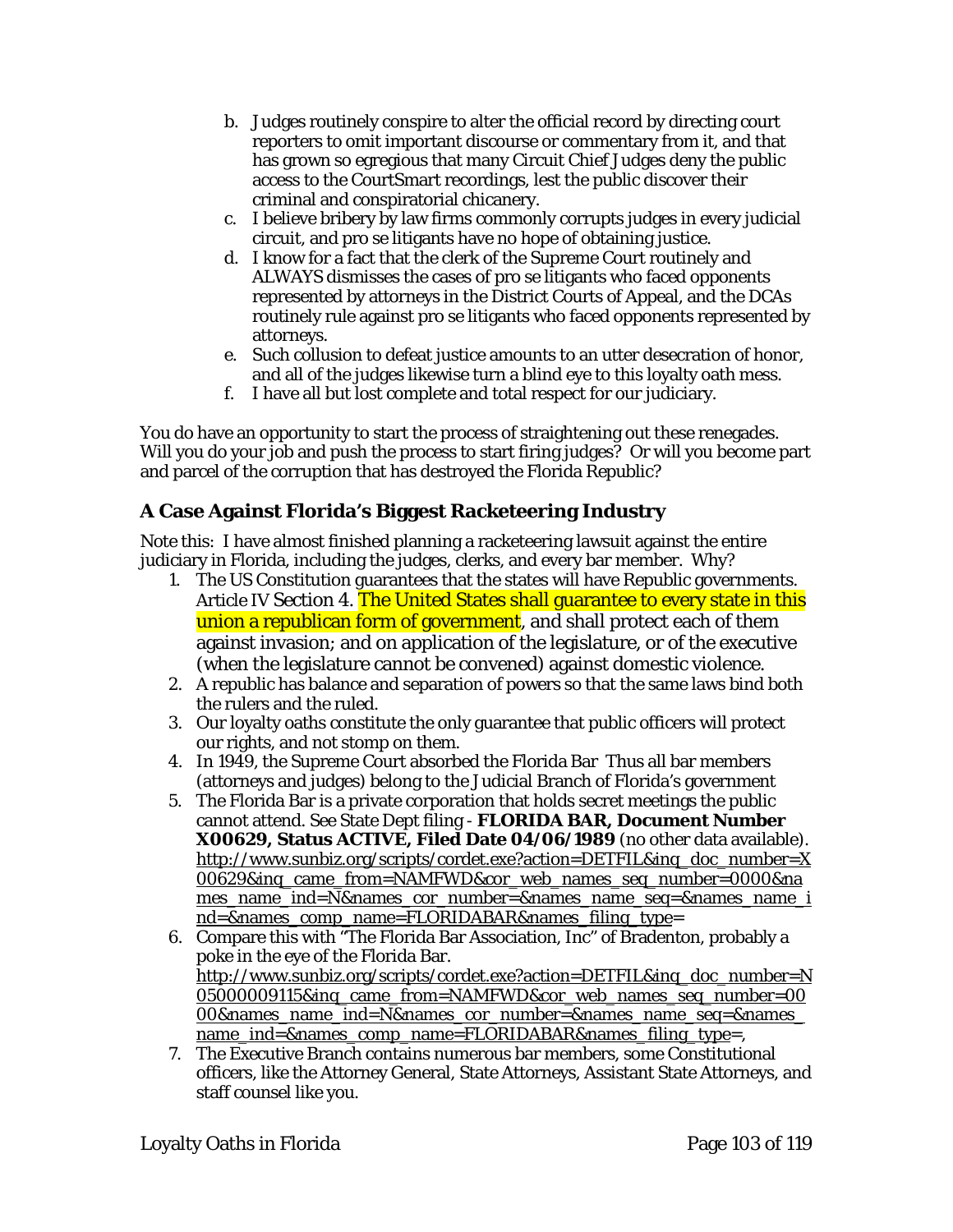- 8. The Legislative Branch contains numerous bar members, including many legislators and a bunch of staff members and legislative aids and staff counsel like you.
- 9. Thus, all three branches contain bar members who belong to the Judicial Branch.
- 10. Florida Constitution Article II **SECTION 3. Branches of government.**-- The powers of the state government shall be divided into legislative, executive and judicial branches. No person belonging to one branch shall exercise any powers appertaining to either of the other branches unless expressly provided herein.
- 11. Thus, the Florida Constitution is criminal on its face it violates the US Constitution by destroying the Republic's republican nature through requiring Constitutional officers to belong to the Bar, a private corporation, and it commits governmental insanity by allowing Bar members to participate in government at all. No wonder judges and law firms collude to destroy the very fair and impartial justice they promised under "loyalty oaths" that they would deliver.
- 12. The whole scheme of Bar infiltration of every nook and cranny of every level and branch of government amounts to an enormous racketeering scam intended to defraud the people and extort millions of dollars annually from them through bogus trials in which all attorneys (yes, even defense attorneys) have their first loyalty to the court, not to the Constitution (and clients become wards of the court - see CJS V7 on Attorney-Client Relationship).

Don't you agree that I can make a good case for racketeering? Never mind. Consider that question rhetorical.

I hope you will correspond openly and honestly with me, and not pretend that 92.525 excuses the judges from the obligation to give their proper 876.05 oaths, including having the oaths signed and sealed by a proper notary or other appropriate officer.

Please, let me see some fast and decisive action in forcing all public employees properly to execute oaths to which a notary or other appropriate officer signs and seals a jurat.

Sincerely and without prejudice (UCC 1-308), Bob Hurt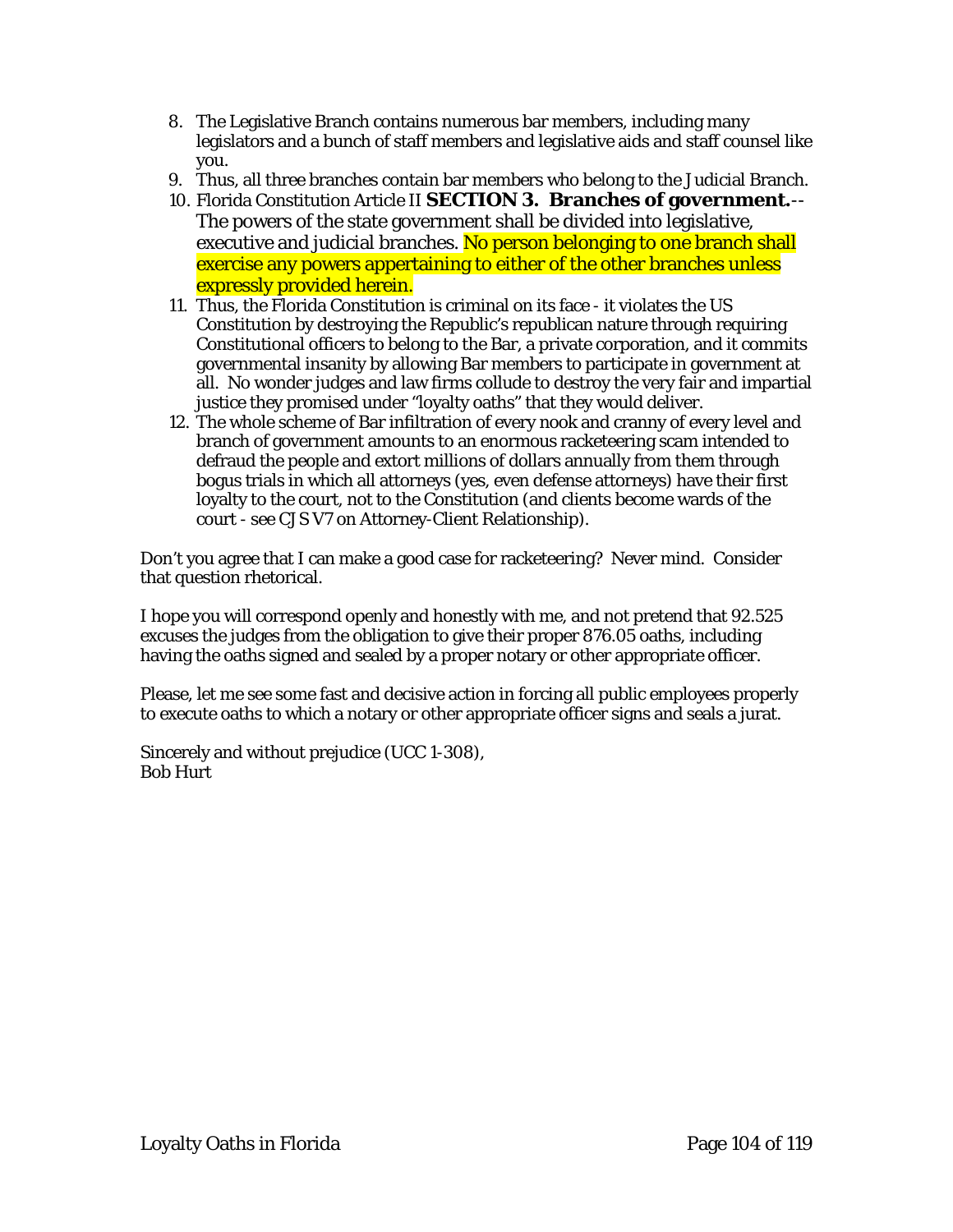# *Appendix 11 Letter from Lynn Hearn to Amy Tuck Recommending Jurats*



CHARLIE CRIST THE CRIST CHARLIE CRIST CHARLIE CRIST Governor Secretary of State Secretary of State Secretary of State Secretary of State Secretary of State Secretary of State Secretary of State Secretary of State Secretary of State Secretary of State Secretary of State Secr

May 1, 2007

To: Amy Tuck, Director, Division of Elections

From: Lynn C. Hearn, General Counsel

Re. Candidate and Employee Oaths

For the reasons set forth below, I recommend that that the Division of Elections modify the forms containing the Loyalty Oath For Candidates For Public Office and the Oath of Office for public employees (collectively, "Oath Forms") to require that these forms be notarized.

Section 876.05, Florida Statutes (2006), requires that all employees of the state, counties, cities, school districts, etc. "take an oath" promising to support the Florida and U.S. Constitutions "before any person duly authorized to take acknowledgments of instruments for public record in the state." This oath is also required by candidates seeking to qualify for public office, § 876.07, Fla. Stat. (2006). An additional oath is required by candidates pursuant to Section 99.021, Florida. Statutes (2006); this section requires candidates to take an oath before "an officer authorized to administer oaths" stating that the candidate is qualified to hold the office which be or she seeks and, if applicable, that the candidate is a member of the political party for which he or she claims affiliation. Notarization of each of these oaths would clearly satisfy the respective statutory requirements, as a notary public is authorized to take acknowledgement of instruments of writing for public record in this state and is authorized to administer oaths within the state\_ *See §§* 92.50(1), 117.04, Fla. Stat. (2006).

However, our current Oath Forms do not contain a notarization requirement. Instead, they require the public employee / candidate to declare, "[u]nder penalties of perjury . . that I have read the foregoing oath and that the facts stated in it are true." It may technically be permissible to substitute this language for notarization language pursuant to Section 92.525, Florida Statutes (2006), which permits the "penalties of perjury" language to be used when Florida law requires a document, including an affidavit, to be "verified." Nevertheless, some uncertainty exists in case law regarding the appropriate applicability of Section 92.525. *Compare State v. Shearer,* 628 So. 2d 1102 (Fla. 1993) (holding "notarized oath" required by rule of criminal procedure was satisfied by use of language in Section 92.525) *with Crain v. State,* 914 So. 2d 1015, 1020 (Fla. 5th DCA 2005) (statute requiring "affidavit" was not satisfied by unsworn statement containing language in Section 92.525) (en banc), *rev. denied,*  914 So. 2d 1015 (Fla. 2005). In light of the courts' inconsistent views with respect to Section 92.525, I believe the better course is to require each of the Oath Forms to be notarized.

Loyalty Oaths in Florida Page 105 of 119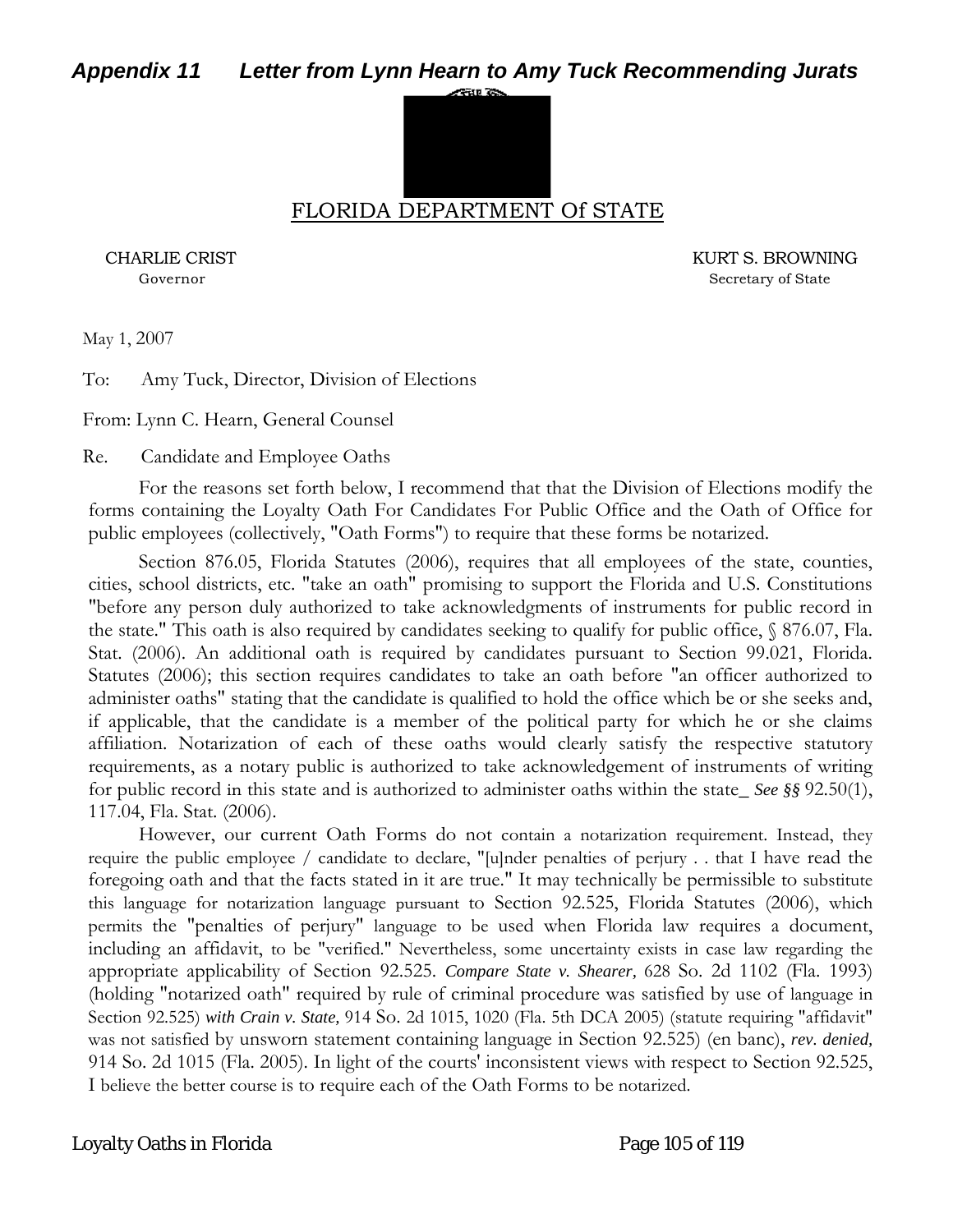Amy Tuck, Director, Division of Elections Re: Candidate and Employee Oaths May 1, 2007 Page 2

There is no need. to go back and have all previously filed Oath Forms notarized, and there is no concern that public officers and employees whose oaths were not notarized lack authority to carry out their official responsibilities. Even in the extremely unlikely event the oath forms are deemed technically deficient because they were not notarized, the well-settled "de facto officer" doctrine provides that acts taken: under color of official title are E.g., *Nguyen v. United States,* 539 U.S. 69, 77 (2003) (acts performed by person under color of official title are valid even if technical defects in statutory authority are later discovered) (citing *McDowell v. United States,* 159 U.S. 596 (1895), in which the Court rejected a claim that an order designating a district judge was defective); *State ex rel. Hawthorne v. Wiseheart,* 28 So. 2d 589, 593 (applying de facto officer doctrine to reject challenge to circuit judge's authority, stating "the de facto doctrine was engrafted on the law for public policy and necessity, in order that the interest of the public and others dealing with the officer might be protected"); *see also State ex rel. Siegendorf,* 266 So. 2d 345, (Fla. 1972) (rejecting assertion that oath of candidacy was defective because it failed to include fizll name of office sought; holding "literal and total compliance" with technical statutory language is not required to meet statutory requirements of qualification for public office). Of course, in the event there is a challenge to the lack of notarization of any public officer's oath, the alleged deficiency can be easily remedied by having the oath notarized.

I appreciate your attention to this matter. Please let me know if you have any questions.

Copies to: Kurt S. Browning, Secretary of State Dawn K. Roberts, Assistant Secretary of State Jennifer Kennedy, Deputy Secretary of State Gary Holland, Assistant General Counsel

> R. A. Gray Building **•** 500 South Bronough Street • Tallahassee, Florida 32399-0250 Telephone: (850) 245-6500 • Facsimile: (850) 245-6125 www.dos.state.fl.us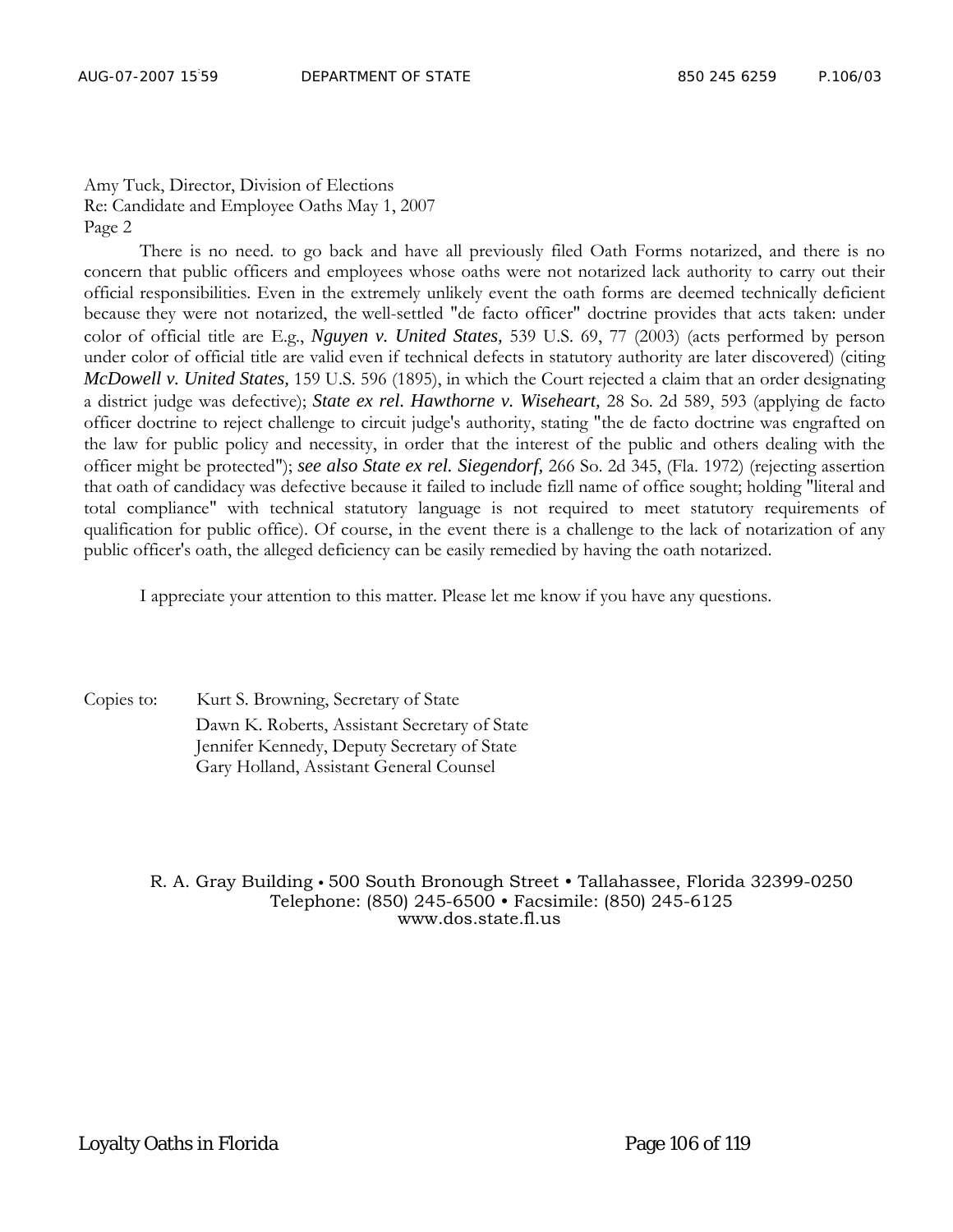*Appendix 12 Gary Phillips 9 October 2007 Memo to Chief Judges*

R. Fred Lewis Chief Justice



Elisabeth H. Goodner State Courts Administrator

#### **Office of the State Courts Administrator**

Laura Rush General Counsel 850.488.1824 / 850.410-5301 Fax / <u>rushl@flcourts.org</u>

April 14, 2008

Mr. Bob Hurt 2460 Persian Drive #70 Clearwater, FL 33763

Dear Mr. Hurt:

This letter responds to your March 19 public records request, as clarified by your April 10 e-mail, for: (1) orders from the Office of the State Courts Administrator (OSCA) or the Florida Supreme Court that caused judges to execute new oaths in the fall of 2007; and (2) procedures within OSCA and the circuit court administration offices for verifying credentials of new judges and for issuing pay requisitions for new judges.

Copies of records relating to your first request are enclosed. A Court staff e-mail address made confidential by rule 2.420(c)(2), Florida Rules of Judicial Administration, has been redacted.

OSCA has no written procedures relating to the verification of credentials for new judges or for issuing pay requisitions for new judges. Individual circuit and appellate court administration offices may have written procedures for their court. You may wish to check with these courts as to whether written procedures exist.

Sincerely,

Laura Rush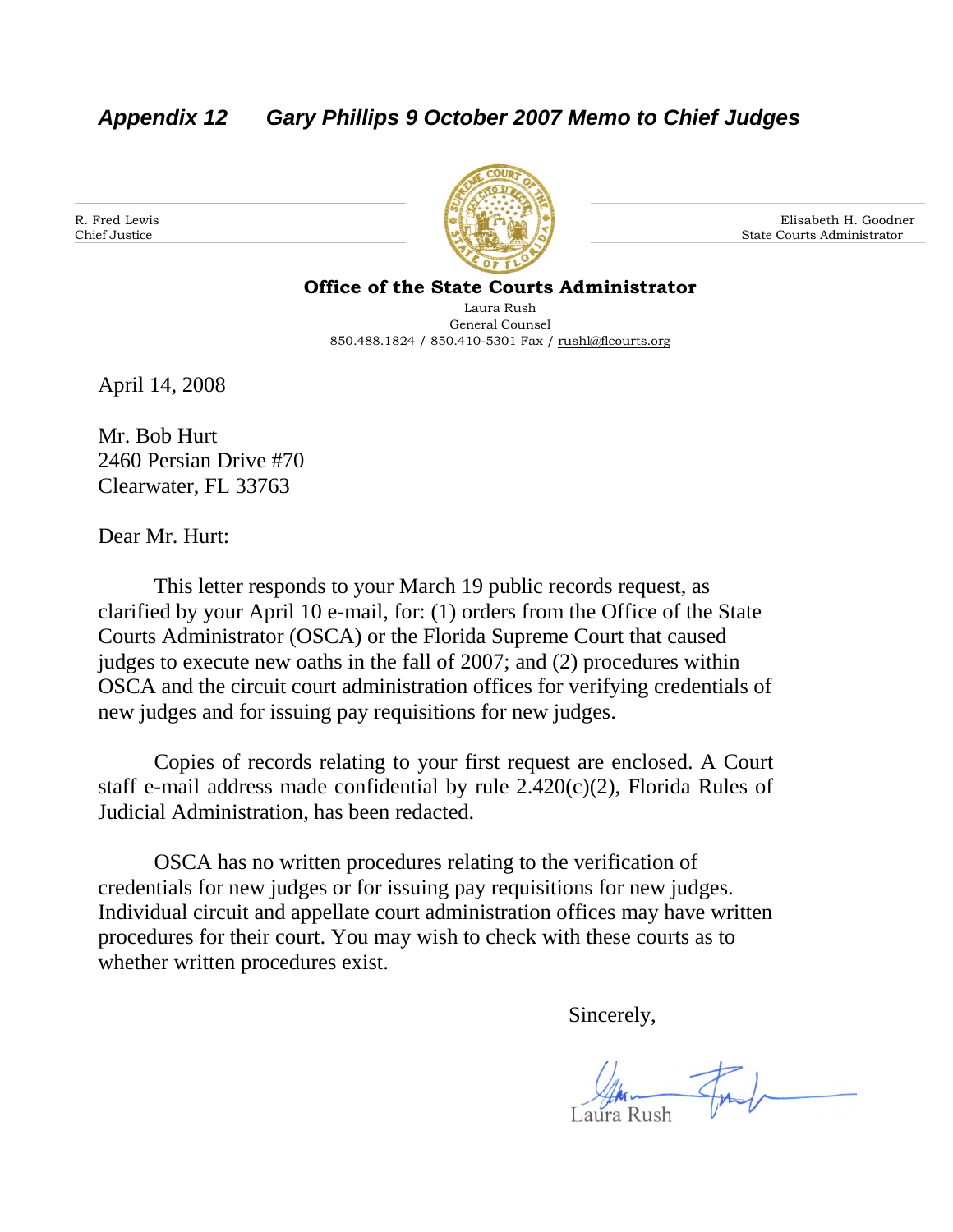#### Laura Rush

| From:          | Gary Phillips                                                                                       |
|----------------|-----------------------------------------------------------------------------------------------------|
| Sent:          | Tuesday, October 09, 2007 2:13 PM                                                                   |
| To:            | DCA Chief Judges; Trial Court Chief Judges; DCA Marshals; Trial Court                               |
| Administrators |                                                                                                     |
| $Cc$ :         | Justice R. Fred Lewis; Lisa Goodner; DCA Personnel Reps; Circuit Personnel Reps                     |
| Subject:       | oath of loyalty memo 10 9 07                                                                        |
| Attachments:   | Oath of Loyalty form for Judges.doc; Employee Oath of Loyalty - At-Will<br>Acknowledgement form.doc |

If you have any questions feel free to call me at (850) 617-4028.

Phone: (850) 617-4028 Fax: (850) 488-3744

# MEMOR ANDUM

TO: Chief Judges of the District Court of Appeals Chief Judges of the Circuit **Courts** DCA Marshals Trial Court Administrators

FROM: Gary R. Phillips, Chief of Personnel Services

DATE: October 9, 2007

SUBJECT: Oath of Loyalty for Judges and Employees

#### It

has come to my attention that there are no signed and notarized oaths of loyalty forms on file for some of our judges. Chief Justice Lewis has asked that DCA Marshals and Trial Court Administrators review all judges' personnel files to ensure that each judge has a signed and notarized oath of loyalty form on file.

Section 876.05, Florida Statutes, requires that the oaths of loyalty for employees and officers be filed with the records of the governing official or employing governmental agency prior to approval of any voucher for the payment of salary, expenses, or other compensation. Florida law imposes criminal penalties upon any employer or governing authority for knowingly permitting an employee to continue employment after failing to execute an oath of loyalty. The law also requires discharge of employees in addition to prohibiting payment to employees and officers who refuse or fail to execute the oath.

After reviewing our current oath of loyalty form I have found it to be confusing as it was intended to be a combination oath of loyalty for judges and employees, and an acknowledgment of at will employment for employees. These forms have been separated and revised, and are attached to this memorandum. While conducting your review, please note that all existing signed and notarized forms are valid. Please only use the new forms in instances when a valid form is not on file.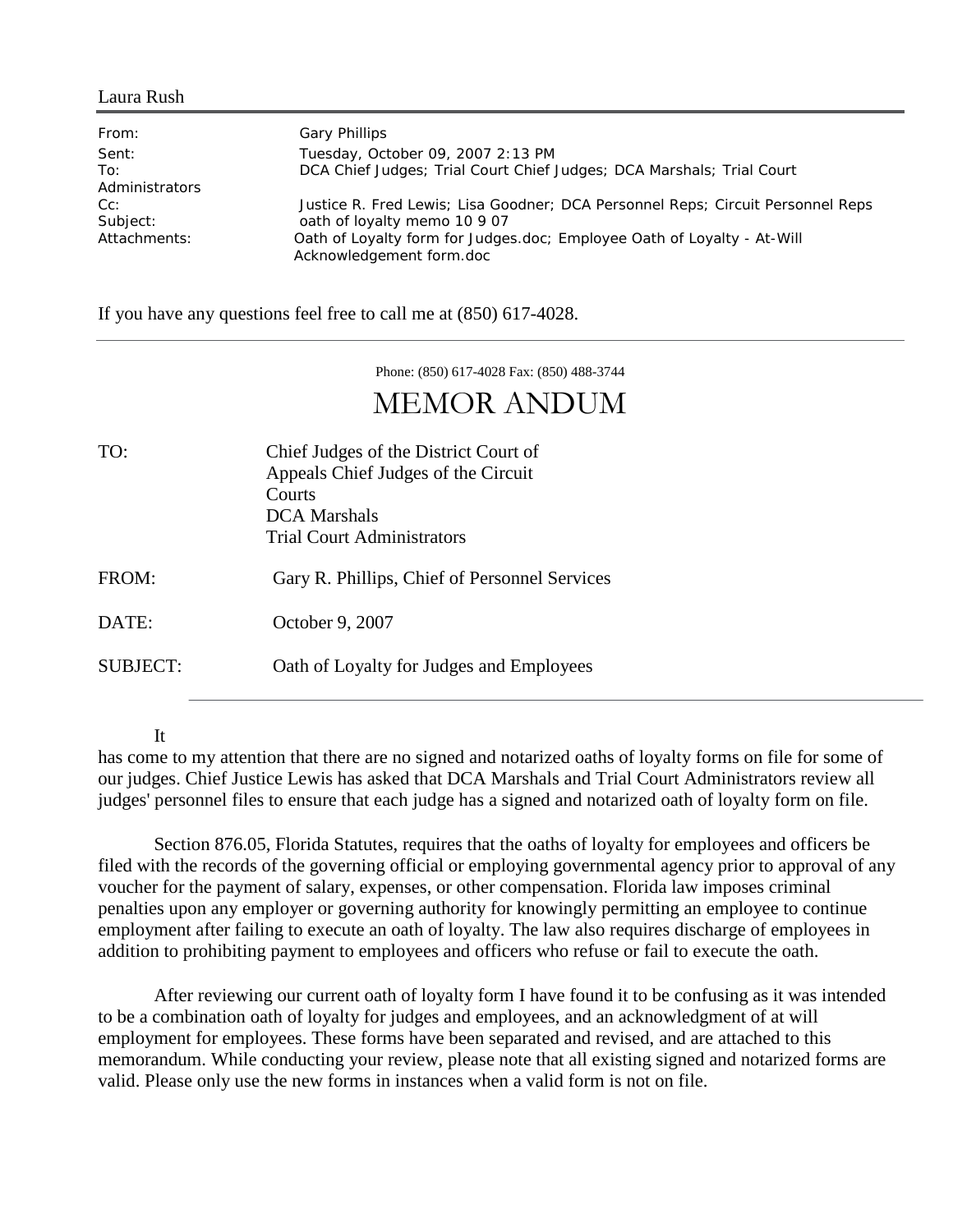Oath of Loyalty for Judges October 9, 2007 Page 2

Please complete this review and obtain any missing signed and notarized forms for judges as soon as possible prior to the next warrant date of October 31, 2007, in order to be compliant with the law. Upon executing forms as necessary, please have your Marshal or Trial Court Administrator verify to me, via e-mail to phillipsg@flcourts.org, that all of your judges have signed and notarized oaths of loyalty on file.

After completing this review for your judges, it is strongly advised that you have your employees' files reviewed, as well. This will ensure that they also have signed and notarized oath of loyalty and acknowledgment of at will employment forms on file.

GRP/

cc: Chief Justice Lewis Lisa Goodner Personnel Representatives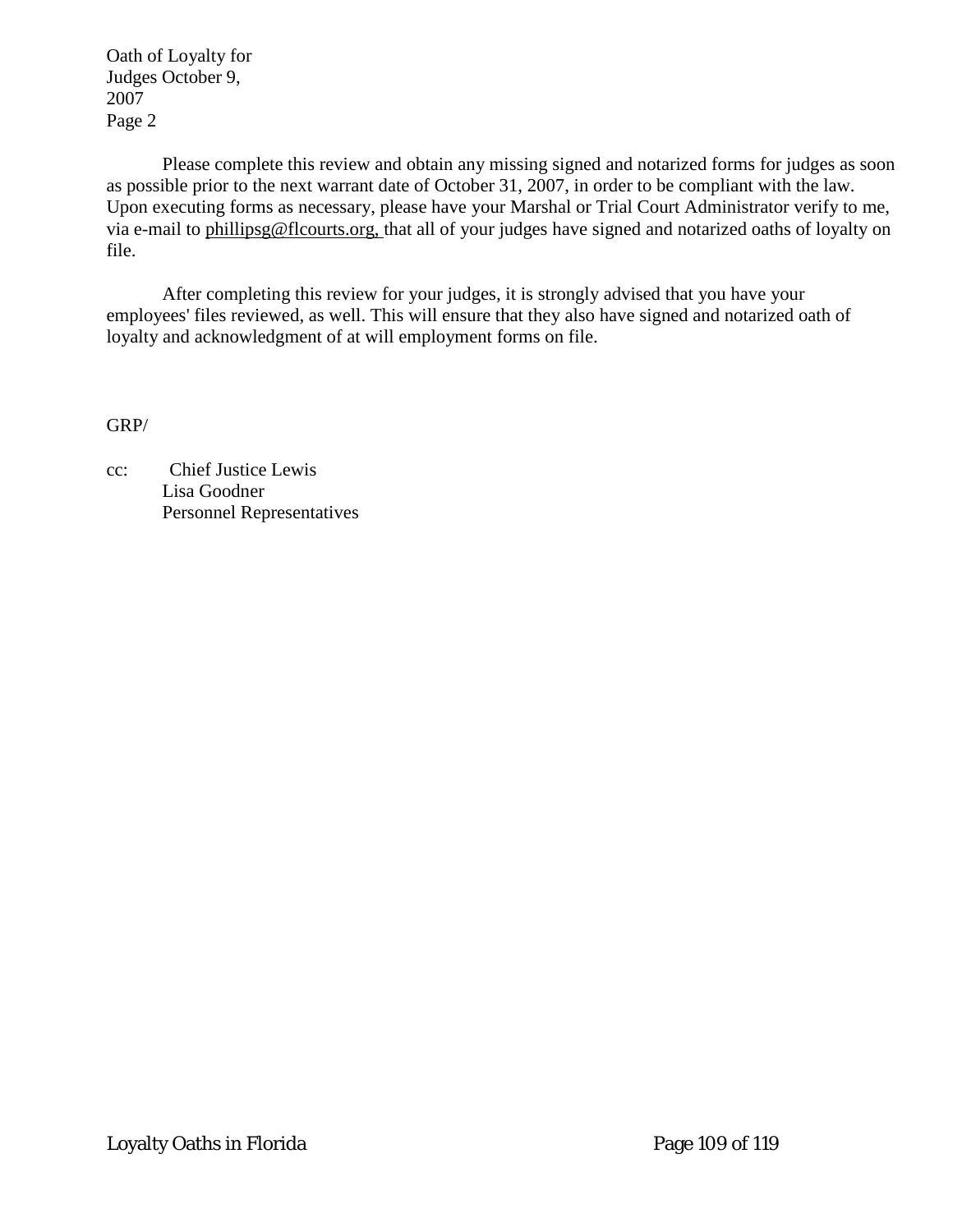### IN THE UNITED STATES DISTRICT COURT SOUTHERN DISTRICT OF FLORIDA

#### CASE NO. 08-21493

#### JUDGE WILLIAM HOEVELER/MAGISTRATE GARBER

JOHN B. THOMPSON,

Plaintiff,

v.

STATE OF FLORIDA,

Defendant.

#### **COMPLAINT FOR DECLARATORY JUDGMENT**

COMES NOW plaintiff, John B. Thompson (Thompson), sues the State of Florida for declaratory and injunctive relief, stating:

## THE PARTIES

1. Thompson is a citizen of the United States, a resident of Miami-Dade County, Florida, a lawyer in continuous good standing with The Florida Bar since he became a lawyer in 1977, and more than eighteen years of age.

2. The State of Florida (Florida) is not only one of the fifty states of the United States but is referred to herein and named as a defendant as the government of this state.

JURISDICTION AND DEMAND FOR JURY TRIAL

3. "The district courts shall have original jurisdiction of all civil actions arising under the Constitution, laws, or treaties of the United States," per 28 USC 1331.

4. Thompson seeks a declaratory judgment as to this civil action arising under the Constitution and laws of the United Statutes pursuant to 28 USC 2201 and Rule 57, Federal Rules of Civil Procedure.

#### **VENUE**

5. This U.S. District Court in the Southern District of Florida is the appropriate venue, given the domicile of the plaintiff and the fact that many of the illegal acts complained of herein, which violate the U.S. Constitution and federal laws have occurred and are occurring in this venue.

#### THE FACTS

6. Article VI of the United States Constitution mandates:

"The Senators and Representatives before mentioned, and the Members of the several State Legislatures, and *all executive and judicial Officers, both of the United States and of*  **the several States**, shall be bound by Oath or Affirmation, to support this Constitution; but no religious Test shall ever be required as a Qualification to any Office or public Trust under the United States. [emphasis added]

7. The significance of oaths and their indispensability was recognized upon the creation of the United States. The Continental Congress, which existed from 1774 to 1779 and which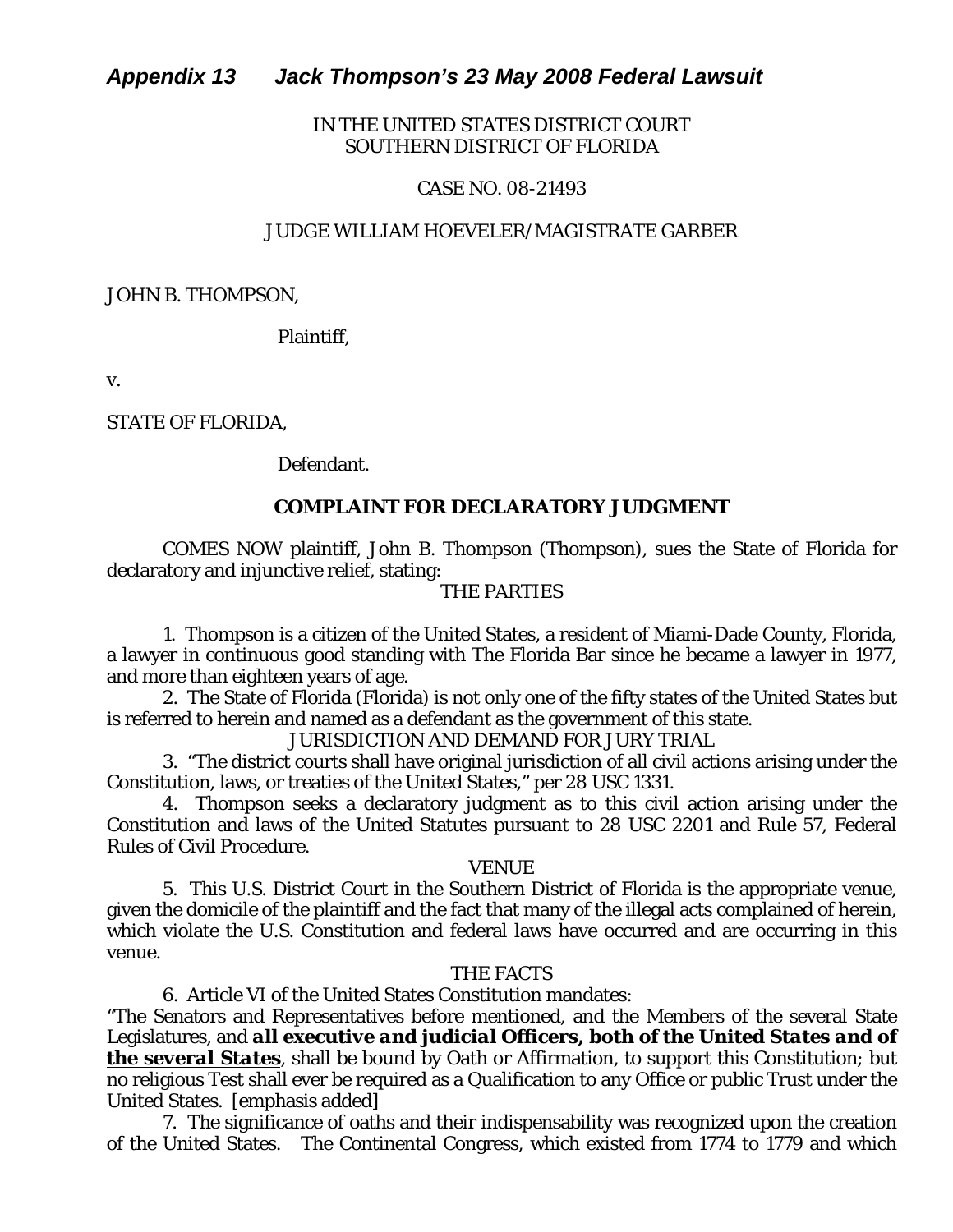authored the Declaration of Independence by which it created this nation, mandated loyalty oaths.

8. The United States Congress, in furtherance of Article VI, cited above, enacted Title 4, Chapter 4, Section 101:

"Every member of a State legislature, and every executive and judicial officer of a State, shall, before he proceeds to execute the duties of his office, take an oath in the following form, to wit: 'I, A B, do solemnly swear that I will support the Constitution of the United States.'"

9. This federal requirement that state executive and judicial officers "take an oath" of loyalty to the national Constitution was the first federal mandate passed by Congress. It is an important mandate for many reasons, not the least of which is the fact that our entire Anglo-American system of jurisprudence hangs on the efficacy and enforceability of oaths. For example, a witness who is not compelled to take an oath or affirmation cannot be compelled to tell the truth and cannot be punished for his failure to do so. This is elemental. So, too, the Founders obviously considered it elemental that unless state executive and judicial officers could be mandated to swear loyalty and allegiance to at least the U.S. Constitution, then failure to be loyal could not be punished. An oath not taken is an oath that can be ignored.

10. The State of Florida embodies in both its Constitution and its statutory law compliance with this federal mandate. Article II, Section 5(b) of the Florida Constitution mandates that each and every state official must take the loyalty oath.

11. The Florida legislature has gone even further and mandates that not only all officers but also all employees at the state, county, and local levels must take a loyalty oath separate and apart from the oath found in the state Constitution. That oath is found, along with its enforcement provisions, at Florida Statute 876.05, *et sequitur*. Failure to timely comply with this statutory oath requires removal from office. Failure also voids all acts by a noncompliant officer or employee, as this individual is literally without governmental authority to act. So serious is a breach of this state fulfillment of the federal oath mandate that the statute provides that the official responsible for overseeing compliance with the oath by any and all officials and employees and who fails to discharge the noncompliant person is guilty of a crime. See Florida Statute 876.08.

12. The ignorance of the law in this nation and in this state as to the importance of oaths of office and the consequences for failure to comply therewith is legion. Indeed, plaintiff asserts, as a matter of fact, that violation of these laws is widespread and the Founders would consider, rightly, this widespread disregard of the law and the U.S. Constitution to be grave in its consequence.

13. Plaintiff hereat relates a consequence that has befallen him that provides him standing, in every sense, to raise the State of Florida's widespread flouting of this federal mandate, to-wit: During the course of Thompson's four-year ordeal through which the State of Florida has sought to use state bar "discipline" as a means to punish him for First Amendmentprotected and faith-based speech, he discovered that The Florida Bar Referee chosen to preside over these "disciplinary" proceedings, Miami-Dade Circuit Court Judge Dava J. Tunis, had never executed the mandatory state loyalty oath.

14. When Thompson served a Public Records Law Request upon Miami-Dade Circuit Chief Judge Joseph P. Farina, Jr., Thompson found, by way of truncated narrative, that Tunis' first loyalty oath was forged by the notary and that her next two oaths were neither sworn to before a notary, as required by state law, nor were they compliant as to the mandatory language required by state statute.

15. A criminal investigation was commenced as to the forgery, and on May 16, 2008, the Miami-Dade State Attorney's Office issued a formal Memorandum finding that not only was Tunis' oath forged but so too were the oaths of two other judges. The aforementioned Chief Judge, despite repeated written requests, had refused to provide the oaths of Miami-Dade Circuit Court Judges, in open defiance of the state's Public Records Law. Farina still refuses to produce those oaths, but the "cat was let out of the bag" by the State Attorney.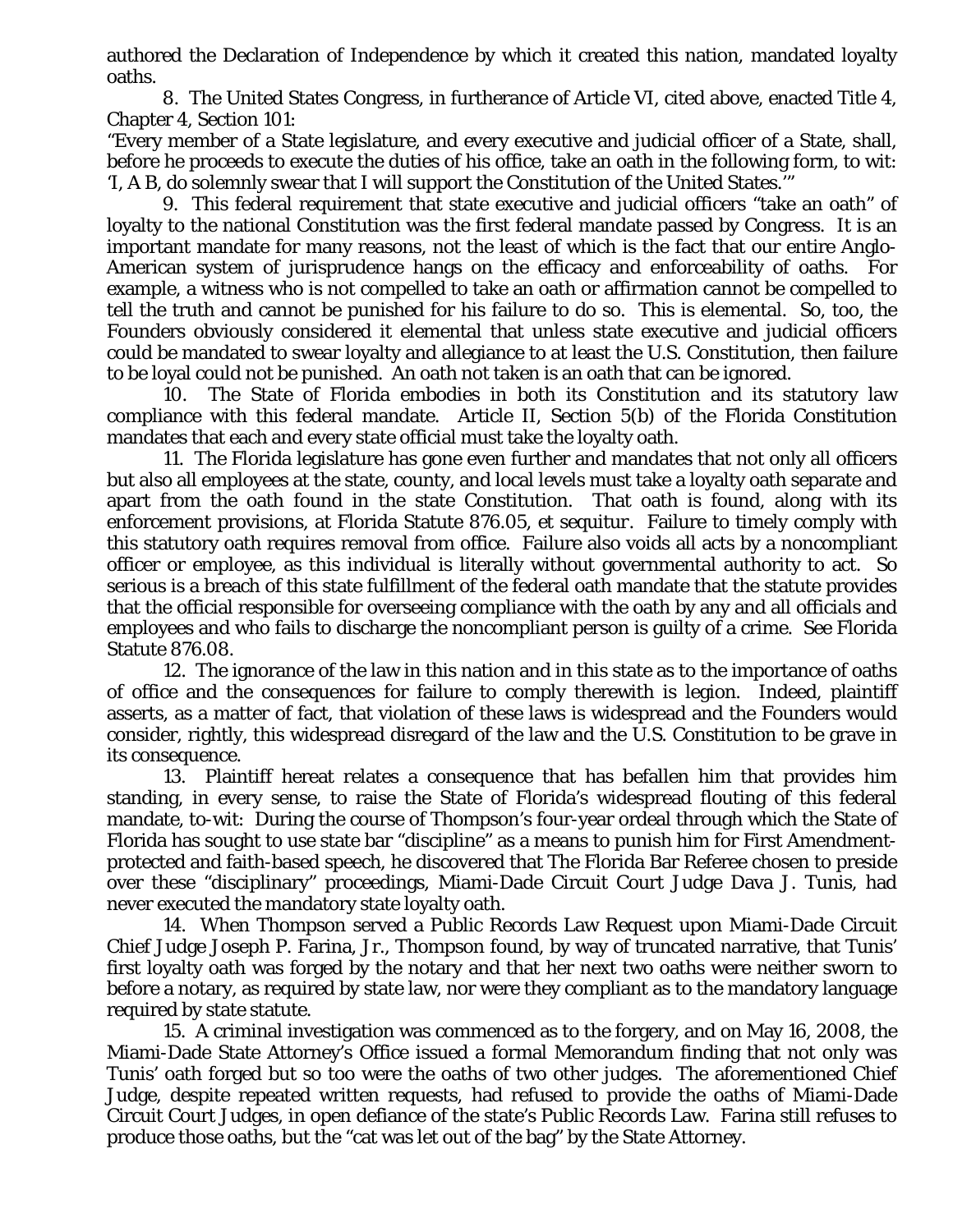16. The consequence of this for Thompson is stunning. Tunis cannot continue to serve on the bench either in his matter or in any other matter. Nor can the other two judges. The gravity and truth of this lapse is proven, really irrefutably, by the fact that these three judges, apparently in a panicked attempt to close the barn door after the horse had exited, executed, *post facto,* on February 4, 2008, what they hoped would be ameliorative state loyalty oaths. This is an admission that they did not have valid loyalty oaths prior to that date. Unfortunately, the law is clear that a valid loyalty oath must be executed *before* an office is entered into by the official, judicial or otherwise. The Florida Supreme Court has ruled, as already alluded to, that failure to timely execute an oath disqualifies the office holder from holding the office. The Court has also made it clear that the reasons for failure to comply with the mandated oath requirements are immaterial.

17. However, it is clear, and truly irrefutable, that all acts at least prior to the execution of the panicked "after the fact" oaths are null and void. Why would a judge execute an oath if his/her prior oaths were valid? Answer: He would not. The attempt at fixing the unfixable is a useful, powerful admission that at least prior to February 4, 2008, there was a serious problem arising from noncompliance with the oath.

18. The Attorney General of the State of Florida has repeatedly officially opined, in serial formal Opinions that our state's loyalty oath must be complied with strictly and cannot be circumvented. Not a single word in the mandated statutory oath may be altered. See AGO-96- 41.

19. Further, the United States Supreme Court in *Connell v. Higginbotham*, 403 U.S. 207 (1971) established that Florida's statutory loyalty oath was unconstitutional as to its requirement of officers and employees that they disavow Communism but fully constitutional as to a pledge of loyalty that is found in the current mandatory statute. In doing so, the nation's highest court established that this is a *federal question* and that Florida must comply with federal laws and the Constitution when it comes to loyalty oaths.

20. Returning from the general the specific, as it impacts plaintiff, it turns out, as revealed in the aforementioned State Attorney's Memo, that one of the three judges whose loyalty oaths are forged is Miami-Dade Circuit Court Judge Orlando Prescott. "Judge" Prescott was the Bar Referee hand-picked to preside over *The Florida Bar v. Montgomery Blair Sibley*. Who is Mr. Sibley? Mr. Sibley is the one lawyer in Florida whom The Florida Bar may want to destroy as much as plaintiff Thompson. So keen is The Florida Bar and the Florida Supreme Court in this regard that Sibley's Bar prosecutor Barnaby Lee Min, who coincidentally was Thompson's lead prosecutor as well, took to the pages of the *Washington Post* to explain why Mr. Sibley must not be allowed to practice law. Mr. Sibley's Bar Referee then, like Thompson's, had and has no authority to sit on the bench and thus no authority to serve as a Referee. All of his actions within *Bar v. Sibley* are void, as are all of Tunis' in *Bar v. Thompson*.

21. Finally, Thompson raised the failure of his Bar Referee to comply with the federallymandated state loyalty oath law to the Florida Supreme Court. For nearly four years the Florida Supreme Court ignored Thompson and allowed him to file his allegedly "meritless" and "frivolous" pleadings. However, when Thompson raised the loyalty oath problem and its grave consequences for the legitimacy of the disciplinary process, the Florida Supreme Court decided to move against Thompson. Thompson had actually had the temerity to point out to the Florida Supreme Court that not only had Tunis failed to execute valid state loyalty oaths but so had six of the seven Florida Supreme Court Justices failed to comply with that same law, as Thompson's Public Records Law request for the Justices' oaths proved. In retaliation for bringing to the Florida Supreme Court's attention the widespread failure to comply with the law in these regards, the Florida Supreme Court immediately entered an order depriving him of his Sixth Amendment right to represent himself.

22. The Florida Supreme Court's own docket proves the nexus between Thompson's raising the loyalty oath problem and that same Court's retribution against Thompson for doing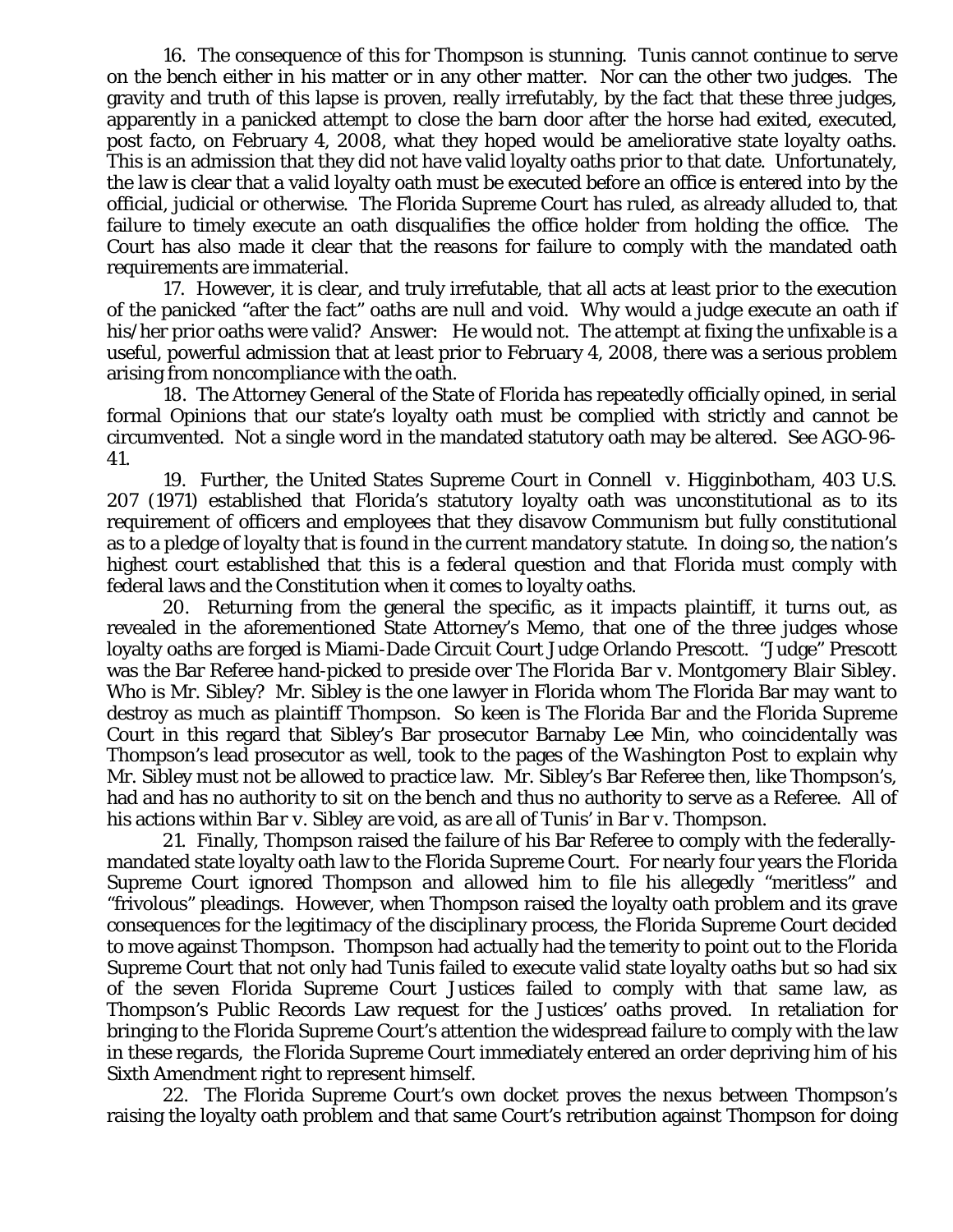so. The Florida Supreme Court by its own panicked retributive convulsion has inadvertently proven just how serious and consequential its and other Florida judges' breach of this law is.

23. Finally, it is alleged that the failure of state, county, and local officials and employees to comply with the loyalty oath laws is not only widespread but brazen. Thompson asked The Florida Bar, through a Public Records Law Request, to produce to him copies of all state loyalty oaths executed by all employees of The Florida Bar. This court is apprised that The Florida Bar has secured federal abstention from relief sought by Thompson against The Florida Bar. Abstention is not an issue and cannot even be raised in this instant action. However, in those other actions The Florida Bar has solemnly assured U.S. District Judges Huck and Jordan that The Florida Bar is a state agency acting under color of state law.

However, The Bar's response to Thompson's Public Records Law Request for this state agency's employees loyalty oaths is to have its Executive Director John Harkness write Thompson and tell him that such executed oaths do not exist because Bar employees are not state employees even though FS 876.05 mandates that the employees of any "agency" of the state government must execute valid loyalty oaths. This is important, which is why the plaintiff repeats it: The Florida Bar claims it is *not* a state agency and thus does not even have to bother with executing state loyalty oaths. Is The Florida Bar a state "agency?" The United States Eleventh and Tenth Circuit Courts of Appeals say so! It says so in *O'Connor v. The Florida Bar*, Case No. 06-2062 and available on-line at [http://ca10.washburnlaw.edu/cases/2006/09/06-](http://ca10.washburnlaw.edu/cases/2006/09/06-2062.htm) [2062.htm:](http://ca10.washburnlaw.edu/cases/2006/09/06-2062.htm)

Mr. O'Connor argues that the Florida Bar is a private entity and so is not entitled to Eleventh Amendment immunity. However, the Eleventh Circuit, which encompasses Florida, has held to the contrary. *See Kaimowitz v. Fla. Bar*, 996 F.2d 1151, 1155 (11th Cir. 1993) (per curiam) ("*Plaintiff's only response to the Defendants' argument is his unsupported assertion that the Florida Bar is not a state agency* for Eleventh Amendment purposes. Plaintiff's assertion is contradicted by the preamble of the Rules Regulating the Florida Bar, whereby the Supreme Court of Florida established the bar as 'an official arm of the Court.'"). Further, the Florida Supreme Court, *who ought to know* , has also characterized the Florida Bar as "'an official arm of the Court.'" *Fla. Bar v. Committee*, 916 So.2d 741, 745 (Fla. 2005) (quoting R. Regulating Fla. Bar, Introduction), *cert. denied*, 126 S. Ct. 1890 (2006)."

Thus, as seen immediately above, two separate federal Circuit Courts of Appeal hold that The Florida Bar is a "state agency." The employees of Florida state "agencies" are bound to comply with Florida Statute 876.05, et sequitur, which fulfills the federal mandate for state loyalty oaths.

With all respect for the language that is expected of lawyers before tribunals, the aboveproven brazen disregard by The Florida Bar *itself* for the laws and constitutions of our nation and state, even to the point of proclaiming with hauteur, in writing, that it is above the law when it comes to loyalty oaths, claiming in one setting it is a state agency and claiming in others that it is not a state agency, summons forth the words and warnings of U. S. Supreme Court Justice Brandeis in *Olmstead v. U.S.,* 277 U.S. 438 (1928):

"Decency, security, and liberty alike demand that government officials shall be subjected to the same rules of conduct that are commands to the citizen. In a government of laws, existence of the government will be imperiled if it fails to observe the law scrupulously. Our government is the potent, the omnipresent teacher. For good or for ill, it teaches the whole people by its example. Crime is contagious. If the government becomes a lawbreaker, it breeds contempt for law; it invites every man to become a law unto himself; it invites anarchy."

The Florida Bar's failure to comply with the state loyalty oaths law voids the actions of all of its employees, as they are literally stripped by this noncompliance of any authority whatsoever to act upon behalf of the State of Florida and any of its "agencies." Lawbreaking must have a consequence; this is the consequence.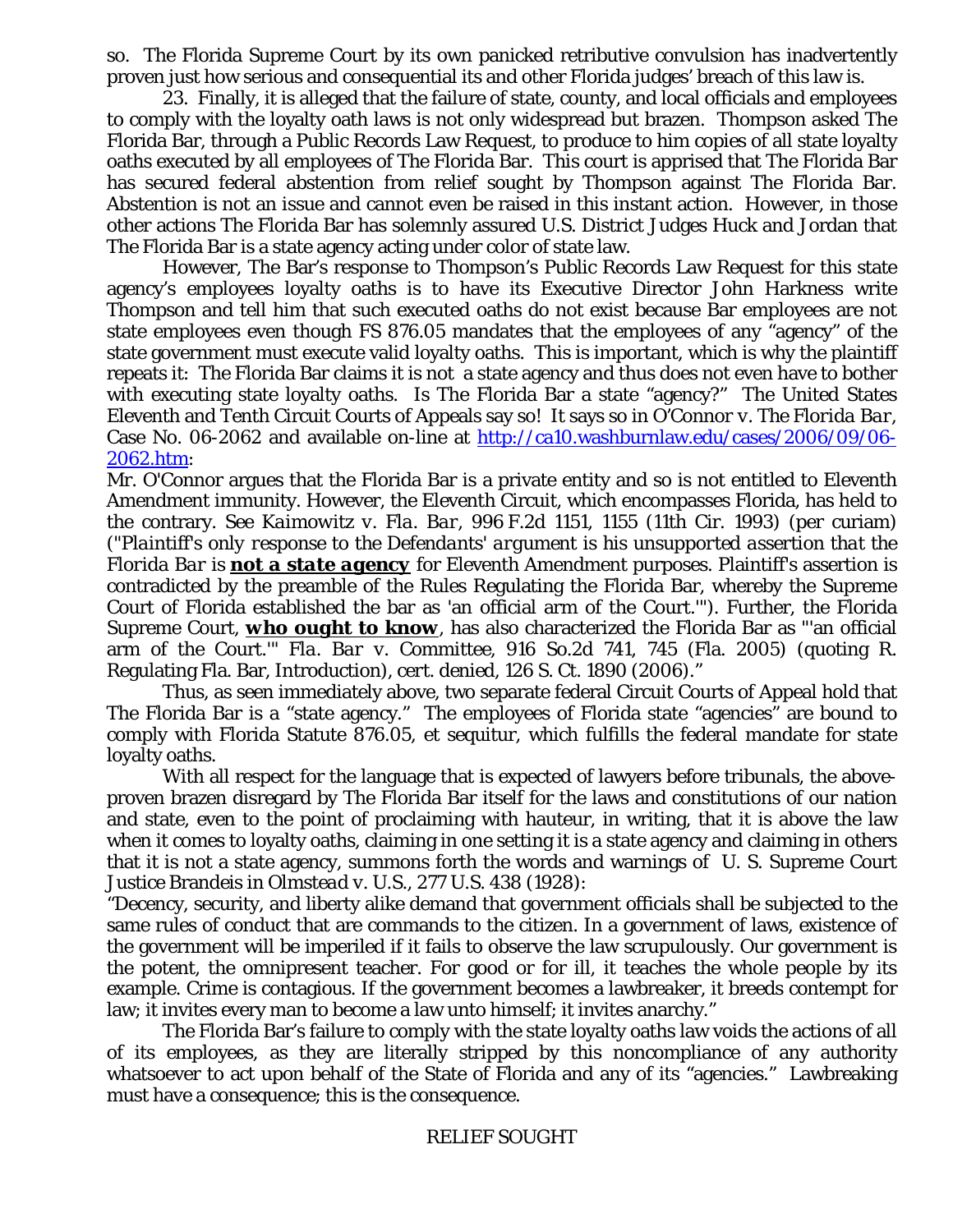WHEREFORE, plaintiff John B. Thompson seeks a declaratory judgment that the defendant State of Florida has not been in compliance with the United States Constitution, federal law, and state laws and the State Constitution pertaining to loyalty oaths for all executive and judicial officers and all employees, including Florida Bar employees.

Further, plaintiff seeks a declaratory judgment that the State of Florida must comply henceforth with the aforesaid laws and constitutions.

Further, plaintiff seeks a declaratory judgment that to the extent that the State of Florida and its various officers and employees have not complied with the applicable mandatory loyalty oath laws that said officers and employees are without authority to discharge governmental duties.

Plaintiff seeks any other order, including permanent injunctive relief, which may or must necessarily flow from such declaratory judgment and relief in order to give full force and effect to such a declaratory judgment and relief as this court deems appropriate, necessary, and proper.

> JOHN B. THOMPSON, Plaintiff Attorney, Florida Bar #231665 5721 Riviera Drive Coral Gables, Florida 33146 Phone: 305-666-4366 [amendmentone@comcast.net](mailto:amendmentone@comcast.net)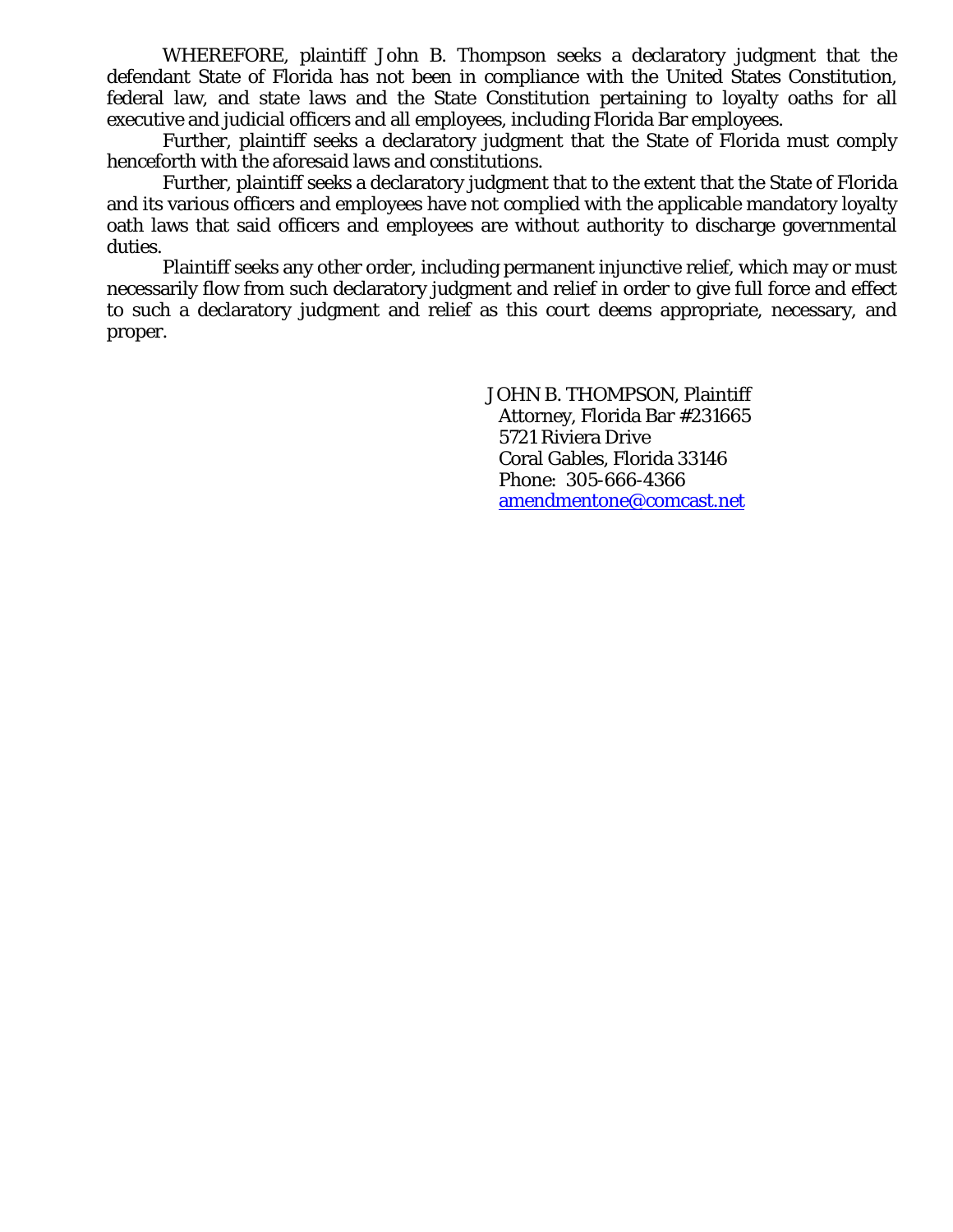# *Appendix 14 SC 06-1397- Bar v Sibley Ruling* Supreme Court of Florida

No. SC06-1387 \_\_\_\_\_\_\_\_\_\_\_

\_\_\_\_\_\_\_\_\_\_\_

# **THE FLORIDA BAR,**

Complainant,

vs.

#### **MONTGOMERY BLAIR SIBLEY,** Respondent.

[September 25, 2008]

PER CURIAM.

We have for review post-discipline motions filed by Montgomery Blair Sibley. The motions challenge the authority and power of some Supreme Court justices to act as constitutional judicial officers. Sibley is not entitled to relief, and we write to resolve this matter with finality. We have jurisdiction. See art. V, § 15, Fla. Const.

Sibley argues that the referee who presided in his Bar discipline case and all but one of the justices of this Court are without authority to act because they have allegedly failed to properly execute loyalty oaths to serve as constitutional judicial officers with their respective courts. Sibley relies on section 876.05, Florida Statutes.1

Sibley's arguments and positions are both inaccurate and legally insufficient. Each of the justices of this Court has taken the oath of office prescribed by the Constitution in a wellattended public ceremony. Further, all of the justices of this Court have executed judicial office loyalty oaths and oaths of office at the time of appointment and for each retention election since appointment to this Court, which oaths are maintained by the Secretary of State or the Division of Elections. All of the justices appointed to the Court in 1998 or earlier executed written, notarized oaths of office in full compliance with the dictates of section 876.05. Justices Cantero and Bell, appointed to this Court in 2002, executed the written oath being utilized by the Secretary of State at that time, which oath did not require the signature or seal of a notary, but was nevertheless signed under oath. Justice Bell, who served as a judicial officer in a different court prior to appointment to this Court, executed a written, sworn, and notarized oath prior to assuming his previous judicial office in 1990.2

1. On August 11, 2008, the United States District Court for the Northern District of Florida, Tallahassee Division, in Sibley v. Florida Bar, Case No. 4:08cv219-RH/WCS, rejected Sibley's contention that 4 U.S.C. sections 101 and 102 imposed a duty upon the justices of this Court or the referee which was not fulfilled. That court held section 101 did not require the prescribed oath to be executed in written form and that section 102 imposed a duty on the person administering the oath and not the person taking it. Further, it held that the oral investiture or "swearing-in" ceremony conducted when a Florida Supreme Court justice or judge serving on the bench in Florida takes office complied with the requirements of Article VI of the United States Constitution and 4 U.S.C. sections 101 and 102. We concur with and adopt the federal court's reasoning and analysis on this issue.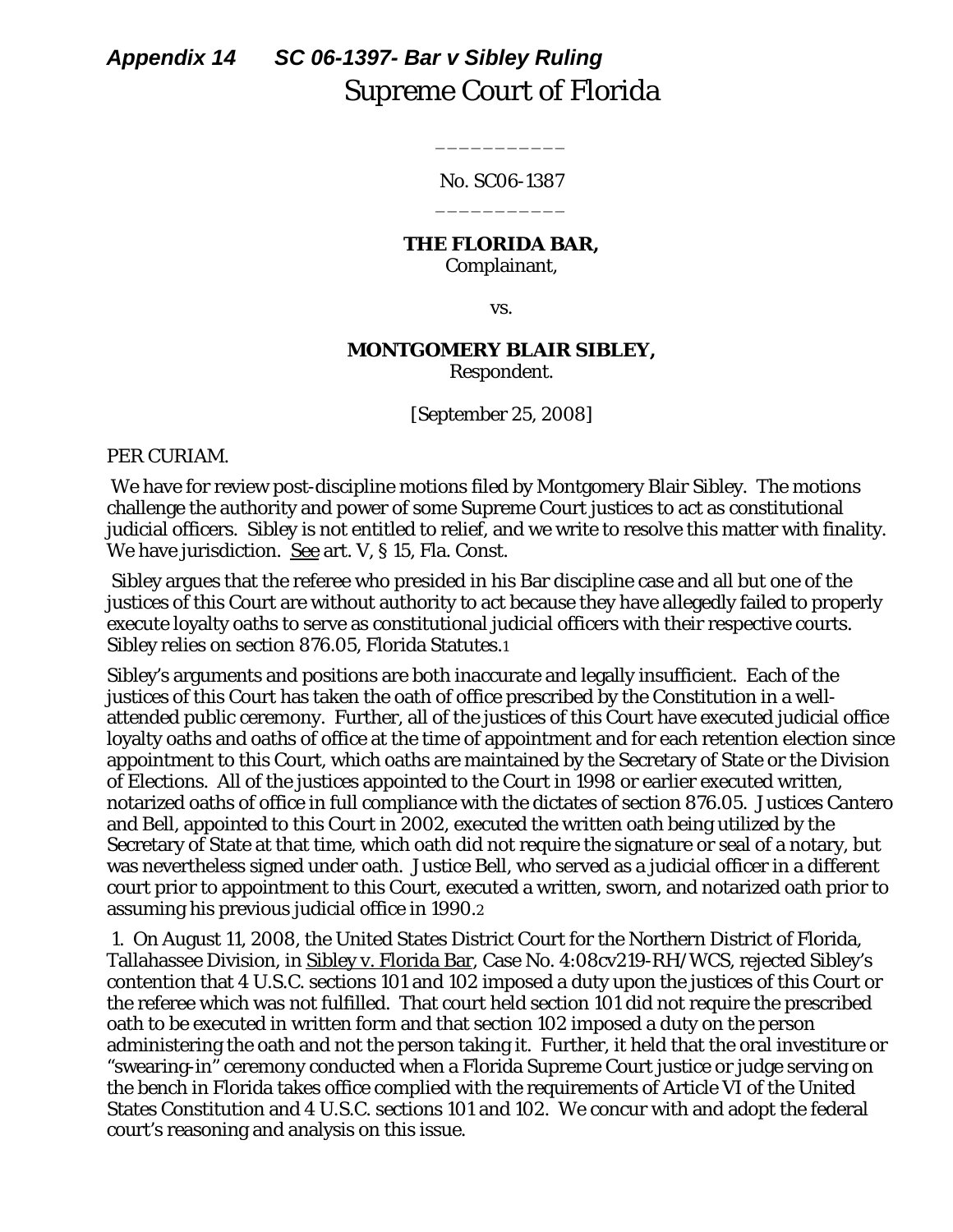2. Significantly, section 876.05 requires any person "who now or hereafter [is] employed by or who now or hereafter [is] on the payroll of the state" or any of its subdivisions to execute the prescribed loyalty oath. The section does not expressly require the person to execute a new and separate oath for each new position or office.

The Honorable Orlando Prescott, a circuit judge in the Eleventh Judicial Circuit in and for Dade County and the referee who presided in Sibley's case, likewise complied with the constitutional requisites prior to assuming the duties of his office. Further, as an elected judicial officer, Judge Prescott was required to submit a sworn, notarized Oath of Candidate form, which fully satisfies section 876.05, Florida Statutes, as a prerequisite to qualifying as a candidate for the position he now holds.

Further, every member of The Florida Bar, which includes all judicial officers in this state, takes the Oath of Admission to The Florida Bar. That oath includes an oath to "support the Constitution of the United States and the Constitution of the State of Florida." The oath is either administered in a public induction ceremony or before "any resident Circuit Judge or other official authorized to administer oaths, such as a notary public." Fla. Bar Admiss. R. 5-12- 5-13. An executed copy of the oath is then filed with the Florida Board of Bar Examiners. Fla. Bar Admiss. R. 5-14.

Finally, although not legally required, the justices who had not done so before executed new, notarized loyalty oaths by October 2007, months before the March 7, 2008, order suspending Sibley from the practice of law.

Thus, even if Sibley were correct in arguing that the failure of a judicial officer to have a written, executed, and notarized loyalty oath on file pursuant to section 876.05 would deprive such officer of the authority to act, a majority of the Court fulfilled the statute's requirements long before Sibley's present case arose, and all of them had by the time of Sibley's suspension.

These factual inaccuracies notwithstanding, Sibley also misperceives the function of the statute in question. Section 876.05 does not relate to the jurisdiction or authority of judicial officers. At most, it is a limitation on the authority of those in charge of issuing vouchers to pay state employees or officers who have not executed a loyalty oath.

Sibley's asserted interpretation of section 876.05, that judicial officers who fail to properly execute the prescribed oath and have it duly notarized lack authority to act, would bring the statute into direct conflict with the Florida Constitution. Judicial officers, including all those who considered or decided issues relevant to this case, take and properly execute the oath required by article II, section 5 of the Florida Constitution prior to assuming judicial office. Article II, section 5(b) of the Florida Constitution provides:

 (b) Each state and county officer, before entering upon the duties of the office, shall give bond as required by law, and shall swear or affirm:

"I do solemnly swear (or affirm) that I will support, protect, and defend the Constitution and Government of the United States and of the State of Florida; that I am duly qualified to hold office under the Constitution of the state; and that I will well and faithfully perform the duties of (title of office) on which I am now about to enter. So help me God.",

and thereafter shall devote personal attention to the duties of the office, and continue in office until a successor qualifies.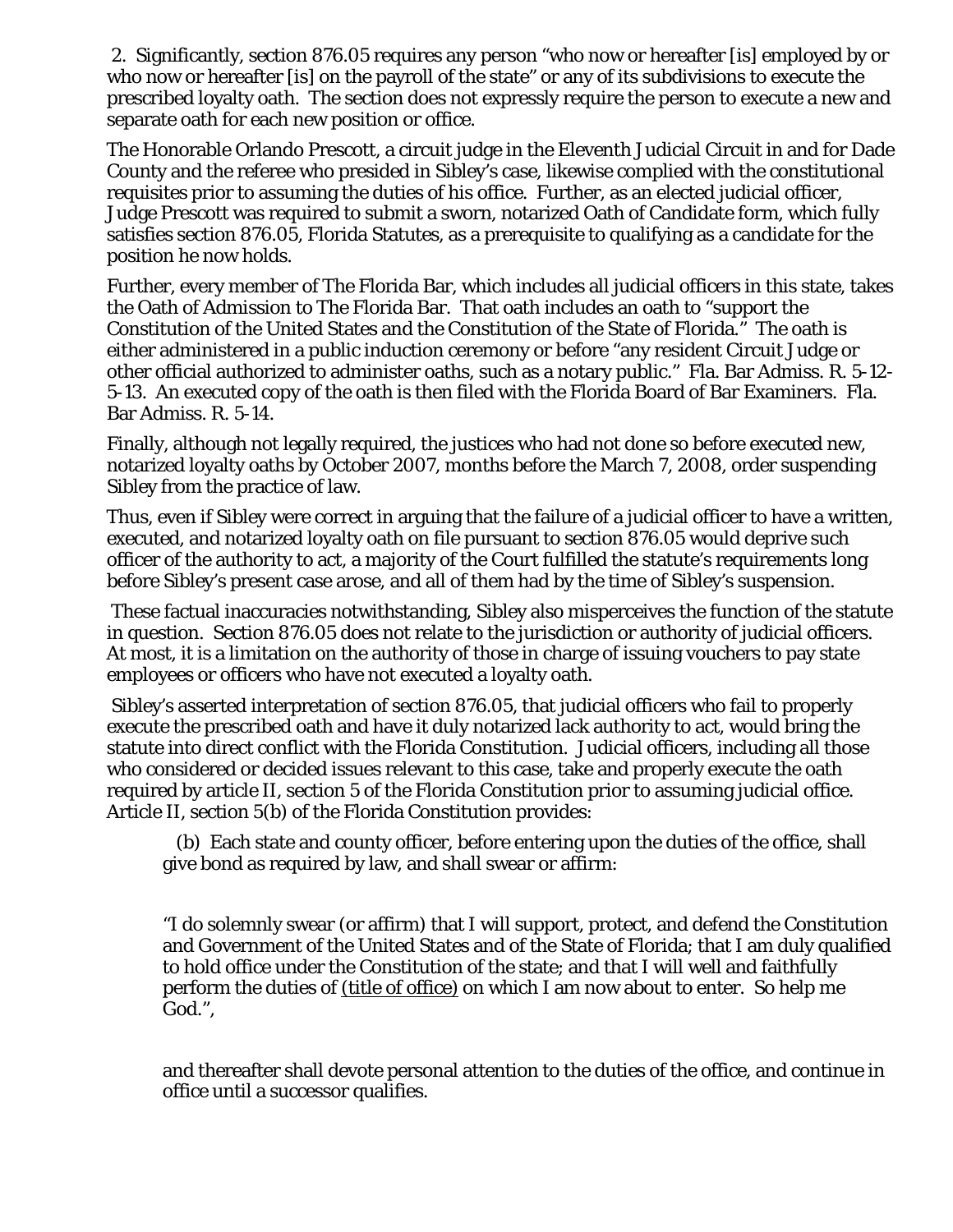This oath incorporates the less specific oath required by section 876.05, which provides:

(1) All persons who now or hereafter are employed by or who now or hereafter are on the payroll of the state, or any of its departments and agencies, subdivisions, counties, cities, school board and districts of the free public school system of the state or counties, or institutions of higher learning, and all candidates for public office, except candidates for federal office, are required to take an oath before any person duly authorized to take acknowledgments of instruments for public record in the state in the following form:

I, a citizen of the State of Florida and of the United States of America, and being employed by or an officer of \_\_\_\_\_\_ and a recipient of public funds as such employee or officer, do hereby solemnly swear or affirm that I will support the Constitution of the United States and of the State of Florida.

 (2) Said oath shall be filed with the records of the governing official or employing governmental agency prior to the approval of any voucher for the payment of salary, expenses, or other compensation.

It is well established in the law that where the Constitution prescribes the manner in which something may be accomplished, the means are exclusive. State v. Andrews, 113 So. 2d 701, 702 (Fla. 1959). Further, express or implied provisions of the Constitution cannot be altered, contracted, or enlarged by legislative enactment. Sparkman v. State ex rel. Scott, 58 So. 2d 431, 432 (Fla. 1952).

In this instance, the Florida Constitution establishes the requisite oath of office for judicial officers in this State. Upon taking the prescribed oath, such officers are obligated to devote their personal attention to the duties of their respective offices. If we were to interpret section 876.05 in the manner urged by Sibley, the statute would be in direct conflict with the Constitution and we would be constrained to declare the statute unconstitutional.

To the extent possible, courts have a duty to construe a statute in such a way as to avoid conflict with the Constitution. State v. Gale Distrib., 349 So. 2d 150, 153 (Fla. 1977). Additionally, in determining the constitutionality of a statute, courts should be guided by the statute's substance and manner of operation, rather than by its form. Ex parte White, 178 So. 876, 880 (Fla. 1938). Indeed, the purpose and intention of a legislative act should be construed to fairly and liberally accomplish the beneficial purpose for which it was adopted and all intendments favored toward its validity, rather than applying a rule of strictness which would defeat and make the fundamentals of legislative power meaningless. Hanson v. State, 56 So. 2d 129 (Fla. 1952). For these reasons, we examine the origins and purposes of section 876.05.

Section 876.05 was first enacted in 1949. <u>See</u> ch. 25046, § 1, at 104, Laws of Fla. (1949). The express purpose of the act was to "protect [the State's] government, its citizens and its schools from the infiltration of . . . conspiratorial fanatics whose first allegiance this Legislature finds to be not to the good of this State but rather to its forceful destruction." Since that time, various parts of the prescribed oath have been held unconstitutional and, consequently, deleted from the statute, leaving only that which remains today. See, e.g., ch. 83-214, § 22, at 851, Laws of Fla. (deleting provisions from the oath pertaining to membership in the Communist Party or any organization advocating the overthrow of the government); see also Cramp v. Bd. of Pub. Instruction of Orange County , 368 U.S. 278 (1961) (holding unconstitutionally vague that part of the oath deleted in chapter 83-214).

A comparison of the language of the oath of office provided in article II, section 5(b) and as enrolled in section 876.05 reveals they are more similar than dissimilar. Indeed, the constitutional oath is more sweeping, as it requires the oath-taker to "support, protect, and defend" the federal and state Constitutions as opposed to merely supporting them, as is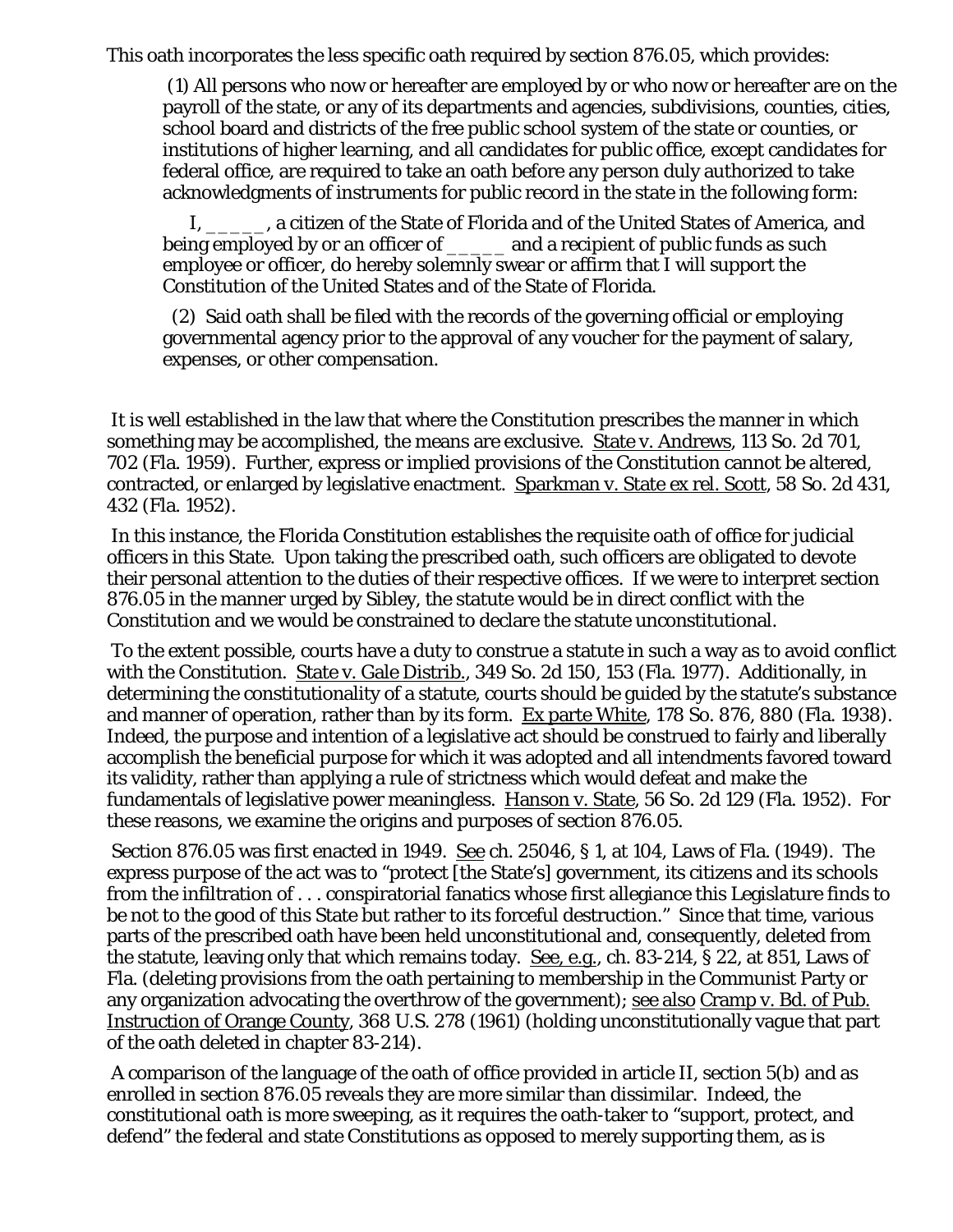required by the statute. The only requirement of the statute that is not also required by the constitutional oath of office is that a written, notarized copy of the oath be preserved to memorialize the fact that the oath was taken. To the extent this portion of the statute is interpreted to enlarge the requirements of the oath of office set forth in the Constitution for the investiture of constitutional officers, it is unconstitutional and unenforceable. We need not and do not go so far. Rather, we hold that the dictates of section 876.05 are satisfied when a judicial officer duly takes the oath of office as set forth in the Constitution and limit our holding to only those judicial officers who take the oath of office as set forth in the Constitution. We do not address the validity or the requisites of the statute in any other context than the one extant here.

Further, even if the referee or any of the justices inadvertently failed to comply with the technical requirements of section 876.05 by executing a loyalty oath in writing, and if we also had interpreted the effect of that failure to be that suggested by Sibley, the de facto officer doctrine, which has been long established in Florida, would nevertheless cure any defect. A de facto officer is "[o]ne who, while in actual possession of the office, is not holding such in a manner prescribed by law." Black's Law Dictionary 375 (5th ed. 1979). De facto officers exercise the functions of office under color of title, in full view of the public, and in such manner and under circumstances of reputation or acquiescence that would suggest no ineligibility. See State ex rel. Hawthorne v. Wiseheart, 28 So. 2d 589, 593 (1946). A de facto officer exercising the functions of office in consequence of a known and valid appointment or election may serve if the only defect in title is a failure to comply with some requirement or condition such as executing an oath or doing so in accordance with a prescribed form. See Gregory v. Woodbery, 43 So. 504, 507 (Fla. 1907) (holding the failure to file the oath of office did not invalidate the official's public acts); State ex rel. Bisbee v. Bd. of County Canvassers, 17 Fla. 9, 16 (1878) (holding official's return of the oath bearing an unsigned jurat did not invalidate the official's public acts).

The de facto officer doctrine was "engrafted on the law for [reasons of] public policy and necessity, in order that the interest of the public and others dealing with the officer might be protected." <u>Hawthorne</u>, 28 So. 2d at 593; <u>see also Sawyer v. State</u>, 113 So. 736, 744 (Fla. 1927). As a practical matter, the public is entitled to rely upon the official acts of a person who is exercising the duties of an office and should not be required to inquire regarding an officer's qualifications. Consequently, "[t]he law validates the acts of de facto officers as to the public and third persons on the ground that, though not officers de jure, they are in fact officers whose acts public policy requires should be considered valid." Sawyer, 113 So. at 744. In other words, "[a] de facto officer's acts are as valid and binding upon the public or upon third persons as those of an officer de jure." Kane v. Robbins, 556 So. 2d 1381, 1385 (Fla. 1989) (on rehearing).

Accordingly, "Respondent's Motion to Vacate Order of March 7, 2008 as Void," "Respondent's Second Emergency Motion to Vacate Order of March 7, 2008 as Void as Referee Never Took the Loyalty Oath," "Respondent's Third Emergency Motion to Vacate Order of March 7, 2008 as Void as Five Justices of This Court Failed to Execute Proper Candidate's Oaths Prior to Retention Elections," "Respondent's Fourth Emergency Motion to Vacate Order of March 7, 2008 as Void as Six Justices of this Court Failed to Execute Proper Loyalty Oaths," "Respondent's Fourth Motion and Affidavit for Disqualification of All the Justices of the Florida Supreme Court," and "Respondent's Motion to Expedite Determination of his Pending Motions" are hereby denied on their merits.

It is so ordered.

QUINCE, C.J., and WELLS, ANSTEAD, PARIENTE, LEWIS, and BELL, JJ., concur.